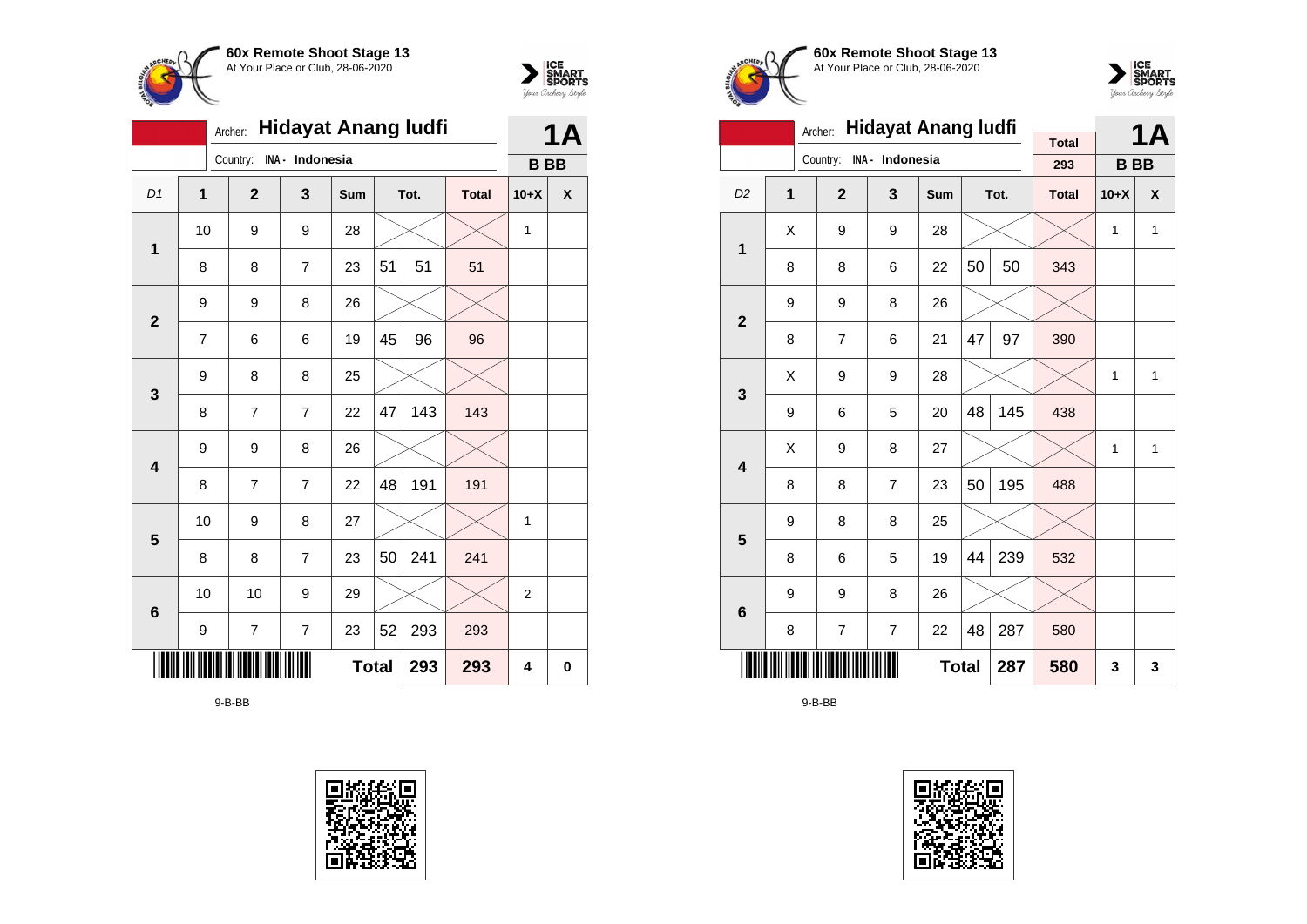



|                         |                | <b>Wattiez Anthony</b><br>Archer: |               |              | 2A   |              |                 |              |
|-------------------------|----------------|-----------------------------------|---------------|--------------|------|--------------|-----------------|--------------|
|                         |                | Country:                          | BEL - Belgium |              |      |              | C <sub>50</sub> |              |
| D1                      | $\overline{1}$ | $\mathbf{2}$                      | $\mathbf{3}$  | Sum          | Tot. | <b>Total</b> | $10+X$          | $\pmb{\chi}$ |
|                         |                |                                   |               |              |      |              |                 |              |
| $\mathbf 1$             |                |                                   |               |              |      |              |                 |              |
|                         |                |                                   |               |              |      |              |                 |              |
| $\mathbf{2}$            |                |                                   |               |              |      |              |                 |              |
|                         |                |                                   |               |              |      |              |                 |              |
| $\mathbf 3$             |                |                                   |               |              |      |              |                 |              |
|                         |                |                                   |               |              |      |              |                 |              |
| $\overline{\mathbf{4}}$ |                |                                   |               |              |      |              |                 |              |
|                         |                |                                   |               |              |      |              |                 |              |
| $5\phantom{1}$          |                |                                   |               |              |      |              |                 |              |
|                         |                |                                   |               |              |      |              |                 |              |
| $\bf 6$                 |                |                                   |               |              |      |              |                 |              |
|                         |                |                                   |               |              |      |              |                 |              |
| III                     |                |                                   |               | <b>Total</b> |      |              |                 |              |









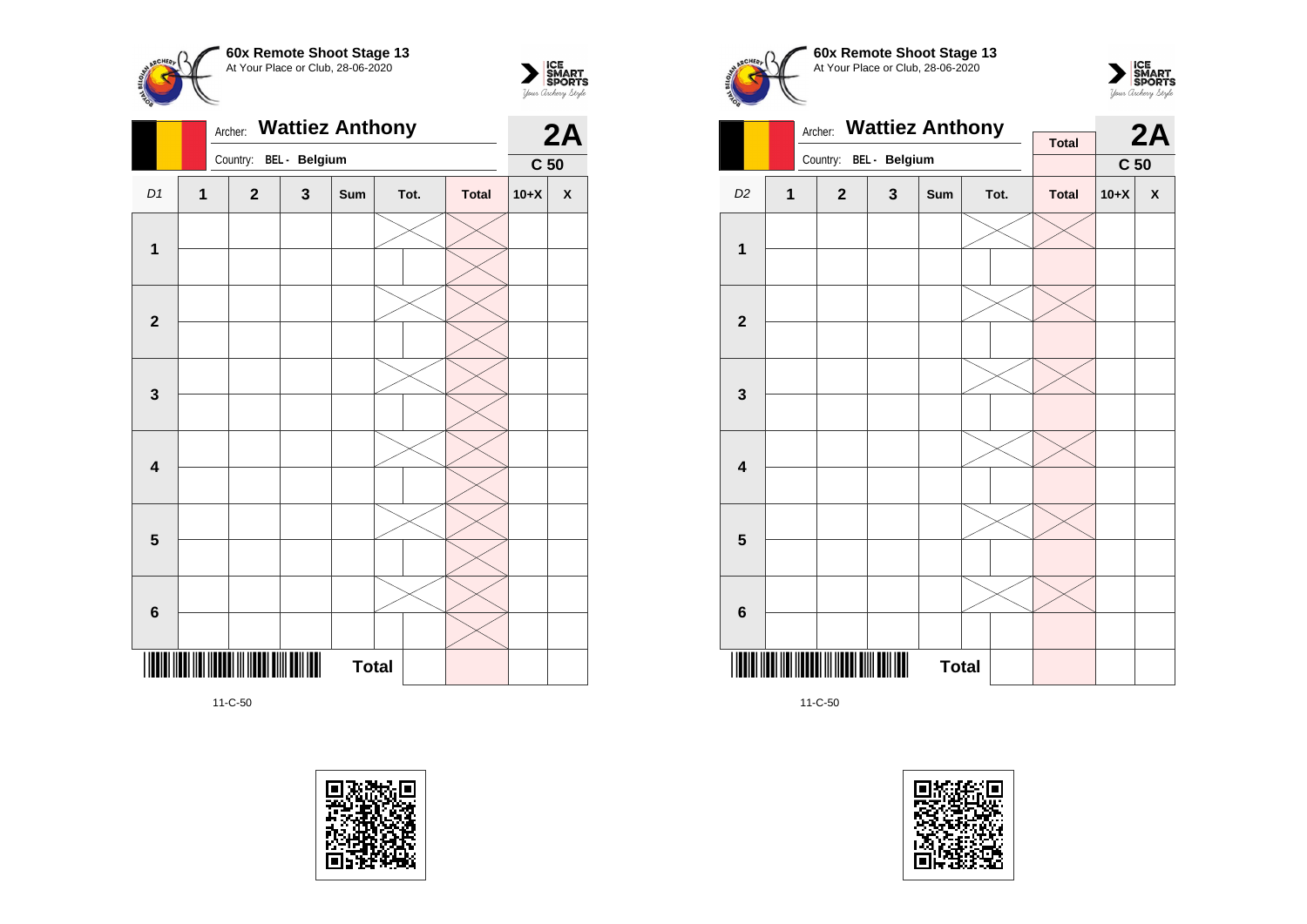



|                         | <b>McWilliams Rhys</b><br>Archer: |                |                    |              |    |      |              | 3A             |                  |
|-------------------------|-----------------------------------|----------------|--------------------|--------------|----|------|--------------|----------------|------------------|
|                         |                                   | Country:       | RSA - South Africa |              |    |      |              | R ST           |                  |
| D1                      | $\overline{1}$                    | $\overline{2}$ | 3                  | Sum          |    | Tot. | <b>Total</b> | $10+X$         | χ                |
| 1                       | X                                 | 10             | 8                  | 28           |    |      |              | $\overline{2}$ | 1                |
|                         | 8                                 | $\overline{7}$ | $\overline{7}$     | 22           | 50 | 50   | 50           |                |                  |
| $\overline{2}$          | Χ                                 | X              | 10                 | 30           |    |      |              | 3              | $\boldsymbol{2}$ |
|                         | 9                                 | 7              | $\overline{7}$     | 23           | 53 | 103  | 103          |                |                  |
| $\mathbf{3}$            | 9                                 | 9              | 9                  | 27           |    |      |              |                |                  |
|                         | 9                                 | 8              | $\overline{7}$     | 24           | 51 | 154  | 154          |                |                  |
| $\overline{\mathbf{4}}$ | X                                 | 9              | 9                  | 28           |    |      |              | 1              | 1                |
|                         | 9                                 | 8              | 8                  | 25           | 53 | 207  | 207          |                |                  |
| 5                       | X                                 | 9              | 9                  | 28           |    |      |              | 1              | 1                |
|                         | 9                                 | 7              | M                  | 16           | 44 | 251  | 251          |                |                  |
| 6                       | X                                 | 10             | 9                  | 29           |    |      |              | $\overline{2}$ | 1                |
|                         | 8                                 | 8              | 8                  | 24           | 53 | 304  | 304          |                |                  |
|                         |                                   |                |                    | <b>Total</b> |    | 304  | 304          | 9              | 6                |

12-R-ST







|                         | <b>McWilliams Rhys</b><br>Archer: |                             |                |              |    |      |                     |                | 3A             |
|-------------------------|-----------------------------------|-----------------------------|----------------|--------------|----|------|---------------------|----------------|----------------|
|                         |                                   | Country: RSA - South Africa |                |              |    |      | <b>Total</b><br>304 |                |                |
|                         |                                   |                             |                |              |    |      |                     | R ST           |                |
| D <sub>2</sub>          | 1                                 | $\overline{2}$              | 3              | Sum          |    | Tot. | <b>Total</b>        | $10+X$         | X              |
| 1                       | 10                                | 10                          | 9              | 29           |    |      |                     | $\overline{2}$ |                |
|                         | 9                                 | 8                           | $\overline{7}$ | 24           | 53 | 53   | 357                 |                |                |
| $\overline{2}$          | X                                 | 10                          | 9              | 29           |    |      |                     | 2              | 1              |
|                         | 9                                 | 8                           | 6              | 23           | 52 | 105  | 409                 |                |                |
| 3                       | X                                 | X                           | 9              | 29           |    |      |                     | $\overline{2}$ | $\overline{2}$ |
|                         | 9                                 | 9                           | 8              | 26           | 55 | 160  | 464                 |                |                |
| $\overline{\mathbf{4}}$ | 10                                | 9                           | 9              | 28           |    |      |                     | $\mathbf{1}$   |                |
|                         | 9                                 | 8                           | $\overline{7}$ | 24           | 52 | 212  | 516                 |                |                |
| 5                       | 10                                | 10                          | 8              | 28           |    |      |                     | 2              |                |
|                         | $\overline{7}$                    | $\overline{7}$              | 5              | 19           | 47 | 259  | 563                 |                |                |
| 6                       | 10                                | 9                           | 8              | 27           |    |      |                     | $\mathbf{1}$   |                |
|                         | 8                                 | 8                           | 8              | 24           | 51 | 310  | 614                 |                |                |
|                         |                                   |                             |                | <b>Total</b> |    | 310  | 614                 | 10             | 3              |

12-R-ST

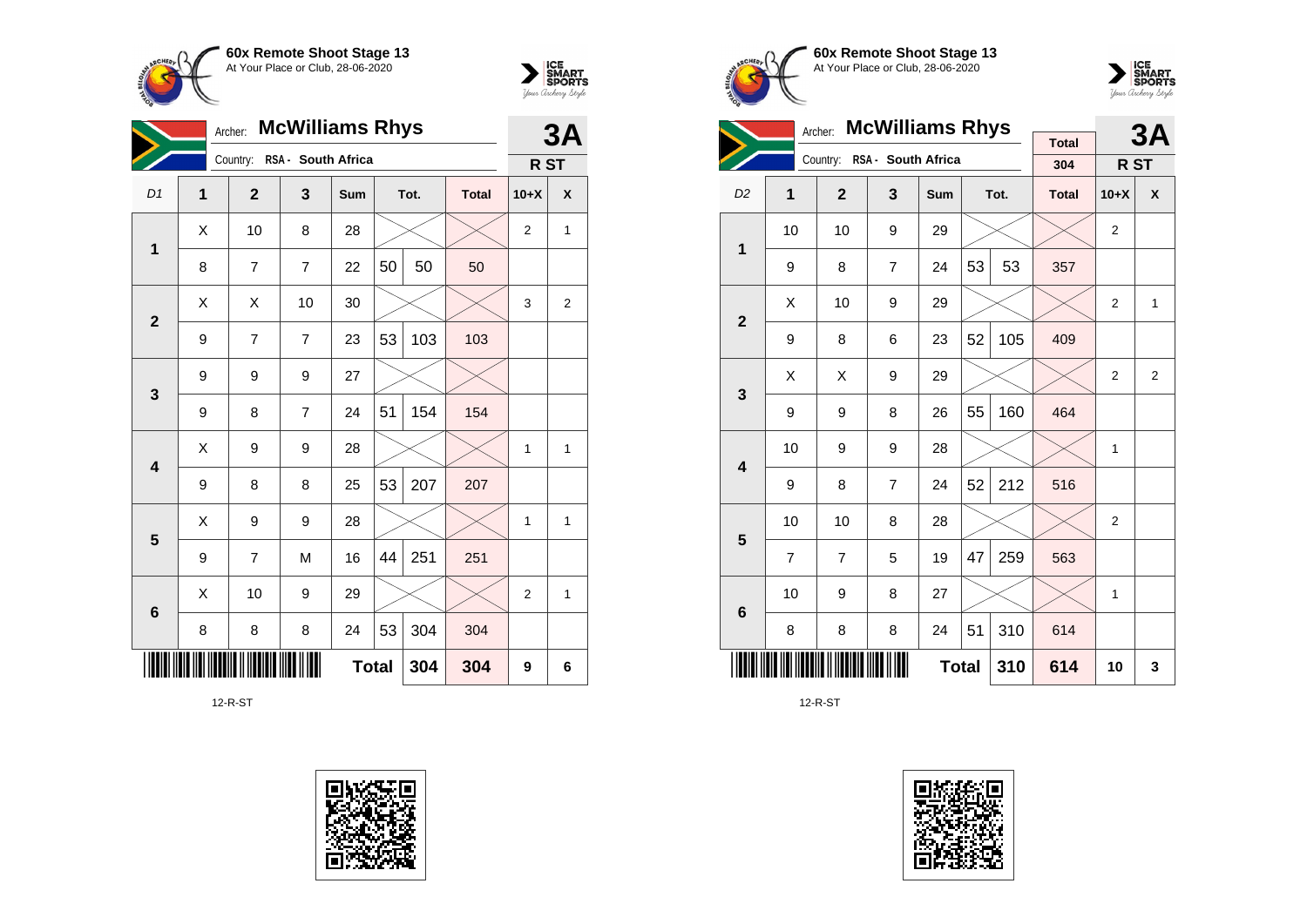



|                         |    | <b>Berguin Philippe</b><br>Archer: |              |              |    |      |              |                 |                |  |  |
|-------------------------|----|------------------------------------|--------------|--------------|----|------|--------------|-----------------|----------------|--|--|
|                         |    | Country:                           | FRA - France |              |    |      |              | C <sub>50</sub> | <b>5A</b>      |  |  |
| D1                      | 1  | $\overline{2}$                     | 3            | Sum          |    | Tot. | <b>Total</b> | $10+X$          | X              |  |  |
| 1                       | Χ  | Χ                                  | 10           | 30           |    |      |              | 3               | 2              |  |  |
|                         | 10 | 9                                  | 8            | 27           | 57 | 57   | 57           | 1               |                |  |  |
| $\overline{2}$          | 10 | 10                                 | 9            | 29           |    |      |              | $\overline{2}$  |                |  |  |
|                         | 9  | 9                                  | 8            | 26           | 55 | 112  | 112          |                 |                |  |  |
| 3                       | X  | 10                                 | 10           | 30           |    |      |              | 3               | 1              |  |  |
|                         | 10 | 9                                  | 9            | 28           | 58 | 170  | 170          | 1               |                |  |  |
| $\overline{\mathbf{4}}$ | 10 | 10                                 | 10           | 30           |    |      |              | 3               |                |  |  |
|                         | 9  | 9                                  | 9            | 27           | 57 | 227  | 227          |                 |                |  |  |
| 5                       | X  | X                                  | 10           | 30           |    |      |              | 3               | $\overline{2}$ |  |  |
|                         | 9  | 9                                  | 9            | 27           | 57 | 284  | 284          |                 |                |  |  |
| $6\phantom{1}6$         | 10 | 10                                 | 10           | 30           |    |      |              | 3               |                |  |  |
|                         | 9  | 9                                  | 8            | 26           | 56 | 340  | 340          |                 |                |  |  |
|                         |    |                                    |              | <b>Total</b> |    | 340  | 340          | 19              | 5              |  |  |







|                         |              | Archer:        | <b>Berguin Philippe</b> |     |     |      | <b>5A</b>           |                 |   |
|-------------------------|--------------|----------------|-------------------------|-----|-----|------|---------------------|-----------------|---|
|                         |              | Country:       | FRA - France            |     |     |      | <b>Total</b><br>340 | C <sub>50</sub> |   |
| D <sub>2</sub>          |              |                |                         |     |     |      |                     |                 | X |
|                         | $\mathbf{1}$ | $\overline{2}$ | 3                       | Sum |     | Tot. | <b>Total</b>        | $10+X$          |   |
| $\mathbf 1$             | X            | X              | X                       | 30  |     |      |                     | 3               | 3 |
|                         | 10           | 10             | 9                       | 29  | 59  | 59   | 399                 | $\overline{2}$  |   |
| $\overline{2}$          | 9            | 9              | 9                       | 27  |     |      |                     |                 |   |
|                         | 9            | 9              | 8                       | 26  | 53  | 112  | 452                 |                 |   |
|                         |              |                |                         | 0   |     |      |                     |                 |   |
| $\mathbf{3}$            |              |                |                         | 0   | 0   | 112  | 452                 |                 |   |
| $\overline{\mathbf{4}}$ |              |                |                         | 0   |     |      |                     |                 |   |
|                         |              |                |                         | 0   | 0   | 112  | 452                 |                 |   |
| 5                       |              |                |                         | 0   |     |      |                     |                 |   |
|                         |              |                |                         | 0   | 0   | 112  | 452                 |                 |   |
| $6\phantom{1}$          |              |                |                         | 0   |     |      |                     |                 |   |
|                         |              |                | 112                     | 452 |     |      |                     |                 |   |
|                         |              |                |                         | 112 | 452 | 5    | 3                   |                 |   |

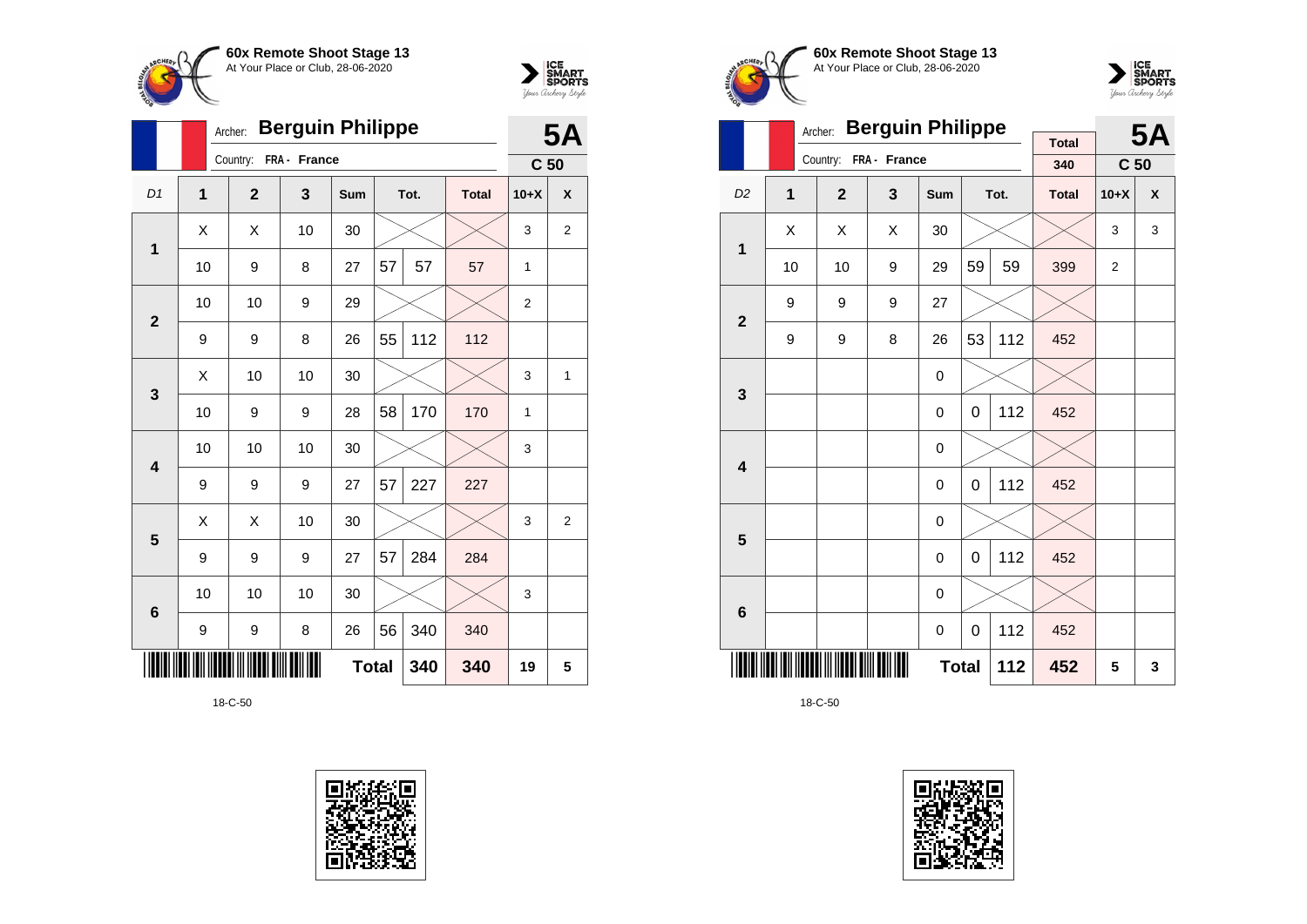



|                         |                | <b>Demey Dominiek</b><br>Archer: |               |     | 6A           |              |                 |                    |
|-------------------------|----------------|----------------------------------|---------------|-----|--------------|--------------|-----------------|--------------------|
|                         |                | Country:                         | BEL - Belgium |     |              |              | C <sub>50</sub> |                    |
| D <sub>1</sub>          | $\overline{1}$ | $\boldsymbol{2}$                 | $\mathbf 3$   | Sum | Tot.         | <b>Total</b> | $10+X$          | $\pmb{\mathsf{X}}$ |
| $\mathbf 1$             |                |                                  |               |     |              |              |                 |                    |
| $\mathbf{2}$            |                |                                  |               |     |              |              |                 |                    |
|                         |                |                                  |               |     |              |              |                 |                    |
| $\mathbf{3}$            |                |                                  |               |     |              |              |                 |                    |
| $\overline{\mathbf{4}}$ |                |                                  |               |     |              |              |                 |                    |
| $5\phantom{1}$          |                |                                  |               |     |              |              |                 |                    |
| $6\phantom{a}$          |                |                                  |               |     |              |              |                 |                    |
| ║                       |                | $\ \ \ \ \ $                     |               |     | <b>Total</b> |              |                 |                    |









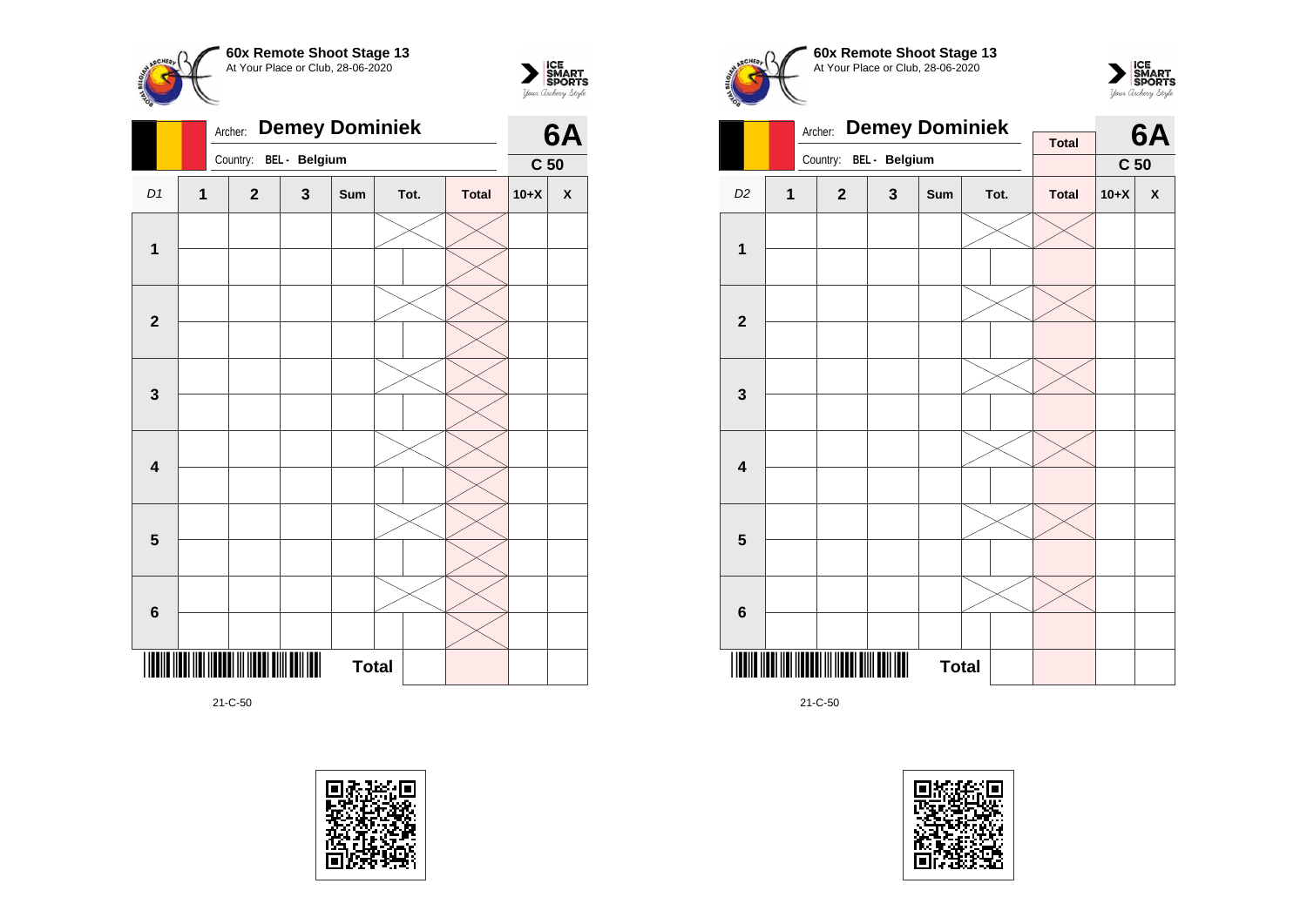



|                         |             | Archer:      | <b>Mebis Stijn</b> |              |      |              |                 | <b>7A</b>          |
|-------------------------|-------------|--------------|--------------------|--------------|------|--------------|-----------------|--------------------|
|                         |             | Country:     | BEL - Belgium      |              |      |              | C <sub>50</sub> |                    |
| D1                      | $\mathbf 1$ | $\mathbf{2}$ | $\mathbf 3$        | Sum          | Tot. | <b>Total</b> | $10+X$          | $\pmb{\mathsf{X}}$ |
|                         |             |              |                    |              |      |              |                 |                    |
| 1                       |             |              |                    |              |      |              |                 |                    |
|                         |             |              |                    |              |      |              |                 |                    |
| $\overline{\mathbf{2}}$ |             |              |                    |              |      |              |                 |                    |
|                         |             |              |                    |              |      |              |                 |                    |
| $\mathbf 3$             |             |              |                    |              |      |              |                 |                    |
|                         |             |              |                    |              |      |              |                 |                    |
| $\overline{\mathbf{4}}$ |             |              |                    |              |      |              |                 |                    |
|                         |             |              |                    |              |      |              |                 |                    |
| $5\phantom{1}$          |             |              |                    |              |      |              |                 |                    |
|                         |             |              |                    |              |      |              |                 |                    |
| $6\phantom{1}$          |             |              |                    |              |      |              |                 |                    |
|                         |             |              |                    | <b>Total</b> |      |              |                 |                    |









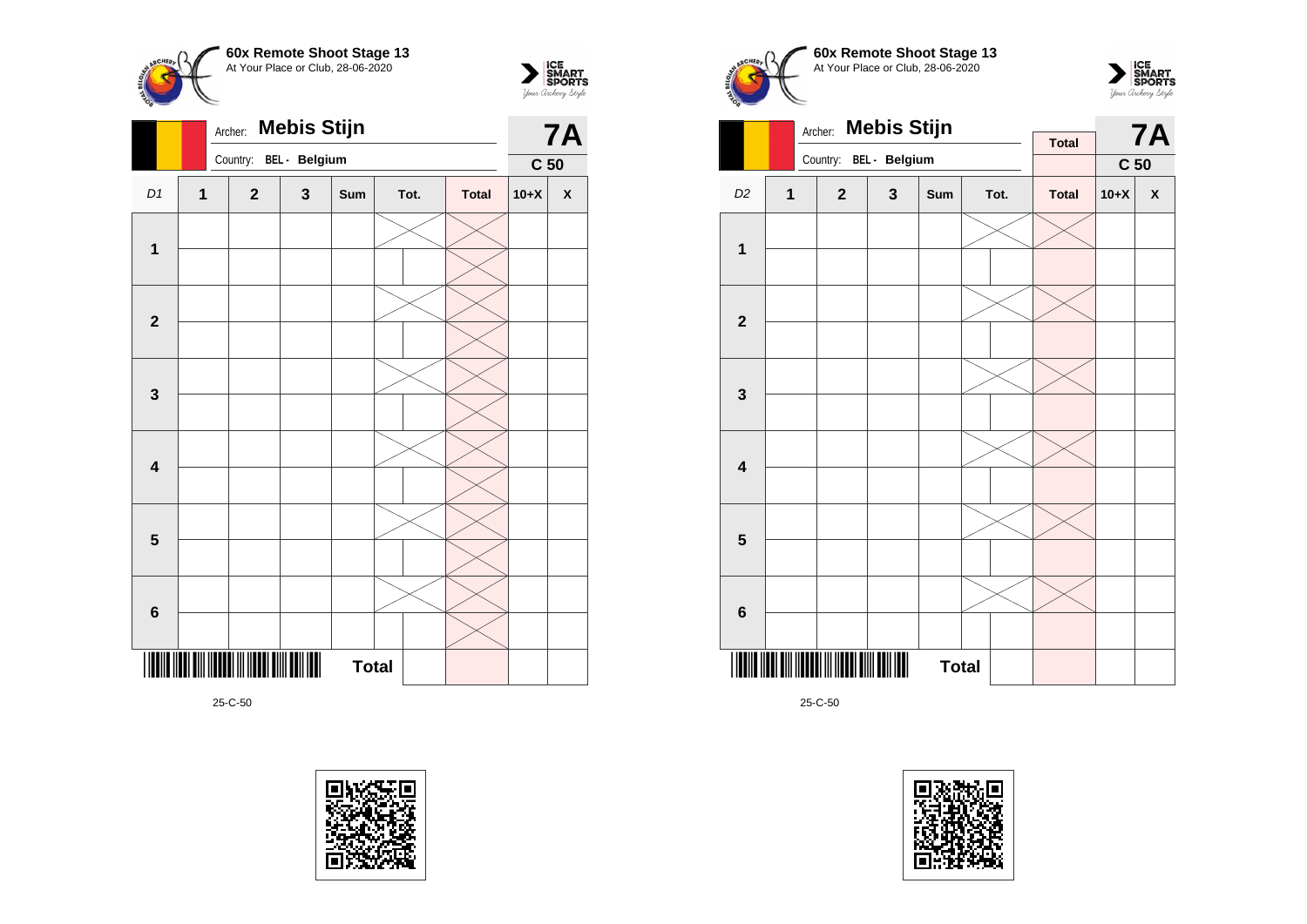



| VZ                      | <b>Irvine Russ</b><br>Archer: |                          |                |              |    |      |              |                | <b>8A</b>    |
|-------------------------|-------------------------------|--------------------------|----------------|--------------|----|------|--------------|----------------|--------------|
| ∗                       | ¥                             | Country: AUS - Australia |                |              |    |      |              | C ST           |              |
| D <sub>1</sub>          | 1                             | $\mathbf{2}$             | 3              | Sum          |    | Tot. | <b>Total</b> | $10+X$         | X            |
| 1                       | 10                            | 10                       | 8              | 28           |    |      |              | $\overline{2}$ |              |
|                         | 10                            | 10                       | 9              | 29           | 57 | 57   | 57           | $\overline{c}$ |              |
| $\overline{2}$          | 9                             | 9                        | 9              | 27           |    |      |              |                |              |
|                         | 9                             | 9                        | 8              | 26           | 53 | 110  | 110          |                |              |
| 3                       | X                             | X                        | 9              | 29           |    |      |              | $\overline{2}$ | 2            |
|                         | 9                             | 8                        | $\overline{7}$ | 24           | 53 | 163  | 163          |                |              |
| $\overline{\mathbf{4}}$ | 10                            | 10                       | 8              | 28           |    |      |              | 2              |              |
|                         | X                             | 10                       | 8              | 28           | 56 | 219  | 219          | $\overline{2}$ | $\mathbf{1}$ |
| 5                       | 10                            | 10                       | 9              | 29           |    |      |              | $\overline{2}$ |              |
|                         | X                             | 10                       | 9              | 29           | 58 | 277  | 277          | $\overline{2}$ | $\mathbf{1}$ |
| $6\phantom{1}6$         | X                             | 10                       | 10             | 30           |    |      |              | 3              | $\mathbf{1}$ |
|                         | 10                            | 9                        | 9              | 28           | 58 | 335  | 335          | 1              |              |
|                         |                               |                          |                | <b>Total</b> |    | 335  | 335          | 18             | 5            |

33-C-ST









| NZ                      | <b>Irvine Russ</b><br>Archer: |                |                          |              |    |      |                     |                | <b>8A</b>        |
|-------------------------|-------------------------------|----------------|--------------------------|--------------|----|------|---------------------|----------------|------------------|
| ¥                       |                               |                | Country: AUS - Australia |              |    |      | <b>Total</b><br>335 | C ST           |                  |
| D <sub>2</sub>          | 1                             | $\overline{2}$ | $\overline{\mathbf{3}}$  | Sum          |    | Tot. | <b>Total</b>        | $10+X$         | $\boldsymbol{x}$ |
|                         |                               |                |                          |              |    |      |                     |                |                  |
| $\mathbf{1}$            | X                             | 9              | $\overline{7}$           | 26           |    |      |                     | $\mathbf{1}$   | $\mathbf{1}$     |
|                         | Χ                             | 9              | 8                        | 27           | 53 | 53   | 388                 | 1              | 1                |
| $\overline{2}$          | 10                            | 9              | 8                        | 27           |    |      |                     | 1              |                  |
|                         | 9                             | 9              | 8                        | 26           | 53 | 106  | 441                 |                |                  |
| 3                       | X                             | 10             | 10                       | 30           |    |      |                     | 3              | $\mathbf{1}$     |
|                         | X                             | 9              | $\overline{7}$           | 26           | 56 | 162  | 497                 | 1              | $\mathbf{1}$     |
| $\overline{\mathbf{4}}$ | 9                             | 8              | $\overline{7}$           | 24           |    |      |                     |                |                  |
|                         | Χ                             | 9              | 9                        | 28           | 52 | 214  | 549                 | 1              | 1                |
| 5                       | X                             | 10             | 9                        | 29           |    |      |                     | $\overline{2}$ | $\mathbf{1}$     |
|                         | 9                             | 9              | 9                        | 27           | 56 | 270  | 605                 |                |                  |
| 6                       | X                             | 9              | 9                        | 28           |    |      |                     | 1              | 1                |
|                         | 10                            | 10             | 9                        | 29           | 57 | 327  | 662                 | 2              |                  |
|                         |                               |                |                          | <b>Total</b> |    | 327  | 662                 | 13             | 7                |

33-C-ST

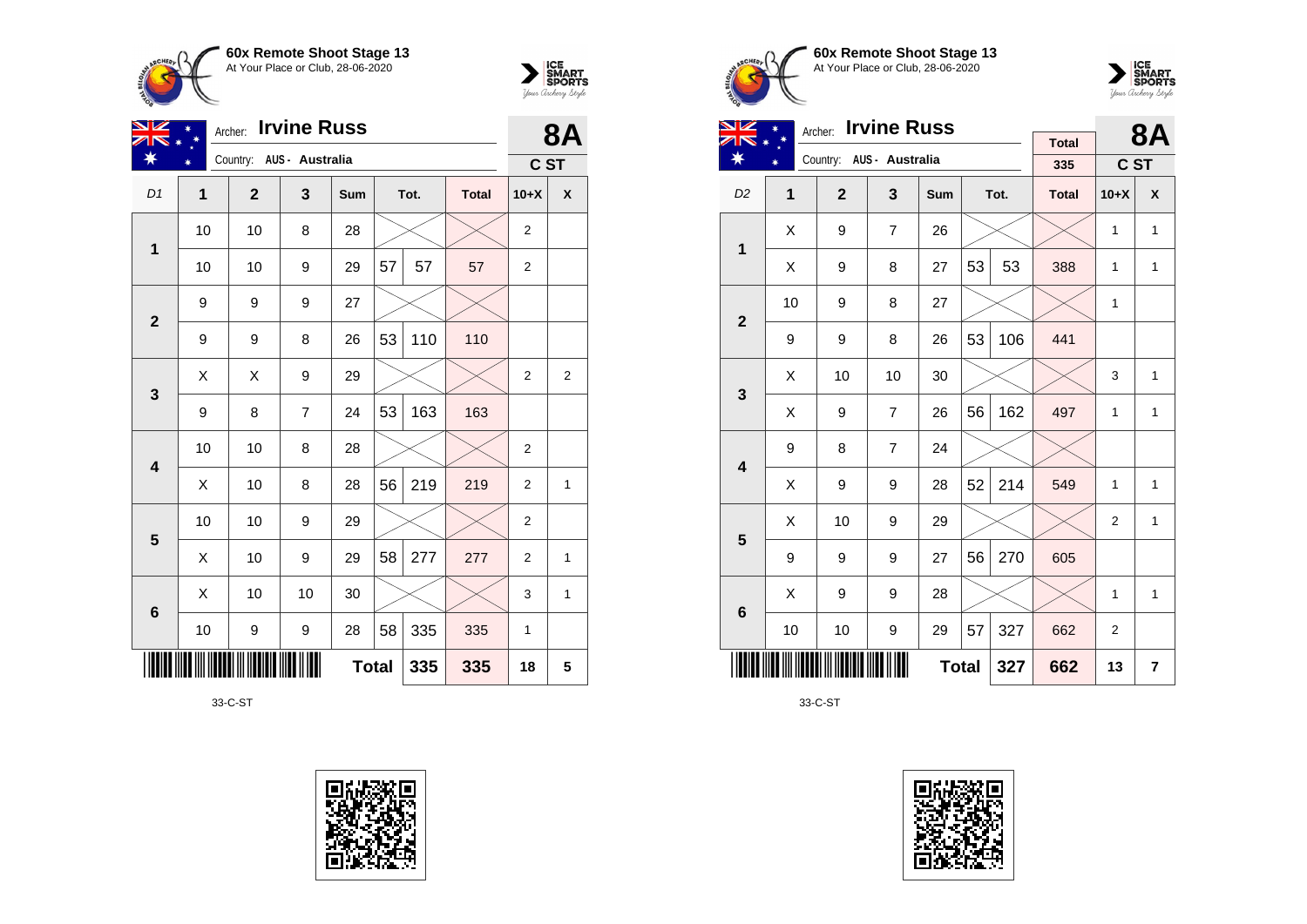



|                 |                | <b>Kramer Günther</b><br>Archer: |    |              |    |      |              |                 |                |  |  |
|-----------------|----------------|----------------------------------|----|--------------|----|------|--------------|-----------------|----------------|--|--|
|                 |                | Country: RSA - South Africa      |    |              |    |      |              | C <sub>30</sub> |                |  |  |
| D1              | $\overline{1}$ | $\mathbf{2}$                     | 3  | Sum          |    | Tot. | <b>Total</b> | $10+X$          | X              |  |  |
| 1               | X              | 10                               | 10 | 30           |    |      |              | 3               | 1              |  |  |
|                 | 10             | 10                               | 9  | 29           | 59 | 59   | 59           | 2               |                |  |  |
| $\mathbf{2}$    | Χ              | Χ                                | Χ  | 30           |    |      |              | 3               | 3              |  |  |
|                 | 10             | 9                                | 9  | 28           | 58 | 117  | 117          | 1               |                |  |  |
| 3               | Χ              | Χ                                | 10 | 30           |    |      |              | 3               | $\overline{2}$ |  |  |
|                 | 10             | 10                               | 9  | 29           | 59 | 176  | 176          | $\overline{2}$  |                |  |  |
| 4               | X              | 10                               | 10 | 30           |    |      |              | 3               | 1              |  |  |
|                 | 10             | 10                               | 9  | 29           | 59 | 235  | 235          | $\overline{2}$  |                |  |  |
| 5               | X              | X                                | X  | 30           |    |      |              | 3               | 3              |  |  |
|                 | 10             | 10                               | 9  | 29           | 59 | 294  | 294          | 2               |                |  |  |
| $6\phantom{1}6$ | X              | X                                | X  | 30           |    |      |              | 3               | 3              |  |  |
|                 | 10             | 10                               | 9  | 29           | 59 | 353  | 353          | $\overline{2}$  |                |  |  |
|                 |                |                                  |    | <b>Total</b> |    | 353  | 353          | 29              | 13             |  |  |









|                         |    | <b>Kramer Günther</b><br>Archer: |                    |     |     | 9Α   |                     |                 |              |
|-------------------------|----|----------------------------------|--------------------|-----|-----|------|---------------------|-----------------|--------------|
|                         |    | Country:                         | RSA - South Africa |     |     |      | <b>Total</b><br>353 | C <sub>30</sub> |              |
| D <sub>2</sub>          | 1  | $\overline{2}$                   | $\mathbf{3}$       | Sum |     | Tot. | <b>Total</b>        | $10+X$          | X            |
| $\mathbf 1$             | X  | Χ                                | X                  | 30  |     |      |                     | 3               | 3            |
|                         | 10 | 10                               | 10                 | 30  | 60  | 60   | 413                 | 3               |              |
| $\overline{2}$          | X  | X                                | X                  | 30  |     |      |                     | 3               | 3            |
|                         | 10 | 10                               | 9                  | 29  | 59  | 119  | 472                 | $\overline{2}$  |              |
| 3                       | Χ  | X                                | X                  | 30  |     |      |                     | 3               | 3            |
|                         | 10 | 10                               | 10                 | 30  | 60  | 179  | 532                 | 3               |              |
| $\overline{\mathbf{4}}$ | X  | X                                | Χ                  | 30  |     |      |                     | 3               | 3            |
|                         | X  | 10                               | 9                  | 29  | 59  | 238  | 591                 | $\overline{2}$  | $\mathbf{1}$ |
| 5                       | Χ  | 10                               | 10                 | 30  |     |      |                     | 3               | 1            |
|                         | 10 | 10                               | 9                  | 29  | 59  | 297  | 650                 | $\overline{2}$  |              |
| 6                       | X  | X                                | X                  | 30  |     |      |                     | 3               | 3            |
|                         | 10 | 10                               | 10                 | 30  | 60  | 357  | 710                 | 3               |              |
|                         |    |                                  | <b>Total</b>       |     | 357 | 710  | 33                  | 17              |              |

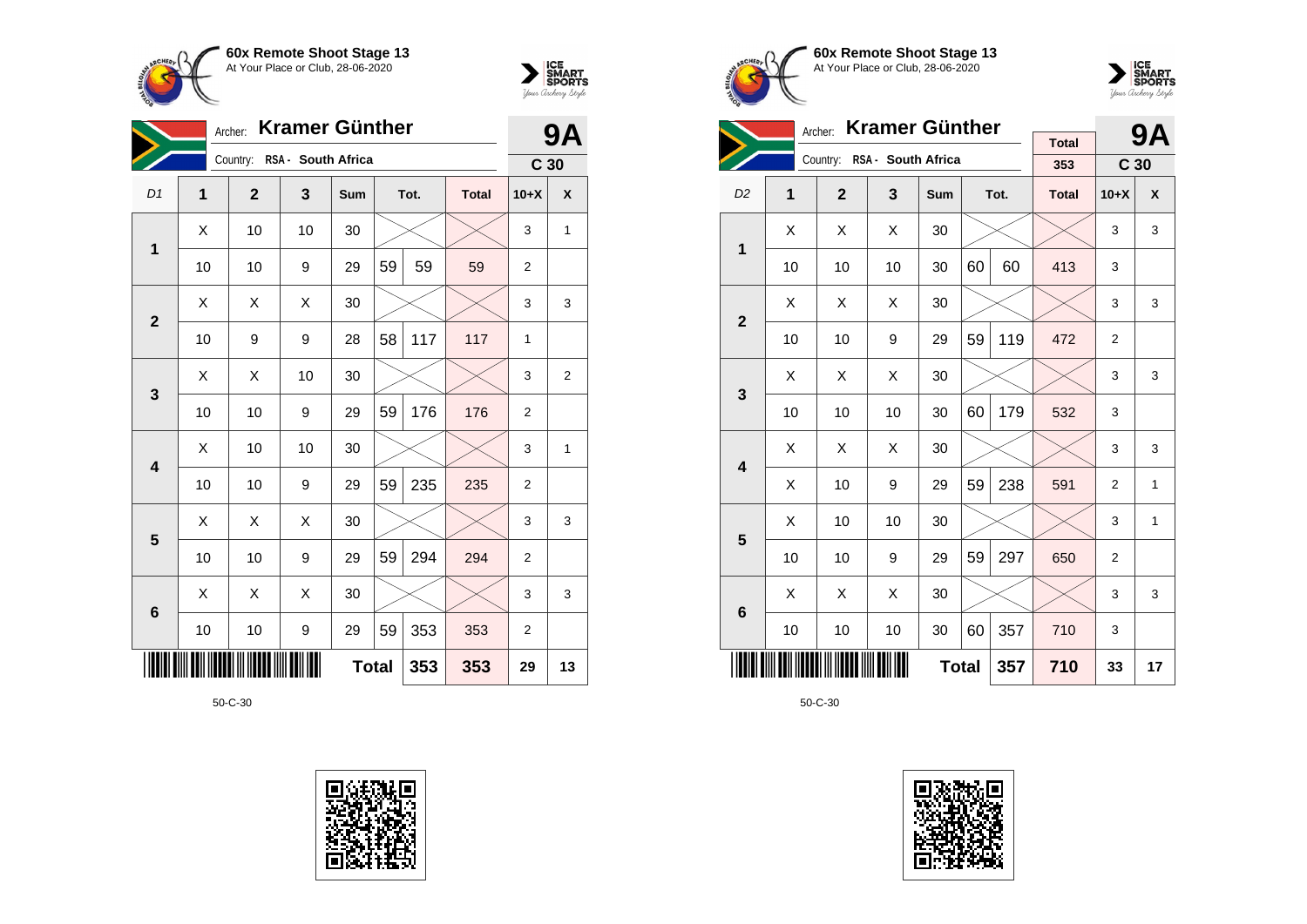



|                         | Dedi Ayah<br>Archer: |                |                 |              |    |      |              |            |            |  |
|-------------------------|----------------------|----------------|-----------------|--------------|----|------|--------------|------------|------------|--|
|                         |                      | Country:       | INA - Indonesia |              |    |      |              | <b>BST</b> | <b>10A</b> |  |
| D <sub>1</sub>          | 1                    | $\overline{2}$ | 3               | Sum          |    | Tot. | <b>Total</b> | $10+X$     | X          |  |
| $\mathbf{1}$            | 10                   | 9              | 9               | 28           |    |      |              | 1          |            |  |
|                         | 9                    | 8              | 8               | 25           | 53 | 53   | 53           |            |            |  |
| $\overline{\mathbf{2}}$ | 10<br>10<br>28<br>8  |                |                 |              |    |      |              |            |            |  |
|                         | $\overline{7}$       | 7              | 7               | 21           | 49 | 102  | 102          |            |            |  |
| 3                       | 9                    | 9              | 9               | 27           |    |      |              |            |            |  |
|                         | 8                    | $\overline{7}$ | 6               | 21           | 48 | 150  | 150          |            |            |  |
| $\overline{\mathbf{4}}$ | 10                   | 9              | 9               | 28           |    |      |              | 1          |            |  |
|                         | 8                    | 8              | 7               | 23           | 51 | 201  | 201          |            |            |  |
| 5                       | 9                    | 9              | $\overline{7}$  | 25           |    |      |              |            |            |  |
|                         | 6                    | 6              | 6               | 18           | 43 | 244  | 244          |            |            |  |
| 6                       | 10                   | 9              | 9               | 28           |    |      |              | 1          |            |  |
|                         | 8                    | $\overline{7}$ | 6               | 21           | 49 | 293  | 293          |            |            |  |
|                         |                      |                |                 | <b>Total</b> |    | 293  | 293          | 5          | 0          |  |

3-B-ST







|                         |                                                          | Dedi Ayah<br>Archer: |                 |              |    | <b>10A</b> |              |                |                    |
|-------------------------|----------------------------------------------------------|----------------------|-----------------|--------------|----|------------|--------------|----------------|--------------------|
|                         |                                                          | Country:             | INA - Indonesia |              |    |            | <b>Total</b> |                |                    |
|                         |                                                          |                      |                 |              |    |            | 293          | <b>BST</b>     |                    |
| D <sub>2</sub>          | 1                                                        | $\overline{2}$       | 3               | Sum          |    | Tot.       | <b>Total</b> | $10+X$         | $\pmb{\mathsf{X}}$ |
| 1                       | 10                                                       | 9                    | 8               | 27           |    |            |              | 1              |                    |
|                         | 8                                                        | $\overline{7}$       | 6               | 21           | 48 | 48         | 341          |                |                    |
| $\overline{2}$          | 10                                                       | 9                    | 9               | 28           |    |            |              | 1              |                    |
|                         | 8                                                        | $\overline{7}$       | $\overline{7}$  | 22           | 50 | 98         | 391          |                |                    |
| 3                       | 10                                                       | 9                    | 9               | 28           |    |            |              | $\mathbf{1}$   |                    |
|                         | 8                                                        | $\overline{7}$       | $\overline{7}$  | 22           | 50 | 148        | 441          |                |                    |
| $\overline{\mathbf{4}}$ | 10                                                       | 10                   | 9               | 29           |    |            |              | $\overline{2}$ |                    |
|                         | 8                                                        | $\overline{7}$       | $\overline{7}$  | 22           | 51 | 199        | 492          |                |                    |
| 5                       | 10                                                       | 9                    | 8               | 27           |    |            |              | 1              |                    |
|                         | 8                                                        | 8                    | $\overline{7}$  | 23           | 50 | 249        | 542          |                |                    |
| $6\phantom{1}$          | 10                                                       | 8                    | 8               | 26           |    |            |              | $\mathbf{1}$   |                    |
|                         | $\overline{\mathbf{7}}$<br>$\overline{\mathcal{I}}$<br>7 |                      |                 |              | 47 | 296        | 589          |                |                    |
|                         |                                                          |                      |                 | <b>Total</b> |    | 296        | 589          | $\overline{7}$ | 0                  |

3-B-ST

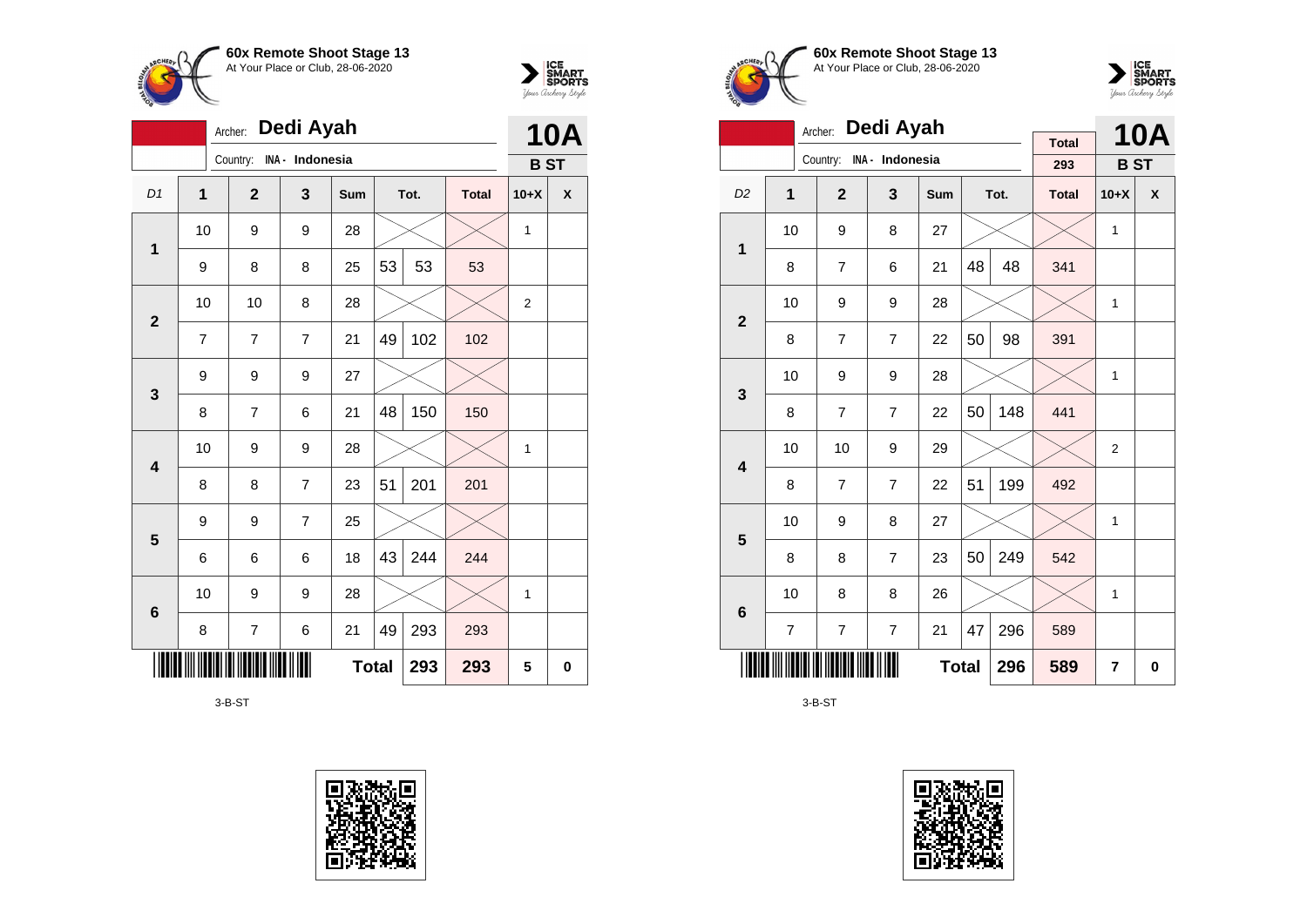



|                |              | Archer:                  | <b>Kristanti Lilik</b> |              |    |      |              | <b>10B</b>     |   |
|----------------|--------------|--------------------------|------------------------|--------------|----|------|--------------|----------------|---|
|                |              | Country: INA - Indonesia |                        |              |    |      |              | <b>BST</b>     |   |
| D <sub>1</sub> | $\mathbf{1}$ | $\overline{2}$           | 3                      | Sum          |    | Tot. | <b>Total</b> | $10+X$         | X |
| $\mathbf 1$    | 9            | 9                        | 8                      | 26           |    |      |              |                |   |
|                | 8            | 8                        | 8                      | 24           | 50 | 50   | 50           |                |   |
| $\overline{2}$ | 9            | 8                        | $\overline{7}$         | 24           |    |      |              |                |   |
|                | 7            | 6                        | M                      | 13           | 37 | 87   | 87           |                |   |
| 3              | 10           | 9                        | 8                      | 27           |    |      |              | 1              |   |
|                | 8            | 8                        | $\overline{7}$         | 23           | 50 | 137  | 137          |                |   |
| 4              | 10           | 10                       | 9                      | 29           |    |      |              | $\overline{2}$ |   |
|                | 8            | 8                        | $\overline{7}$         | 23           | 52 | 189  | 189          |                |   |
| 5              | 9            | 9                        | 9                      | 27           |    |      |              |                |   |
|                | 9            | 8                        | M                      | 17           | 44 | 233  | 233          |                |   |
| 6              | 10           | 8                        | 8                      | 26           |    |      |              | 1              |   |
|                | 8            | 8                        | 8                      | 24           | 50 | 283  | 283          |                |   |
|                |              |                          |                        | <b>Total</b> |    | 283  | 283          | 4              | 0 |

23-B-ST







|                         |    | <b>Kristanti Lilik</b><br>Archer: |                |              |    | <b>10B</b> |                     |                |   |
|-------------------------|----|-----------------------------------|----------------|--------------|----|------------|---------------------|----------------|---|
|                         |    | Country: INA - Indonesia          |                |              |    |            | <b>Total</b><br>283 | <b>BST</b>     |   |
|                         |    |                                   |                |              |    |            |                     |                |   |
| D <sub>2</sub>          | 1  | $\overline{2}$                    | $\mathbf{3}$   | Sum          |    | Tot.       | <b>Total</b>        | $10+X$         | X |
| 1                       | 10 | 9                                 | 9              | 28           |    |            |                     | $\mathbf{1}$   |   |
|                         | 8  | 8                                 | $\overline{7}$ | 23           | 51 | 51         | 334                 |                |   |
| $\overline{2}$          | 9  | 9                                 | 8              | 26           |    |            |                     |                |   |
|                         | 8  | 7                                 | 6              | 21           | 47 | 98         | 381                 |                |   |
| 3                       | 10 | 9                                 | 9              | 28           |    |            |                     | $\mathbf{1}$   |   |
|                         | 7  | 7                                 | 6              | 20           | 48 | 146        | 429                 |                |   |
| $\overline{\mathbf{4}}$ | 10 | 9                                 | 8              | 27           |    |            |                     | 1              |   |
|                         | 8  | 7                                 | $\overline{7}$ | 22           | 49 | 195        | 478                 |                |   |
| 5                       | 10 | 8                                 | 8              | 26           |    |            |                     | 1              |   |
|                         | 8  | 7                                 | M              | 15           | 41 | 236        | 519                 |                |   |
| $6\phantom{1}6$         | 10 | 10                                | 9              | 29           |    |            |                     | $\overline{2}$ |   |
|                         | 9  | 9                                 | $\overline{7}$ | 25           | 54 | 290        | 573                 |                |   |
|                         |    |                                   |                | <b>Total</b> |    | 290        | 573                 | 6              | 0 |

23-B-ST

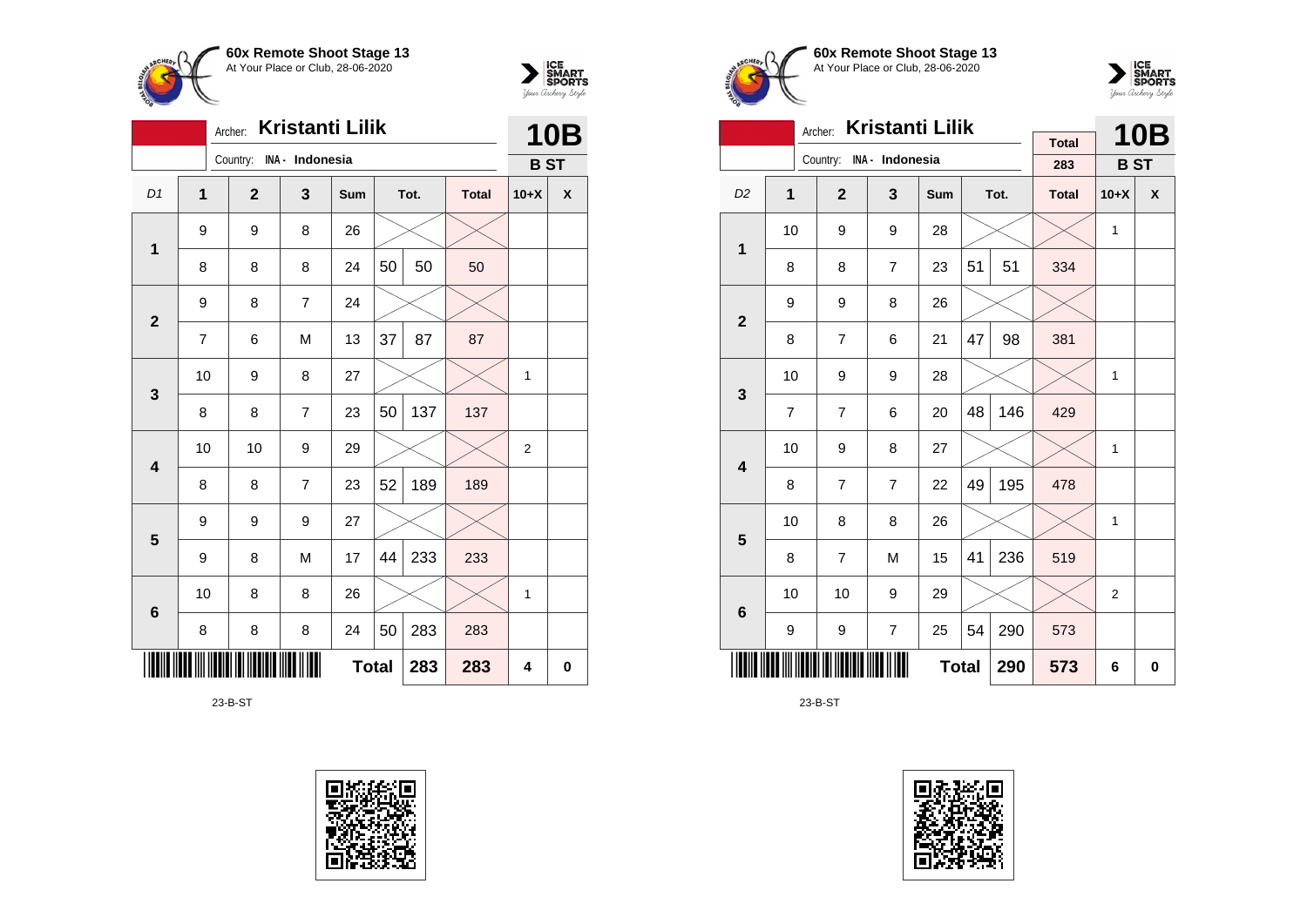



| $\overline{\odot}$      |                | Ravi Yogesh<br>Archer: |                |              | <b>11A</b> |      |              |                 |   |
|-------------------------|----------------|------------------------|----------------|--------------|------------|------|--------------|-----------------|---|
|                         |                | Country:               | IND - India    |              |            |      |              | C <sub>50</sub> |   |
| D1                      | $\mathbf{1}$   | $\mathbf{2}$           | 3              | Sum          |            | Tot. | <b>Total</b> | $10+X$          | X |
| 1                       | 10             | 9                      | 9              | 28           |            |      |              | 1               |   |
|                         | 9              | 9                      | $\overline{7}$ | 25           | 53         | 53   | 53           |                 |   |
| $\overline{2}$          | 9              | 9                      | 9              | 27           |            |      |              |                 |   |
|                         | $\overline{7}$ | 7                      | 7              | 21           | 48         | 101  | 101          |                 |   |
| $\mathbf{3}$            | 9              | 8                      | $\overline{7}$ | 24           |            |      |              |                 |   |
|                         | $\overline{7}$ | 7                      | M              | 14           | 38         | 139  | 139          |                 |   |
| $\overline{\mathbf{4}}$ | Χ              | 10                     | 10             | 30           |            |      |              | 3               | 1 |
|                         | 9              | 7                      | 5              | 21           | 51         | 190  | 190          |                 |   |
| 5                       | 9              | 8                      | 8              | 25           |            |      |              |                 |   |
|                         | 8              | 7                      | 6              | 21           | 46         | 236  | 236          |                 |   |
| $\bf 6$                 | 10             | 10                     | 9              | 29           |            |      |              | $\overline{2}$  |   |
|                         | 8              | 8                      | 6              | 22           | 51         | 287  | 287          |                 |   |
|                         |                |                        |                | <b>Total</b> |            | 287  | 287          | 6               | 1 |







|                         | Archer:        |                |                |     | <b>11A</b>   |      |              |                 |   |
|-------------------------|----------------|----------------|----------------|-----|--------------|------|--------------|-----------------|---|
| $\bigodot$              |                | Country:       | IND - India    |     |              |      | <b>Total</b> |                 |   |
|                         |                |                |                |     |              |      | 287          | C <sub>50</sub> |   |
| D <sub>2</sub>          | 1              | $\overline{2}$ | 3              | Sum |              | Tot. | <b>Total</b> | $10+X$          | X |
| $\mathbf 1$             | 9              | 8              | 8              | 25  |              |      |              |                 |   |
|                         | 8              | $\overline{7}$ | $\overline{7}$ | 22  | 47           | 47   | 334          |                 |   |
| $\overline{\mathbf{2}}$ | 9              | 9              | 9              | 27  |              |      |              |                 |   |
|                         | 8              | 6              | 5              | 19  | 46           | 93   | 380          |                 |   |
| 3                       | 8              | 8              | $\overline{7}$ | 23  |              |      |              |                 |   |
|                         | $\overline{7}$ | $\overline{7}$ | M              | 14  | 37           | 130  | 417          |                 |   |
| $\overline{\mathbf{4}}$ | 9              | 9              | 9              | 27  |              |      |              |                 |   |
|                         | 9              | 6              | 5              | 20  | 47           | 177  | 464          |                 |   |
| 5                       | 10             | 9              | 8              | 27  |              |      |              | 1               |   |
|                         | 6              | 6              | 6              | 18  | 45           | 222  | 509          |                 |   |
| $\bf 6$                 | 9              | 9              | 9              | 27  |              |      |              |                 |   |
|                         | 7              | $\overline{7}$ | $\overline{7}$ | 21  | 48           | 270  | 557          |                 |   |
|                         |                |                |                |     | <b>Total</b> | 270  | 557          | 1               | 0 |

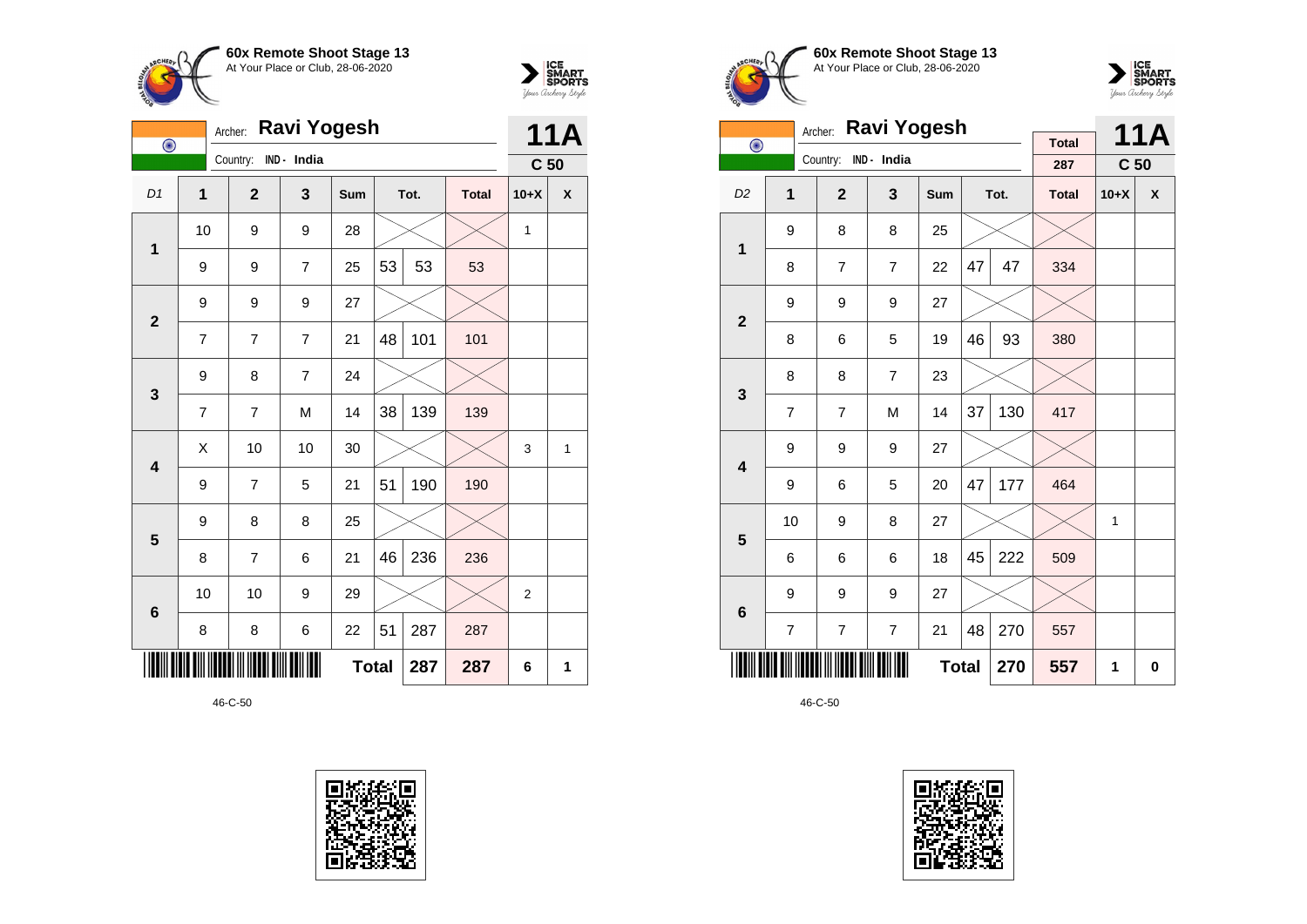



| $\overline{\odot}$ |                | Archer:      | Karthikeyan Yukendiran |     | 11B          |      |              |                |   |
|--------------------|----------------|--------------|------------------------|-----|--------------|------|--------------|----------------|---|
|                    |                | Country:     | IND - India            |     |              |      |              | R 30           |   |
| D1                 | $\overline{1}$ | $\mathbf{2}$ | 3                      | Sum |              | Tot. | <b>Total</b> | $10+X$         | χ |
| $\mathbf 1$        | 10             | 10           | 9                      | 29  |              |      |              | $\overline{2}$ |   |
|                    | 9              | 9            | 5                      | 23  | 52           | 52   | 52           |                |   |
| $\overline{2}$     | X              | 10           | 10                     | 30  |              |      |              | 3              | 1 |
|                    | 9              | 9            | 8                      | 26  | 56           | 108  | 108          |                |   |
| 3                  | 9              | 9            | 9                      | 27  |              |      |              |                |   |
|                    | 9              | 8            | 9                      | 26  | 53           | 161  | 161          |                |   |
| 4                  | 10             | 10           | 9                      | 29  |              |      |              | $\overline{2}$ |   |
|                    | 9              | 9            | 9                      | 27  | 56           | 217  | 217          |                |   |
| 5                  | 10             | 10           | 9                      | 29  |              |      |              | $\overline{2}$ |   |
|                    | 9              | 9            | 7                      | 25  | 54           | 271  | 271          |                |   |
| $6\phantom{1}6$    | 10             | 10           | 9                      | 29  |              |      |              | $\overline{2}$ |   |
|                    | 9              | 9            | 8                      | 26  | 55           | 326  | 326          |                |   |
|                    |                |              |                        |     | <b>Total</b> | 326  | 326          | 11             | 1 |









|                         |    | Archer:        | Karthikeyan Yukendiran |     |    | 11B  |              |                |              |
|-------------------------|----|----------------|------------------------|-----|----|------|--------------|----------------|--------------|
| $\bigodot$              |    | Country:       | IND - India            |     |    |      | <b>Total</b> |                |              |
|                         |    |                |                        |     |    |      | 326          | R 30           |              |
| D <sub>2</sub>          | 1  | $\overline{2}$ | 3                      | Sum |    | Tot. | <b>Total</b> | $10+X$         | X            |
| 1                       | 9  | 9              | 8                      | 26  |    |      |              |                |              |
|                         | 7  | 7              | 6                      | 20  | 46 | 46   | 372          |                |              |
| $\overline{2}$          | X  | 9              | 9                      | 28  |    |      |              | $\mathbf{1}$   | $\mathbf{1}$ |
|                         | 8  | 8              | 8                      | 24  | 52 | 98   | 424          |                |              |
| 3                       | X  | 10             | 9                      | 29  |    |      |              | $\overline{2}$ | 1            |
|                         | 9  | 8              | $\overline{7}$         | 24  | 53 | 151  | 477          |                |              |
| $\overline{\mathbf{4}}$ | 8  | $\overline{7}$ | 6                      | 21  |    |      |              |                |              |
|                         | 6  | 5              | 5                      | 16  | 37 | 188  | 514          |                |              |
| 5                       | 10 | 9              | 8                      | 27  |    |      |              | 1              |              |
|                         | 8  | 8              | $\overline{7}$         | 23  | 50 | 238  | 564          |                |              |
| 6                       | Χ  | 10             | 9                      | 29  |    |      |              | $\overline{2}$ | $\mathbf{1}$ |
|                         | 8  | 8              | 8                      | 24  | 53 | 291  | 617          |                |              |
|                         |    | 617            | 6                      | 3   |    |      |              |                |              |

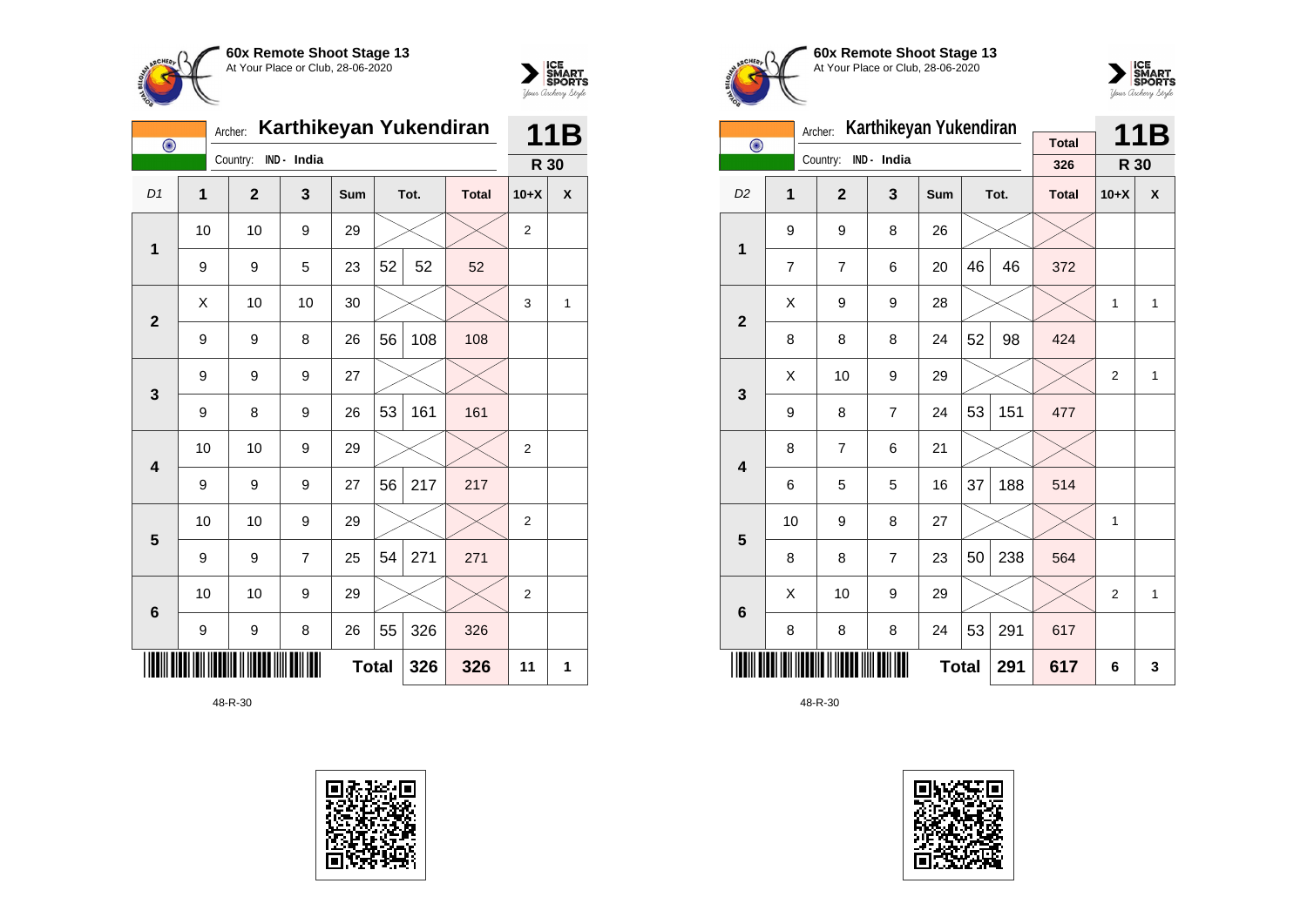



| $\bigodot$              | Archer:        | Balasubramaniyam Kiraan |             | <b>11C</b> |              |      |              |                |                    |
|-------------------------|----------------|-------------------------|-------------|------------|--------------|------|--------------|----------------|--------------------|
|                         |                | Country:                | IND - India |            |              |      |              | R 30           |                    |
| D1                      | 1              | $\mathbf{2}$            | 3           | Sum        |              | Tot. | <b>Total</b> | $10+X$         | $\pmb{\mathsf{X}}$ |
| $\mathbf 1$             | 9              | 9                       | 8           | 26         |              |      |              |                |                    |
|                         | $\overline{7}$ | 7                       | 7           | 21         | 47           | 47   | 47           |                |                    |
| $\mathbf{2}$            | 10             | 10                      | 10          | 30         |              |      |              | 3              |                    |
|                         | 9              | 9                       | 9           | 27         | 57           | 104  | 104          |                |                    |
| 3                       | X              | 10                      | 9           | 29         |              |      |              | $\overline{2}$ | $\mathbf{1}$       |
|                         | 9              | 8                       | 8           | 25         | 54           | 158  | 158          |                |                    |
| $\overline{\mathbf{4}}$ | Χ              | 10                      | 9           | 29         |              |      |              | $\overline{2}$ | $\mathbf{1}$       |
|                         | 9              | 8                       | 8           | 25         | 54           | 212  | 212          |                |                    |
| 5                       | Χ              | 8                       | 8           | 26         |              |      |              | 1              | 1                  |
|                         | 8              | $\overline{7}$          | 6           | 21         | 47           | 259  | 259          |                |                    |
| $6\phantom{1}6$         | 10             | 10                      | 10          | 30         |              |      |              | 3              |                    |
|                         | 9              | 9                       | 8           | 26         | 56           | 315  | 315          |                |                    |
|                         |                |                         |             |            | <b>Total</b> | 315  | 315          | 11             | 3                  |









|                         |                     | Archer:        | Balasubramaniyam Kiraan |     |    | <b>11C</b> |                     |                |              |
|-------------------------|---------------------|----------------|-------------------------|-----|----|------------|---------------------|----------------|--------------|
| $\overline{\odot}$      |                     | Country:       | IND - India             |     |    |            | <b>Total</b><br>315 | R 30           |              |
|                         |                     |                |                         |     |    |            |                     |                |              |
| D <sub>2</sub>          | 1                   | $\overline{2}$ | 3                       | Sum |    | Tot.       | <b>Total</b>        | $10+X$         | X            |
| 1                       | Χ                   | 10             | 10                      | 30  |    |            |                     | 3              | 1            |
|                         | 9                   | 9              | 9                       | 27  | 57 | 57         | 372                 |                |              |
| $\overline{2}$          | 10                  | 9              | 9                       | 28  |    |            |                     | 1              |              |
|                         | 9                   | 9              | 7                       | 25  | 53 | 110        | 425                 |                |              |
|                         | X                   | 10             | 9                       | 29  |    |            |                     | $\overline{2}$ | 1            |
| 3                       | 9                   | 8              | 6                       | 23  | 52 | 162        | 477                 |                |              |
| $\overline{\mathbf{4}}$ | 10                  | 10             | 9                       | 29  |    |            |                     | $\overline{2}$ |              |
|                         | 8                   | 8              | 6                       | 22  | 51 | 213        | 528                 |                |              |
| 5                       | 9                   | 9              | 8                       | 26  |    |            |                     |                |              |
|                         | 8                   | 6              | 6                       | 20  | 46 | 259        | 574                 |                |              |
| $6\phantom{1}6$         | 9                   | 9              | 9                       | 27  |    |            |                     |                |              |
|                         | 9                   | 8              | 8                       | 25  | 52 | 311        | 626                 |                |              |
|                         | <b>Total</b><br>311 |                |                         |     |    |            | 626                 | 8              | $\mathbf{2}$ |

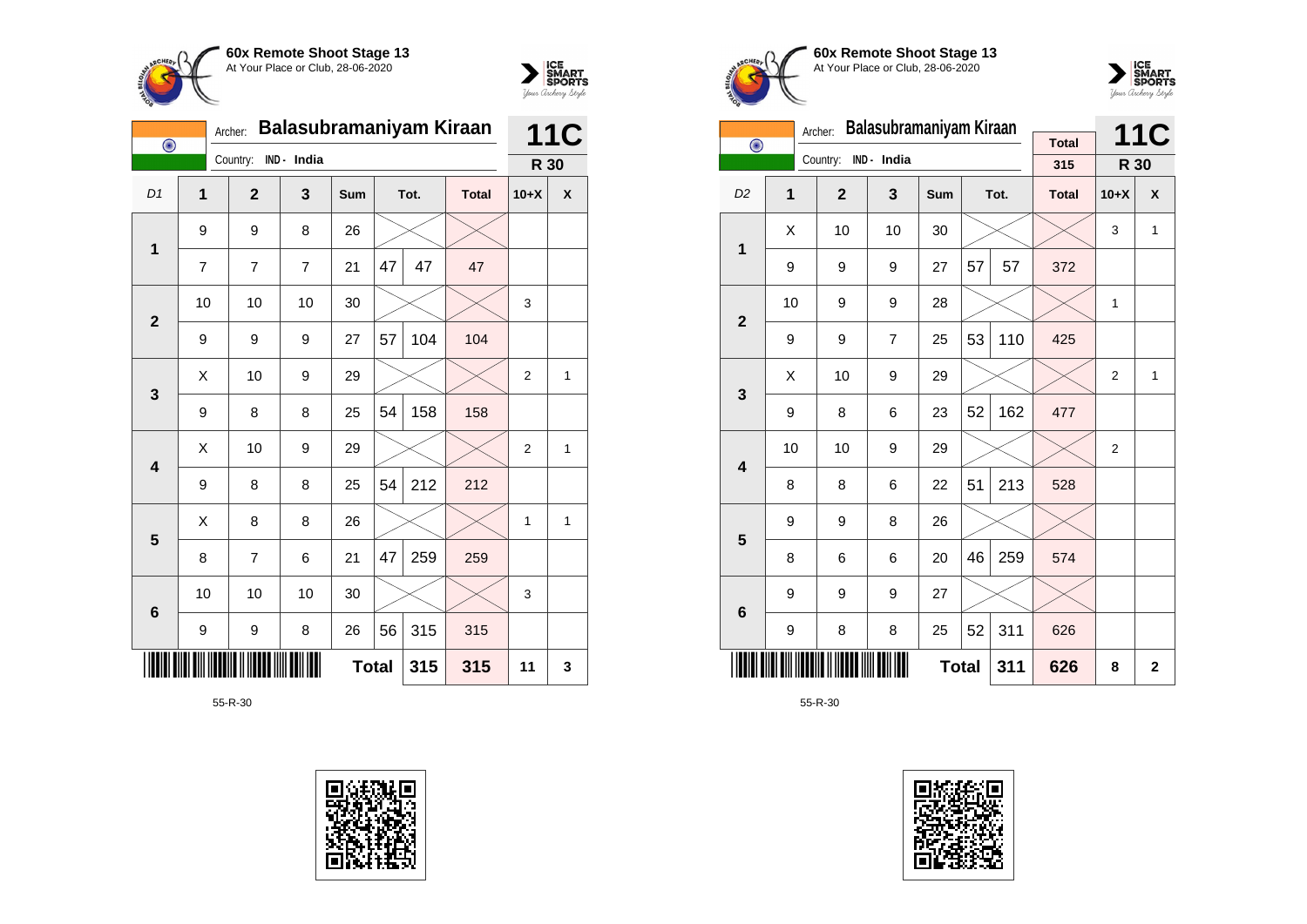



|                         |    | <b>Merken Bilge</b><br>Archer: |              |              |    |      |              |                |              |  |
|-------------------------|----|--------------------------------|--------------|--------------|----|------|--------------|----------------|--------------|--|
|                         |    | Country:                       | TUR - Turkey |              |    |      |              | <b>R70</b>     | <b>12A</b>   |  |
| D1                      | 1  | $\overline{2}$                 | 3            | <b>Sum</b>   |    | Tot. | <b>Total</b> | $10+X$         | X            |  |
| 1                       | X  | 10                             | 9            | 29           |    |      |              | $\overline{2}$ | 1            |  |
|                         | 9  | 8                              | 8            | 25           | 54 | 54   | 54           |                |              |  |
| $\overline{2}$          | 10 | 9                              | 8            | 27           |    |      |              | 1              |              |  |
|                         | 7  | $\overline{7}$                 | 6            | 20           | 47 | 101  | 101          |                |              |  |
| 3                       | X  | 10                             | 9            | 29           |    |      |              | $\overline{2}$ | 1            |  |
|                         | 8  | $\overline{7}$                 | 6            | 21           | 50 | 151  | 151          |                |              |  |
| $\overline{\mathbf{4}}$ | 9  | 9                              | 9            | 27           |    |      |              |                |              |  |
|                         | 8  | 8                              | 8            | 24           | 51 | 202  | 202          |                |              |  |
| 5                       | 9  | 9                              | 9            | 27           |    |      |              |                |              |  |
|                         | 9  | 8                              | 8            | 25           | 52 | 254  | 254          |                |              |  |
| $6\phantom{1}$          | 9  | 9                              | 9            | 27           |    |      |              |                |              |  |
|                         | 8  | 8                              | 8            | 24           | 51 | 305  | 305          |                |              |  |
|                         |    |                                |              | <b>Total</b> |    | 305  | 305          | 5              | $\mathbf{2}$ |  |









|                         | Archer: |                |                |              | <b>12A</b> |      |              |            |              |
|-------------------------|---------|----------------|----------------|--------------|------------|------|--------------|------------|--------------|
| ⋰⊀                      |         | Country:       | TUR - Turkey   |              |            |      | <b>Total</b> |            |              |
|                         |         |                |                |              |            |      | 305          | <b>R70</b> |              |
| D <sub>2</sub>          | 1       | $\overline{2}$ | 3              | Sum          |            | Tot. | <b>Total</b> | $10+X$     | X            |
| 1                       | Χ       | 10             | 10             | 30           |            |      |              | 3          | 1            |
|                         | 9       | 9              | 8              | 26           | 56         | 56   | 361          |            |              |
| $\overline{2}$          | X       | 10             | 9              | 29           |            |      |              | 2          | 1            |
|                         | 8       | 8              | 8              | 24           | 53         | 109  | 414          |            |              |
| 3                       | Χ       | 9              | 9              | 28           |            |      |              | 1          | $\mathbf{1}$ |
|                         | 9       | 8              | 8              | 25           | 53         | 162  | 467          |            |              |
| $\overline{\mathbf{4}}$ | 8       | 8              | 8              | 24           |            |      |              |            |              |
|                         | 8       | $\overline{7}$ | $\overline{7}$ | 22           | 46         | 208  | 513          |            |              |
| 5                       | 10      | 10             | 10             | 30           |            |      |              | 3          |              |
|                         | 9       | 8              | 8              | 25           | 55         | 263  | 568          |            |              |
| $6\phantom{1}$          | X       | 10             | 9              | 29           |            |      |              | 2          | 1            |
|                         | 9       | 8              | 8              | 25           | 54         | 317  | 622          |            |              |
|                         |         |                |                | <b>Total</b> |            | 317  | 622          | 11         | 4            |

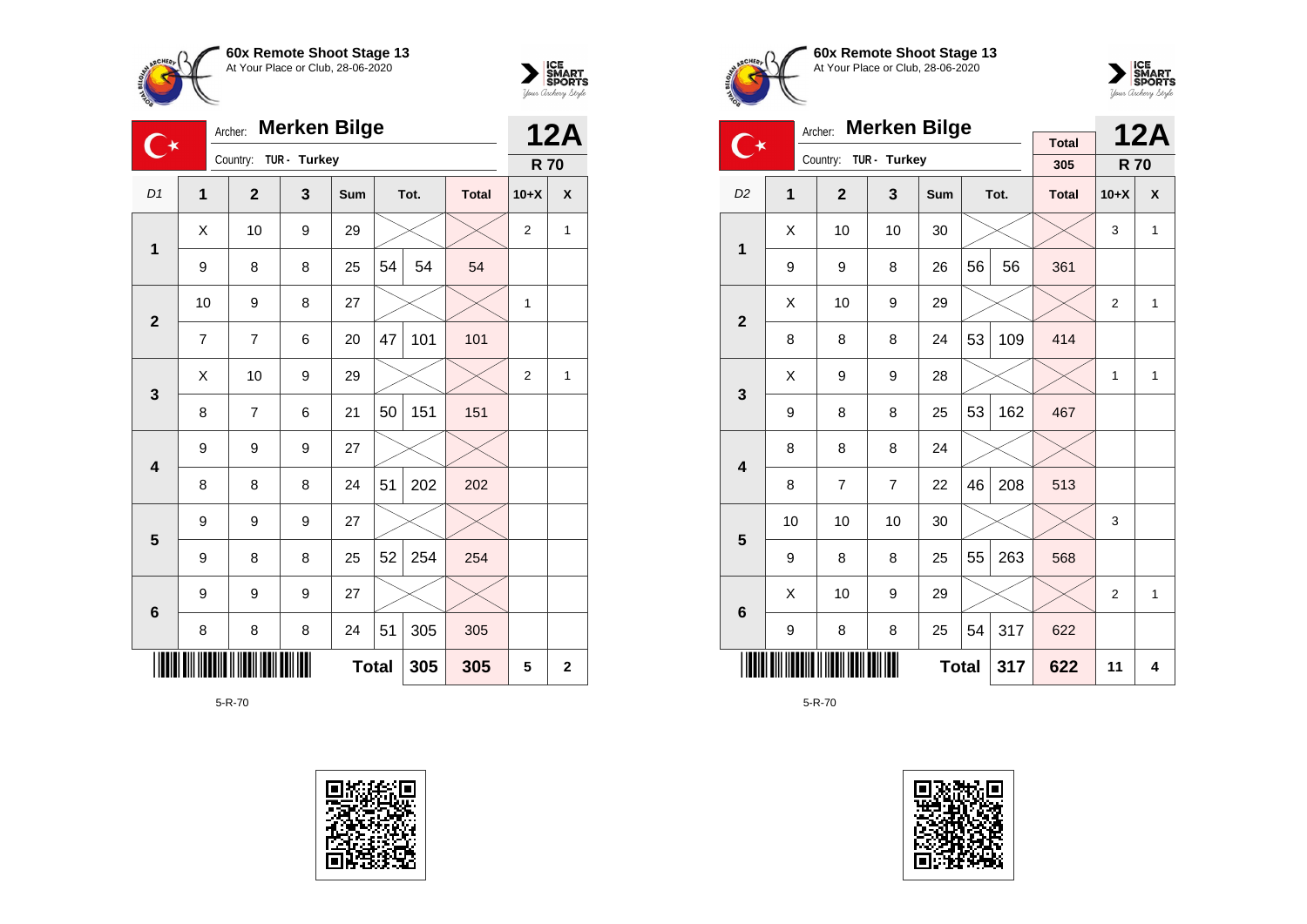



| O               | <b>Merken Mete</b><br>Archer: |                       |                |              |    |      |              |                 | <b>12B</b>     |
|-----------------|-------------------------------|-----------------------|----------------|--------------|----|------|--------------|-----------------|----------------|
|                 |                               | Country: TUR - Turkey |                |              |    |      |              | C <sub>50</sub> |                |
| D <sub>1</sub>  | 1                             | $\mathbf{2}$          | 3              | <b>Sum</b>   |    | Tot. | <b>Total</b> | $10+X$          | X              |
| $\mathbf{1}$    | X                             | X                     | 9              | 29           |    |      |              | $\overline{2}$  | $\overline{2}$ |
|                 | 10                            | 9                     | 8              | 27           | 56 | 56   | 56           | 1               |                |
| $\overline{2}$  | X                             | 10                    | 10             | 30           |    |      |              | 3               | 1              |
|                 | 10                            | 8                     | $\overline{7}$ | 25           | 55 | 111  | 111          | 1               |                |
| 3               | X                             | 10                    | 10             | 30           |    |      |              | 3               | $\mathbf{1}$   |
|                 | 9                             | 9                     | 8              | 26           | 56 | 167  | 167          |                 |                |
| 4               | 10                            | 10                    | 9              | 29           |    |      |              | $\overline{2}$  |                |
|                 | 9                             | 7                     | $\overline{7}$ | 23           | 52 | 219  | 219          |                 |                |
| 5               | Χ                             | 10                    | 10             | 30           |    |      |              | 3               | $\mathbf{1}$   |
|                 | 10                            | 9                     | 9              | 28           | 58 | 277  | 277          | 1               |                |
| $6\phantom{1}6$ | Χ                             | Χ                     | 10             | 30           |    |      |              | 3               | $\overline{2}$ |
|                 | 10                            | 9                     | $\overline{7}$ | 26           | 56 | 333  | 333          | 1               |                |
|                 |                               |                       |                | <b>Total</b> |    | 333  | 333          | 20              | 7              |









|                         | <b>Merken Mete</b><br>Archer: |                |                |              |    |      |                     |                 | <b>12B</b>     |
|-------------------------|-------------------------------|----------------|----------------|--------------|----|------|---------------------|-----------------|----------------|
| $\bullet$               |                               | Country:       | TUR - Turkey   |              |    |      | <b>Total</b><br>333 | C <sub>50</sub> |                |
| D <sub>2</sub>          | 1                             | $\overline{2}$ | 3              | Sum          |    | Tot. | <b>Total</b>        | $10+X$          | X              |
|                         | X                             | 10             | 10             | 30           |    |      |                     | 3               | $\mathbf{1}$   |
| 1                       | 9                             | 8              | 8              | 25           | 55 | 55   | 388                 |                 |                |
|                         | X                             | 10             | 9              | 29           |    |      |                     | $\overline{2}$  | $\mathbf{1}$   |
| $\overline{2}$          | 9                             | 9              | 9              | 27           | 56 | 111  | 444                 |                 |                |
| 3                       | X                             | 9              | 9              | 28           |    |      |                     | 1               | $\mathbf{1}$   |
|                         | 8                             | 8              | 8              | 24           | 52 | 163  | 496                 |                 |                |
| $\overline{\mathbf{4}}$ | X                             | 10             | 9              | 29           |    |      |                     | $\overline{2}$  | $\mathbf{1}$   |
|                         | 9                             | 8              | $\overline{7}$ | 24           | 53 | 216  | 549                 |                 |                |
| 5                       | 10                            | 10             | 10             | 30           |    |      |                     | 3               |                |
|                         | 10                            | 10             | 8              | 28           | 58 | 274  | 607                 | $\overline{2}$  |                |
| 6                       | X                             | X              | 10             | 30           |    |      |                     | 3               | $\overline{2}$ |
|                         | 9                             | 9              | 9              | 27           | 57 | 331  | 664                 |                 |                |
|                         |                               |                |                | <b>Total</b> |    | 331  | 664                 | 16              | 6              |

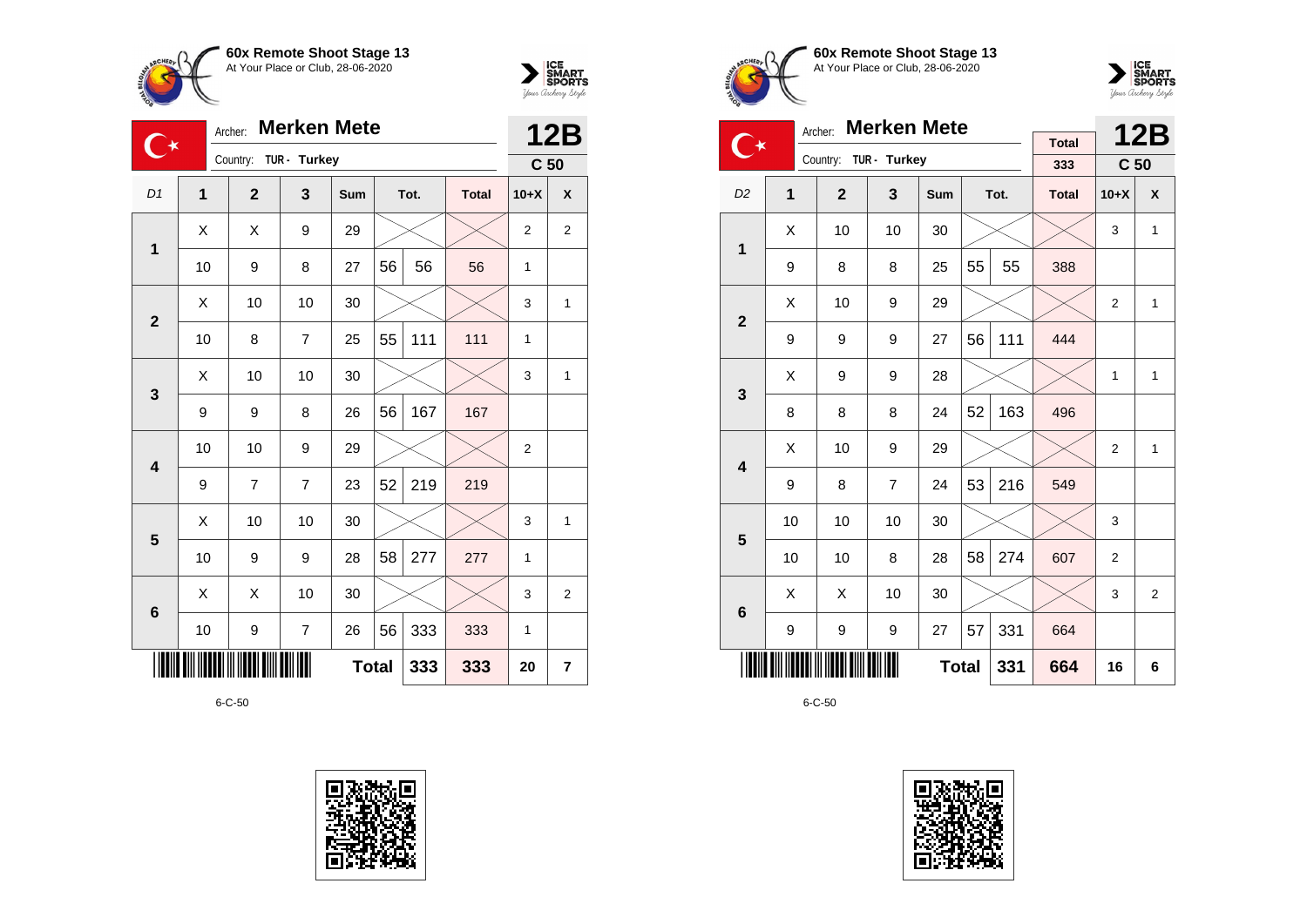



|                         |                | Archer:        | <b>Sauren Yvo</b> |     |              |      |              |                 | <b>1A</b>    |
|-------------------------|----------------|----------------|-------------------|-----|--------------|------|--------------|-----------------|--------------|
|                         |                | Country:       | NED - Netherlands |     |              |      |              | R <sub>ST</sub> |              |
| D <sub>1</sub>          | $\overline{1}$ | $\overline{2}$ | 3                 | Sum |              | Tot. | <b>Total</b> | $10+X$          | X            |
| 1                       | 9              | 9              | 9                 | 27  |              |      |              |                 |              |
|                         | Χ              | 8              | 8                 | 26  | 53           | 53   | 53           | $\mathbf{1}$    | 1            |
| $\overline{2}$          | 9              | 8              | 6                 | 23  |              |      |              |                 |              |
|                         | 10             | 9              | 9                 | 28  | 51           | 104  | 104          | 1               |              |
| 3                       | 10             | $\overline{7}$ | M                 | 17  |              |      |              | $\mathbf{1}$    |              |
|                         | X              | 10             | $\overline{7}$    | 27  | 44           | 148  | 148          | $\overline{2}$  | $\mathbf{1}$ |
| $\overline{\mathbf{4}}$ | 10             | 9              | 8                 | 27  |              |      |              | $\mathbf{1}$    |              |
|                         | X              | 9              | 7                 | 26  | 53           | 201  | 201          | 1               | 1            |
| 5                       | 10             | 10             | 9                 | 29  |              |      |              | $\overline{2}$  |              |
|                         | X              | 9              | 9                 | 28  | 57           | 258  | 258          | $\mathbf{1}$    | 1            |
| $6\phantom{1}6$         | 10             | 10             | $\overline{7}$    | 27  |              |      |              | $\overline{2}$  |              |
|                         | Χ              | Χ              | 9                 | 29  | 56           | 314  | 314          | $\overline{2}$  | 2            |
|                         |                |                |                   |     | <b>Total</b> | 314  | 314          | 14              | 6            |

1-R-ST









|                         |                                 | <b>Sauren Yvo</b><br>Archer: |                   |              |    | <b>1A</b> |                     |                 |              |
|-------------------------|---------------------------------|------------------------------|-------------------|--------------|----|-----------|---------------------|-----------------|--------------|
|                         |                                 | Country:                     | NED - Netherlands |              |    |           | <b>Total</b><br>314 | R <sub>ST</sub> |              |
|                         |                                 |                              |                   |              |    |           |                     |                 |              |
| D <sub>2</sub>          | $\mathbf{1}$                    | $\mathbf{2}$                 | 3                 | Sum          |    | Tot.      | <b>Total</b>        | $10+X$          | X            |
| 1                       | 10                              | 9                            | $\overline{7}$    | 26           |    |           |                     | 1               |              |
|                         | 9                               | 9                            | 8                 | 26           | 52 | 52        | 366                 |                 |              |
| $\overline{2}$          | 9                               | 8                            | $\overline{7}$    | 24           |    |           |                     |                 |              |
|                         | 10                              | 9                            | 8                 | 27           | 51 | 103       | 417                 | 1               |              |
|                         | X                               | 10                           | 8                 | 28           |    |           |                     | $\overline{2}$  | $\mathbf{1}$ |
| 3                       | 9                               | 9                            | 8                 | 26           | 54 | 157       | 471                 |                 |              |
| $\overline{\mathbf{4}}$ | Χ                               | 10                           | 9                 | 29           |    |           |                     | $\overline{2}$  | 1            |
|                         | 10                              | 9                            | 8                 | 27           | 56 | 213       | 527                 | 1               |              |
| 5                       | 10                              | 9                            | 8                 | 27           |    |           |                     | 1               |              |
|                         | 10                              | 9                            | 6                 | 25           | 52 | 265       | 579                 | $\mathbf{1}$    |              |
| $6\phantom{1}6$         | 10                              | 9                            | 8                 | 27           |    |           |                     | 1               |              |
|                         | 321<br>56<br>10<br>9<br>Χ<br>29 |                              |                   |              |    |           |                     | 2               | 1            |
|                         |                                 |                              |                   | <b>Total</b> |    | 321       | 635                 | 12              | 3            |

1-R-ST

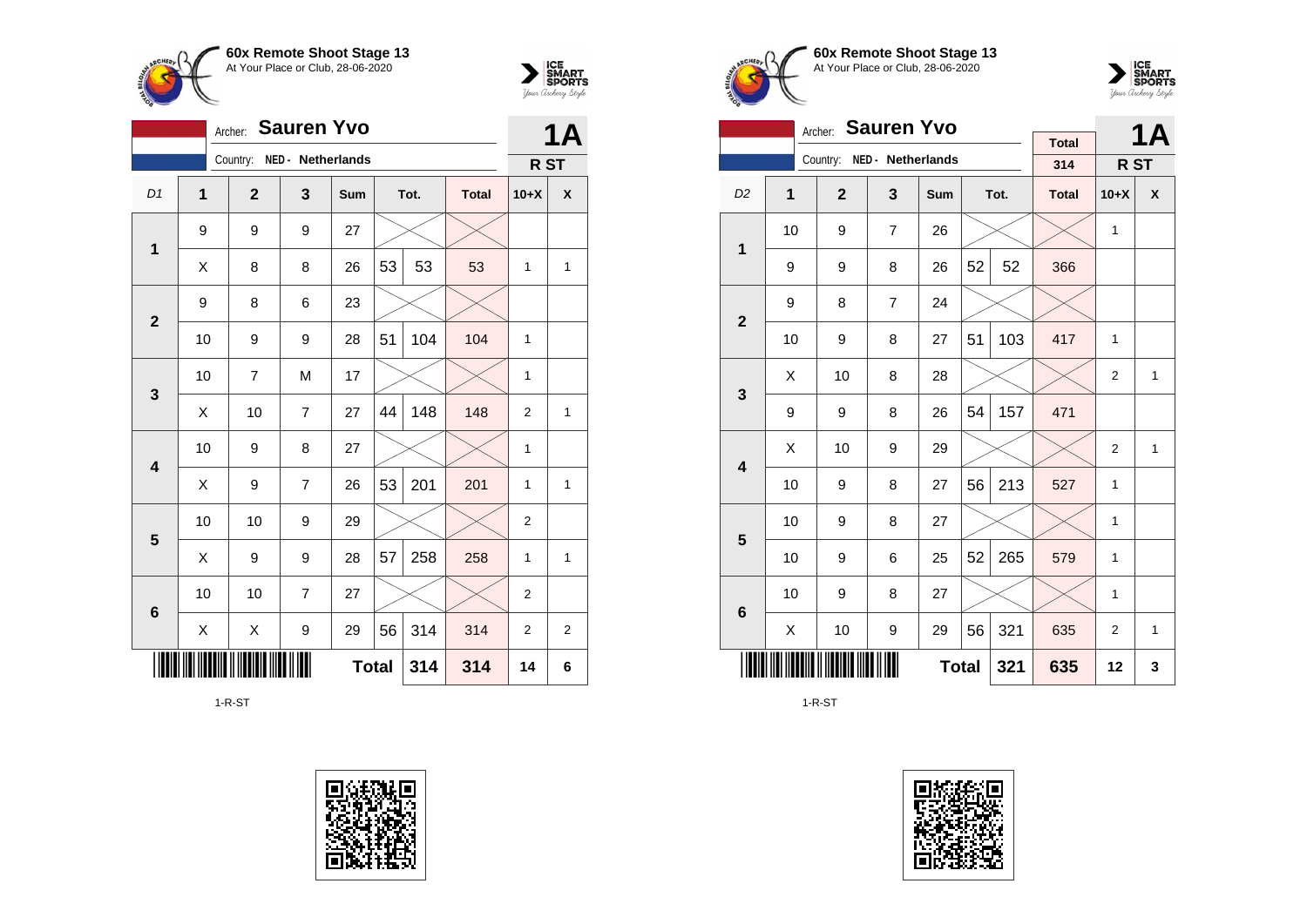





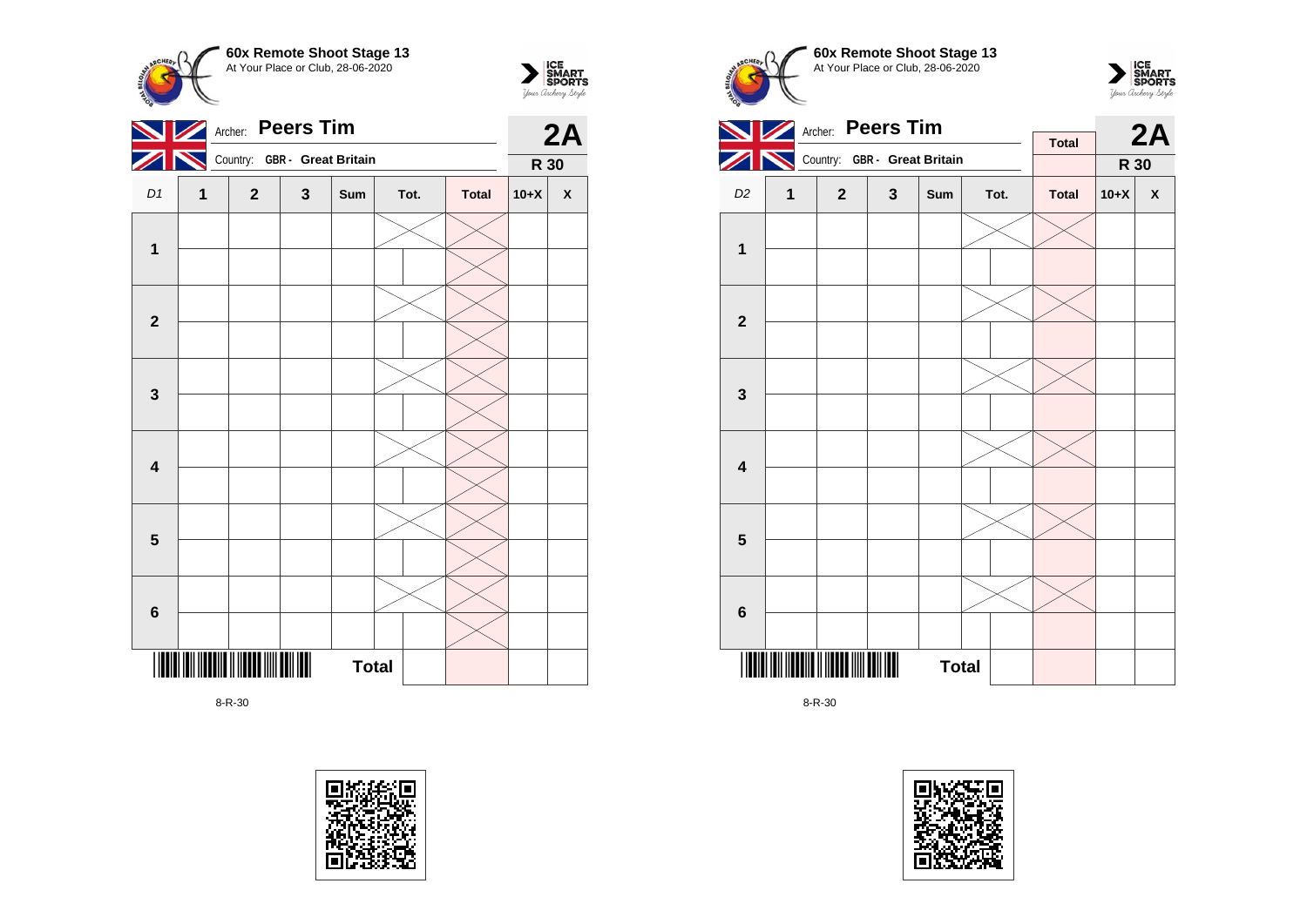



|                         |                | Archer: Lynch Mark          |                         |              |    |      |              |              |   |
|-------------------------|----------------|-----------------------------|-------------------------|--------------|----|------|--------------|--------------|---|
|                         |                | Country: RSA - South Africa |                         |              |    |      |              | R 30         |   |
| D1                      | $\mathbf{1}$   | $\mathbf{2}$                | 3                       | Sum          |    | Tot. | <b>Total</b> | $10+X$       | χ |
| 1                       | X              | 9                           | 9                       | 28           |    |      |              | 1            | 1 |
|                         | 8              | 8                           | $\overline{7}$          | 23           | 51 | 51   | 51           |              |   |
| $\overline{2}$          | 10             | 9                           | 9                       | 28           |    |      |              | $\mathbf{1}$ |   |
|                         | 8              | 8                           | $\overline{\mathbf{4}}$ | 20           | 48 | 99   | 99           |              |   |
| $\mathbf{3}$            | 9              | 9                           | 9                       | 27           |    |      |              |              |   |
|                         | $\overline{7}$ | $\overline{7}$              | 6                       | 20           | 47 | 146  | 146          |              |   |
| $\overline{\mathbf{4}}$ | 9              | 9                           | 9                       | 27           |    |      |              |              |   |
|                         | 7              | 7                           | 6                       | 20           | 47 | 193  | 193          |              |   |
| $\overline{\mathbf{5}}$ | 10             | 10                          | 9                       | 29           |    |      |              | 2            |   |
|                         | $\overline{7}$ | 6                           | 6                       | 19           | 48 | 241  | 241          |              |   |
| $6\phantom{1}6$         | 10             | 9                           | 9                       | 28           |    |      |              | $\mathbf{1}$ |   |
|                         | 8              | 6                           | 6                       | 20           | 48 | 289  | 289          |              |   |
|                         |                |                             |                         | <b>Total</b> |    | 289  | 289          | 5            | 1 |









|                         |    | <b>Lynch Mark</b><br>Archer: |                             |              |    | <b>3A</b> |                     |        |   |
|-------------------------|----|------------------------------|-----------------------------|--------------|----|-----------|---------------------|--------|---|
|                         |    |                              | Country: RSA - South Africa |              |    |           | <b>Total</b><br>289 | R 30   |   |
| D <sub>2</sub>          | 1  | $\overline{2}$               | $\mathbf{3}$                | Sum          |    | Tot.      | <b>Total</b>        | $10+X$ | X |
| 1                       | 10 | 9                            | 9                           | 28           |    |           |                     | 1      |   |
|                         | 8  | 8                            | 8                           | 24           | 52 | 52        | 341                 |        |   |
| $\mathbf{2}$            | 9  | 9                            | 8                           | 26           |    |           |                     |        |   |
|                         | 8  | $\overline{7}$               | $\overline{7}$              | 22           | 48 | 100       | 389                 |        |   |
| 3                       | 10 | 9                            | 9                           | 28           |    |           |                     | 1      |   |
|                         | 8  | $\overline{7}$               | $\overline{7}$              | 22           | 50 | 150       | 439                 |        |   |
| $\overline{\mathbf{4}}$ | 9  | 9                            | 9                           | 27           |    |           |                     |        |   |
|                         | 9  | 8                            | 8                           | 25           | 52 | 202       | 491                 |        |   |
| 5                       | 10 | 9                            | 9                           | 28           |    |           |                     | 1      |   |
|                         | 8  | 8                            | $\overline{7}$              | 23           | 51 | 253       | 542                 |        |   |
| 6                       | 10 | 9                            | 9                           | 28           |    |           |                     | 1      |   |
|                         | 8  | 8                            | 8                           | 24           | 52 | 305       | 594                 |        |   |
|                         |    |                              |                             | <b>Total</b> |    | 305       | 594                 | 4      | 0 |

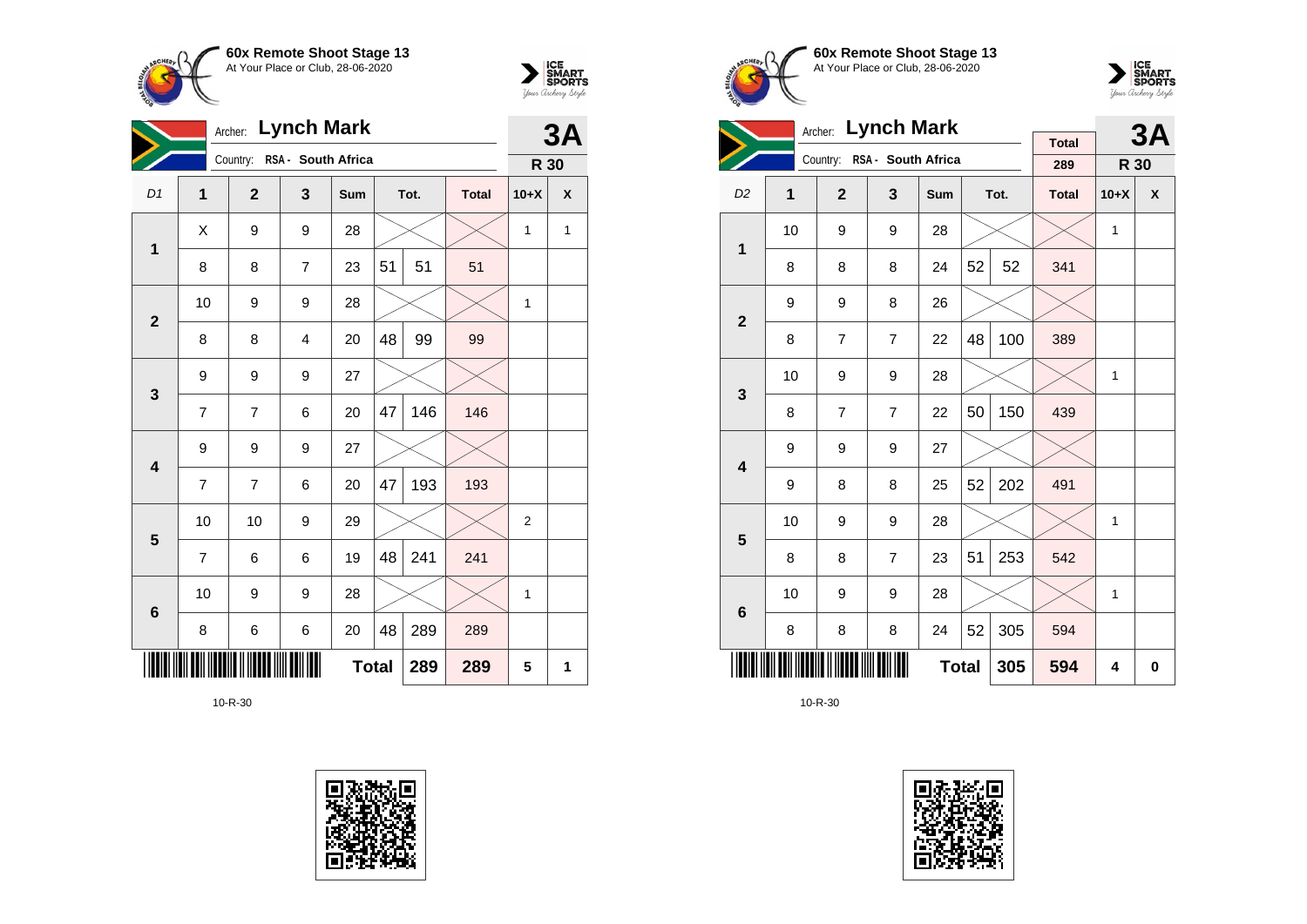



**4A**

 $\sum_{\text{Jour }\text{Cuchy }\text{Sty} } \left| \begin{array}{l} \text{ICE} \\ \text{SDORTS} \\ \text{SPORTS} \end{array} \right.$ 

**C 50**

20-C-50

**3**

**4**

**5**

**6**



**Total** 



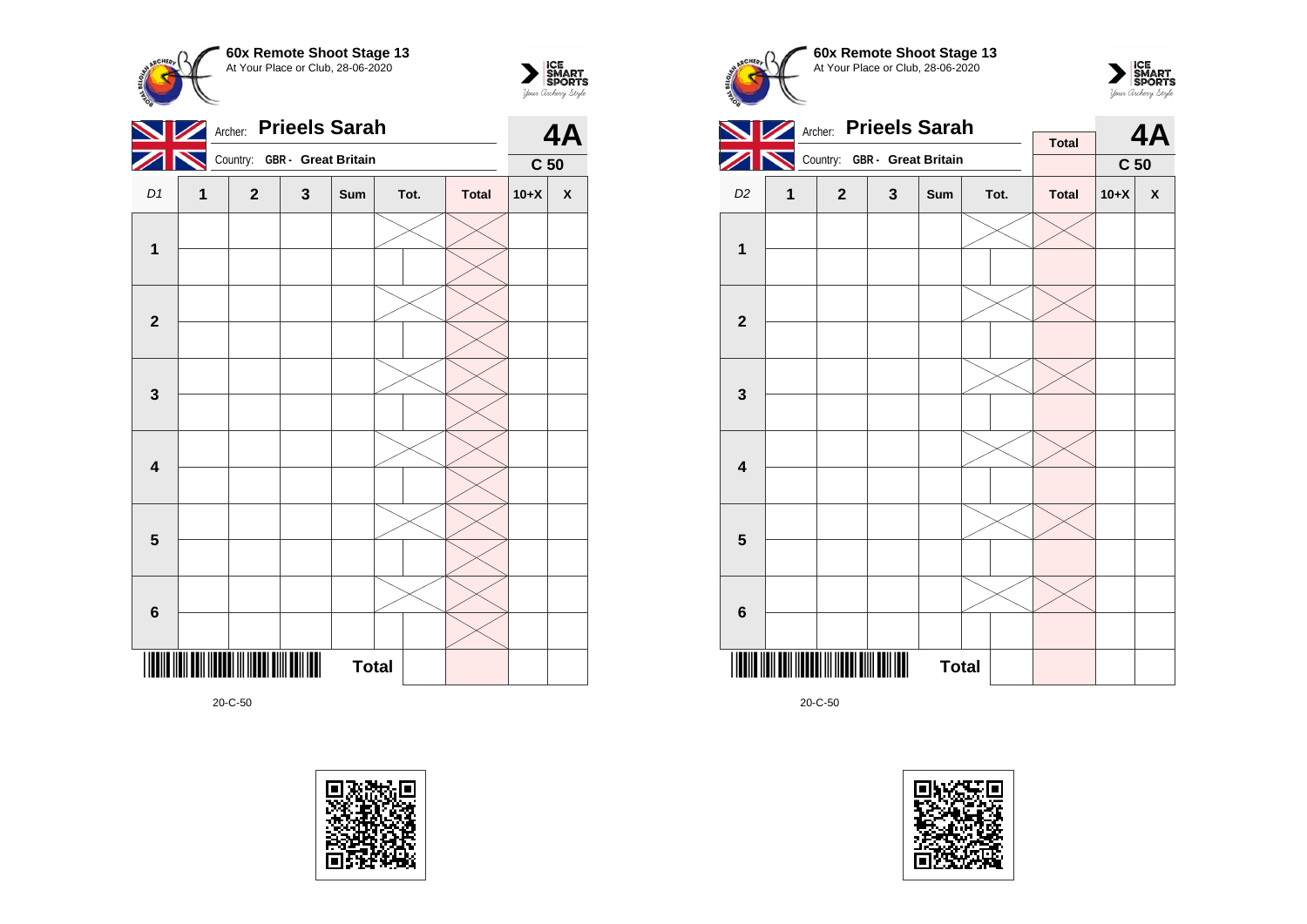



|                         |                | <b>Bertrand Rollin</b><br>Archer: |                           |     |              |      |              |                |   |  |
|-------------------------|----------------|-----------------------------------|---------------------------|-----|--------------|------|--------------|----------------|---|--|
|                         |                | Country:                          | TTO - Trinidad and Tobago |     |              |      |              | R 30           |   |  |
| D1                      | 1              | $\mathbf{2}$                      | 3                         | Sum |              | Tot. | <b>Total</b> | $10+X$         | X |  |
| $\mathbf{1}$            | 10             | 10                                | 9                         | 29  |              |      |              | $\overline{2}$ |   |  |
|                         | 9              | 8                                 | 7                         | 24  | 53           | 53   | 53           |                |   |  |
| $\overline{2}$          | 10             | 10                                | 9                         | 29  |              |      |              | $\overline{2}$ |   |  |
|                         | 8              | 8                                 | 8                         | 24  | 53           | 106  | 106          |                |   |  |
| 3                       | 9              | 9                                 | 8                         | 26  |              |      |              |                |   |  |
|                         | 8              | 8                                 | 6                         | 22  | 48           | 154  | 154          |                |   |  |
| $\overline{\mathbf{4}}$ | 10             | 9                                 | 9                         | 28  |              |      |              | 1              |   |  |
|                         | 9              | 8                                 | $\overline{7}$            | 24  | 52           | 206  | 206          |                |   |  |
| 5                       | 10             | 10                                | 8                         | 28  |              |      |              | $\overline{2}$ |   |  |
|                         | $\overline{7}$ | $\overline{7}$                    | 5                         | 19  | 47           | 253  | 253          |                |   |  |
| $6\phantom{1}6$         | 9              | 8                                 | 8                         | 25  |              |      |              |                |   |  |
|                         | 7              | 7                                 | 6                         | 20  | 45           | 298  | 298          |                |   |  |
|                         |                |                                   |                           |     | <b>Total</b> | 298  | 298          | $\overline{7}$ | 0 |  |







|                |                | <b>Bertrand Rollin</b><br>Archer: |                           |              |    | <b>5A</b> |              |                |   |
|----------------|----------------|-----------------------------------|---------------------------|--------------|----|-----------|--------------|----------------|---|
|                |                |                                   |                           |              |    |           | <b>Total</b> |                |   |
|                |                | Country:                          | TT0 - Trinidad and Tobago |              |    |           | 298          | R 30           |   |
| D <sub>2</sub> | $\overline{1}$ | $\overline{2}$                    | 3                         | Sum          |    | Tot.      | <b>Total</b> | $10+X$         | X |
| 1              | $\overline{7}$ | $\overline{7}$                    | $\overline{7}$            | 21           |    |           |              |                |   |
|                | $\overline{7}$ | 6                                 | 6                         | 19           | 40 | 40        | 338          |                |   |
| $\overline{2}$ | 9              | 9                                 | 8                         | 26           |    |           |              |                |   |
|                | 8              | 8                                 | $\overline{7}$            | 23           | 49 | 89        | 387          |                |   |
| 3              | 9              | 9                                 | 8                         | 26           |    |           |              |                |   |
|                | 8              | $\overline{7}$                    | 5                         | 20           | 46 | 135       | 433          |                |   |
| 4              | 10             | 10                                | 9                         | 29           |    |           |              | $\overline{2}$ |   |
|                | 9              | 8                                 | 4                         | 21           | 50 | 185       | 483          |                |   |
| 5              | X              | 10                                | 9                         | 29           |    |           |              | $\overline{2}$ | 1 |
|                | 9              | 9                                 | $\overline{7}$            | 25           | 54 | 239       | 537          |                |   |
| 6              | 10             | 10                                | 9                         | 29           |    |           |              | $\overline{2}$ |   |
|                | 8              | $\overline{7}$                    | 6                         | 21           | 50 | 289       | 587          |                |   |
|                |                |                                   |                           | <b>Total</b> |    | 289       | 587          | 6              | 1 |

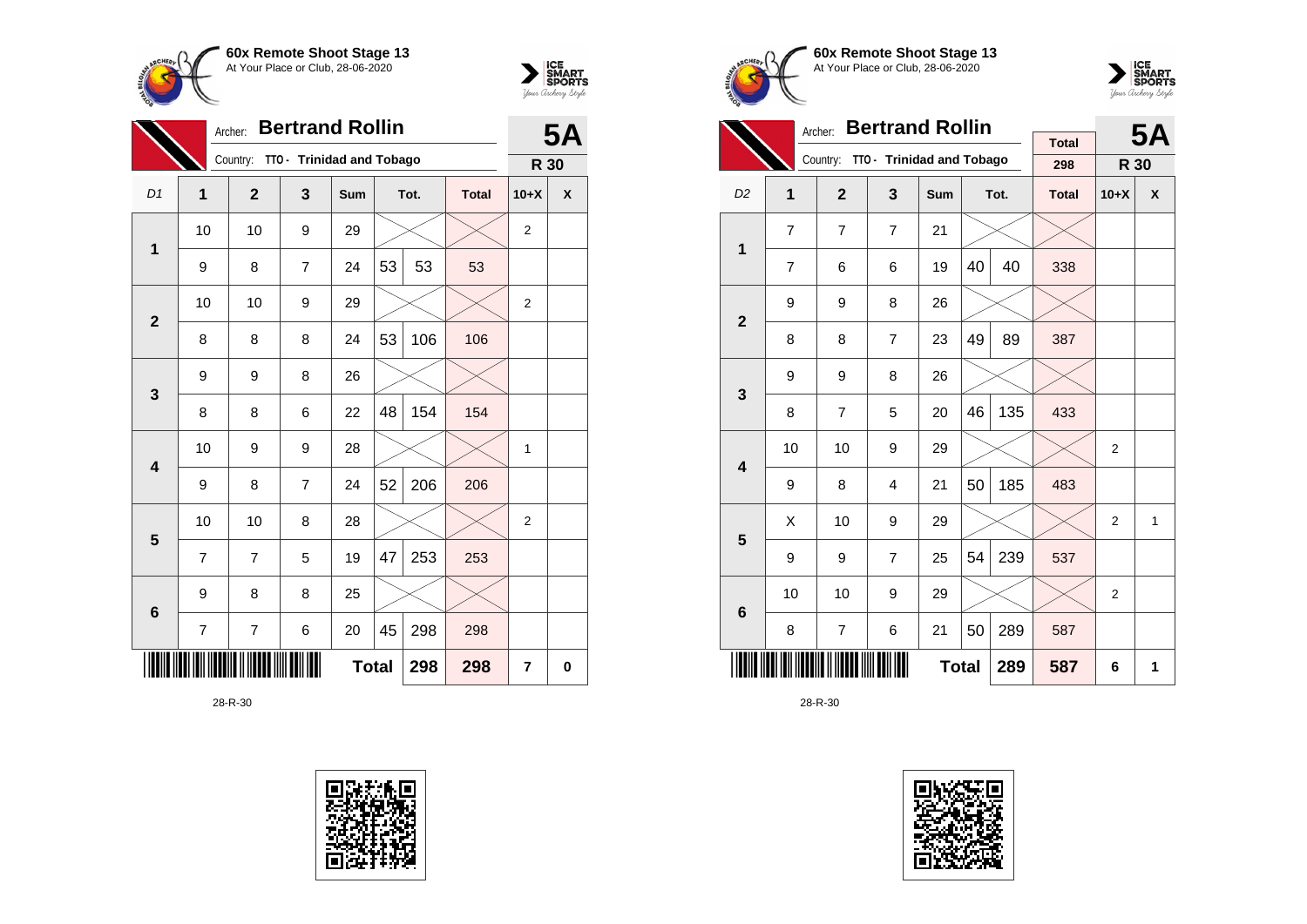



|                |              | Archer:        | <b>Hill Bryce Lee</b> |              |    |      |              |              | <b>6A</b> |
|----------------|--------------|----------------|-----------------------|--------------|----|------|--------------|--------------|-----------|
|                |              | Country:       | ZIM - Zimbabwe        |              |    |      |              | R 60         |           |
| D <sub>1</sub> | $\mathbf{1}$ | $\mathbf{2}$   | 3                     | Sum          |    | Tot. | <b>Total</b> | $10+X$       | X         |
| 1              | 10           | 9              | 8                     | 27           |    |      |              | 1            |           |
|                | 7            | $\overline{7}$ | 4                     | 18           | 45 | 45   | 45           |              |           |
| $\overline{2}$ | 10           | 9              | 9                     | 28           |    |      |              | 1            |           |
|                | 9            | 9              | $\overline{7}$        | 25           | 53 | 98   | 98           |              |           |
| 3              | 10           | 9              | 9                     | 28           |    |      |              | 1            |           |
|                | 8            | 8              | 8                     | 24           | 52 | 150  | 150          |              |           |
| 4              | 10           | 9              | 9                     | 28           |    |      |              | 1            |           |
|                | 9            | 9              | 8                     | 26           | 54 | 204  | 204          |              |           |
| 5              | 10           | 9              | 9                     | 28           |    |      |              | 1            |           |
|                | 8            | 8              | 6                     | 22           | 50 | 254  | 254          |              |           |
| $\bf 6$        | 10           | 9              | 9                     | 28           |    |      |              | $\mathbf{1}$ |           |
|                | 9            | 9              | $\overline{7}$        | 25           | 53 | 307  | 307          |              |           |
|                |              |                |                       | <b>Total</b> |    | 307  | 307          | 6            | $\bf{0}$  |







|                         |    | <b>Hill Bryce Lee</b><br>Archer: |                |              |    | 6A   |                     |                |   |
|-------------------------|----|----------------------------------|----------------|--------------|----|------|---------------------|----------------|---|
|                         |    | Country:                         | ZIM - Zimbabwe |              |    |      | <b>Total</b><br>307 | R 60           |   |
| D <sub>2</sub>          | 1  | $\overline{2}$                   | 3              | Sum          |    | Tot. | <b>Total</b>        | $10+X$         | χ |
| $\overline{1}$          | 10 | 9                                | 9              | 28           |    |      |                     | $\mathbf{1}$   |   |
|                         | 8  | $\overline{7}$                   | 5              | 20           | 48 | 48   | 355                 |                |   |
| $\overline{\mathbf{2}}$ | 10 | 9                                | 8              | 27           |    |      |                     | $\mathbf{1}$   |   |
|                         | 8  | $\overline{7}$                   | 6              | 21           | 48 | 96   | 403                 |                |   |
| 3                       | 9  | 8                                | 8              | 25           |    |      |                     |                |   |
|                         | 8  | $\overline{7}$                   | 6              | 21           | 46 | 142  | 449                 |                |   |
| $\overline{\mathbf{4}}$ | 9  | 9                                | 8              | 26           |    |      |                     |                |   |
|                         | 8  | 8                                | 8              | 24           | 50 | 192  | 499                 |                |   |
| 5                       | X  | 10                               | 9              | 29           |    |      |                     | $\overline{2}$ | 1 |
|                         | 9  | 8                                | 8              | 25           | 54 | 246  | 553                 |                |   |
| 6                       | 10 | 10                               | 9              | 29           |    |      |                     | 2              |   |
|                         | 8  | 8                                | $\overline{7}$ | 23           | 52 | 298  | 605                 |                |   |
|                         |    |                                  |                | <b>Total</b> |    | 298  | 605                 | 6              | 1 |

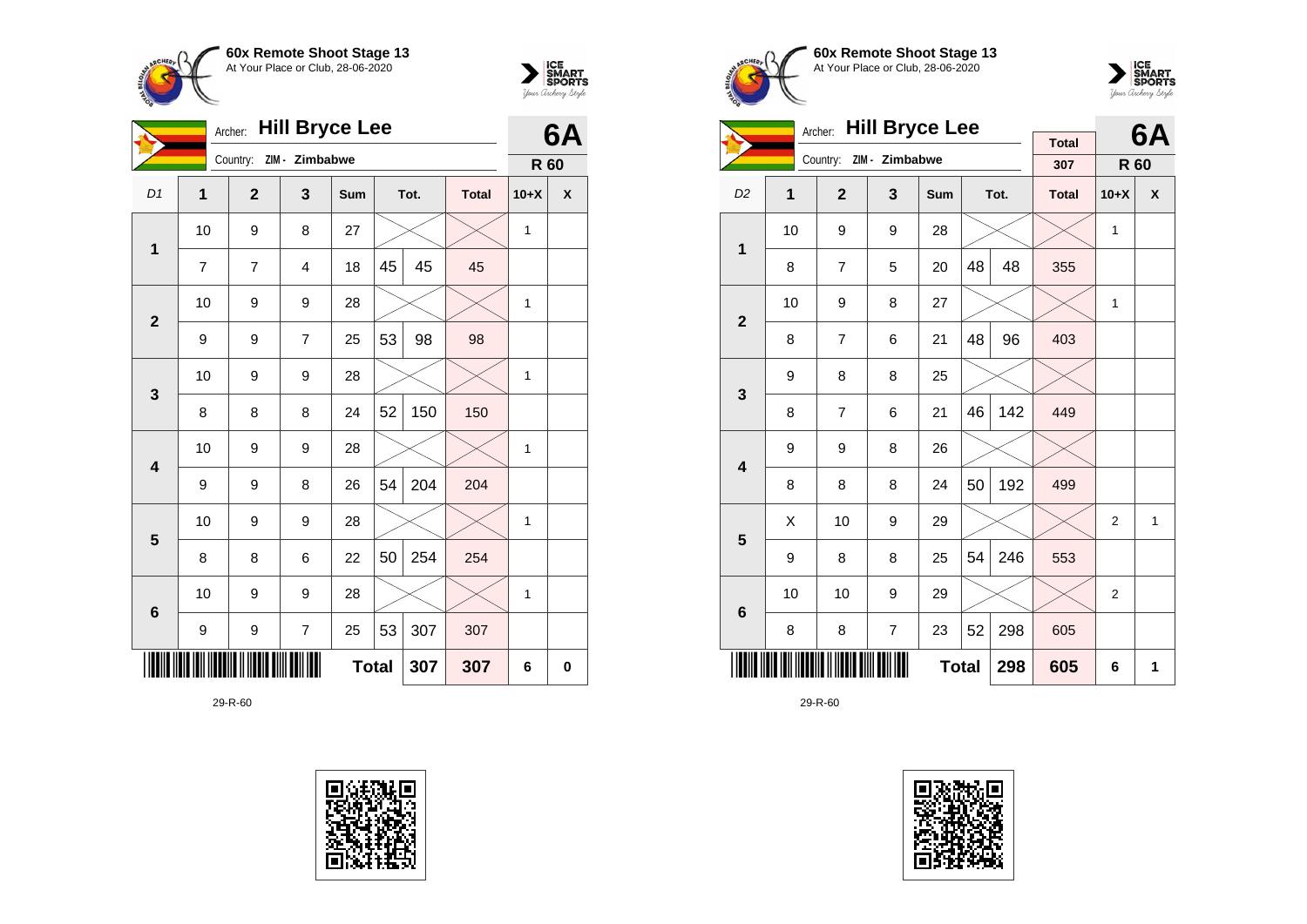



|                | <b>Duncan Samira</b><br>Archer: |                       |                |     |              |      |              |        | <b>7A</b> |
|----------------|---------------------------------|-----------------------|----------------|-----|--------------|------|--------------|--------|-----------|
|                |                                 | Country: GUY - Guyana |                |     |              |      |              | R 30   |           |
| D1             | $\mathbf{1}$                    | $\overline{2}$        | 3              | Sum |              | Tot. | <b>Total</b> | $10+X$ | X         |
| $\mathbf 1$    | 9                               | 9                     | 8              | 26  |              |      |              |        |           |
|                | $\overline{7}$                  | 6                     | 3              | 16  | 42           | 42   | 42           |        |           |
| $\overline{2}$ | X                               | 8                     | $\overline{7}$ | 25  |              |      |              | 1      | 1         |
|                | 7                               | 6                     | 6              | 19  | 44           | 86   | 86           |        |           |
| $\mathbf{3}$   | 9                               | 8                     | 8              | 25  |              |      |              |        |           |
|                | 8                               | 6                     | 4              | 18  | 43           | 129  | 129          |        |           |
| 4              | 10                              | 9                     | 8              | 27  |              |      |              | 1      |           |
|                | 6                               | 6                     | 6              | 18  | 45           | 174  | 174          |        |           |
| $5\phantom{1}$ | 9                               | 9                     | $\overline{7}$ | 25  |              |      |              |        |           |
|                | 7                               | 5                     | 4              | 16  | 41           | 215  | 215          |        |           |
| $\bf 6$        | 10                              | 9                     | 9              | 28  |              |      |              | 1      |           |
|                | 8                               | 6                     | 5              | 19  | 47           | 262  | 262          |        |           |
|                |                                 |                       |                |     | <b>Total</b> | 262  | 262          | 3      | 1         |







|                         |                | <b>Duncan Samira</b><br>Archer: |                |     |    | <b>7A</b> |                     |                |   |
|-------------------------|----------------|---------------------------------|----------------|-----|----|-----------|---------------------|----------------|---|
|                         |                | Country: GUY - Guyana           |                |     |    |           | <b>Total</b><br>262 | R 30           |   |
| D <sub>2</sub>          | 1              | $\overline{2}$                  | 3              | Sum |    | Tot.      | <b>Total</b>        | $10+X$         | X |
| 1                       | X              | 10                              | 9              | 29  |    |           |                     | $\overline{2}$ | 1 |
|                         | 8              | $\overline{7}$                  | 3              | 18  | 47 | 47        | 309                 |                |   |
| $\overline{2}$          | 10             | 9                               | 9              | 28  |    |           |                     | $\mathbf{1}$   |   |
|                         | 7              | 6                               | 5              | 18  | 46 | 93        | 355                 |                |   |
| 3                       | 10             | 10                              | 10             | 30  |    |           |                     | 3              |   |
|                         | 6              | 5                               | 5              | 16  | 46 | 139       | 401                 |                |   |
| $\overline{\mathbf{4}}$ | 10             | 9                               | 8              | 27  |    |           |                     | $\mathbf{1}$   |   |
|                         | 8              | $\overline{7}$                  | $\overline{7}$ | 22  | 49 | 188       | 450                 |                |   |
| 5                       | 9              | 9                               | 8              | 26  |    |           |                     |                |   |
|                         | $\overline{7}$ | 5                               | 5              | 17  | 43 | 231       | 493                 |                |   |
| $6\phantom{1}$          | 10             | 10                              | 8              | 28  |    |           |                     | 2              |   |
|                         | $\overline{7}$ | $\overline{7}$                  | 6              | 20  | 48 | 279       | 541                 |                |   |
|                         |                |                                 | 541            | 9   | 1  |           |                     |                |   |

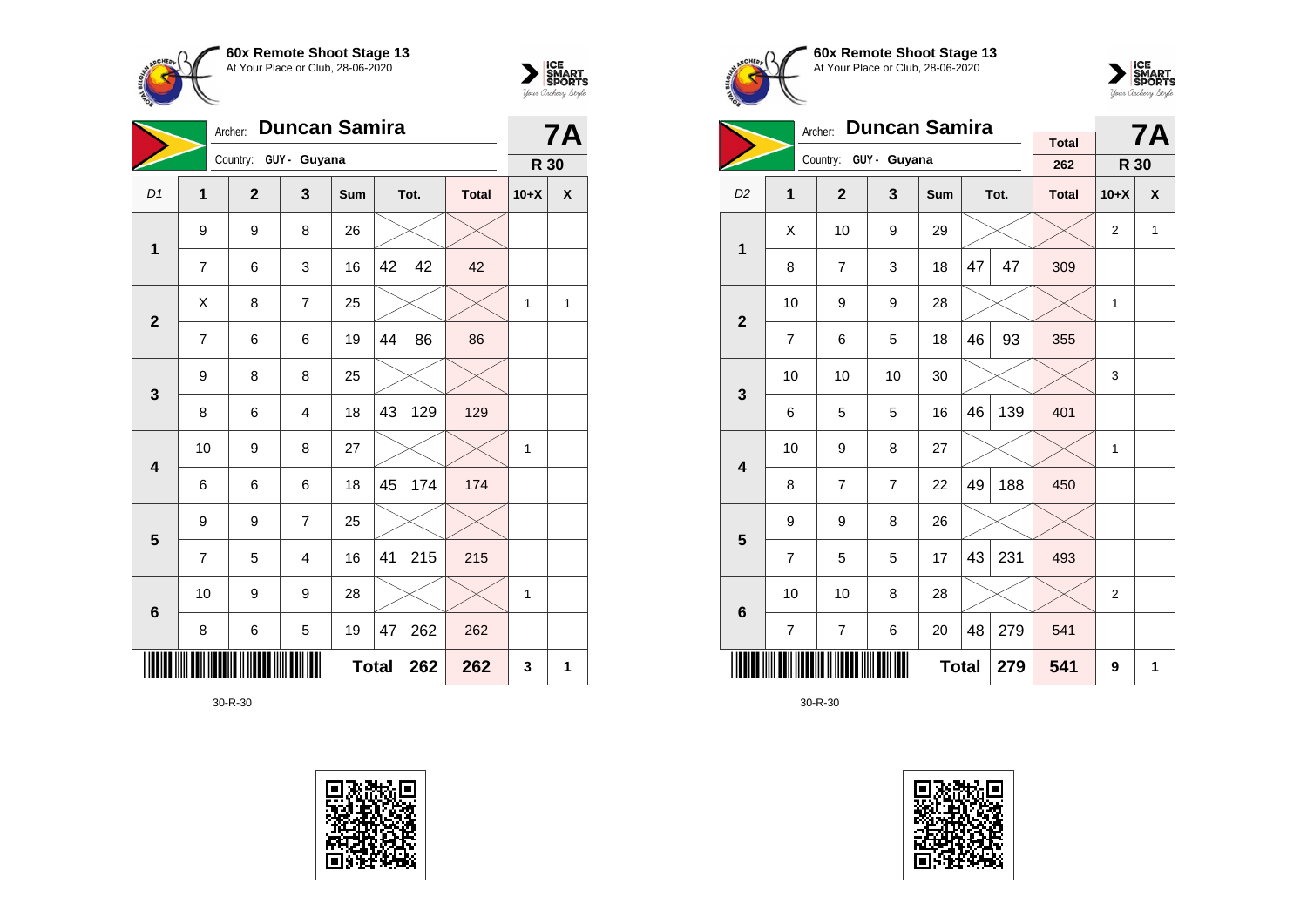



|                         | Archer:      |                       |                | <b>8A</b> |              |      |              |        |   |
|-------------------------|--------------|-----------------------|----------------|-----------|--------------|------|--------------|--------|---|
|                         |              | Country: GUY - Guyana |                |           |              |      |              | R 30   |   |
| D1                      | $\mathbf{1}$ | $\overline{2}$        | 3              | Sum       |              | Tot. | <b>Total</b> | $10+X$ | X |
| $\mathbf 1$             | 10           | 10                    | 10             | 30        |              |      |              | 3      |   |
|                         | 7            | 6                     | $\overline{4}$ | 17        | 47           | 47   | 47           |        |   |
| $\mathbf{2}$            | 10           | 9                     | 9              | 28        |              |      |              | 1      |   |
|                         | 7            | $\overline{7}$        | 6              | 20        | 48           | 95   | 95           |        |   |
| $\mathbf{3}$            | 9            | 9                     | 9              | 27        |              |      |              |        |   |
|                         | 8            | $\overline{7}$        | 5              | 20        | 47           | 142  | 142          |        |   |
| $\overline{\mathbf{4}}$ | 9            | 8                     | 8              | 25        |              |      |              |        |   |
|                         | 6            | 6                     | 5              | 17        | 42           | 184  | 184          |        |   |
| $\overline{\mathbf{5}}$ | 7            | $\overline{7}$        | 5              | 19        |              |      |              |        |   |
|                         | 9            | 8                     | $\overline{7}$ | 24        | 43           | 227  | 227          |        |   |
| $\bf 6$                 | 8            | 8                     | 8              | 24        |              |      |              |        |   |
|                         | 8            | 8                     | 5              | 21        | 45           | 272  | 272          |        |   |
|                         |              |                       |                |           | <b>Total</b> | 272  | 272          | 4      | 0 |







|                         |    | Archer:        | <b>Grovesnor Dwayne</b> | <b>Total</b> |              | <b>8A</b> |              |        |   |
|-------------------------|----|----------------|-------------------------|--------------|--------------|-----------|--------------|--------|---|
|                         |    | Country:       | GUY - Guyana            |              |              |           | 272          | R 30   |   |
| D <sub>2</sub>          | 1  | $\overline{2}$ | 3                       | <b>Sum</b>   |              | Tot.      | <b>Total</b> | $10+X$ | X |
| 1                       | 8  | $\overline{7}$ | 7                       | 22           |              |           |              |        |   |
|                         | 7  | 6              | $\overline{4}$          | 17           | 39           | 39        | 311          |        |   |
| $\overline{2}$          | 10 | 9              | 9                       | 28           |              |           |              | 1      |   |
|                         | 9  | 8              | 8                       | 25           | 53           | 92        | 364          |        |   |
| 3                       | 10 | 9              | $\overline{7}$          | 26           |              |           |              | 1      |   |
|                         | 6  | 6              | 6                       | 18           | 44           | 136       | 408          |        |   |
| $\overline{\mathbf{4}}$ | 9  | 9              | 9                       | 27           |              |           |              |        |   |
|                         | 8  | $\overline{7}$ | $\overline{7}$          | 22           | 49           | 185       | 457          |        |   |
| 5                       | 9  | 9              | 8                       | 26           |              |           |              |        |   |
|                         | 8  | $\overline{7}$ | $\overline{7}$          | 22           | 48           | 233       | 505          |        |   |
| $6\phantom{1}$          | 9  | 8              | 8                       | 25           |              |           |              |        |   |
|                         | 8  | 5              | 4                       | 17           | 42           | 275       | 547          |        |   |
|                         |    |                | 275                     | 547          | $\mathbf{2}$ | 0         |              |        |   |

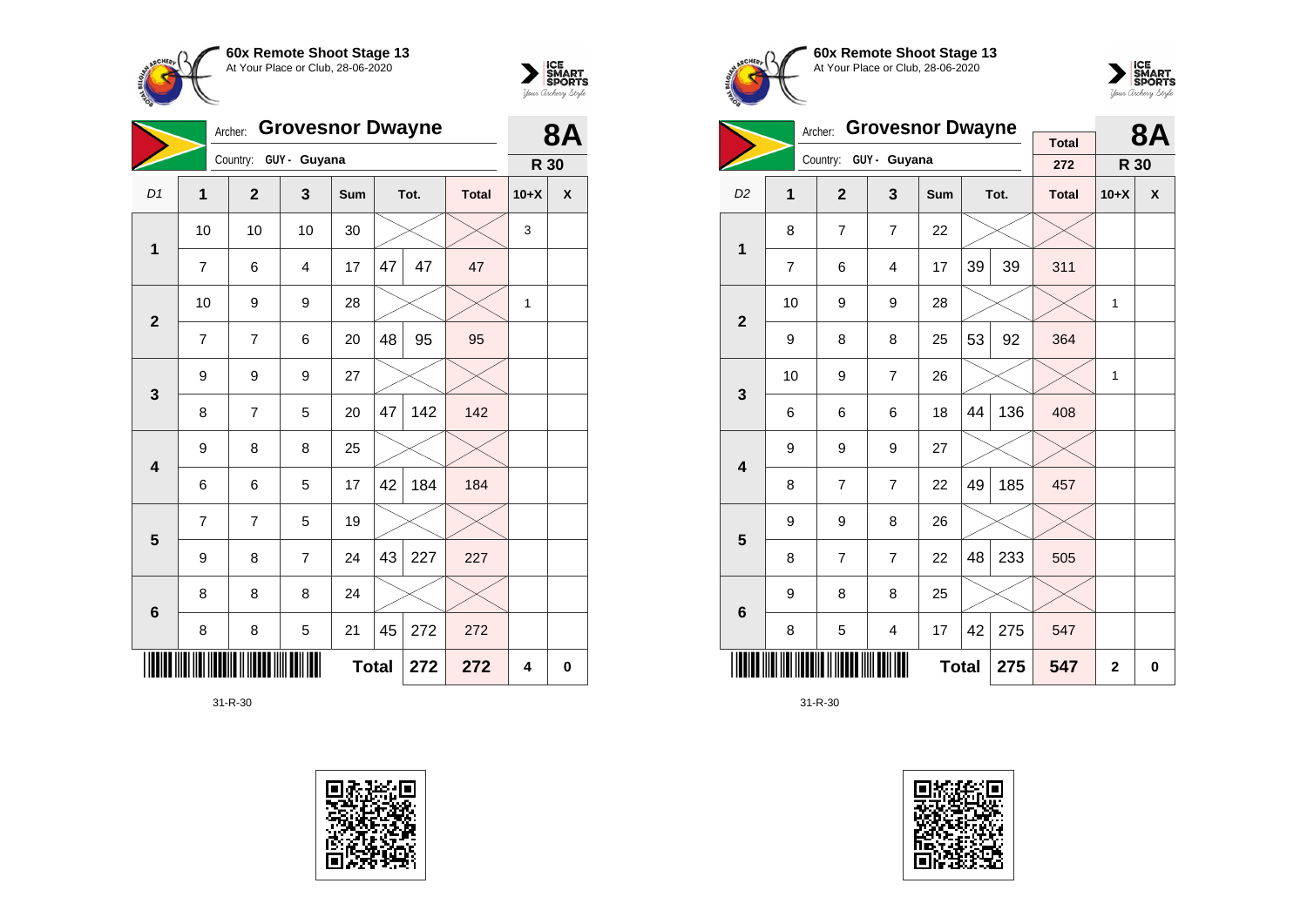



|                         |   | Archer: Byford Mike          |              | <b>9A</b>    |      |              |            |                    |
|-------------------------|---|------------------------------|--------------|--------------|------|--------------|------------|--------------------|
|                         |   | Country: GBR - Great Britain |              |              |      |              | <b>R70</b> |                    |
| D1                      | 1 | $\overline{2}$               | $\mathbf{3}$ | Sum          | Tot. | <b>Total</b> | $10+X$     | $\pmb{\mathsf{X}}$ |
| 1                       |   |                              |              |              |      |              |            |                    |
|                         |   |                              |              |              |      |              |            |                    |
|                         |   |                              |              |              |      |              |            |                    |
| $\mathbf{2}$            |   |                              |              |              |      |              |            |                    |
|                         |   |                              |              |              |      |              |            |                    |
| $\mathbf{3}$            |   |                              |              |              |      |              |            |                    |
|                         |   |                              |              |              |      |              |            |                    |
| $\overline{\mathbf{4}}$ |   |                              |              |              |      |              |            |                    |
|                         |   |                              |              |              |      |              |            |                    |
| $5\phantom{.0}$         |   |                              |              |              |      |              |            |                    |
|                         |   |                              |              |              |      |              |            |                    |
| $\bf 6$                 |   |                              |              |              |      |              |            |                    |
|                         |   |                              |              | <b>Total</b> |      |              |            |                    |





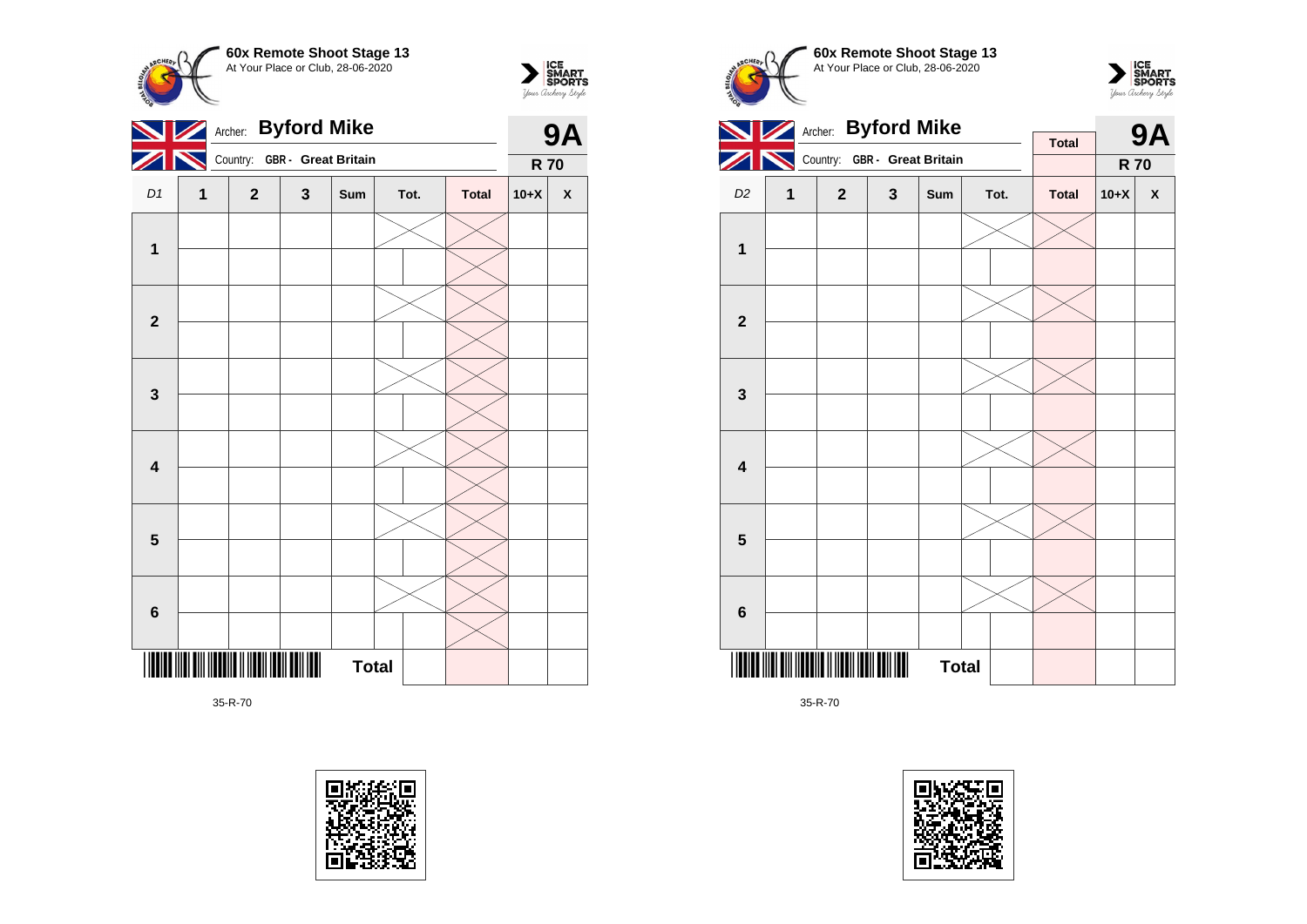



|                         | <b>Swanepoel Arrie</b><br>Archer: |                |                    |              |    |      |              | <b>10A</b>      |              |
|-------------------------|-----------------------------------|----------------|--------------------|--------------|----|------|--------------|-----------------|--------------|
|                         |                                   | Country:       | RSA - South Africa |              |    |      |              | C <sub>30</sub> |              |
| D <sub>1</sub>          | 1                                 | $\overline{2}$ | 3                  | Sum          |    | Tot. | <b>Total</b> | $10+X$          | X            |
| 1                       | X                                 | 10             | 10                 | 30           |    |      |              | 3               | $\mathbf{1}$ |
|                         | 10                                | 10             | 10                 | 30           | 60 | 60   | 60           | 3               |              |
| $\overline{2}$          | X                                 | X              | X                  | 30           |    |      |              | 3               | 3            |
|                         | 10                                | 10             | 10                 | 30           | 60 | 120  | 120          | 3               |              |
| 3                       | X                                 | X              | X                  | 30           |    |      |              | 3               | 3            |
|                         | Χ                                 | 10             | 10                 | 30           | 60 | 180  | 180          | 3               | 1            |
| $\overline{\mathbf{4}}$ | Χ                                 | X              | X                  | 30           |    |      |              | 3               | 3            |
|                         | Χ                                 | X              | 9                  | 29           | 59 | 239  | 239          | $\overline{2}$  | 2            |
| 5                       | X                                 | X              | X                  | 30           |    |      |              | 3               | 3            |
|                         | X                                 | Χ              | X                  | 30           | 60 | 299  | 299          | 3               | 3            |
| $6\phantom{1}6$         | Χ                                 | Χ              | X                  | 30           |    |      |              | 3               | 3            |
|                         | X                                 | 10             | 9                  | 29           | 59 | 358  | 358          | $\overline{2}$  | 1            |
|                         |                                   |                |                    | <b>Total</b> |    | 358  | 358          | 34              | 23           |









|                         |    | <b>Swanepoel Arrie</b><br>Archer: |                    |     |              | <b>10A</b> |                     |                 |                |
|-------------------------|----|-----------------------------------|--------------------|-----|--------------|------------|---------------------|-----------------|----------------|
|                         |    | Country:                          | RSA - South Africa |     |              |            | <b>Total</b><br>358 | C <sub>30</sub> |                |
| D <sub>2</sub>          | 1  | $\overline{2}$                    | 3                  | Sum |              | Tot.       | <b>Total</b>        | $10+X$          | X              |
| 1                       | X  | 10                                | 10                 | 30  |              |            |                     | 3               | 1              |
|                         | 10 | 10                                | 10                 | 30  | 60           | 60         | 418                 | 3               |                |
| $\overline{2}$          | X  | X                                 | X                  | 30  |              |            |                     | 3               | 3              |
|                         | X  | 10                                | 10                 | 30  | 60           | 120        | 478                 | 3               | 1              |
| 3                       | X  | X                                 | 10                 | 30  |              |            |                     | 3               | $\overline{2}$ |
|                         | 10 | 10                                | 10                 | 30  | 60           | 180        | 538                 | 3               |                |
| $\overline{\mathbf{4}}$ | Χ  | Χ                                 | X                  | 30  |              |            |                     | 3               | 3              |
|                         | 10 | 10                                | 10                 | 30  | 60           | 240        | 598                 | 3               |                |
| 5                       | X  | Χ                                 | X                  | 30  |              |            |                     | 3               | 3              |
|                         | Χ  | X                                 | 10                 | 30  | 60           | 300        | 658                 | 3               | $\overline{2}$ |
| 6                       | Χ  | X                                 | 10                 | 30  |              |            |                     | 3               | $\overline{2}$ |
|                         | 10 | 10                                | 10                 | 30  | 60           | 360        | 718                 | 3               |                |
|                         |    |                                   |                    |     | <b>Total</b> | 360        | 718                 | 36              | 17             |

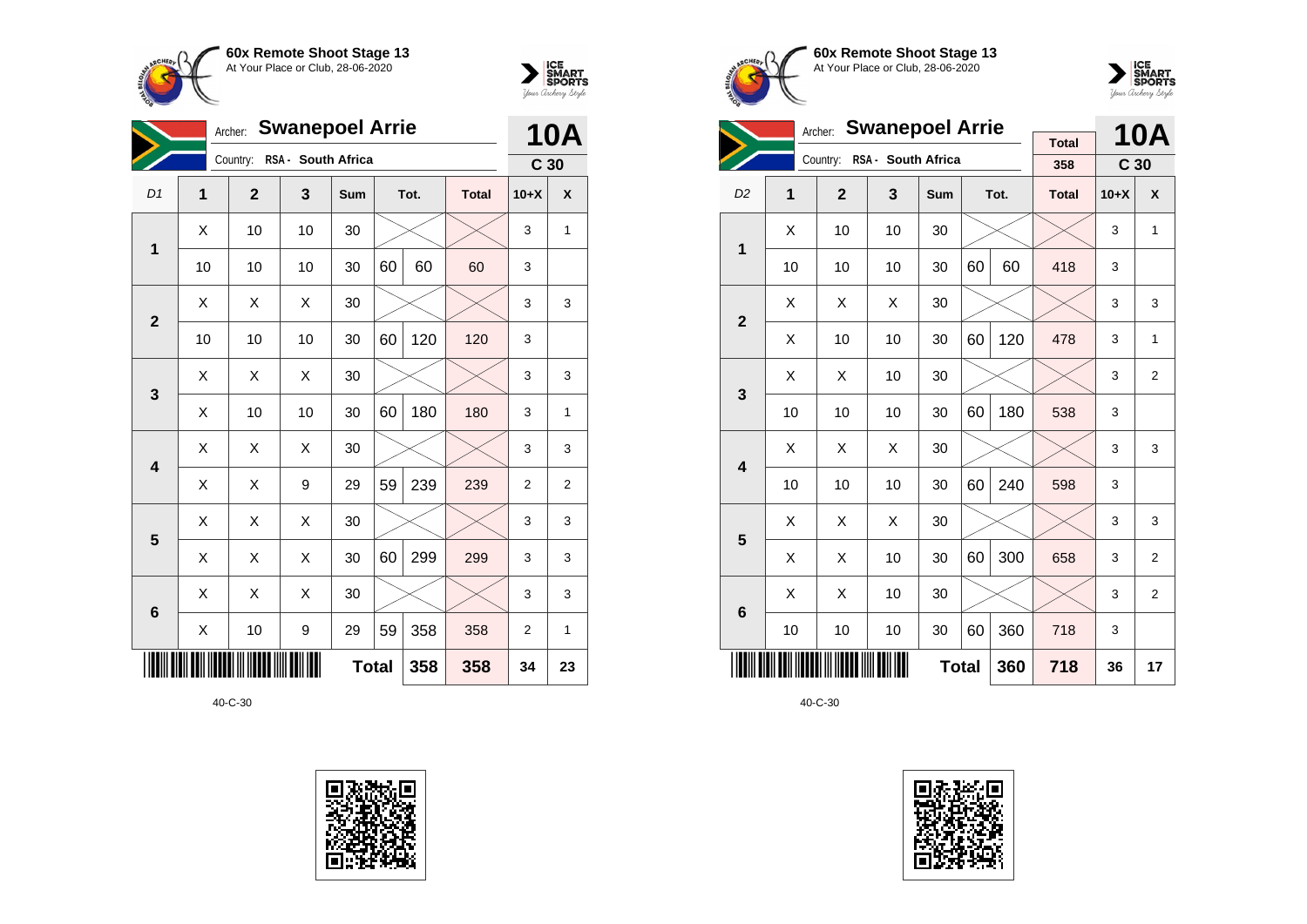



|                         | van Staden Michael<br>Archer:<br>Country: RSA - South Africa |                |                |              |    |      |              | 11A            |                    |
|-------------------------|--------------------------------------------------------------|----------------|----------------|--------------|----|------|--------------|----------------|--------------------|
|                         |                                                              |                |                |              |    |      |              | R ST           |                    |
| D1                      | $\mathbf{1}$                                                 | $\overline{2}$ | 3              | Sum          |    | Tot. | <b>Total</b> | $10+X$         | $\pmb{\mathsf{X}}$ |
| $\mathbf 1$             | 10                                                           | 9              | 9              | 28           |    |      |              | $\mathbf{1}$   |                    |
|                         | 8                                                            | 8              | $\overline{7}$ | 23           | 51 | 51   | 51           |                |                    |
| $\mathbf{2}$            | 9                                                            | 9              | 9              | 27           |    |      |              |                |                    |
|                         | 8                                                            | 8              | 8              | 24           | 51 | 102  | 102          |                |                    |
| $\mathbf{3}$            | 9                                                            | 9              | 9              | 27           |    |      |              |                |                    |
|                         | 8                                                            | 8              | M              | 16           | 43 | 145  | 145          |                |                    |
| $\overline{\mathbf{4}}$ | 10                                                           | 10             | 9              | 29           |    |      |              | $\mathbf{2}$   |                    |
|                         | 9                                                            | 8              | 8              | 25           | 54 | 199  | 199          |                |                    |
| $5\phantom{1}$          | X                                                            | 10             | 9              | 29           |    |      |              | $\overline{2}$ | 1                  |
|                         | 8                                                            | 7              | $\overline{7}$ | 22           | 51 | 250  | 250          |                |                    |
| $6\phantom{1}$          | 10                                                           | 9              | 8              | 27           |    |      |              | 1              |                    |
|                         | 8                                                            | 8              | 8              | 24           | 51 | 301  | 301          |                |                    |
|                         |                                                              |                |                | <b>Total</b> |    | 301  | 301          | 6              | 1                  |

43-R-ST









|                         |    | Archer:        | van Staden Michael          |              |    | <b>11A</b> |              |                |              |
|-------------------------|----|----------------|-----------------------------|--------------|----|------------|--------------|----------------|--------------|
|                         |    |                | Country: RSA - South Africa |              |    |            | <b>Total</b> |                |              |
|                         |    |                |                             |              |    |            | 301          | R ST           |              |
| D <sub>2</sub>          | 1  | $\overline{2}$ | 3                           | Sum          |    | Tot.       | <b>Total</b> | $10+X$         | $\mathsf{x}$ |
| 1                       | X  | 10             | 9                           | 29           |    |            |              | $\overline{2}$ | $\mathbf{1}$ |
|                         | 8  | $\overline{7}$ | M                           | 15           | 44 | 44         | 345          |                |              |
| $\overline{2}$          | 9  | 9              | 8                           | 26           |    |            |              |                |              |
|                         | 8  | 8              | M                           | 16           | 42 | 86         | 387          |                |              |
| 3                       | 9  | 9              | 9                           | 27           |    |            |              |                |              |
|                         | 9  | 8              | 6                           | 23           | 50 | 136        | 437          |                |              |
| $\overline{\mathbf{4}}$ | 10 | 10             | 9                           | 29           |    |            |              | $\overline{2}$ |              |
|                         | 9  | 8              | $\overline{7}$              | 24           | 53 | 189        | 490          |                |              |
| 5                       | Χ  | 10             | 9                           | 29           |    |            |              | $\overline{2}$ | 1            |
|                         | 9  | 6              | 6                           | 21           | 50 | 239        | 540          |                |              |
| 6                       | 10 | 9              | 8                           | 27           |    |            |              | $\mathbf{1}$   |              |
|                         | 8  | 8              | 7                           | 23           | 50 | 289        | 590          |                |              |
|                         |    |                |                             | <b>Total</b> |    | 289        | 590          | 7              | 2            |

43-R-ST

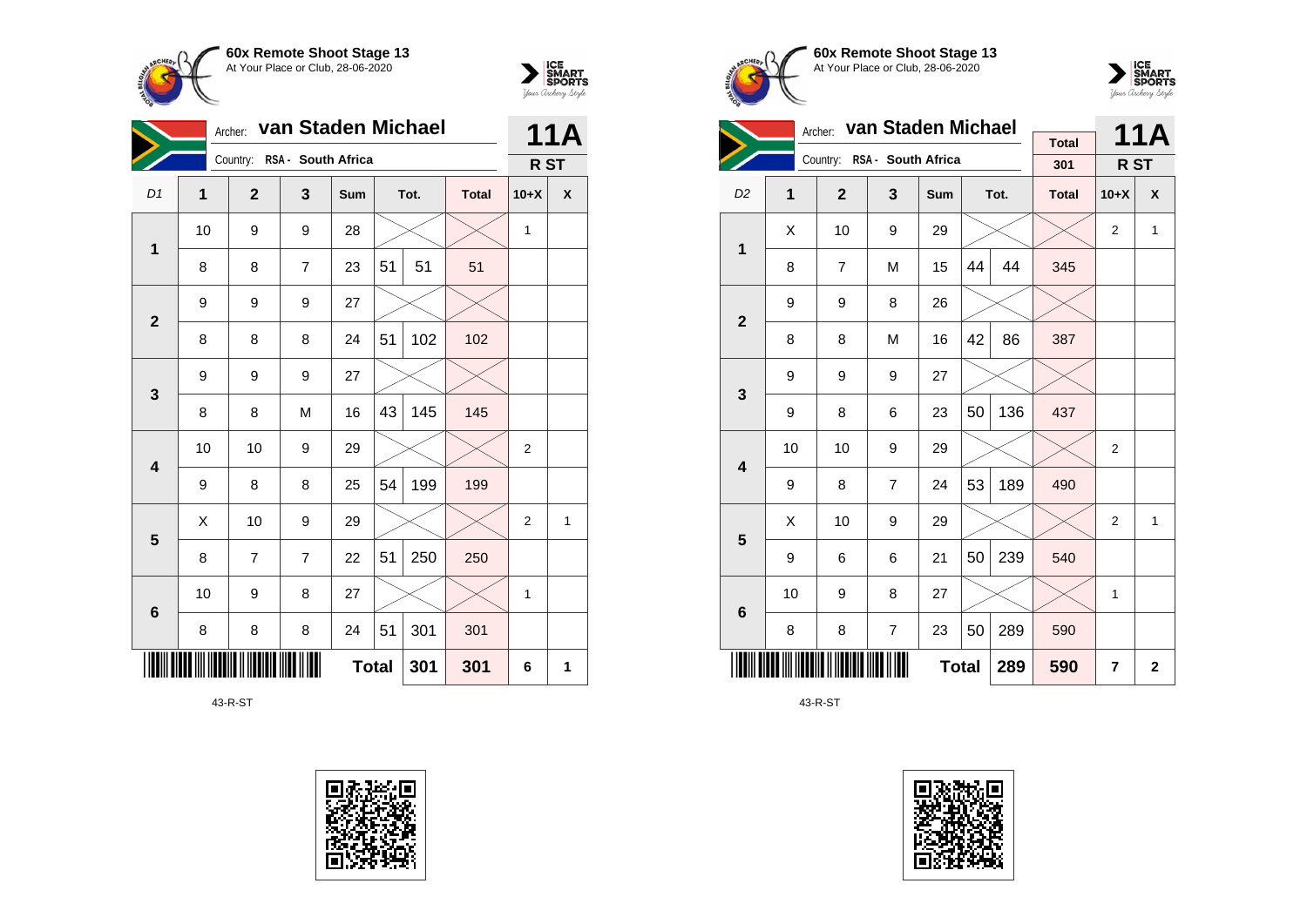



|                | <b>Colijn Bart</b><br>Archer: |              |                   |              |    |      |              |            | <b>12A</b> |  |
|----------------|-------------------------------|--------------|-------------------|--------------|----|------|--------------|------------|------------|--|
|                |                               | Country:     | NED - Netherlands |              |    |      |              | <b>BST</b> |            |  |
| D <sub>1</sub> | $\overline{\mathbf{1}}$       | $\mathbf{2}$ | 3                 | Sum          |    | Tot. | <b>Total</b> | $10+X$     | X          |  |
| 1              | 9                             | 8            | 6                 | 23           |    |      |              |            |            |  |
|                | 8                             | 8            | $\overline{7}$    | 23           | 46 | 46   | 46           |            |            |  |
| $\overline{2}$ | X                             | 8            | 8                 | 26           |    |      |              | 1          | 1          |  |
|                | 9                             | 9            | 8                 | 26           | 52 | 98   | 98           |            |            |  |
| 3              | 8                             | 8            | 8                 | 24           |    |      |              |            |            |  |
|                | 9                             | 8            | $\overline{7}$    | 24           | 48 | 146  | 146          |            |            |  |
| 4              | 9                             | 8            | 8                 | 25           |    |      |              |            |            |  |
|                | 10                            | 7            | $\overline{7}$    | 24           | 49 | 195  | 195          | 1          |            |  |
| 5              | 8                             | 7            | $\overline{7}$    | 22           |    |      |              |            |            |  |
|                | 9                             | 9            | 8                 | 26           | 48 | 243  | 243          |            |            |  |
| 6              | 9                             | 9            | 8                 | 26           |    |      |              |            |            |  |
|                | 10                            | 9            | 8                 | 27           | 53 | 296  | 296          | 1          |            |  |
|                |                               |              |                   | <b>Total</b> |    | 296  | 296          | 3          | 1          |  |

44-B-ST









|                         |    | <b>Colijn Bart</b><br>Archer: |                   |              |    | <b>12A</b> |                     |        |            |
|-------------------------|----|-------------------------------|-------------------|--------------|----|------------|---------------------|--------|------------|
|                         |    | Country:                      | NED - Netherlands |              |    |            | <b>Total</b><br>296 |        | <b>BST</b> |
|                         |    |                               |                   |              |    |            |                     |        |            |
| D <sub>2</sub>          | 1  | $\overline{2}$                | 3                 | Sum          |    | Tot.       | <b>Total</b>        | $10+X$ | X          |
| 1                       | 9  | 8                             | 6                 | 23           |    |            |                     |        |            |
|                         | 9  | 8                             | 8                 | 25           | 48 | 48         | 344                 |        |            |
| $\overline{2}$          | 9  | 8                             | $\overline{7}$    | 24           |    |            |                     |        |            |
|                         | 9  | 8                             | 5                 | 22           | 46 | 94         | 390                 |        |            |
| 3                       | 9  | 9                             | 5                 | 23           |    |            |                     |        |            |
|                         | 7  | 6                             | 5                 | 18           | 41 | 135        | 431                 |        |            |
| $\overline{\mathbf{4}}$ | 8  | 8                             | 8                 | 24           |    |            |                     |        |            |
|                         | 8  | 7                             | 6                 | 21           | 45 | 180        | 476                 |        |            |
| 5                       | 10 | 8                             | $\overline{4}$    | 22           |    |            |                     | 1      |            |
|                         | 10 | 6                             | 5                 | 21           | 43 | 223        | 519                 | 1      |            |
| 6                       | Χ  | 5                             | 5                 | 20           |    |            |                     | 1      | 1          |
|                         | 9  | 7                             | 6                 | 22           | 42 | 265        | 561                 |        |            |
|                         |    |                               |                   | <b>Total</b> |    | 265        | 561                 | 3      | 1          |

44-B-ST

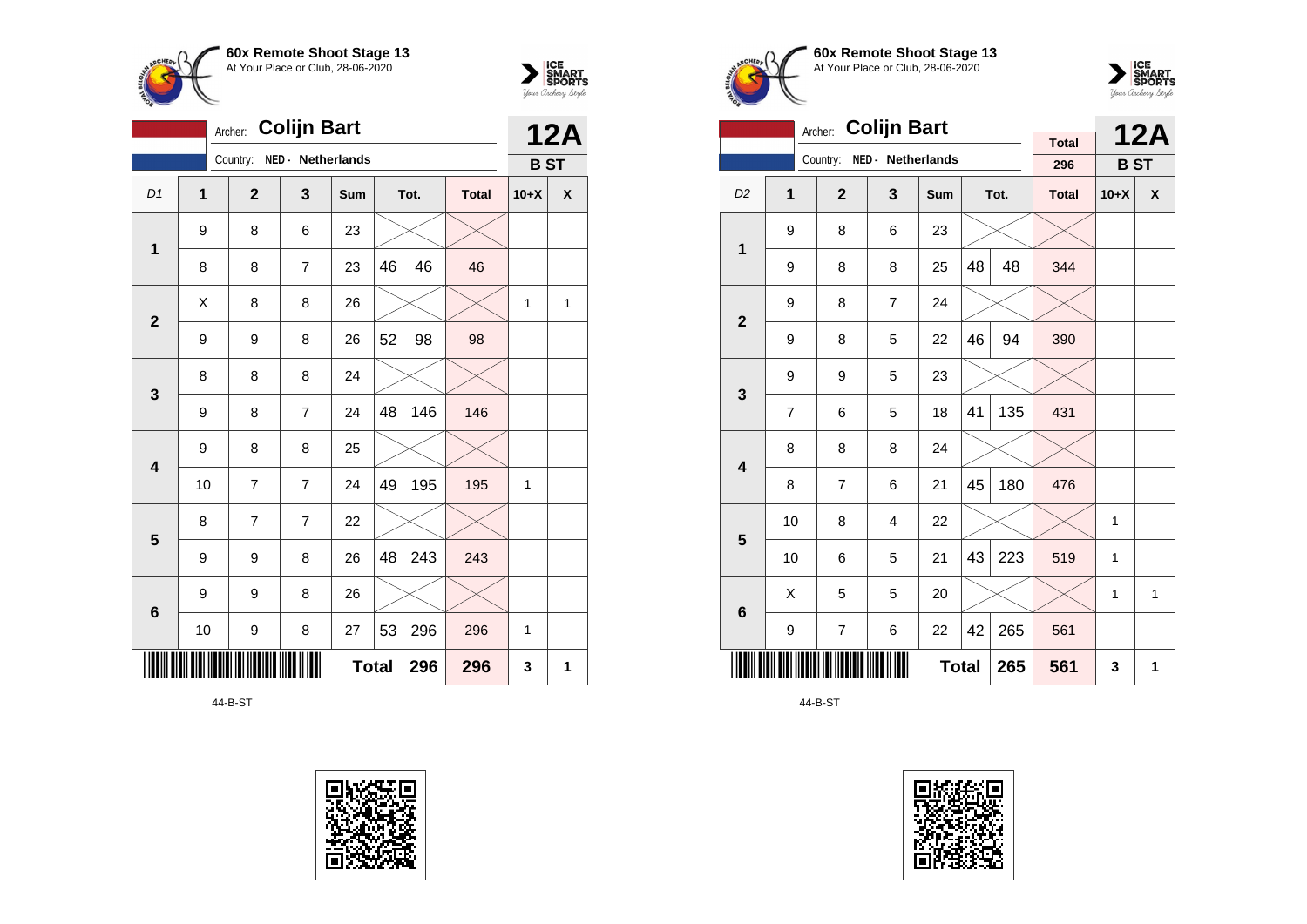



|                |                | <b>Dagrain Alexandre</b><br>Archer: |               |              | <b>13A</b> |      |              |        |   |
|----------------|----------------|-------------------------------------|---------------|--------------|------------|------|--------------|--------|---|
|                |                | Country:                            | BEL - Belgium |              |            |      |              | R 60   |   |
| D1             | $\overline{1}$ | $\overline{2}$                      | 3             | Sum          |            | Tot. | <b>Total</b> | $10+X$ | X |
| 1              | 10             | 9                                   | 9             | 28           |            |      |              | 1      |   |
|                | 8              | 8                                   | 8             | 24           | 52         | 52   | 52           |        |   |
| $\overline{2}$ | 10             | 9                                   | 9             | 28           |            |      |              | 1      |   |
|                | 9              | 8                                   | 6             | 23           | 51         | 103  | 103          |        |   |
| 3              | 10             | 10                                  | 10            | 30           |            |      |              | 3      |   |
|                | 9              | 8                                   | 7             | 24           | 54         | 157  | 157          |        |   |
| 4              | Χ              | 9                                   | 9             | 28           |            |      |              | 1      | 1 |
|                | 8              | 8                                   | 7             | 23           | 51         | 208  | 208          |        |   |
| 5              | 10             | 9                                   | 9             | 28           |            |      |              | 1      |   |
|                | 9              | 9                                   | 9             | 27           | 55         | 263  | 263          |        |   |
| 6              | X              | X                                   | 10            | 30           |            |      |              | 3      | 2 |
|                | 9              | 8                                   | 8             | 318          | 318        |      |              |        |   |
|                |                |                                     |               | <b>Total</b> |            | 318  | 318          | 10     | 3 |







|                         |                | Archer:        | <b>Dagrain Alexandre</b> |              | <b>Total</b> |      | <b>13A</b>   |        |                |
|-------------------------|----------------|----------------|--------------------------|--------------|--------------|------|--------------|--------|----------------|
|                         |                | Country:       | <b>BEL</b> - Belgium     |              |              |      | 318          | R 60   |                |
| D <sub>2</sub>          | $\overline{1}$ | $\overline{2}$ | 3                        | <b>Sum</b>   |              | Tot. | <b>Total</b> | $10+X$ | X              |
| 1                       | X              | X              | 8                        | 28           |              |      |              | 2      | $\overline{2}$ |
|                         | 8              | $\overline{7}$ | 6                        | 21           | 49           | 49   | 367          |        |                |
| $\overline{2}$          | 9              | 8              | 8                        | 25           |              |      |              |        |                |
|                         | 8              | 8              | 8                        | 24           | 49           | 98   | 416          |        |                |
| 3                       | 9              | 9              | 8                        | 26           |              |      |              |        |                |
|                         | 8              | 8              | $\overline{7}$           | 23           | 49           | 147  | 465          |        |                |
| $\overline{\mathbf{4}}$ | 9              | 9              | 8                        | 26           |              |      |              |        |                |
|                         | 8              | 7              | 6                        | 21           | 47           | 194  | 512          |        |                |
| 5                       | 10             | 9              | 9                        | 28           |              |      |              | 1      |                |
|                         | 8              | 8              | 6                        | 22           | 50           | 244  | 562          |        |                |
| 6                       | 10             | 10             | 9                        | 29           |              |      |              | 2      |                |
|                         | 9              | 9              | 6                        | 24           | 53           | 297  | 615          |        |                |
|                         |                |                |                          | <b>Total</b> |              | 297  | 615          | 5      | $\overline{2}$ |

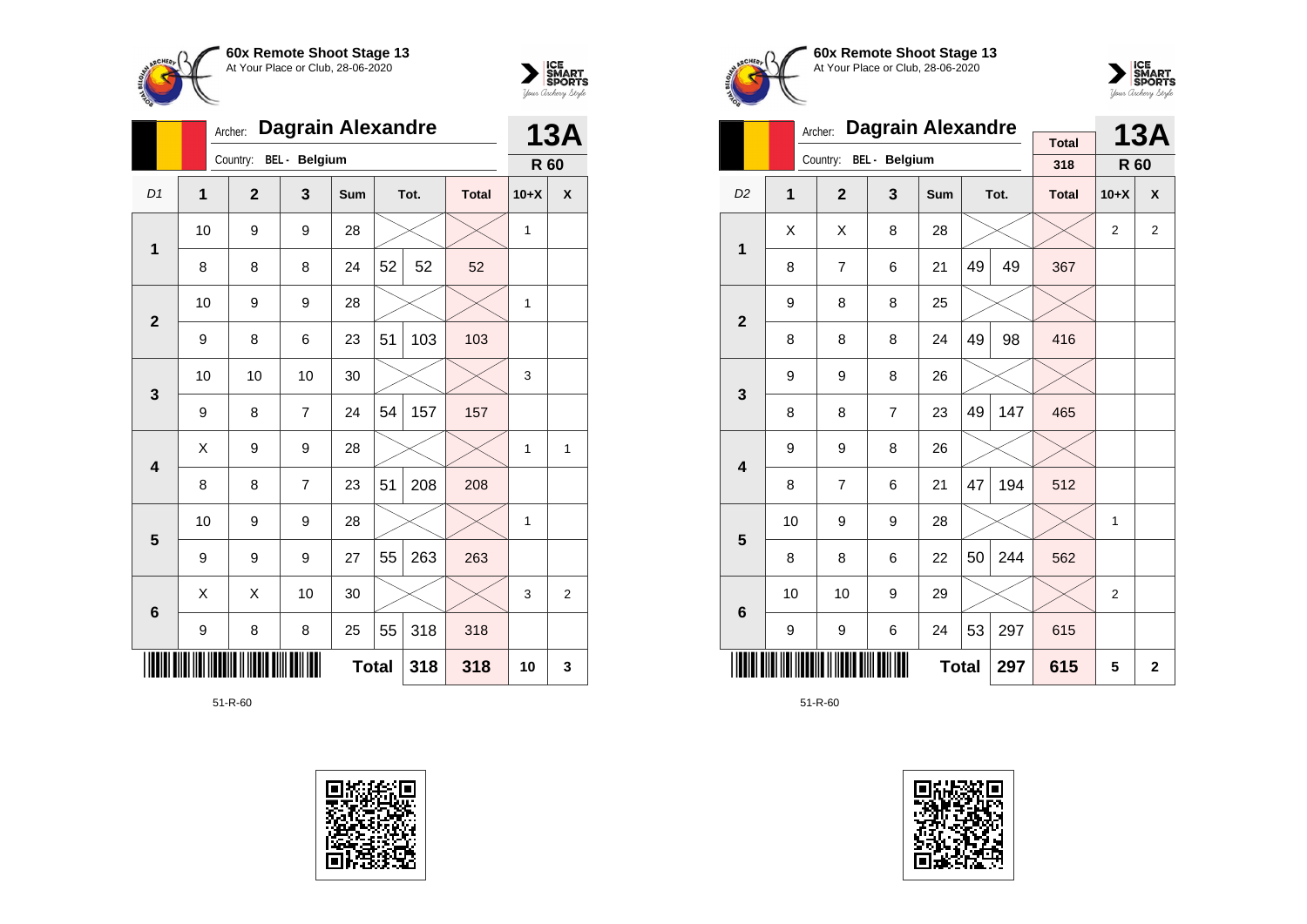



|                |                                | Archer:        | Vreeman Gerben    |     |              |      |              |        | <b>14A</b> |
|----------------|--------------------------------|----------------|-------------------|-----|--------------|------|--------------|--------|------------|
|                |                                | Country:       | NED - Netherlands |     |              |      |              | R ST   |            |
| D1             | 1                              | $\mathbf{2}$   | 3                 | Sum |              | Tot. | <b>Total</b> | $10+X$ | χ          |
| $\mathbf 1$    | 9                              | 9              | 9                 | 27  |              |      |              |        |            |
|                | 8                              | 8              | $\overline{7}$    | 23  | 50           | 50   | 50           |        |            |
| $\overline{2}$ | 9                              | 9              | 9                 | 27  |              |      |              |        |            |
|                | 8                              | $\overline{7}$ | 6                 | 21  | 48           | 98   | 98           |        |            |
| $\mathbf{3}$   | 9                              | 8              | 8                 | 25  |              |      |              |        |            |
|                | $\overline{7}$                 | $\overline{7}$ | M                 | 14  | 39           | 137  | 137          |        |            |
| 4              | 9                              | 9              | $\overline{7}$    | 25  |              |      |              |        |            |
|                | 7                              | $\overline{7}$ | 6                 | 20  | 45           | 182  | 182          |        |            |
| 5              | 9                              | 9              | 9                 | 27  |              |      |              |        |            |
|                | 9                              | 8              | $\overline{7}$    | 24  | 51           | 233  | 233          |        |            |
|                | 9                              | 9              | 9                 | 27  |              |      |              |        |            |
|                | $6\phantom{1}6$<br>8<br>6<br>9 |                |                   | 23  | 50           | 283  | 283          |        |            |
|                |                                |                |                   |     | <b>Total</b> | 283  | 283          | 0      | 0          |

54-R-ST







|                         |                                                                              | <b>Vreeman Gerben</b><br>Archer: |                   |              |    | <b>14A</b> |              |                |              |
|-------------------------|------------------------------------------------------------------------------|----------------------------------|-------------------|--------------|----|------------|--------------|----------------|--------------|
|                         |                                                                              | Country:                         | NED - Netherlands |              |    |            | <b>Total</b> |                |              |
|                         |                                                                              |                                  |                   |              |    |            | 283          | R ST           |              |
| D <sub>2</sub>          | 1                                                                            | $\overline{2}$                   | 3                 | Sum          |    | Tot.       | <b>Total</b> | $10+X$         | $\mathsf{x}$ |
| 1                       | 10                                                                           | 9                                | 8                 | 27           |    |            |              | 1              |              |
|                         | $\overline{7}$                                                               | $\overline{7}$                   | 6                 | 20           | 47 | 47         | 330          |                |              |
|                         | 10<br>10<br>8<br>28                                                          |                                  |                   |              |    |            |              | $\overline{2}$ |              |
|                         | $\overline{\mathbf{2}}$<br>50<br>8<br>$\overline{7}$<br>$\overline{7}$<br>22 |                                  |                   |              |    |            | 380          |                |              |
| 3                       | 10                                                                           | 9                                | 9                 | 28           |    |            |              | 1              |              |
|                         | 9                                                                            | 9                                | 6                 | 24           | 52 | 149        | 432          |                |              |
| $\overline{\mathbf{4}}$ | 9                                                                            | 9                                | 9                 | 27           |    |            |              |                |              |
|                         | 8                                                                            | 8                                | $\overline{7}$    | 23           | 50 | 199        | 482          |                |              |
| 5                       | 9                                                                            | 9                                | 9                 | 27           |    |            |              |                |              |
|                         | 8                                                                            | 8                                | 8                 | 24           | 51 | 250        | 533          |                |              |
| 6                       | X                                                                            | 8                                | 8                 | 26           |    |            |              | 1              | $\mathbf{1}$ |
|                         | 8                                                                            | $\overline{7}$                   | 6                 | 21           | 47 | 297        | 580          |                |              |
|                         |                                                                              |                                  |                   | <b>Total</b> |    | 297        | 580          | 5              | 1            |

54-R-ST

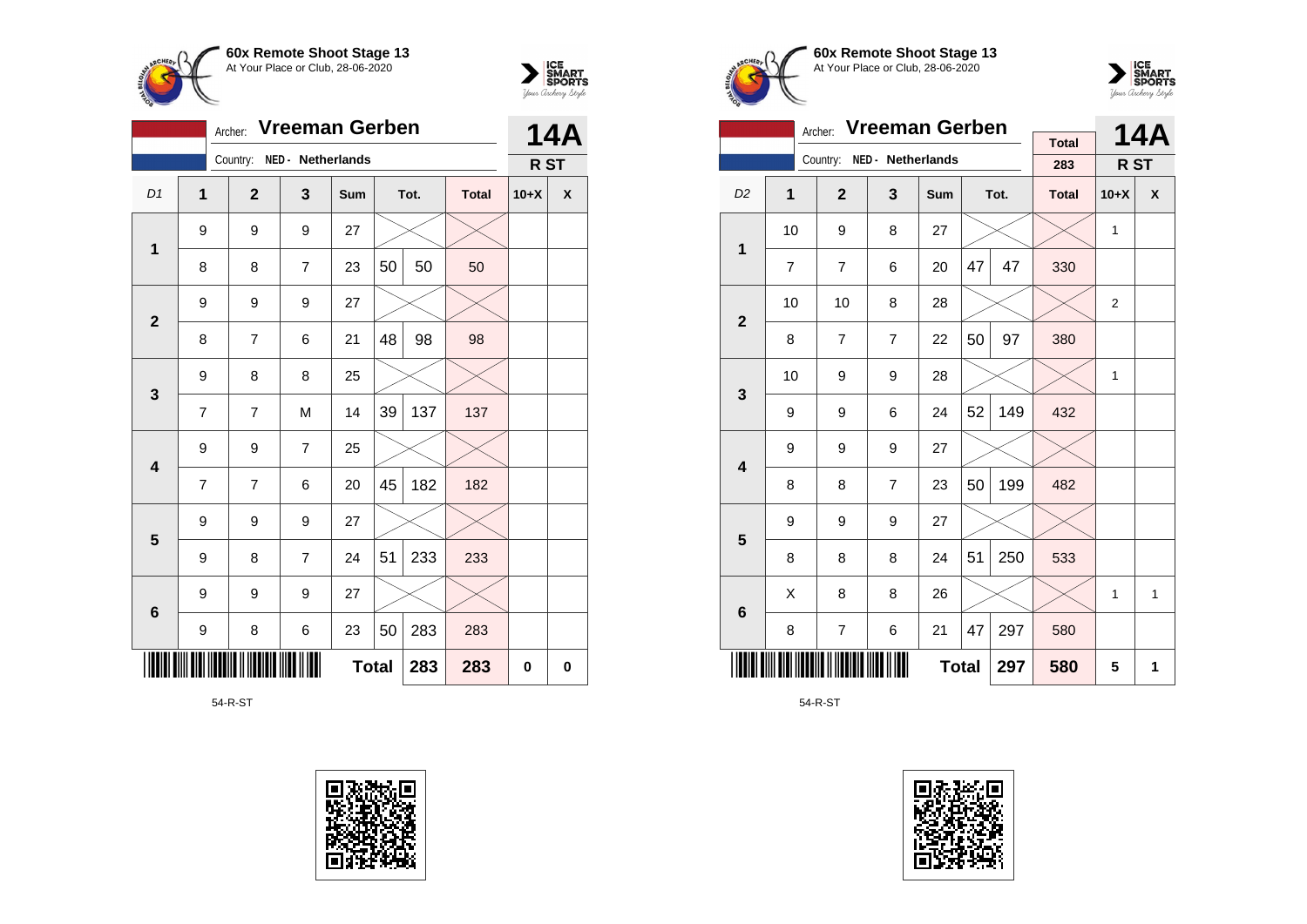



|                |              | Archer:        | Rajendra Jovito |              |    |      |              |            | <b>15A</b> |
|----------------|--------------|----------------|-----------------|--------------|----|------|--------------|------------|------------|
|                |              | Country:       | INA - Indonesia |              |    |      |              | <b>BST</b> |            |
| D1             | $\mathbf{1}$ | $\overline{2}$ | 3               | Sum          |    | Tot. | <b>Total</b> | $10+X$     | X          |
| $\mathbf{1}$   | 9            | 6              | 6               | 21           |    |      |              |            |            |
|                | 10           | 9              | 6               | 25           | 46 | 46   | 46           | 1          |            |
| $\overline{2}$ | 9            | 8              | 6               | 23           |    |      |              |            |            |
|                | 9            | 8              | 8               | 25           | 48 | 94   | 94           |            |            |
| 3              | 9            | 9              | 8               | 26           |    |      |              |            |            |
|                | 9            | 8              | 7               | 24           | 50 | 144  | 144          |            |            |
| 4              | 10           | 9              | 8               | 27           |    |      |              | 1          |            |
|                | 10           | 9              | 8               | 27           | 54 | 198  | 198          | 1          |            |
| 5              | 9            | 9              | 8               | 26           |    |      |              |            |            |
|                | 9            | 9              | 9               | 27           | 53 | 251  | 251          |            |            |
| 6              | 10           | 9              | 8               | 27           |    |      |              | 1          |            |
|                | 10           | 9              | $\overline{7}$  | 26           | 53 | 304  | 304          | 1          |            |
|                |              |                |                 | <b>Total</b> |    | 304  | 304          | 5          | 0          |

57-B-ST









|                         |                | Rajendra Jovito<br>Archer: |                 |              |    | <b>15A</b> |                     |            |   |
|-------------------------|----------------|----------------------------|-----------------|--------------|----|------------|---------------------|------------|---|
|                         |                | Country:                   | INA - Indonesia |              |    |            | <b>Total</b><br>304 | <b>BST</b> |   |
|                         |                |                            |                 |              |    |            |                     |            |   |
| D <sub>2</sub>          | $\overline{1}$ | $\overline{2}$             | 3               | Sum          |    | Tot.       | <b>Total</b>        | $10+X$     | X |
| 1                       | 10             | 8                          | 8               | 26           |    |            |                     | 1          |   |
|                         | 10             | 9                          | 6               | 25           | 51 | 51         | 355                 | 1          |   |
| $\overline{2}$          | 9              | 8                          | $\overline{7}$  | 24           |    |            |                     |            |   |
|                         | 9              | 8                          | 8               | 25           | 49 | 100        | 404                 |            |   |
| 3                       | 10             | 8                          | 8               | 26           |    |            |                     | 1          |   |
|                         | 9              | 6                          | $\overline{4}$  | 19           | 45 | 145        | 449                 |            |   |
| $\overline{\mathbf{4}}$ | 9              | 9                          | 6               | 24           |    |            |                     |            |   |
|                         | 10             | 8                          | 6               | 24           | 48 | 193        | 497                 | 1          |   |
| 5                       | 8              | 5                          | $\overline{4}$  | 17           |    |            |                     |            |   |
|                         | 10             | 9                          | 4               | 23           | 40 | 233        | 537                 | 1          |   |
| $6\phantom{1}6$         | 9              | 9                          | 9               | 27           |    |            |                     |            |   |
|                         | 9              | 9                          | 9               | 27           | 54 | 287        | 591                 |            |   |
|                         |                |                            |                 | <b>Total</b> |    | 287        | 591                 | 5          | 0 |

57-B-ST

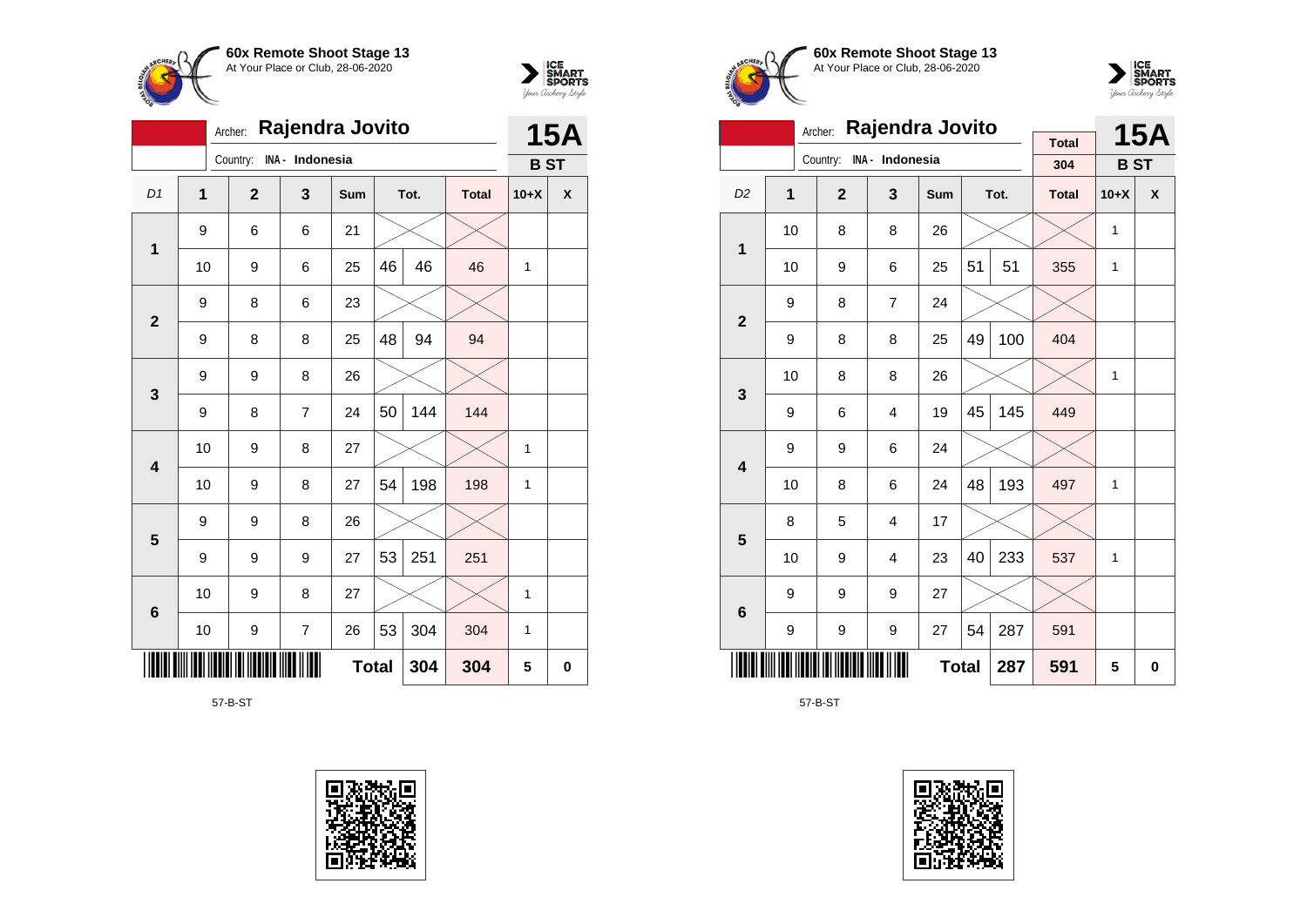



| $\overline{\Psi}$ |             | <b>Annel John</b><br>Archer: |                       | <b>16A</b>   |    |      |              |                 |                         |
|-------------------|-------------|------------------------------|-----------------------|--------------|----|------|--------------|-----------------|-------------------------|
|                   |             | Country:                     | <b>BAR</b> - Barbados |              |    |      |              | C <sub>30</sub> |                         |
| D1                | $\mathbf 1$ | $\mathbf{2}$                 | 3                     | Sum          |    | Tot. | <b>Total</b> | $10+X$          | X                       |
| $\mathbf 1$       | 10          | 9                            | 8                     | 27           |    |      |              | $\mathbf{1}$    |                         |
|                   | 8           | $\overline{7}$               | 7                     | 22           | 49 | 49   | 49           |                 |                         |
| $\overline{2}$    | X           | Χ                            | 10                    | 30           |    |      |              | 3               | $\overline{\mathbf{c}}$ |
|                   | 10          | 9                            | 9                     | 28           | 58 | 107  | 107          | 1               |                         |
| $\mathbf{3}$      | 10          | 9                            | 9                     | 28           |    |      |              | 1               |                         |
|                   | 9           | 8                            | 8                     | 25           | 53 | 160  | 160          |                 |                         |
| 4                 | Χ           | 10                           | 9                     | 29           |    |      |              | 2               | $\mathbf{1}$            |
|                   | 9           | 8                            | $\overline{7}$        | 24           | 53 | 213  | 213          |                 |                         |
| 5                 | 10          | 10                           | 9                     | 29           |    |      |              | 2               |                         |
|                   | 9           | 9                            | 8                     | 26           | 55 | 268  | 268          |                 |                         |
| $\bf 6$           | 9           | 9                            | 9                     | 27           |    |      |              |                 |                         |
|                   | 8           | 7                            | $\overline{7}$        | 22           | 49 | 317  | 317          |                 |                         |
|                   |             |                              |                       | <b>Total</b> |    | 317  | 317          | 10              | 3                       |









| <b>Annel John</b><br>Archer: |                     |                |                |     |    |      |                     |                 | <b>16A</b>     |
|------------------------------|---------------------|----------------|----------------|-----|----|------|---------------------|-----------------|----------------|
| ψ                            |                     | Country:       | BAR - Barbados |     |    |      | <b>Total</b><br>317 | C <sub>30</sub> |                |
| D <sub>2</sub>               | $\overline{1}$      | $\overline{2}$ | 3              | Sum |    | Tot. | <b>Total</b>        | $10+X$          | $\mathsf{x}$   |
| 1                            | 10                  | 10             | 10             | 30  |    |      |                     | 3               |                |
|                              | 10                  | 9              | 8              | 27  | 57 | 57   | 374                 | 1               |                |
| $\overline{2}$               | 10                  | 9              | 9              | 28  |    |      |                     | $\mathbf{1}$    |                |
|                              | 9                   | 8              | 8              | 25  | 53 | 110  | 427                 |                 |                |
| 3                            | 10                  | 9              | 9              | 28  |    |      |                     | 1               |                |
|                              | 8                   | 8              | $\overline{7}$ | 23  | 51 | 161  | 478                 |                 |                |
| $\overline{\mathbf{4}}$      | 10                  | 10             | 9              | 29  |    |      |                     | 2               |                |
|                              | 9                   | 8              | $\overline{7}$ | 24  | 53 | 214  | 531                 |                 |                |
| 5                            | 9                   | 9              | 8              | 26  |    |      |                     |                 |                |
|                              | 8                   | $\overline{7}$ | $\overline{7}$ | 22  | 48 | 262  | 579                 |                 |                |
| 6                            | X                   | Χ              | 10             | 30  |    |      |                     | 3               | $\overline{2}$ |
|                              | 8                   | 8              | $\overline{7}$ | 23  | 53 | 315  | 632                 |                 |                |
|                              | <b>Total</b><br>315 |                |                |     |    |      |                     | 11              | $\mathbf{2}$   |

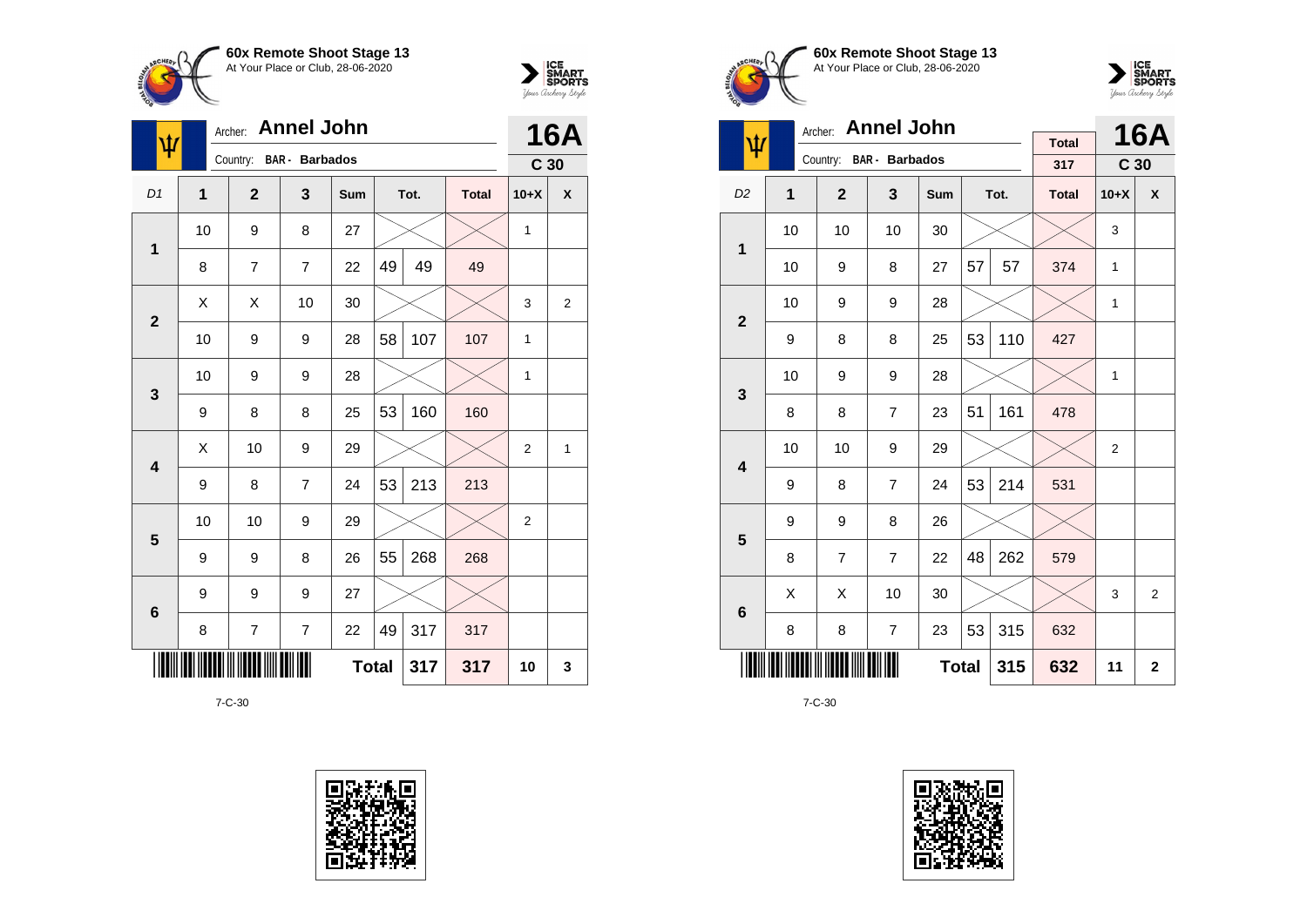



|                         | <b>Phoenix Anthony</b><br>Archer:<br>ψ |                |                       |              |    |      |              |                 |            |
|-------------------------|----------------------------------------|----------------|-----------------------|--------------|----|------|--------------|-----------------|------------|
|                         |                                        | Country:       | <b>BAR</b> - Barbados |              |    |      |              | C <sub>30</sub> | <b>16B</b> |
| D <sub>1</sub>          | 1                                      | $\overline{2}$ | 3                     | <b>Sum</b>   |    | Tot. | <b>Total</b> | $10+X$          | X          |
| 1                       | Χ                                      | X              | 10                    | 30           |    |      |              | 3               | 2          |
|                         | 10                                     | 10             | 9                     | 29           | 59 | 59   | 59           | $\overline{c}$  |            |
| $\overline{2}$          | Χ                                      | 10             | 10                    | 30           |    |      |              | 3               | 1          |
|                         | 10                                     | 9              | 9                     | 28           | 58 | 117  | 117          | 1               |            |
| 3                       | 10                                     | 9              | 9                     | 28           |    |      |              | 1               |            |
|                         | 8                                      | M              | M                     | 8            | 36 | 153  | 153          |                 |            |
| $\overline{\mathbf{4}}$ | 10                                     | 10             | 9                     | 29           |    |      |              | $\overline{2}$  |            |
|                         | 9                                      | 8              | 6                     | 23           | 52 | 205  | 205          |                 |            |
|                         | 10                                     | 10             | 10                    | 30           |    |      |              | 3               |            |
| 5                       | 9                                      | 9              | $\overline{7}$        | 25           | 55 | 260  | 260          |                 |            |
| $6\phantom{1}6$         | 10                                     | 9              | 9                     | 28           |    |      |              | 1               |            |
|                         | 9                                      | 9              | 9                     | 27           | 55 | 315  | 315          |                 |            |
|                         |                                        |                |                       | <b>Total</b> |    | 315  | 315          | 16              | 3          |







|                         |                     | Archer:        | <b>Phoenix Anthony</b> |     |    | <b>16B</b> |                     |                 |   |
|-------------------------|---------------------|----------------|------------------------|-----|----|------------|---------------------|-----------------|---|
| ψ                       |                     | Country:       | <b>BAR</b> - Barbados  |     |    |            | <b>Total</b><br>315 | C <sub>30</sub> |   |
|                         |                     |                |                        |     |    |            |                     |                 |   |
| D <sub>2</sub>          | 1                   | $\overline{2}$ | 3                      | Sum |    | Tot.       | <b>Total</b>        | $10+X$          | X |
| 1                       | 10                  | 10             | 9                      | 29  |    |            |                     | $\overline{2}$  |   |
|                         | 9                   | 9              | 8                      | 26  | 55 | 55         | 370                 |                 |   |
| $\overline{2}$          | 10                  | 10             | 10                     | 30  |    |            |                     | 3               |   |
|                         | 9                   | 9              | 9                      | 27  | 57 | 112        | 427                 |                 |   |
| 3                       | X                   | X              | X                      | 30  |    |            |                     | 3               | 3 |
|                         | 10                  | 10             | M                      | 20  | 50 | 162        | 477                 | $\overline{2}$  |   |
| $\overline{\mathbf{4}}$ | 10                  | 10             | 10                     | 30  |    |            |                     | 3               |   |
|                         | 9                   | 9              | 9                      | 27  | 57 | 219        | 534                 |                 |   |
| 5                       | X                   | X              | X                      | 30  |    |            |                     | 3               | 3 |
|                         | 10                  | 9              | 9                      | 28  | 58 | 277        | 592                 | 1               |   |
| 6                       | 10                  | 10             | 10                     | 30  |    |            |                     | 3               |   |
|                         | 10                  | 9              | 9                      | 28  | 58 | 335        | 650                 | 1               |   |
|                         | <b>Total</b><br>335 |                |                        |     |    |            |                     | 21              | 6 |

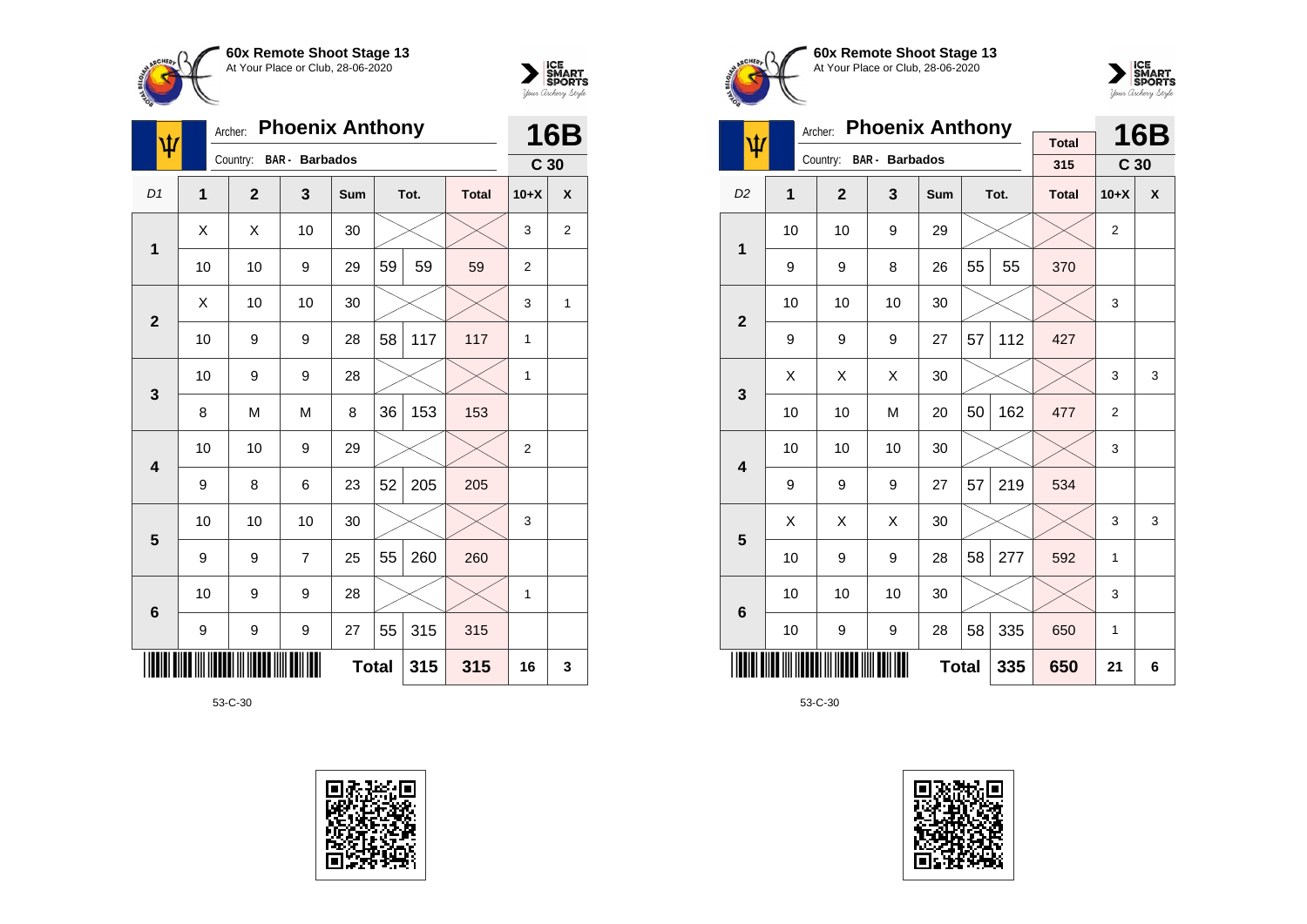



|                         |                | Archer:               |                        | <b>17A</b>   |              |   |      |              |                 |   |
|-------------------------|----------------|-----------------------|------------------------|--------------|--------------|---|------|--------------|-----------------|---|
|                         |                |                       | Country: BEL - Belgium |              |              |   |      |              | C <sub>50</sub> |   |
| D1                      | $\overline{1}$ |                       | $\overline{2}$         | $\mathbf{3}$ | Sum          |   | Tot. | <b>Total</b> | $10+X$          | X |
| $\mathbf{1}$            | M              |                       |                        |              | 0            |   |      |              |                 |   |
|                         |                |                       |                        |              | 0            | 0 | 0    | $\pmb{0}$    |                 |   |
|                         |                |                       |                        |              | 0            |   |      |              |                 |   |
| $\mathbf{2}$            |                |                       |                        |              | $\mathsf 0$  | 0 | 0    | $\pmb{0}$    |                 |   |
| $\mathbf{3}$            |                |                       |                        |              | $\mathsf 0$  |   |      |              |                 |   |
|                         |                |                       |                        |              | 0            | 0 | 0    | $\pmb{0}$    |                 |   |
| $\overline{\mathbf{4}}$ |                |                       |                        |              | 0            |   |      |              |                 |   |
|                         |                |                       |                        |              | $\mathsf 0$  | 0 | 0    | $\pmb{0}$    |                 |   |
| 5                       |                |                       |                        |              | 0            |   |      |              |                 |   |
|                         |                |                       |                        |              | $\mathsf 0$  | 0 | 0    | $\pmb{0}$    |                 |   |
| $\bf 6$                 |                |                       |                        |              | 0            |   |      |              |                 |   |
|                         |                | 0<br>0<br>$\mathsf 0$ |                        |              |              |   |      |              |                 |   |
|                         |                |                       |                        |              | <b>Total</b> |   | 0    | $\bf{0}$     | 0               | 0 |







| <b>Van Damme Kelly</b><br>Archer: |                    |                |               |             |             |             | <b>Total</b> |                 | <b>17A</b> |
|-----------------------------------|--------------------|----------------|---------------|-------------|-------------|-------------|--------------|-----------------|------------|
|                                   |                    | Country:       | BEL - Belgium |             |             |             | $\bf{0}$     | C <sub>50</sub> |            |
| D <sub>2</sub>                    | $\overline{1}$     | $\overline{2}$ | 3             | Sum         |             | Tot.        | <b>Total</b> | $10+X$          | X          |
| 1                                 |                    |                |               | 0           |             |             |              |                 |            |
|                                   |                    |                |               | 0           | $\mathbf 0$ | $\mathbf 0$ | $\mathbf 0$  |                 |            |
| $\overline{\mathbf{2}}$           |                    |                |               | 0           |             |             |              |                 |            |
|                                   |                    |                |               | $\mathbf 0$ | $\mathbf 0$ | $\mathbf 0$ |              |                 |            |
| 3                                 | X                  |                |               | 10          |             |             |              | 1               | 1          |
|                                   |                    |                |               | 0           | 10          | 10          | 10           |                 |            |
| $\overline{\mathbf{4}}$           | 10                 |                |               | 10          |             |             |              | 1               |            |
|                                   |                    |                |               | 0           | 10          | 20          | 20           |                 |            |
| 5                                 | Χ                  | X              |               | 20          |             |             |              | $\overline{2}$  | 2          |
|                                   |                    |                |               | 0           | 20          | 40          | 40           |                 |            |
| $6\phantom{1}6$                   |                    |                |               | $\mathbf 0$ |             |             |              |                 |            |
|                                   |                    |                |               | 0           | 0           | 40          | 40           |                 |            |
|                                   | <b>Total</b><br>40 |                |               |             |             |             |              | 4               | 3          |

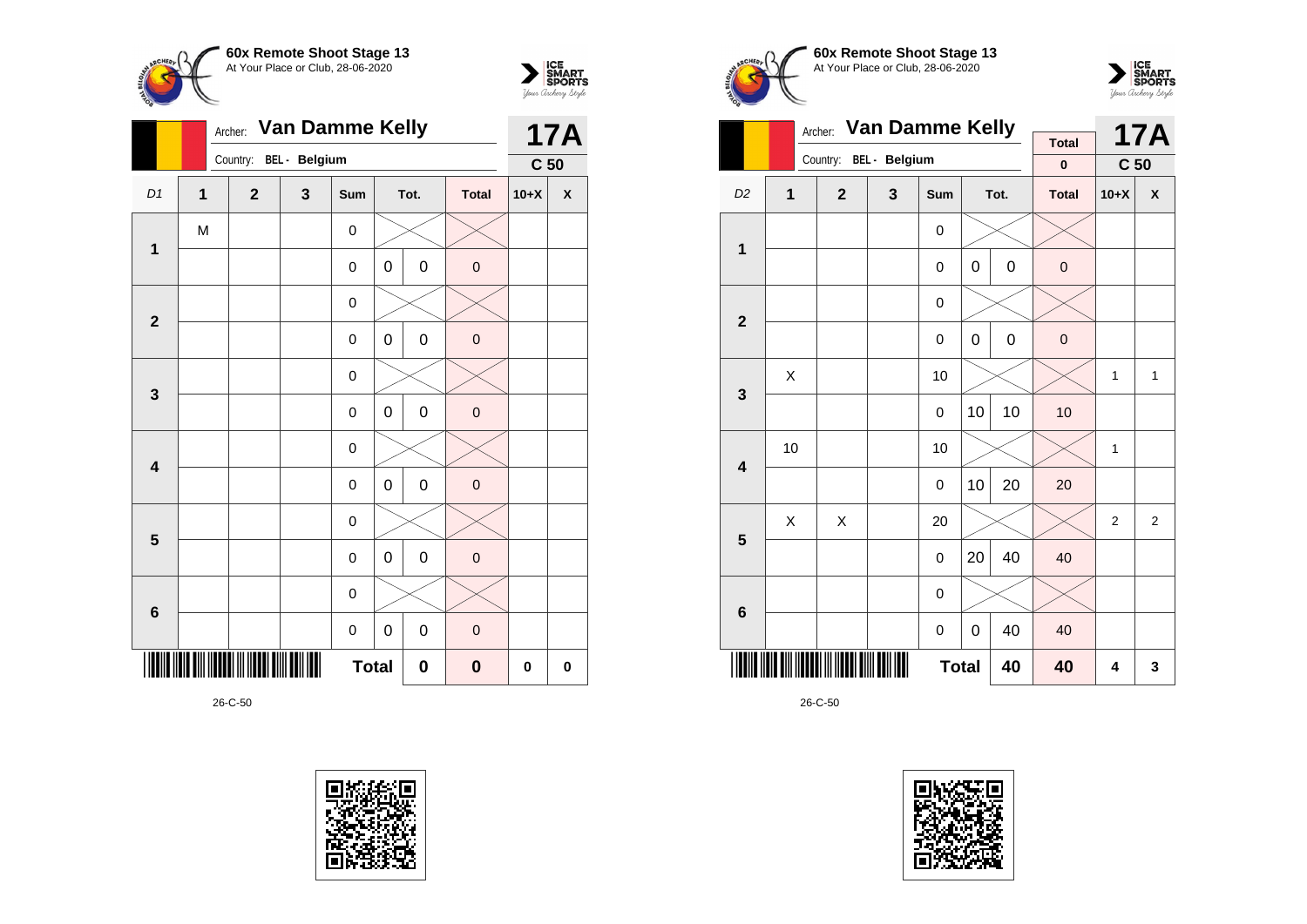



|                | Archer: |                |                      | <b>17B</b>   |    |      |              |                 |                |
|----------------|---------|----------------|----------------------|--------------|----|------|--------------|-----------------|----------------|
|                |         | Country:       | <b>BEL</b> - Belgium |              |    |      |              | C <sub>50</sub> |                |
| D <sub>1</sub> | 1       | $\overline{2}$ | 3                    | <b>Sum</b>   |    | Tot. | <b>Total</b> | $10+X$          | X              |
| 1              | X       | 10             | 9                    | 29           |    |      |              | $\overline{2}$  | 1              |
|                | 9       | 9              | 9                    | 27           | 56 | 56   | 56           |                 |                |
| $\overline{2}$ | X       | X              | 10                   | 30           |    |      |              | 3               | $\overline{2}$ |
|                | 9       | 9              | 9                    | 27           | 57 | 113  | 113          |                 |                |
| 3              | X       | X              | X                    | 30           |    |      |              | 3               | 3              |
|                | 10      | 10             | 10                   | 30           | 60 | 173  | 173          | 3               |                |
| 4              | X       | 10             | 10                   | 30           |    |      |              | 3               | 1              |
|                | 9       | 9              | 8                    | 26           | 56 | 229  | 229          |                 |                |
| 5              | X       | 10             | 10                   | 30           |    |      |              | 3               | 1              |
|                | 10      | 9              | 9                    | 28           | 58 | 287  | 287          | 1               |                |
| 6              | X       | X              | 10                   | 30           |    |      |              | 3               | $\overline{2}$ |
|                | 10      | 10             | 9                    | 29           | 59 | 346  | 346          | $\overline{2}$  |                |
|                |         |                |                      | <b>Total</b> |    | 346  | 346          | 23              | 10             |









|                                  |    | <b>Ackx Enzo</b><br>Archer: |    |            |    | <b>17B</b> |              |                 |                |
|----------------------------------|----|-----------------------------|----|------------|----|------------|--------------|-----------------|----------------|
|                                  |    | Country: BEL - Belgium      |    |            |    |            | <b>Total</b> |                 |                |
|                                  |    |                             |    |            |    |            | 346          | C <sub>50</sub> |                |
| D <sub>2</sub>                   | 1  | $\overline{2}$              | 3  | <b>Sum</b> |    | Tot.       | <b>Total</b> | $10+X$          | X              |
| 1                                | X  | X                           | 10 | 30         |    |            |              | 3               | $\overline{2}$ |
|                                  | 9  | 9                           | 9  | 27         | 57 | 57         | 403          |                 |                |
| $\overline{2}$                   | 10 | 10                          | 10 | 30         |    |            |              | 3               |                |
|                                  | 9  | 9                           | 8  | 26         | 56 | 113        | 459          |                 |                |
| 3                                | X  | X                           | X  | 30         |    |            |              | 3               | 3              |
|                                  | 10 | 10                          | 9  | 29         | 59 | 172        | 518          | $\overline{2}$  |                |
| $\overline{\mathbf{4}}$          | 10 | 10                          | 10 | 30         |    |            |              | 3               |                |
|                                  | 9  | 9                           | 9  | 27         | 57 | 229        | 575          |                 |                |
| 5                                | Χ  | Χ                           | 10 | 30         |    |            |              | 3               | $\overline{2}$ |
|                                  | 10 | 10                          | 8  | 28         | 58 | 287        | 633          | $\overline{2}$  |                |
| 6                                | X  | 10                          | 10 | 30         |    |            |              | 3               | 1              |
| 59<br>346<br>10<br>10<br>9<br>29 |    |                             |    |            |    |            | 692          | $\overline{2}$  |                |
|                                  |    | 692                         | 24 | 8          |    |            |              |                 |                |

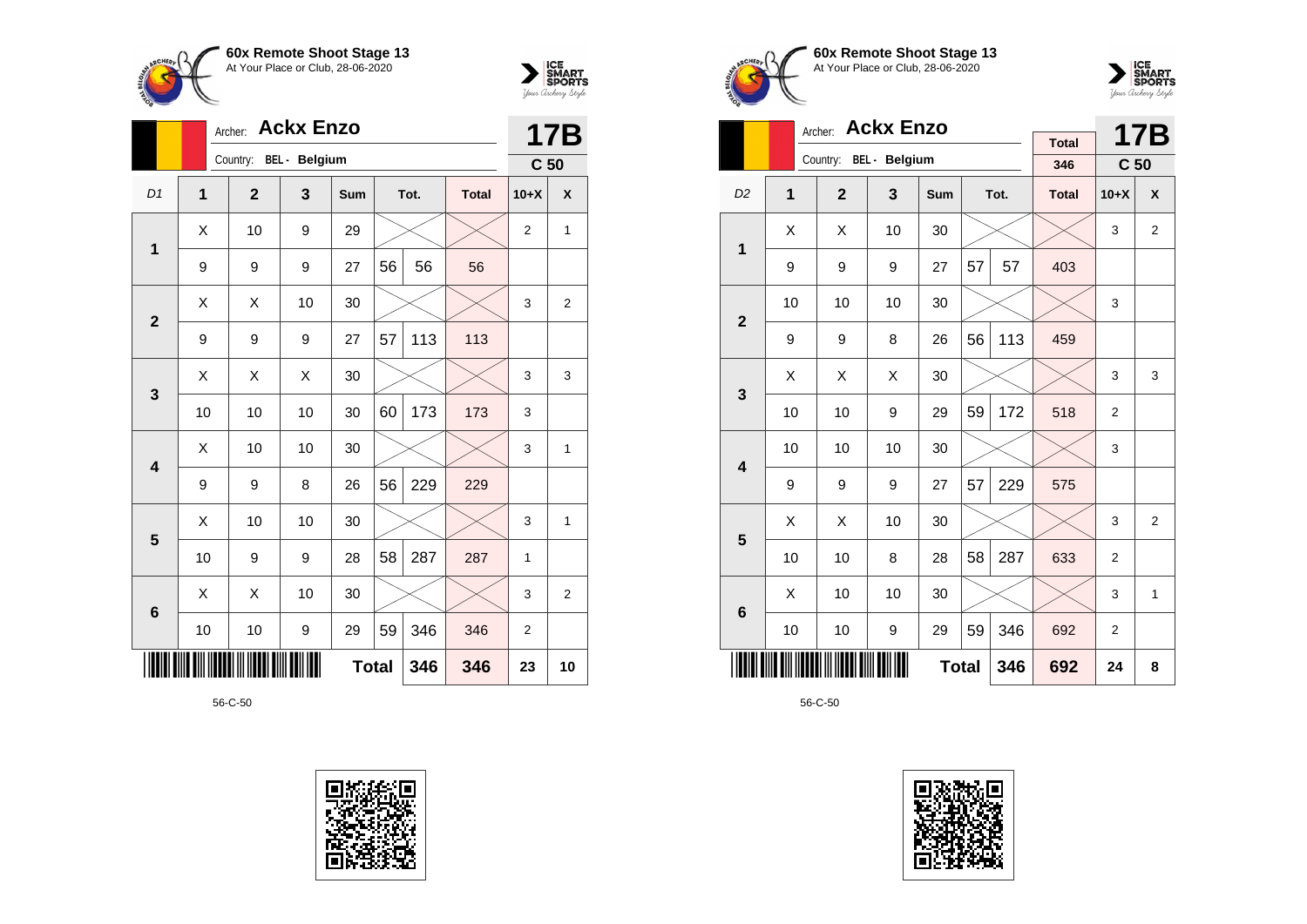



| ۱Ù                      |                | <b>Clarke Lisa</b><br>Archer: |                       | <b>18A</b>  |             |             |                     |                 |                    |
|-------------------------|----------------|-------------------------------|-----------------------|-------------|-------------|-------------|---------------------|-----------------|--------------------|
|                         |                | Country:                      | <b>BAR</b> - Barbados |             |             |             |                     | C <sub>30</sub> |                    |
| D1                      | $\overline{1}$ | $\overline{2}$                | $\mathbf{3}$          | Sum         |             | Tot.        | <b>Total</b>        | $10+X$          | $\pmb{\mathsf{X}}$ |
|                         |                |                               |                       | 0           |             |             |                     |                 |                    |
| $\mathbf 1$             |                |                               |                       | $\mathsf 0$ | $\mathbf 0$ | $\mathsf 0$ | $\mathbf 0$         |                 |                    |
|                         |                |                               |                       | 0           |             |             |                     |                 |                    |
| $\mathbf{2}$            |                |                               |                       | 0           | 0           | 0           | $\mathbf 0$         |                 |                    |
|                         |                |                               |                       | $\mathsf 0$ |             |             |                     |                 |                    |
| 3                       |                |                               |                       | $\mathbf 0$ | 0           | 0           | $\pmb{0}$           |                 |                    |
|                         |                |                               |                       | $\mathsf 0$ |             |             |                     |                 |                    |
| $\overline{\mathbf{4}}$ |                |                               |                       | 0           | 0           | 0           | $\mathsf{O}\xspace$ |                 |                    |
|                         |                |                               |                       | 0           |             |             |                     |                 |                    |
| $\overline{\mathbf{5}}$ |                |                               |                       | $\mathsf 0$ | $\mathbf 0$ | 0           | $\mathsf{O}\xspace$ |                 |                    |
|                         |                |                               |                       | 0           |             |             |                     |                 |                    |
| $6\phantom{1}$          |                |                               |                       | 0           | 0           | 0           | $\mathbf 0$         |                 |                    |
|                         |                | $\boldsymbol{0}$              | $\bf{0}$              | 0           |             |             |                     |                 |                    |









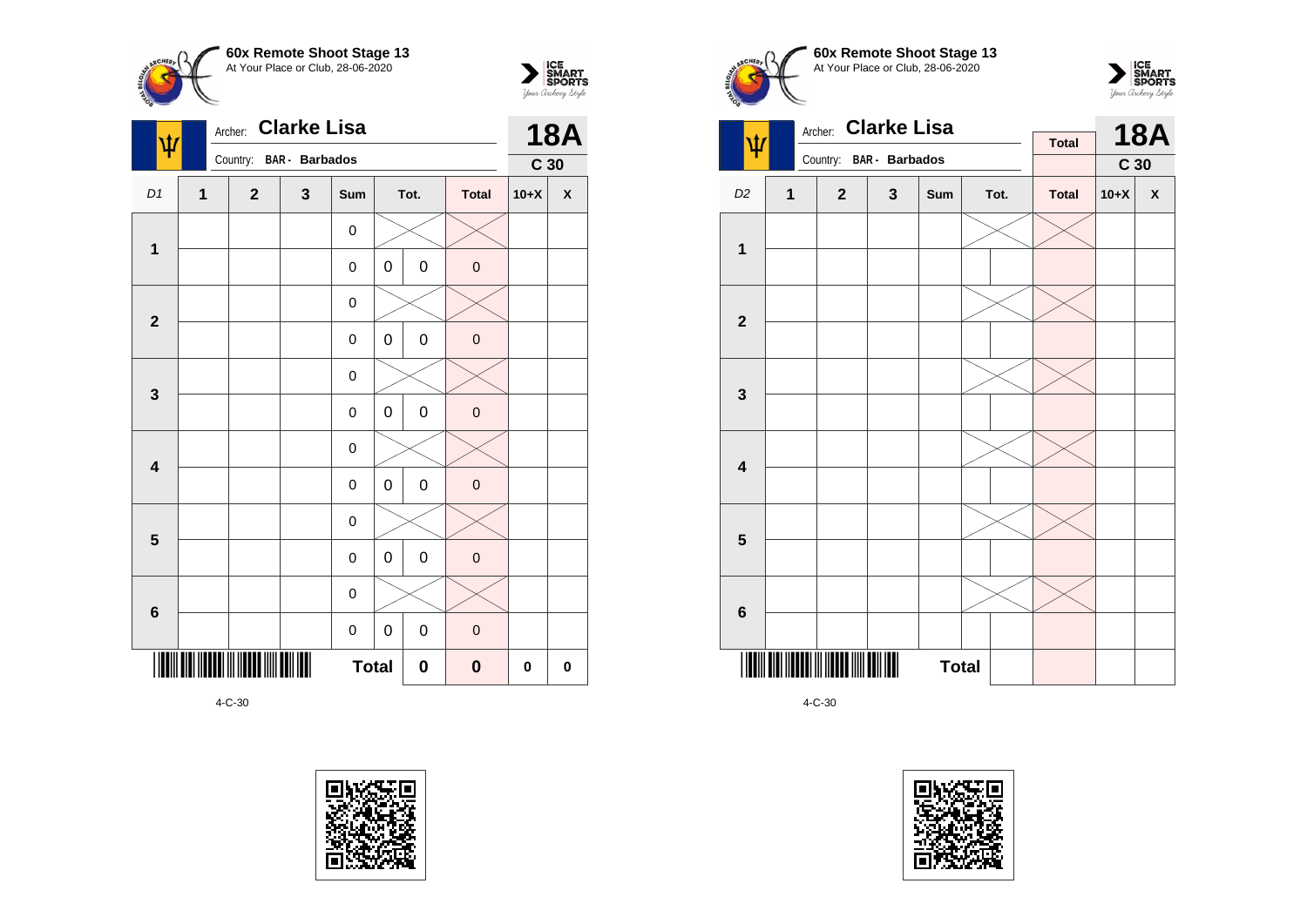



| Ф              |                | <b>Gall Roger</b><br>Archer: |                          | <b>18B</b> |              |      |              |                 |   |
|----------------|----------------|------------------------------|--------------------------|------------|--------------|------|--------------|-----------------|---|
|                |                | Country:                     | <b>BAR</b> - Barbados    |            |              |      |              | C <sub>30</sub> |   |
| D <sub>1</sub> | $\overline{1}$ | $\mathbf{2}$                 | 3                        | Sum        |              | Tot. | <b>Total</b> | $10+X$          | X |
| 1              | X              | 10                           | 10                       | 30         |              |      |              | 3               | 1 |
|                | 9              | 9                            | 8                        | 26         | 56           | 56   | 56           |                 |   |
| $\overline{2}$ | 10             | 10                           | 9                        | 29         |              |      |              | $\overline{2}$  |   |
|                | 9              | 9                            | 8                        | 26         | 55           | 111  | 111          |                 |   |
| 3              | 10             | 10                           | 10                       | 30         |              |      |              | 3               |   |
|                | 10             | 9                            | 8                        | 27         | 57           | 168  | 168          | 1               |   |
| 4              | 10             | 10                           | 10                       | 30         |              |      |              | 3               |   |
|                | 9              | 9                            | 8                        | 26         | 56           | 224  | 224          |                 |   |
| 5              | 10             | 10                           | 10                       | 30         |              |      |              | 3               |   |
|                | 10             | 8                            | 8                        | 26         | 56           | 280  | 280          | $\mathbf{1}$    |   |
| $\bf 6$        | 10             | 10                           | 9                        | 29         |              |      |              | $\overline{2}$  |   |
|                | 8              | 8                            | $\overline{\mathcal{I}}$ | 23         | 52           | 332  | 332          |                 |   |
|                |                |                              |                          |            | <b>Total</b> | 332  | 332          | 18              | 1 |







| <b>Gall Roger</b><br>Archer: |                     |                |                       |     |    |      |                     |                 | <b>18B</b> |
|------------------------------|---------------------|----------------|-----------------------|-----|----|------|---------------------|-----------------|------------|
| ψ                            |                     | Country:       | <b>BAR</b> - Barbados |     |    |      | <b>Total</b><br>332 | C <sub>30</sub> |            |
| D <sub>2</sub>               | 1                   | $\mathbf{2}$   | 3                     | Sum |    | Tot. | <b>Total</b>        | $10+X$          | X          |
| 1                            | 10                  | 10             | 9                     | 29  |    |      |                     | $\overline{2}$  |            |
|                              | 9                   | 8              | 8                     | 25  | 54 | 54   | 386                 |                 |            |
| $\overline{2}$               | 9                   | 9              | 9                     | 27  |    |      |                     |                 |            |
|                              | 9                   | 8              | 8                     | 25  | 52 | 106  | 438                 |                 |            |
| 3                            | 9                   | 9              | 9                     | 27  |    |      |                     |                 |            |
|                              | 9                   | 8              | 8                     | 25  | 52 | 158  | 490                 |                 |            |
| $\overline{\mathbf{4}}$      | Χ                   | 10             | 9                     | 29  |    |      |                     | 2               | 1          |
|                              | 8                   | 8              | 6                     | 22  | 51 | 209  | 541                 |                 |            |
| 5                            | 10                  | 9              | 8                     | 27  |    |      |                     | 1               |            |
|                              | 8                   | $\overline{7}$ | $\overline{7}$        | 22  | 49 | 258  | 590                 |                 |            |
| $6\phantom{1}6$              | Χ                   | X              | 9                     | 29  |    |      |                     | $\overline{2}$  | 2          |
|                              | 9                   | 9              | 8                     | 26  | 55 | 313  | 645                 |                 |            |
|                              | <b>Total</b><br>313 |                |                       |     |    |      |                     | 7               | 3          |

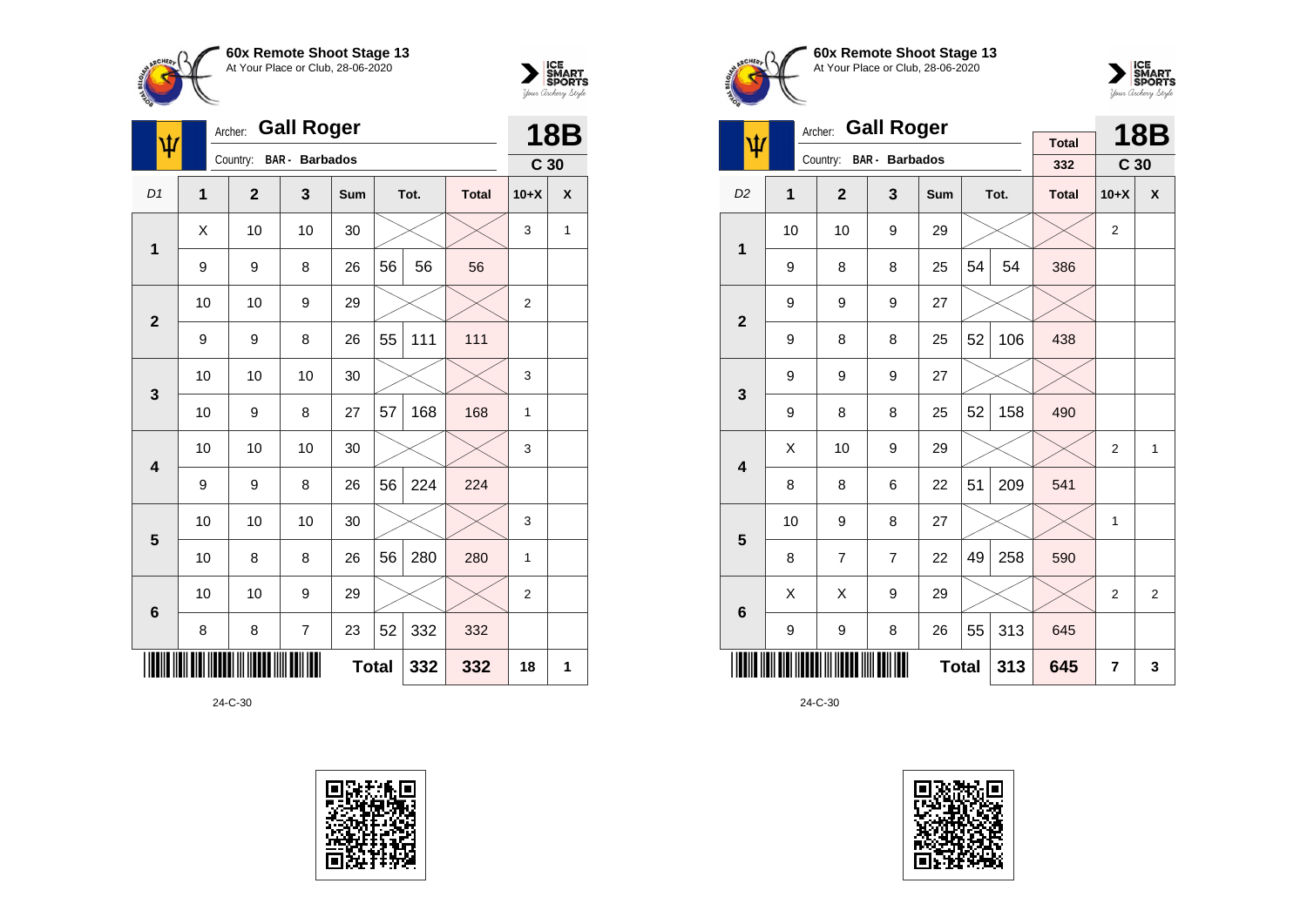



|                 | <b>Francis Sherwin</b><br>Archer: |              |                           |                            |     |      |              |                 |                |
|-----------------|-----------------------------------|--------------|---------------------------|----------------------------|-----|------|--------------|-----------------|----------------|
|                 |                                   | Country:     | TTO - Trinidad and Tobago |                            |     |      |              | C <sub>30</sub> |                |
| D <sub>1</sub>  | 1                                 | $\mathbf{2}$ | 3                         | Sum                        |     | Tot. | <b>Total</b> | $10+X$          | X              |
| $\mathbf 1$     | X                                 | Χ            | 10                        | 30                         |     |      |              | 3               | $\overline{2}$ |
|                 | 10                                | 9            | 9                         | 28                         | 58  | 58   | 58           | 1               |                |
| $\overline{2}$  | X                                 | 10           | 10                        | 30                         |     |      |              | 3               | 1              |
|                 | 9                                 | 9            | 9                         | 27                         | 57  | 115  | 115          |                 |                |
| 3               | X                                 | Χ            | 9                         | 29                         |     |      |              | $\overline{2}$  | $\overline{2}$ |
|                 | 9                                 | 9            | 9                         | 27                         | 56  | 171  | 171          |                 |                |
| 4               | X                                 | 10           | 9                         | 29                         |     |      |              | $\overline{2}$  | 1              |
|                 | 9                                 | 9            | 9                         | 27                         | 56  | 227  | 227          |                 |                |
| 5               | Χ                                 | Χ            | 10                        | 30                         |     |      |              | 3               | $\overline{2}$ |
|                 | 10                                | 9            | 9                         | 28                         | 58  | 285  | 285          | $\mathbf{1}$    |                |
| $6\phantom{1}6$ | X                                 | Χ            | 10                        | 30                         |     |      |              | 3               | $\overline{2}$ |
|                 | 10                                | 9            | 28                        | 58                         | 343 | 343  | 1            |                 |                |
|                 |                                   |              |                           | <b>Total</b><br>343<br>343 |     |      |              | 19              | 10             |







|                         |    |                | <b>19A</b>                         |     |    |      |              |                 |                |
|-------------------------|----|----------------|------------------------------------|-----|----|------|--------------|-----------------|----------------|
|                         |    |                | Country: TTO - Trinidad and Tobago |     |    |      | <b>Total</b> |                 |                |
|                         |    |                |                                    |     |    |      | 343          | C <sub>30</sub> |                |
| D <sub>2</sub>          | 1  | $\overline{2}$ | 3                                  | Sum |    | Tot. | <b>Total</b> | $10+X$          | $\pmb{\chi}$   |
| 1                       | X  | X              | 10                                 | 30  |    |      |              | 3               | $\overline{2}$ |
|                         | 10 | 8              | M                                  | 18  | 48 | 48   | 391          | $\mathbf{1}$    |                |
| $\overline{\mathbf{2}}$ | X  | 10             | 10                                 | 30  |    |      |              | 3               | 1              |
|                         | 10 | 9              | 106                                | 449 | 1  |      |              |                 |                |
| 3                       | X  | X              | 10                                 | 30  |    |      |              | 3               | 2              |
|                         | 9  | 9              | 9                                  | 27  | 57 | 163  | 506          |                 |                |
| $\overline{\mathbf{4}}$ | 10 | 10             | 9                                  | 29  |    |      |              | $\overline{2}$  |                |
|                         | 9  | 8              | M                                  | 17  | 46 | 209  | 552          |                 |                |
| 5                       | 10 | 10             | 10                                 | 30  |    |      |              | 3               |                |
|                         | 9  | 9              | 9                                  | 27  | 57 | 266  | 609          |                 |                |
| $6\phantom{1}$          | X  | 10             | 10                                 | 30  |    |      |              | 3               | 1              |
|                         | 9  | 9              | 9                                  | 27  | 57 | 323  | 666          |                 |                |
|                         |    |                | 323                                | 666 | 19 | 6    |              |                 |                |

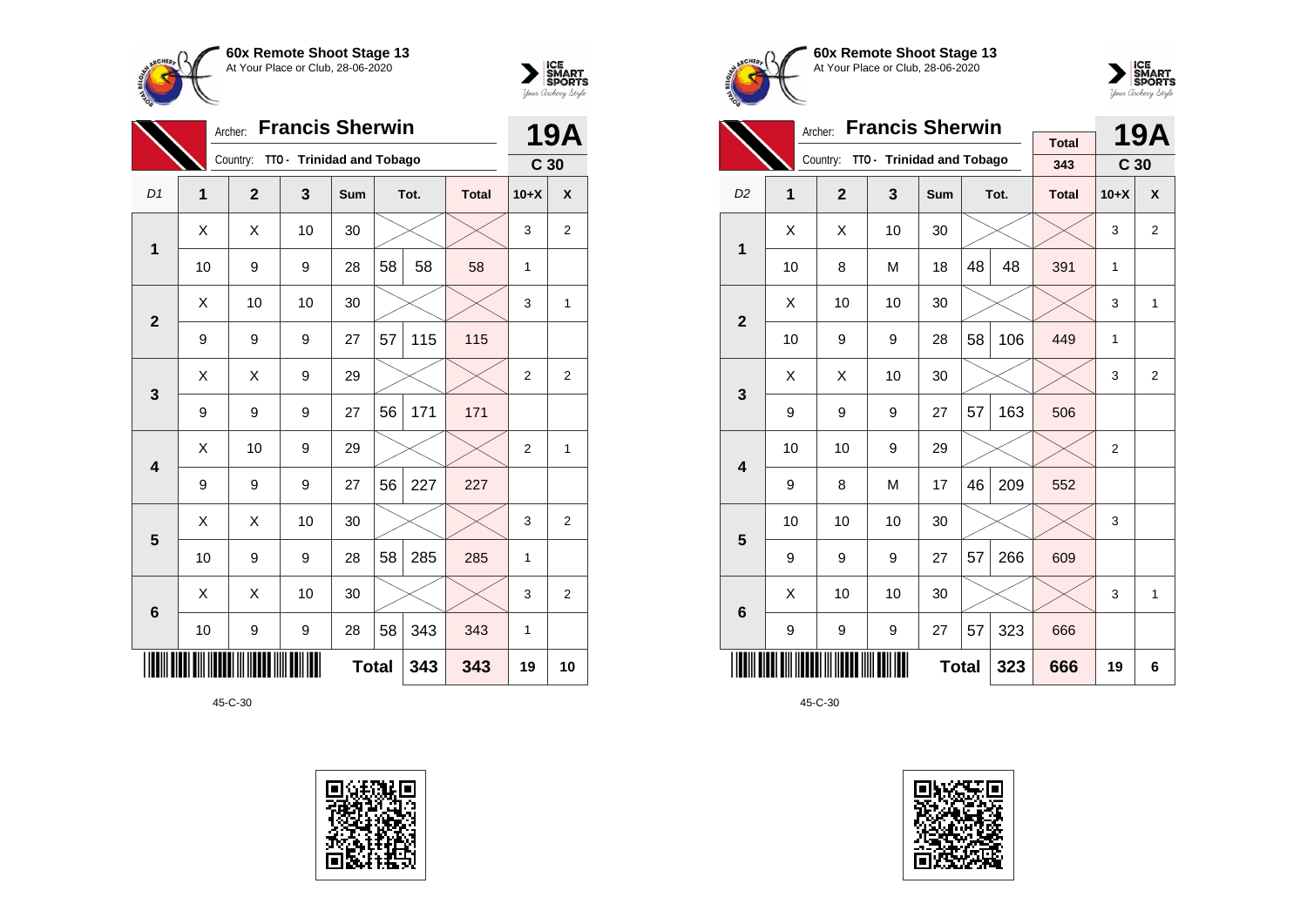



|                 | <b>Gopee Kaylee</b><br>Archer: |                                    |                |              |    |      |              |              |   |
|-----------------|--------------------------------|------------------------------------|----------------|--------------|----|------|--------------|--------------|---|
|                 |                                | Country: TTO - Trinidad and Tobago |                |              |    |      |              | R 30         |   |
| D <sub>1</sub>  | $\mathbf{1}$                   | $\overline{2}$                     | 3              | <b>Sum</b>   |    | Tot. | <b>Total</b> | $10+X$       | X |
| 1               | 9                              | 9                                  | 9              | 27           |    |      |              |              |   |
|                 | 8                              | 8                                  | 6              | 22           | 49 | 49   | 49           |              |   |
| $\overline{2}$  | 9                              | 9                                  | 6              | 24           |    |      |              |              |   |
|                 | 6                              | M                                  | M              | 6            | 30 | 79   | 79           |              |   |
| $\mathbf{3}$    | 10                             | 9                                  | 9              | 28           |    |      |              | $\mathbf{1}$ |   |
|                 | 8                              | 8                                  | 8              | 24           | 52 | 131  | 131          |              |   |
| 4               | 9                              | 9                                  | 9              | 27           |    |      |              |              |   |
|                 | 9                              | 8                                  | $\overline{7}$ | 24           | 51 | 182  | 182          |              |   |
| 5               | 9                              | 9                                  | 8              | 26           |    |      |              |              |   |
|                 | $\overline{7}$                 | 7                                  | 5              | 19           | 45 | 227  | 227          |              |   |
| $6\phantom{1}6$ | 9                              | 9                                  | 9              | 27           |    |      |              |              |   |
|                 | 7                              | 7                                  | 6              | 20           | 47 | 274  | 274          |              |   |
|                 |                                |                                    |                | <b>Total</b> |    | 274  | 274          | 1            | 0 |







|                         |                | <b>Gopee Kaylee</b><br>Archer: |                           |     |    | <b>19B</b>   |                     |        |              |
|-------------------------|----------------|--------------------------------|---------------------------|-----|----|--------------|---------------------|--------|--------------|
|                         |                | Country:                       | TTO - Trinidad and Tobago |     |    |              | <b>Total</b><br>274 | R 30   |              |
|                         |                |                                |                           |     |    |              |                     |        |              |
| D <sub>2</sub>          | 1              | $\mathbf{2}$                   | 3                         | Sum |    | Tot.         | <b>Total</b>        | $10+X$ | X            |
| 1                       | 10             | 9                              | 8                         | 27  |    |              |                     | 1      |              |
|                         | 8              | $\overline{7}$                 | M                         | 15  | 42 | 42           | 316                 |        |              |
| $\overline{2}$          | 9              | 8                              | $\overline{7}$            | 24  |    |              |                     |        |              |
|                         | $\overline{7}$ | $\overline{7}$                 | 6                         | 20  | 44 | 86           | 360                 |        |              |
| 3                       | X              | 9                              | 9                         | 28  |    |              |                     | 1      | $\mathbf{1}$ |
|                         | 8              | $\overline{7}$                 | 6                         | 21  | 49 | 135          | 409                 |        |              |
| $\overline{\mathbf{4}}$ | 10             | 9                              | 8                         | 27  |    |              |                     | 1      |              |
|                         | $\overline{7}$ | 6                              | M                         | 13  | 40 | 175          | 449                 |        |              |
| 5                       | 10             | 8                              | 8                         | 26  |    |              |                     | 1      |              |
|                         | 6              | 6                              | 5                         | 17  | 43 | 218          | 492                 |        |              |
| 6                       | Χ              | 9                              | 9                         | 28  |    |              |                     | 1      | 1            |
|                         | 8              | $\overline{7}$                 | M                         | 15  | 43 | 261          | 535                 |        |              |
|                         |                |                                | 261                       | 535 | 5  | $\mathbf{2}$ |                     |        |              |

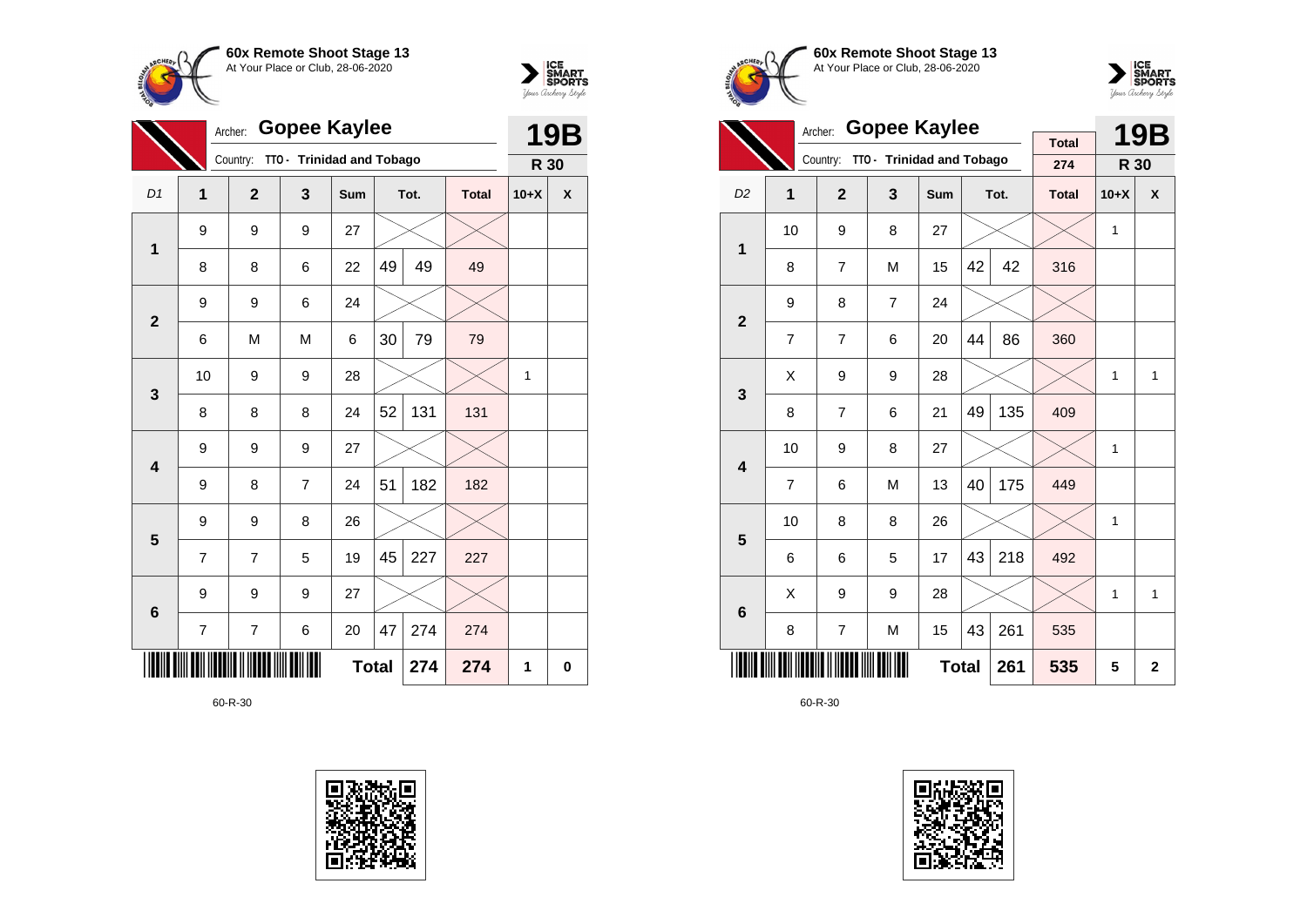



|                 |                         | <b>Stuyck Silke</b><br>Archer: |                | <b>20A</b> |     |      |              |                |   |
|-----------------|-------------------------|--------------------------------|----------------|------------|-----|------|--------------|----------------|---|
|                 |                         | Country:                       | BEL - Belgium  |            |     |      |              | R 30           |   |
| D <sub>1</sub>  | $\overline{\mathbf{1}}$ | $\overline{2}$                 | 3              | Sum        |     | Tot. | <b>Total</b> | $10+X$         | X |
| 1               | 10                      | 10                             | 9              | 29         |     |      |              | $\overline{2}$ |   |
|                 | 9                       | 8                              | $\overline{7}$ | 24         | 53  | 53   | 53           |                |   |
| $\overline{2}$  | 10                      | 9                              | 9              | 28         |     |      |              | $\mathbf{1}$   |   |
|                 | $\overline{7}$          | 7                              | 5              | 19         | 47  | 100  | 100          |                |   |
| 3               | 10                      | 9                              | 9              | 28         |     |      |              | $\mathbf{1}$   |   |
|                 | 9                       | 8                              | 7              | 24         | 52  | 152  | 152          |                |   |
| 4               | 10                      | 9                              | 9              | 28         |     |      |              | 1              |   |
|                 | 8                       | 7                              | 7              | 22         | 50  | 202  | 202          |                |   |
| 5               | 9                       | 8                              | 8              | 25         |     |      |              |                |   |
|                 | 8                       | 8                              | 6              | 22         | 47  | 249  | 249          |                |   |
| $6\phantom{1}6$ | 10                      | 9                              | 8              | 27         |     |      |              | 1              |   |
|                 | 8                       | 6                              | 5              | 19         | 46  | 295  | 295          |                |   |
|                 |                         |                                |                | 295        | 295 | 6    | 0            |                |   |









|                         |                                | <b>Stuyck Silke</b><br>Archer: |               |            |    | <b>20A</b> |                     |                |   |
|-------------------------|--------------------------------|--------------------------------|---------------|------------|----|------------|---------------------|----------------|---|
|                         |                                | Country:                       | BEL - Belgium |            |    |            | <b>Total</b><br>295 | R 30           |   |
| D <sub>2</sub>          | 1                              | $\overline{2}$                 | 3             | <b>Sum</b> |    | Tot.       | <b>Total</b>        | $10+X$         | X |
| 1                       | 9                              | 9                              | 8             | 26         |    |            |                     |                |   |
|                         | 8                              | 6                              | 6             | 20         | 46 | 46         | 341                 |                |   |
| $\overline{2}$          | 9                              | 9                              | 8             | 26         |    |            |                     |                |   |
|                         | 7                              | 6                              | 5             | 18         | 44 | 90         | 385                 |                |   |
| 3                       | 9                              | 9                              | 9             | 27         |    |            |                     |                |   |
|                         | 9                              | $\overline{7}$                 | 5             | 21         | 48 | 138        | 433                 |                |   |
| $\overline{\mathbf{4}}$ | 9                              | 9                              | 9             | 27         |    |            |                     |                |   |
|                         | 9                              | 6                              | 3             | 18         | 45 | 183        | 478                 |                |   |
| 5                       | 10                             | 9                              | 9             | 28         |    |            |                     | 1              |   |
|                         | 8                              | $\overline{7}$                 | 5             | 20         | 48 | 231        | 526                 |                |   |
| 6                       | 10                             | 10                             | 9             | 29         |    |            |                     | $\overline{2}$ |   |
|                         | 48<br>279<br>6<br>6<br>19<br>7 |                                |               |            |    |            |                     |                |   |
|                         | <b>Total</b><br>279            |                                |               |            |    |            |                     | 3              | 0 |

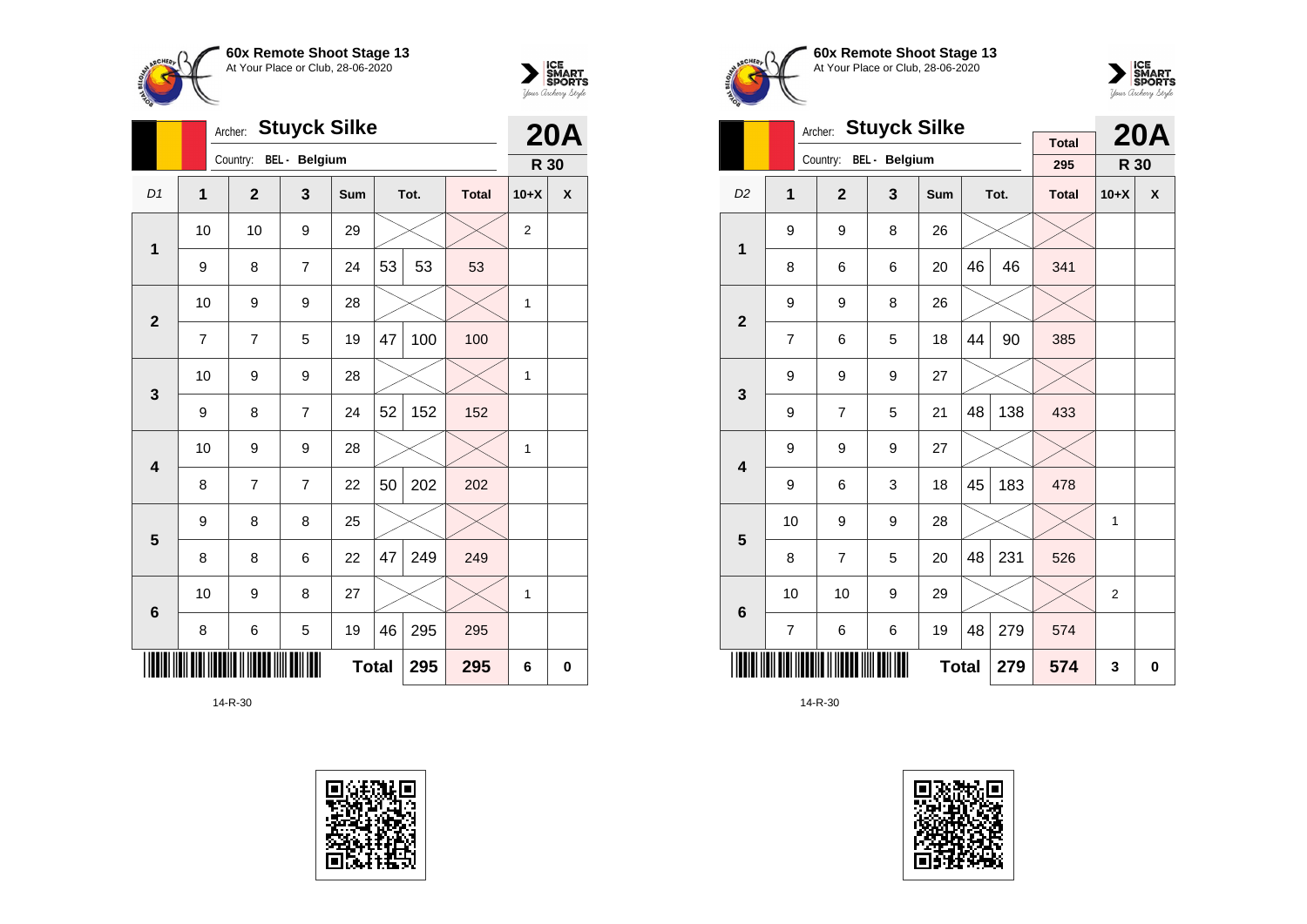



|                |                | <b>Simons Axel</b><br>Archer: |    |              |    |      |              |        |                |  |  |  |
|----------------|----------------|-------------------------------|----|--------------|----|------|--------------|--------|----------------|--|--|--|
|                |                | Country: BEL - Belgium        |    |              |    |      |              | R 30   |                |  |  |  |
| D1             | $\overline{1}$ | $\overline{2}$                | 3  | Sum          |    | Tot. | <b>Total</b> | $10+X$ | X              |  |  |  |
| 1              | X              | X                             | 10 | 30           |    |      |              | 3      | $\overline{2}$ |  |  |  |
|                | 8              | 8                             | 7  | 23           | 53 | 53   | 53           |        |                |  |  |  |
| $\overline{2}$ | 10             | 9                             | 9  | 28           |    |      |              | 1      |                |  |  |  |
|                | 8              | 8                             | 8  | 24           | 52 | 105  | 105          |        |                |  |  |  |
| 3              | 9              | 9                             | 9  | 27           |    |      |              |        |                |  |  |  |
|                | 8              | 7                             | 5  | 20           | 47 | 152  | 152          |        |                |  |  |  |
| 4              | 10             | 10                            | 9  | 29           |    |      |              | 2      |                |  |  |  |
|                | 9              | 8                             | 8  | 25           | 54 | 206  | 206          |        |                |  |  |  |
| 5              | 10             | 8                             | 8  | 26           |    |      |              | 1      |                |  |  |  |
|                | 8              | 8                             | 8  | 24           | 50 | 256  | 256          |        |                |  |  |  |
| 6              | X              | 9                             | 9  | 28           |    |      |              | 1      | 1              |  |  |  |
|                | 9              | 307                           |    |              |    |      |              |        |                |  |  |  |
|                |                |                               |    | <b>Total</b> |    | 307  | 307          | 8      | 3              |  |  |  |







|                         | <b>Simons Axel</b><br>Archer: |                |               |             |    |      |                     |        | <b>20B</b> |
|-------------------------|-------------------------------|----------------|---------------|-------------|----|------|---------------------|--------|------------|
|                         |                               | Country:       | BEL - Belgium |             |    |      | <b>Total</b><br>307 | R 30   |            |
| D <sub>2</sub>          | 1                             | $\overline{2}$ | $\mathbf{3}$  | <b>Sum</b>  |    | Tot. | <b>Total</b>        | $10+X$ | X          |
| 1                       | 9                             | 9              | 9             | 27          |    |      |                     |        |            |
|                         | 8                             | 6              | 3             | 17          | 44 | 44   | 351                 |        |            |
| $\overline{\mathbf{2}}$ |                               |                |               | 0           |    |      |                     |        |            |
|                         |                               |                |               | 0           | 0  | 44   | 351                 |        |            |
| 3                       |                               |                |               | $\mathbf 0$ |    |      |                     |        |            |
|                         |                               |                |               | 0           | 0  | 44   | 351                 |        |            |
| $\overline{\mathbf{4}}$ |                               |                |               | $\mathbf 0$ |    |      |                     |        |            |
|                         |                               |                |               | $\mathbf 0$ | 0  | 44   | 351                 |        |            |
| 5                       |                               |                |               | 0           |    |      |                     |        |            |
|                         |                               |                |               | $\mathbf 0$ | 0  | 44   | 351                 |        |            |
| $\bf 6$                 |                               |                |               | 0           |    |      |                     |        |            |
|                         |                               |                |               | 0           | 0  | 44   | 351                 |        |            |
|                         | Ш<br><b>Total</b>             |                |               |             |    |      | 351                 | 0      | 0          |

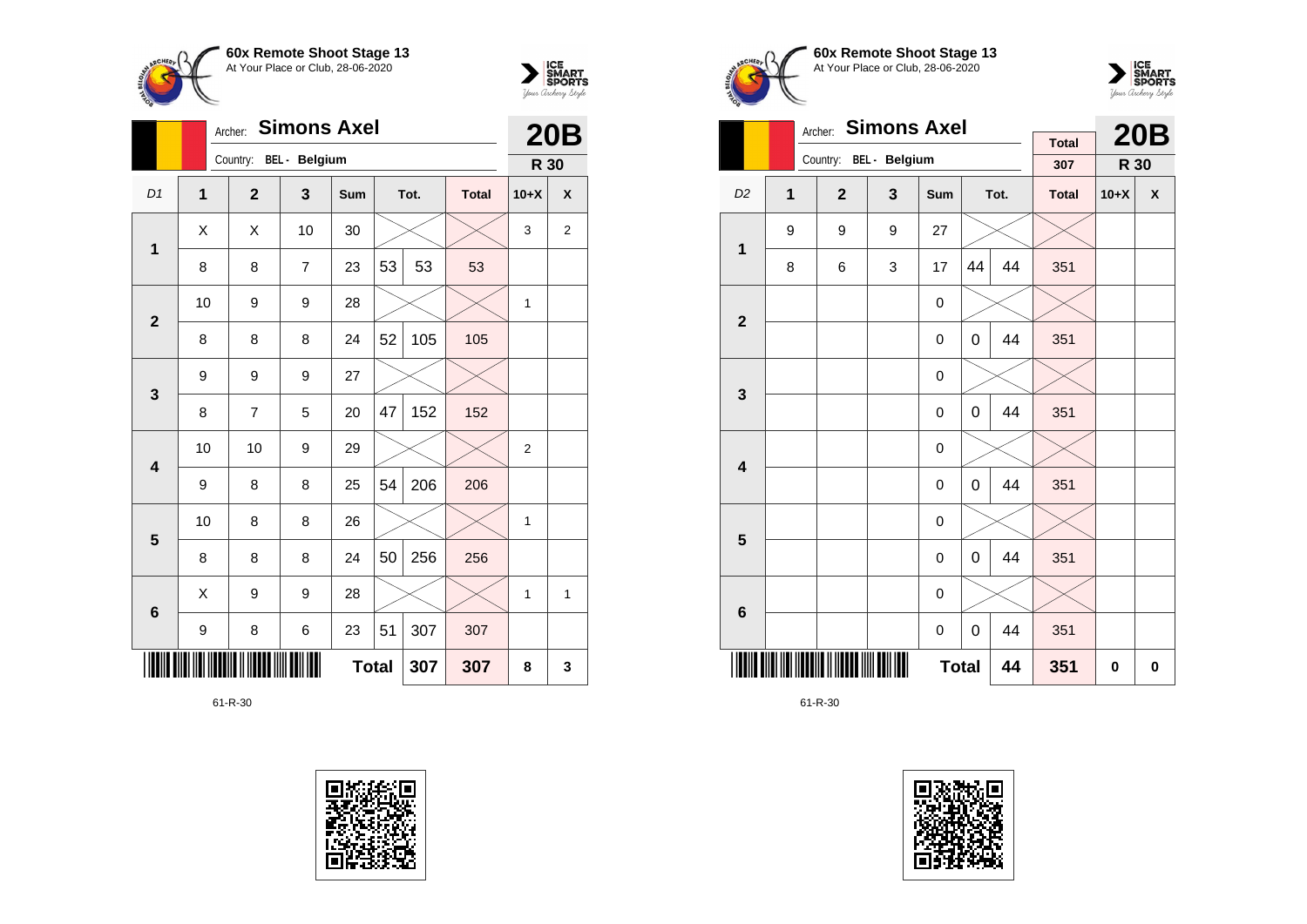



|                         |              |  | Van Montagu Piotr<br>Archer: |               |     | 21A |      |              |                 |                  |
|-------------------------|--------------|--|------------------------------|---------------|-----|-----|------|--------------|-----------------|------------------|
|                         |              |  | Country:                     | BEL - Belgium |     |     |      |              | C <sub>50</sub> |                  |
| D <sub>1</sub>          | $\mathbf{1}$ |  | $\mathbf{2}$                 | 3             | Sum |     | Tot. | <b>Total</b> | $10+X$          | $\boldsymbol{x}$ |
| 1                       | Χ            |  | 9                            | 9             | 28  |     |      |              | 1               | $\mathbf{1}$     |
|                         | 9            |  | 10                           | 8             | 27  | 55  | 55   | 55           | 1               |                  |
| $\overline{2}$          | X            |  | X                            | 9             | 29  |     |      |              | $\overline{2}$  | 2                |
|                         | 9            |  | 9                            | 8             | 26  | 55  | 110  | 110          |                 |                  |
| 3                       | Χ            |  | Χ                            | 10            | 30  |     |      |              | 3               | $\overline{2}$   |
|                         | 10           |  | 9                            | 9             | 28  | 58  | 168  | 168          | 1               |                  |
| $\overline{\mathbf{4}}$ | X            |  | 9                            | 9             | 28  |     |      |              | 1               | $\mathbf{1}$     |
|                         | 9            |  | 9                            | 8             | 26  | 54  | 222  | 222          |                 |                  |
| 5                       | Χ            |  | Χ                            | 10            | 30  |     |      |              | 3               | 2                |
|                         | 9            |  | 9                            | 8             | 26  | 56  | 278  | 278          |                 |                  |
| $6\phantom{1}6$         | X            |  | X                            | 10            | 30  |     |      |              | 3               | $\overline{2}$   |
|                         | 10           |  | 335                          | 1             |     |     |      |              |                 |                  |
|                         |              |  |                              | 335           | 16  | 10  |      |              |                 |                  |









|                         |                | Archer:                | Van Montagu Piotr |              |    |      |                     | 21A             |                |
|-------------------------|----------------|------------------------|-------------------|--------------|----|------|---------------------|-----------------|----------------|
|                         |                | Country: BEL - Belgium |                   |              |    |      | <b>Total</b><br>335 | C <sub>50</sub> |                |
|                         |                |                        |                   |              |    |      |                     |                 |                |
| D <sub>2</sub>          | $\overline{1}$ | $\mathbf{2}$           | 3                 | <b>Sum</b>   |    | Tot. | <b>Total</b>        | $10+X$          | X              |
| 1                       | Χ              | 10                     | 10                | 30           |    |      |                     | 3               | $\mathbf{1}$   |
|                         | 10             | 10                     | 9                 | 29           | 59 | 59   | 394                 | $\overline{2}$  |                |
| $\overline{2}$          | X              | X                      | 9                 | 29           |    |      |                     | $\overline{2}$  | $\overline{2}$ |
|                         | 9              | 9                      | 9                 | 27           | 56 | 115  | 450                 |                 |                |
| 3                       | Χ              | 10                     | 10                | 30           |    |      |                     | 3               | 1              |
|                         | 9              | 9                      | 8                 | 26           | 56 | 171  | 506                 |                 |                |
| $\overline{\mathbf{4}}$ | Χ              | Χ                      | 10                | 30           |    |      |                     | 3               | $\overline{2}$ |
|                         | 10             | 10                     | 9                 | 29           | 59 | 230  | 565                 | 2               |                |
| 5                       | X              | 10                     | 10                | 30           |    |      |                     | 3               | 1              |
|                         | 9              | 9                      | 9                 | 27           | 57 | 287  | 622                 |                 |                |
| 6                       | X              | 10                     | 10                | 30           |    |      |                     | 3               | $\mathbf{1}$   |
|                         | 10             | 9                      | 9                 | 28           | 58 | 345  | 680                 | 1               |                |
|                         |                |                        | Ш                 | <b>Total</b> |    | 345  | 680                 | 22              | 8              |

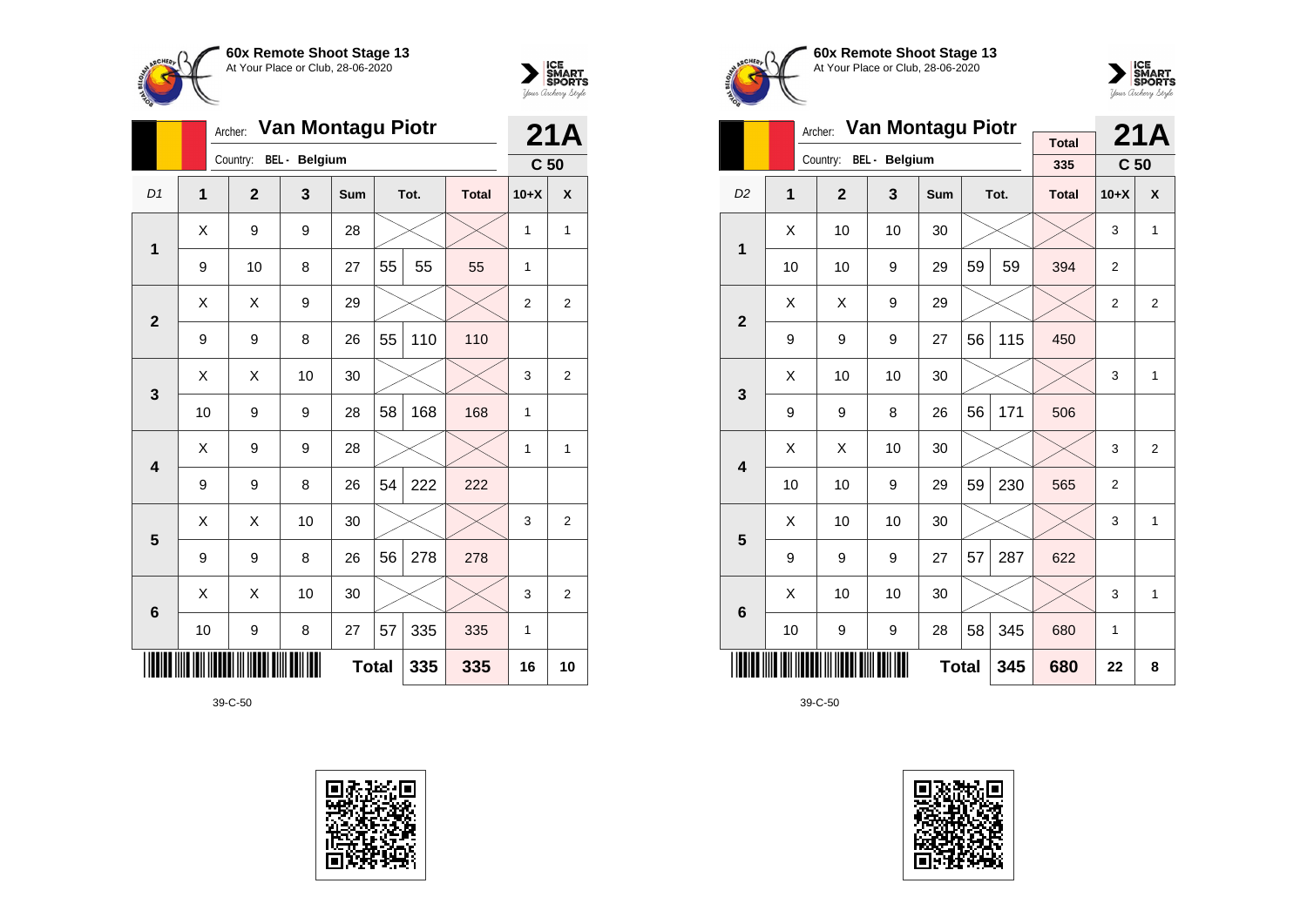



| $\pmb{\psi}$   |             | Archer:      | <b>Holder R-James</b> |              |    |      | 22A          |                |                |
|----------------|-------------|--------------|-----------------------|--------------|----|------|--------------|----------------|----------------|
|                |             | Country:     | <b>BAR</b> - Barbados |              |    |      |              | R 30           |                |
| D <sub>1</sub> | $\mathbf 1$ | $\mathbf{2}$ | 3                     | Sum          |    | Tot. | <b>Total</b> | $10+X$         | X              |
| $\mathbf 1$    | 10          | 9            | 9                     | 28           |    |      |              | 1              |                |
|                | 8           | 8            | 6                     | 22           | 50 | 50   | 50           |                |                |
| $\overline{2}$ | 9           | 9            | 8                     | 26           |    |      |              |                |                |
|                | 8           | 7            | 6                     | 21           | 47 | 97   | 97           |                |                |
| 3              | X           | 10           | 9                     | 29           |    |      |              | $\overline{2}$ | 1              |
|                | 8           | 7            | 7                     | 22           | 51 | 148  | 148          |                |                |
| 4              | 9           | 9            | 9                     | 27           |    |      |              |                |                |
|                | 9           | 8            | 8                     | 25           | 52 | 200  | 200          |                |                |
| 5              | 10          | 10           | 9                     | 29           |    |      |              | $\overline{2}$ |                |
|                | 9           | 9            | 8                     | 26           | 55 | 255  | 255          |                |                |
| 6              | X           | 9            | 9                     | 28           |    |      |              | 1              | 1              |
|                | 9           | 8            | 8                     | 25           | 53 | 308  | 308          |                |                |
|                |             |              |                       | <b>Total</b> |    | 308  | 308          | 6              | $\overline{2}$ |







|                | <b>Holder R-James</b><br>Archer: |                         |                |              |    |      |                     |                | 22A |
|----------------|----------------------------------|-------------------------|----------------|--------------|----|------|---------------------|----------------|-----|
| ψ              |                                  | Country: BAR - Barbados |                |              |    |      | <b>Total</b><br>308 | R 30           |     |
| D <sub>2</sub> | 1                                | $\overline{2}$          | 3              | Sum          |    | Tot. | <b>Total</b>        | $10+X$         | X   |
| 1              | 10                               | 10                      | 9              | 29           |    |      |                     | $\overline{2}$ |     |
|                | 9                                | 9                       | 6              | 24           | 53 | 53   | 361                 |                |     |
| $\overline{2}$ | Χ                                | X                       | 10             | 30           |    |      |                     | 3              | 2   |
|                | 9                                | 8                       | 8              | 25           | 55 | 108  | 416                 |                |     |
| 3              | X                                | X                       | 9              | 29           |    |      |                     | $\overline{2}$ | 2   |
|                | 9                                | 9                       | 9              | 27           | 56 | 164  | 472                 |                |     |
| 4              | 10                               | 10                      | 9              | 29           |    |      |                     | $\overline{2}$ |     |
|                | 8                                | $\overline{7}$          | $\overline{7}$ | 22           | 51 | 215  | 523                 |                |     |
| 5              | 10                               | 9                       | 9              | 28           |    |      |                     | $\mathbf{1}$   |     |
|                | 9                                | 8                       | 8              | 25           | 53 | 268  | 576                 |                |     |
| 6              | Χ                                | 9                       | 8              | 27           |    |      |                     | 1              | 1   |
|                | 8                                | 8                       | $\overline{7}$ | 23           | 50 | 318  | 626                 |                |     |
|                |                                  |                         |                | <b>Total</b> |    | 318  | 626                 | 11             | 5   |

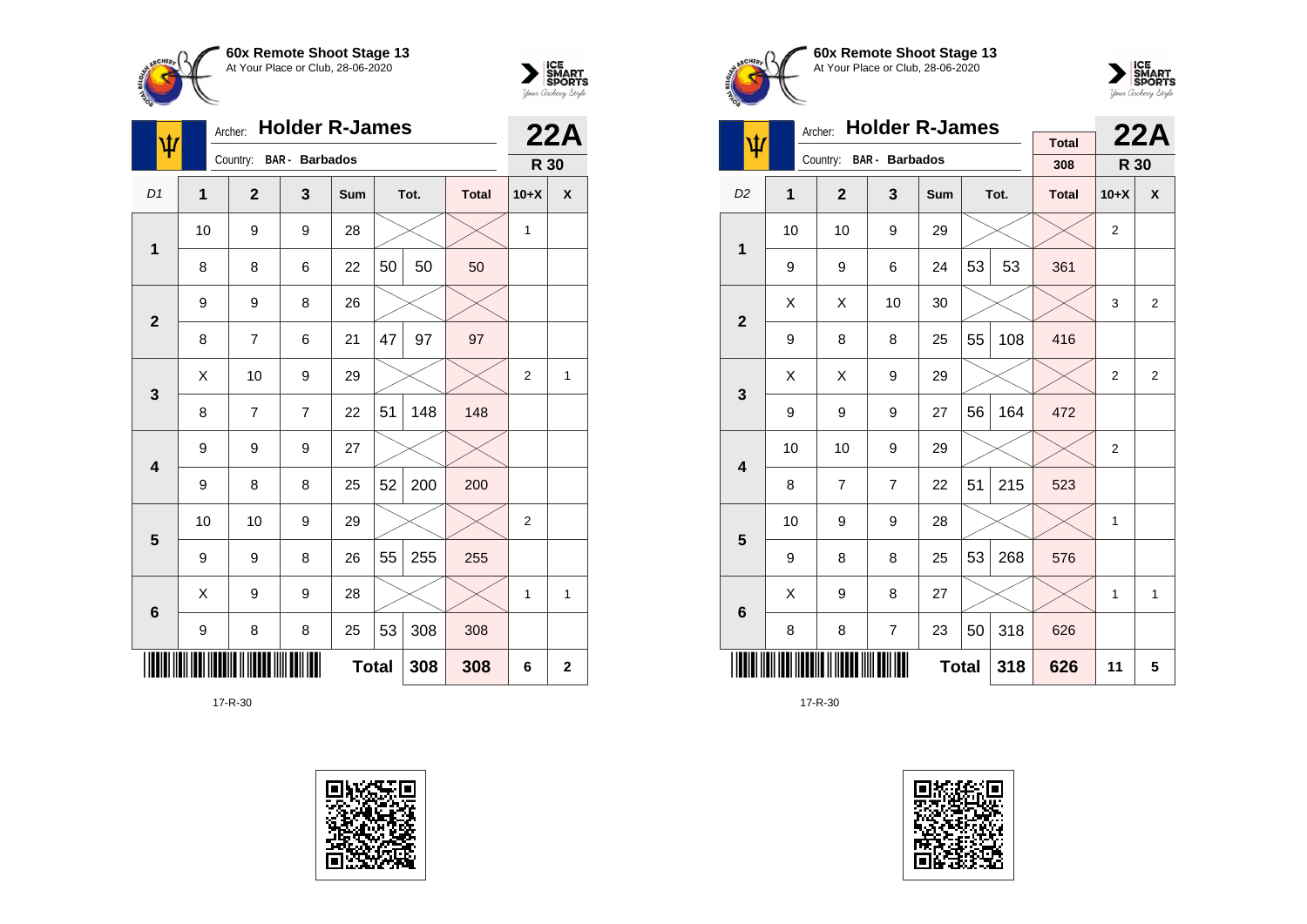



| $\pmb{\psi}$            |                | Archer:        | <b>Manning Patrick</b> |              |    |      |              | 23A         |                    |
|-------------------------|----------------|----------------|------------------------|--------------|----|------|--------------|-------------|--------------------|
|                         |                | Country:       | <b>BAR</b> - Barbados  |              |    |      |              | R 30        |                    |
| D1                      | $\mathbf{1}$   | $\overline{2}$ | 3                      | Sum          |    | Tot. | <b>Total</b> | $10+X$      | $\pmb{\mathsf{X}}$ |
| $\mathbf{1}$            | $\overline{7}$ | 6              | 5                      | 18           |    |      |              |             |                    |
|                         | 5              | 5              | $\overline{4}$         | 14           | 32 | 32   | 32           |             |                    |
| $\mathbf{2}$            | 9              | 6              | 5                      | 20           |    |      |              |             |                    |
|                         | 5              | 4              | $\overline{c}$         | 11           | 31 | 63   | 63           |             |                    |
| $\mathbf{3}$            | 9              | 8              | 6                      | 23           |    |      |              |             |                    |
|                         | 4              | 4              | $\overline{c}$         | 10           | 33 | 96   | 96           |             |                    |
| $\overline{\mathbf{4}}$ | 9              | 9              | 6                      | 24           |    |      |              |             |                    |
|                         | 5              | M              | M                      | 5            | 29 | 125  | 125          |             |                    |
| 5                       | 10             | 8              | 8                      | 26           |    |      |              | 1           |                    |
|                         | 4              | $\overline{c}$ | $\overline{c}$         | 8            | 34 | 159  | 159          |             |                    |
| $6\phantom{1}6$         | 10             | 9              | 8                      | 27           |    |      |              | 1           |                    |
|                         | 3              | 3              | M                      | 6            | 33 | 192  | 192          |             |                    |
|                         |                |                |                        | <b>Total</b> |    | 192  | 192          | $\mathbf 2$ | 0                  |







|                         | <b>Manning Patrick</b><br>Archer: |                |                         |              |    |      |              |        | 23A |
|-------------------------|-----------------------------------|----------------|-------------------------|--------------|----|------|--------------|--------|-----|
| ψ                       |                                   |                | Country: BAR - Barbados |              |    |      | <b>Total</b> |        |     |
|                         |                                   |                |                         |              |    |      | 192          | R 30   |     |
| D <sub>2</sub>          | 1                                 | $\overline{2}$ | 3                       | Sum          |    | Tot. | <b>Total</b> | $10+X$ | X   |
| 1                       | 8                                 | 8              | 4                       | 20           |    |      |              |        |     |
|                         | 3                                 | M              | M                       | 3            | 23 | 23   | 215          |        |     |
| $\mathbf 2$             | 9                                 | 9              | 8                       | 26           |    |      |              |        |     |
|                         | 7                                 | 4              | 2                       | 13           | 39 | 62   | 254          |        |     |
| 3                       | 9                                 | 9              | 9                       | 27           |    |      |              |        |     |
|                         | 6                                 | 4              | $\overline{c}$          | 12           | 39 | 101  | 293          |        |     |
| $\overline{\mathbf{4}}$ | 8                                 | 8              | $\overline{7}$          | 23           |    |      |              |        |     |
|                         | 7                                 | 6              | 6                       | 19           | 42 | 143  | 335          |        |     |
| 5                       | 9                                 | $\overline{7}$ | 6                       | 22           |    |      |              |        |     |
|                         | 6                                 | 5              | 4                       | 15           | 37 | 180  | 372          |        |     |
| 6                       | 9                                 | 9              | $\overline{7}$          | 25           |    |      |              |        |     |
|                         | 7                                 | 5              | 4                       | 16           | 41 | 221  | 413          |        |     |
|                         |                                   |                |                         | <b>Total</b> |    | 221  | 413          | 0      | 0   |

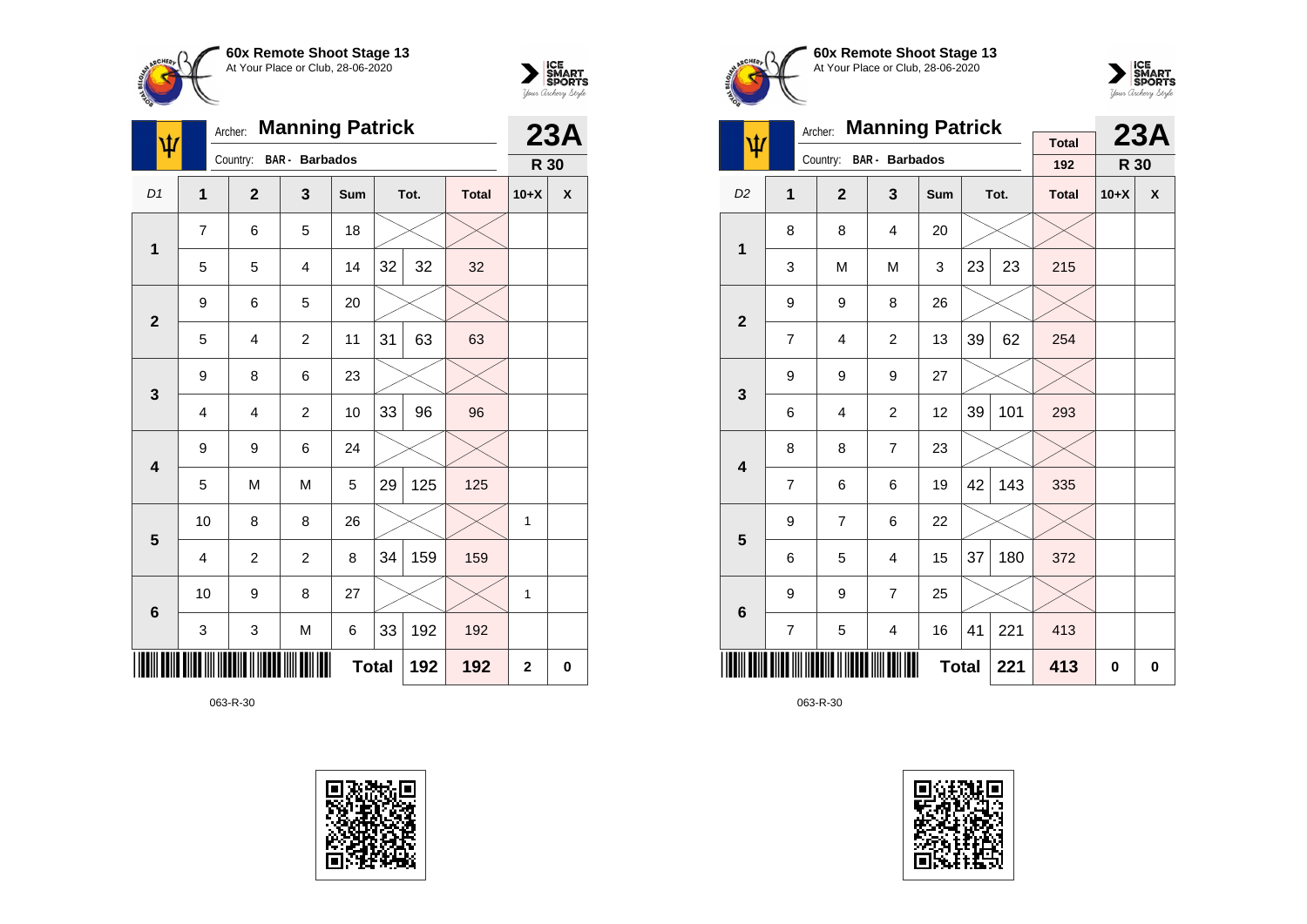



| $\overline{\Psi}$ |    | Archer:        | <b>Hunte Gregory</b>  |              |    |      |              | 1Α              |                |
|-------------------|----|----------------|-----------------------|--------------|----|------|--------------|-----------------|----------------|
|                   |    | Country:       | <b>BAR</b> - Barbados |              |    |      |              | C <sub>30</sub> |                |
| D1                | 1  | $\overline{2}$ | 3                     | Sum          |    | Tot. | <b>Total</b> | $10+X$          | X              |
| $\mathbf{1}$      | X  | 10             | 9                     | 29           |    |      |              | 2               | 1              |
|                   | 9  | 8              | 8                     | 25           | 54 | 54   | 54           |                 |                |
| $\mathbf{2}$      | 10 | 9              | 9                     | 28           |    |      |              | $\mathbf{1}$    |                |
|                   | 9  | 9              | 8                     | 26           | 54 | 108  | 108          |                 |                |
| $\mathbf{3}$      | 10 | 9              | 9                     | 28           |    |      |              | 1               |                |
|                   | 9  | 9              | 8                     | 26           | 54 | 162  | 162          |                 |                |
| 4                 | 10 | 10             | 10                    | 30           |    |      |              | 3               |                |
|                   | 9  | 9              | 8                     | 26           | 56 | 218  | 218          |                 |                |
| 5                 | Χ  | Χ              | 10                    | 30           |    |      |              | 3               | $\overline{2}$ |
|                   | 10 | 9              | 9                     | 28           | 58 | 276  | 276          | 1               |                |
| $6\phantom{1}6$   | 10 | 9              | 9                     | 28           |    |      |              | 1               |                |
|                   | 9  | 9              | 8                     | 26           | 54 | 330  | 330          |                 |                |
|                   |    |                |                       | <b>Total</b> |    | 330  | 330          | 12              | 3              |







|                         |    | Archer:        | <b>Hunte Gregory</b>  |              |    |      |                     |                 | <b>1A</b>    |
|-------------------------|----|----------------|-----------------------|--------------|----|------|---------------------|-----------------|--------------|
| Ψ                       |    | Country:       | <b>BAR</b> - Barbados |              |    |      | <b>Total</b><br>330 | C <sub>30</sub> |              |
| D <sub>2</sub>          | 1  | $\overline{2}$ | 3                     | Sum          |    | Tot. | <b>Total</b>        | $10+X$          | X            |
| 1                       | X  | X              | 9                     | 29           |    |      |                     | $\overline{2}$  | 2            |
|                         | 9  | 9              | 8                     | 26           | 55 | 55   | 385                 |                 |              |
| $\overline{2}$          | X  | 10             | 9                     | 29           |    |      |                     | 2               | $\mathbf{1}$ |
|                         | 8  | 8              | $\overline{7}$        | 23           | 52 | 107  | 437                 |                 |              |
| 3                       | 10 | 9              | 8                     | 27           |    |      |                     | 1               |              |
|                         | 8  | $\overline{7}$ | M                     | 15           | 42 | 149  | 479                 |                 |              |
| $\overline{\mathbf{4}}$ | X  | 10             | 9                     | 29           |    |      |                     | 2               | 1            |
|                         | 9  | 9              | 8                     | 26           | 55 | 204  | 534                 |                 |              |
| 5                       | X  | 9              | 9                     | 28           |    |      |                     | 1               | 1            |
|                         | 8  | 8              | $\overline{7}$        | 23           | 51 | 255  | 585                 |                 |              |
| $6\phantom{1}6$         | 9  | 9              | 9                     | 27           |    |      |                     |                 |              |
|                         | 7  | M              | M                     | 7            | 34 | 289  | 619                 |                 |              |
|                         |    |                |                       | <b>Total</b> |    | 289  | 619                 | 8               | 5            |

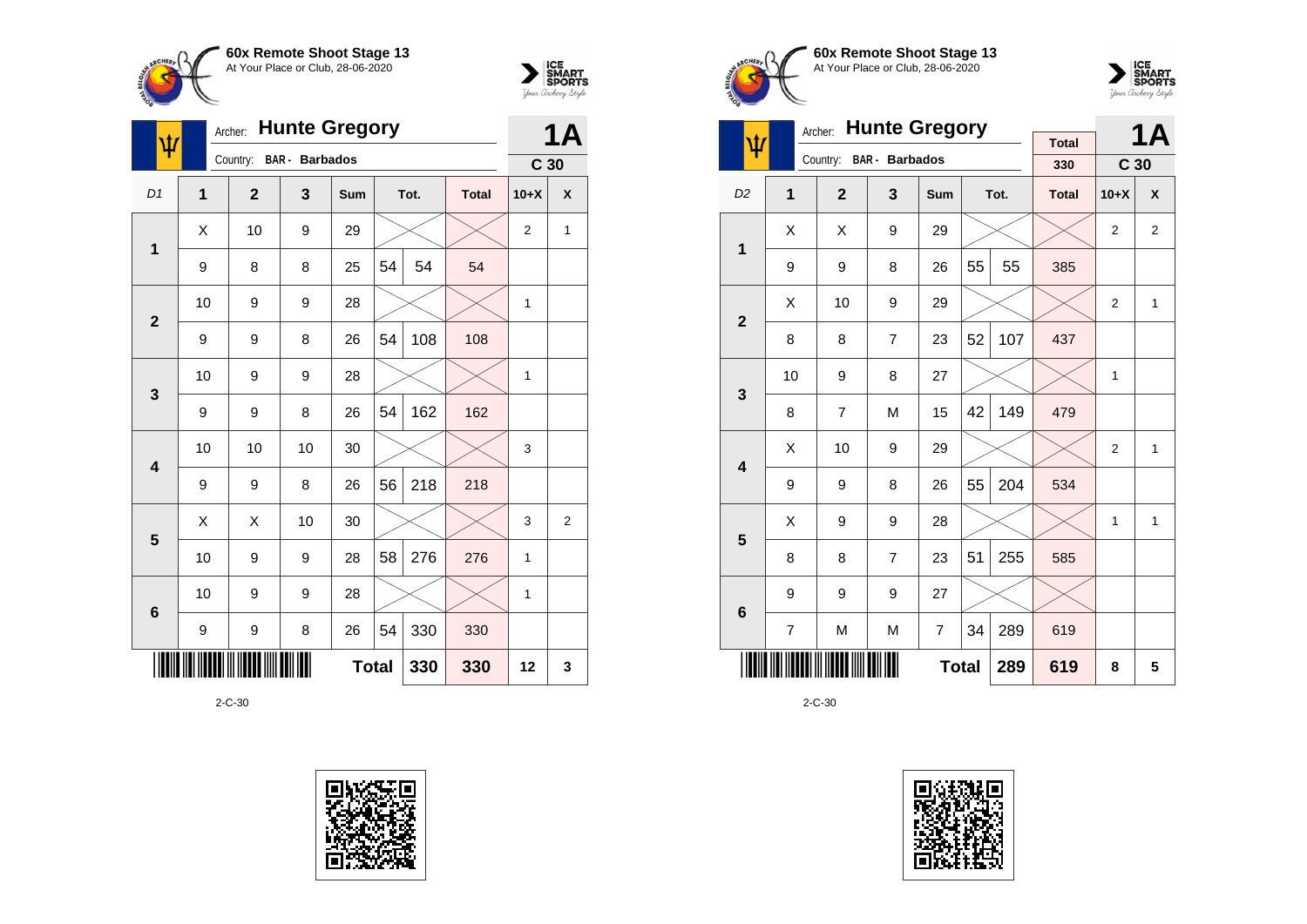



|                         |   | <b>Demey Dominiek</b><br>Archer: |   |     | 2A           |              |                 |              |
|-------------------------|---|----------------------------------|---|-----|--------------|--------------|-----------------|--------------|
|                         |   | Country: BEL - Belgium           |   |     |              |              | C <sub>30</sub> |              |
| D1                      | 1 | $\mathbf{2}$                     | 3 | Sum | Tot.         | <b>Total</b> | $10+X$          | $\pmb{\chi}$ |
|                         |   |                                  |   |     |              |              |                 |              |
| $\mathbf 1$             |   |                                  |   |     |              |              |                 |              |
|                         |   |                                  |   |     |              |              |                 |              |
| $\mathbf{2}$            |   |                                  |   |     |              |              |                 |              |
|                         |   |                                  |   |     |              |              |                 |              |
| $\mathbf 3$             |   |                                  |   |     |              |              |                 |              |
|                         |   |                                  |   |     |              |              |                 |              |
| $\overline{\mathbf{4}}$ |   |                                  |   |     |              |              |                 |              |
|                         |   |                                  |   |     |              |              |                 |              |
| $\overline{\mathbf{5}}$ |   |                                  |   |     |              |              |                 |              |
|                         |   |                                  |   |     |              |              |                 |              |
|                         |   |                                  |   |     |              |              |                 |              |
| $\bf 6$                 |   |                                  |   |     |              |              |                 |              |
|                         |   |                                  |   |     | <b>Total</b> |              |                 |              |









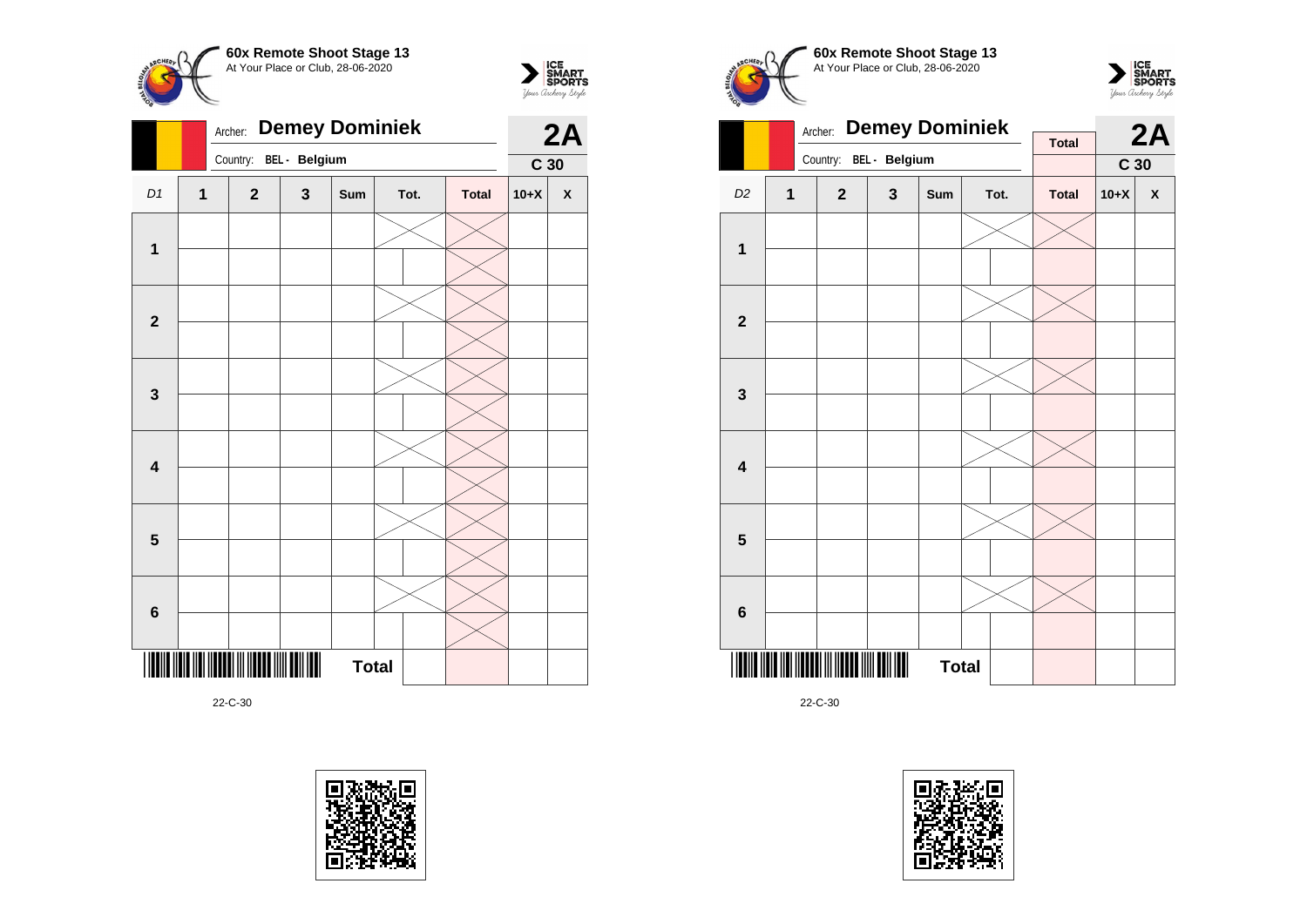



|                         |              | <b>Barlow Ru</b><br>Archer:  |                          |              |    |      |              |                 |                |  |
|-------------------------|--------------|------------------------------|--------------------------|--------------|----|------|--------------|-----------------|----------------|--|
|                         |              | Country: GBR - Great Britain |                          |              |    |      |              | R <sub>ST</sub> | <b>3A</b>      |  |
| D <sub>1</sub>          | $\mathbf{1}$ | $\overline{2}$               | 3                        | Sum          |    | Tot. | <b>Total</b> | $10+X$          | X              |  |
| $\mathbf 1$             | Χ            | Χ                            | 9                        | 29           |    |      |              | 2               | $\overline{2}$ |  |
|                         | 9            | 7                            | $\overline{7}$           | 23           | 52 | 52   | 52           |                 |                |  |
| $\mathbf{2}$            | 10           | 9                            | 9                        | 28           |    |      |              | 1               |                |  |
|                         | 8            | $\overline{7}$               | 5                        | 20           | 48 | 100  | 100          |                 |                |  |
| 3                       | X            | 9                            | 9                        | 28           |    |      |              | 1               | 1              |  |
|                         | 8            | 8                            | 6                        | 22           | 50 | 150  | 150          |                 |                |  |
| $\overline{\mathbf{4}}$ | X            | 10                           | 9                        | 29           |    |      |              | $\overline{2}$  | 1              |  |
|                         | 7            | 7                            | $\overline{7}$           | 21           | 50 | 200  | 200          |                 |                |  |
| $\overline{\mathbf{5}}$ | X            | X                            | X                        | 30           |    |      |              | 3               | 3              |  |
|                         | 8            | 7                            | $\overline{7}$           | 22           | 52 | 252  | 252          |                 |                |  |
| $6\phantom{1}6$         | 10           | 8                            | 8                        | 26           |    |      |              | 1               |                |  |
|                         | 8            | $\overline{7}$               | $\overline{\mathcal{I}}$ | 22           | 48 | 300  | 300          |                 |                |  |
|                         |              |                              |                          | <b>Total</b> |    | 300  | 300          | 10              | 7              |  |

27-R-ST







|                         |                | <b>Barlow Ru</b><br>Archer:  |                |              |    | 3A   |                     |                |   |
|-------------------------|----------------|------------------------------|----------------|--------------|----|------|---------------------|----------------|---|
|                         |                | Country: GBR - Great Britain |                |              |    |      | <b>Total</b><br>300 | R ST           |   |
|                         |                |                              |                |              |    |      |                     |                |   |
| D <sub>2</sub>          | 1              | $\mathbf{2}$                 | $\overline{3}$ | Sum          |    | Tot. | <b>Total</b>        | $10+X$         | X |
| $\overline{1}$          | Χ              | X                            | X              | 30           |    |      |                     | 3              | 3 |
|                         | 9              | $\overline{7}$               | 6              | 22           | 52 | 52   | 352                 |                |   |
| $\overline{2}$          | X              | 9                            | 9              | 28           |    |      |                     | $\mathbf{1}$   | 1 |
|                         | 8              | $\overline{7}$               | 5              | 20           | 48 | 100  | 400                 |                |   |
| 3                       | X              | 10                           | 10             | 30           |    |      |                     | 3              | 1 |
|                         | 10             | 9                            | 9              | 28           | 58 | 158  | 458                 | 1              |   |
| $\overline{\mathbf{4}}$ | X              | 10                           | 8              | 28           |    |      |                     | $\overline{2}$ | 1 |
|                         | $\overline{7}$ | $\overline{7}$               | 5              | 19           | 47 | 205  | 505                 |                |   |
| 5                       | Χ              | 10                           | 9              | 29           |    |      |                     | 2              | 1 |
|                         | 9              | 9                            | $\overline{7}$ | 25           | 54 | 259  | 559                 |                |   |
| 6                       | X              | X                            | 9              | 29           |    |      |                     | $\overline{2}$ | 2 |
|                         | 9              | 8                            | 8              | 25           | 54 | 313  | 613                 |                |   |
|                         |                |                              |                | <b>Total</b> |    | 313  | 613                 | 14             | 9 |

27-R-ST

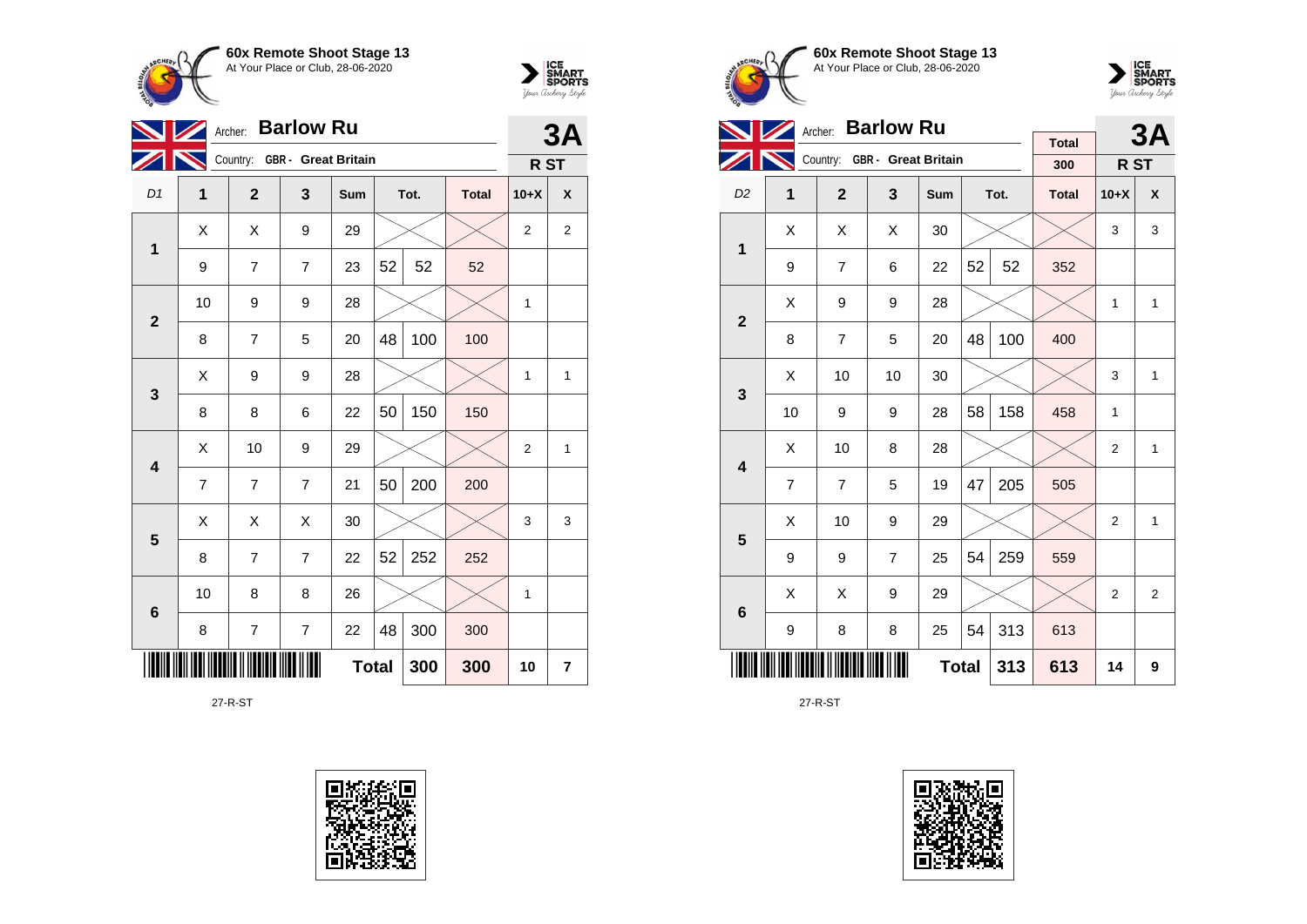



|                         | <b>Campbell Chris</b><br>Archer: |              |          |              |    |      |              |                 |              |
|-------------------------|----------------------------------|--------------|----------|--------------|----|------|--------------|-----------------|--------------|
|                         |                                  | Country:     | USA- USA |              |    |      |              | C <sub>30</sub> |              |
| D1                      | 1                                | $\mathbf{2}$ | 3        | Sum          |    | Tot. | <b>Total</b> | $10+X$          | X            |
| $\mathbf{1}$            | 10                               | 10           | 9        | 29           |    |      |              | $\overline{2}$  |              |
|                         | 9                                | 8            | 7        | 24           | 53 | 53   | 53           |                 |              |
| $\overline{2}$          | 8                                | 8            | 9        | 25           |    |      |              |                 |              |
|                         | 10                               | X            | 9        | 29           | 54 | 107  | 107          | $\overline{2}$  | $\mathbf{1}$ |
| $\mathbf{3}$            | 7                                | 8            | 9        | 24           |    |      |              |                 |              |
|                         | 9                                | 10           | 10       | 29           | 53 | 160  | 160          | $\overline{2}$  |              |
| $\overline{\mathbf{4}}$ | 7                                | 9            | 9        | 25           |    |      |              |                 |              |
|                         | 10                               | Χ            | 9        | 29           | 54 | 214  | 214          | 2               | $\mathbf{1}$ |
| 5                       | 8                                | 8            | 9        | 25           |    |      |              |                 |              |
|                         | 10                               | 9            | 9        | 28           | 53 | 267  | 267          | 1               |              |
| $6\phantom{1}6$         | 8                                | 8            | 9        | 25           |    |      |              |                 |              |
|                         | 10                               | 9            | Χ        | 29           | 54 | 321  | 321          | 2               | $\mathbf{1}$ |
|                         |                                  |              |          | <b>Total</b> |    | 321  | 321          | 11              | 3            |







|                         |   | Archer:        | <b>Campbell Chris</b> |              |    |      |                     |                 | 4A           |
|-------------------------|---|----------------|-----------------------|--------------|----|------|---------------------|-----------------|--------------|
|                         |   | Country:       | USA- USA              |              |    |      | <b>Total</b><br>321 | C <sub>30</sub> |              |
| D <sub>2</sub>          | 1 | $\overline{2}$ | 3                     | Sum          |    | Tot. | <b>Total</b>        | $10+X$          | X            |
| 1                       | 8 | 8              | X                     | 26           |    |      |                     | 1               | $\mathbf{1}$ |
|                         | 9 | 9              | 10                    | 28           | 54 | 54   | 375                 | 1               |              |
| $\overline{\mathbf{2}}$ | 8 | 8              | $\overline{7}$        | 23           |    |      |                     |                 |              |
|                         | 8 | 9              | 10                    | 27           | 50 | 104  | 425                 | 1               |              |
| 3                       | 8 | 8              | 8                     | 24           |    |      |                     |                 |              |
|                         | 9 | 9              | 10                    | 28           | 52 | 156  | 477                 | 1               |              |
| $\overline{\mathbf{4}}$ | 8 | 8              | 8                     | 24           |    |      |                     |                 |              |
|                         | 9 | 9              | 10                    | 28           | 52 | 208  | 529                 | 1               |              |
| 5                       | 8 | $\overline{7}$ | 9                     | 24           |    |      |                     |                 |              |
|                         | 9 | 9              | 10                    | 28           | 52 | 260  | 581                 | 1               |              |
| $6\phantom{1}6$         | 9 | 9              | X                     | 28           |    |      |                     | 1               | 1            |
|                         | 8 | 8              | 9                     | 25           | 53 | 313  | 634                 |                 |              |
|                         |   |                |                       | <b>Total</b> |    | 313  | 634                 | 7               | $\mathbf{2}$ |

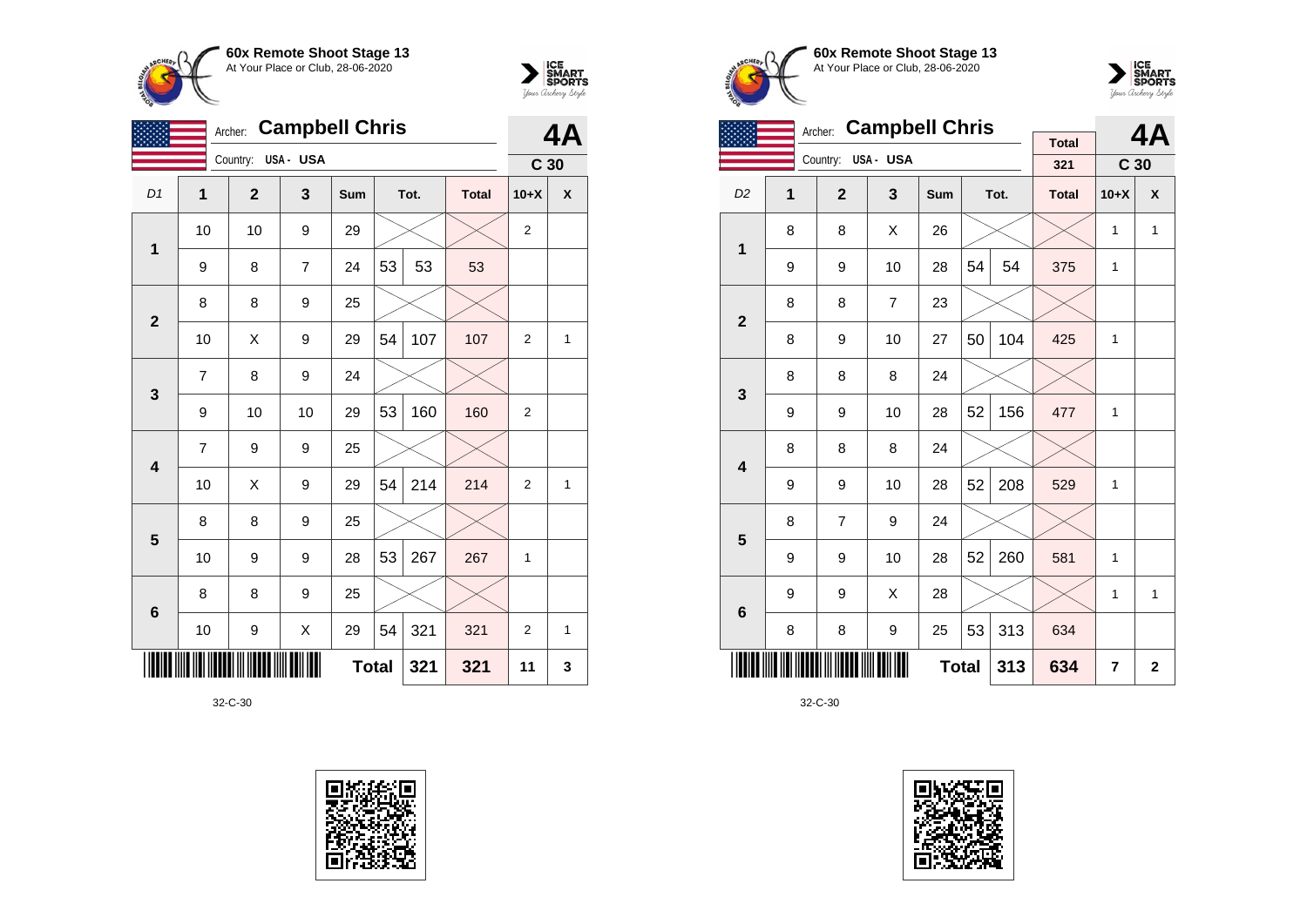



| NZ                      | Archer:<br>$\ast$ |              | <b>5A</b>                |              |    |      |              |                  |              |
|-------------------------|-------------------|--------------|--------------------------|--------------|----|------|--------------|------------------|--------------|
|                         |                   |              | Country: AUS - Australia |              |    |      |              | C ST             |              |
| D1                      | 1                 | $\mathbf{2}$ | 3                        | Sum          |    | Tot. | <b>Total</b> | $10+X$           | X            |
| 1                       | 10                | 8            | 7                        | 25           |    |      |              | $\mathbf{1}$     |              |
|                         | 9                 | 8            | 6                        | 23           | 48 | 48   | 48           |                  |              |
| $\mathbf{2}$            | Χ                 | 10           | 9                        | 29           |    |      |              | $\boldsymbol{2}$ | $\mathbf{1}$ |
|                         | 9                 | 9            | 8                        | 26           | 55 | 103  | 103          |                  |              |
| $\mathbf{3}$            | 10                | 9            | 8                        | 27           |    |      |              | 1                |              |
|                         | 10                | 8            | 8                        | 26           | 53 | 156  | 156          | 1                |              |
| $\overline{\mathbf{4}}$ | 10                | 10           | 9                        | 29           |    |      |              | 2                |              |
|                         | Χ                 | 10           | 9                        | 29           | 58 | 214  | 214          | $\overline{2}$   | 1            |
| 5                       | 9                 | 9            | 8                        | 26           |    |      |              |                  |              |
|                         | Χ                 | 10           | 9                        | 29           | 55 | 269  | 269          | 2                | $\mathbf{1}$ |
| $\bf 6$                 | 9                 | 9            | $\overline{7}$           | 25           |    |      |              |                  |              |
|                         | Χ                 | 10           | 9                        | 29           | 54 | 323  | 323          | $\overline{2}$   | 1            |
|                         |                   |              |                          | <b>Total</b> |    | 323  | 323          | 13               | 4            |

34-C-ST







| <b>NIZ</b>              |    | <b>Irvine Russ</b><br>Archer: |                         |     |    | <b>5A</b> |                     |                |                |
|-------------------------|----|-------------------------------|-------------------------|-----|----|-----------|---------------------|----------------|----------------|
| ∗                       |    | Country: AUS - Australia      |                         |     |    |           | <b>Total</b><br>323 | C ST           |                |
| D <sub>2</sub>          | 1  | $\overline{2}$                | $\overline{\mathbf{3}}$ | Sum |    | Tot.      | <b>Total</b>        | $10+X$         | X              |
|                         |    |                               |                         |     |    |           |                     |                |                |
| 1                       | X  | 10                            | 10                      | 30  |    |           |                     | 3              | $\mathbf{1}$   |
|                         | 9  | 9                             | $\overline{7}$          | 25  | 55 | 55        | 378                 |                |                |
| $\overline{2}$          | 10 | 9                             | 8                       | 27  |    |           |                     | $\mathbf{1}$   |                |
|                         | X  | 10                            | 9                       | 29  | 56 | 111       | 434                 | $\overline{2}$ | 1              |
| 3                       | X  | 9                             | 9                       | 28  |    |           |                     | 1              | $\mathbf{1}$   |
|                         | 10 | 10                            | 9                       | 29  | 57 | 168       | 491                 | 2              |                |
| $\overline{\mathbf{4}}$ | X  | X                             | 8                       | 28  |    |           |                     | $\overline{2}$ | $\overline{2}$ |
|                         | X  | 10                            | 9                       | 29  | 57 | 225       | 548                 | $\overline{2}$ | $\mathbf{1}$   |
| 5                       | X  | X                             | 8                       | 28  |    |           |                     | $\overline{2}$ | $\overline{2}$ |
|                         | X  | 8                             | 6                       | 24  | 52 | 277       | 600                 | $\mathbf{1}$   | 1              |
| $6\phantom{1}6$         | X  | 9                             | $\overline{7}$          | 26  |    |           |                     | 1              | $\mathbf{1}$   |
|                         | 10 | $\overline{7}$                | $\overline{7}$          | 24  | 50 | 327       | 650                 | $\mathbf{1}$   |                |
|                         |    |                               | 327                     | 650 | 18 | 10        |                     |                |                |

34-C-ST

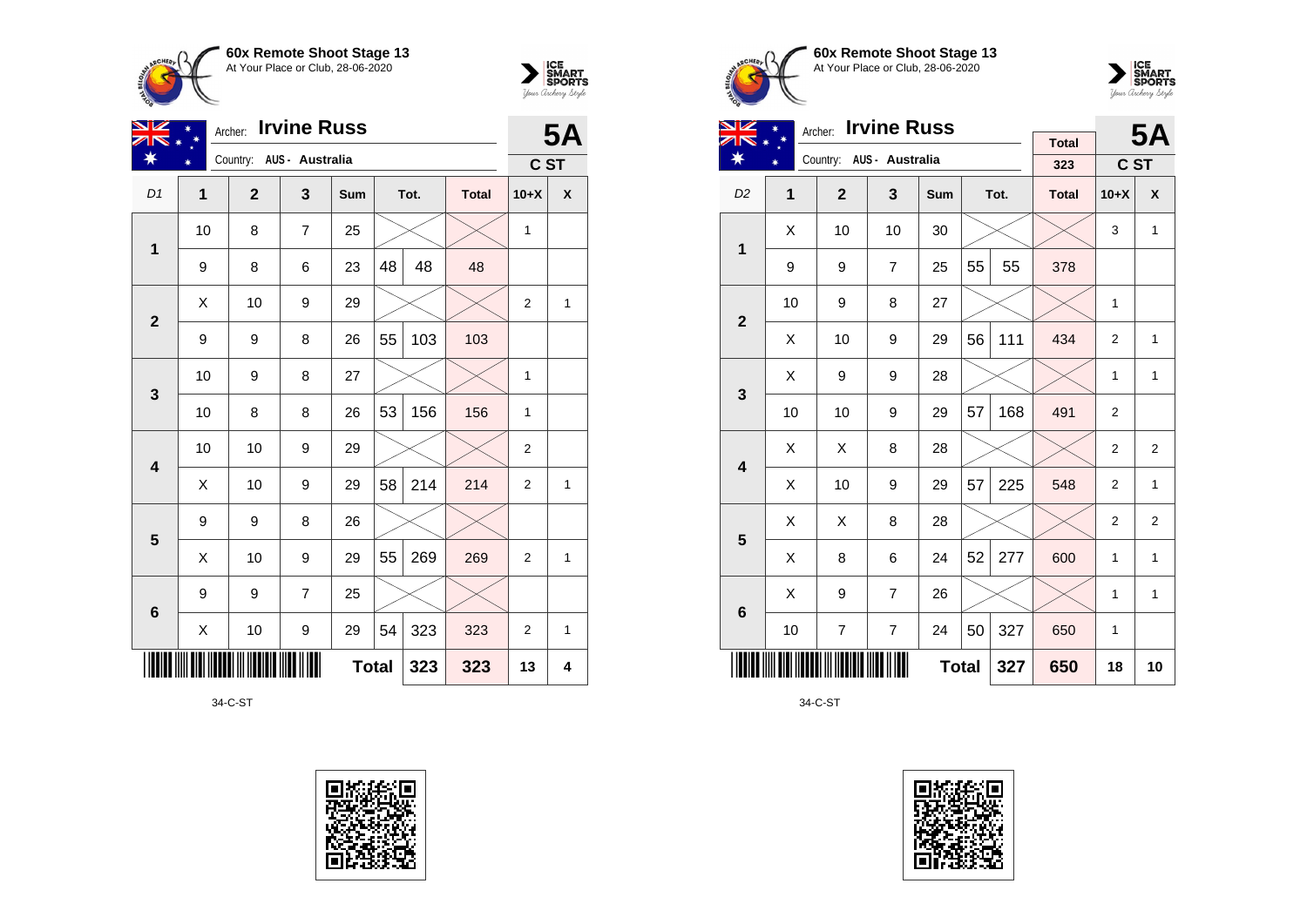



|                         |                | <b>Cunningham Rogan</b><br>Archer: |               |     | 6A           |      |              |                 |   |
|-------------------------|----------------|------------------------------------|---------------|-----|--------------|------|--------------|-----------------|---|
|                         |                | Country:                           | IRL - Ireland |     |              |      |              | C <sub>50</sub> |   |
| D1                      | $\overline{1}$ | $\overline{2}$                     | 3             | Sum |              | Tot. | <b>Total</b> | $10+X$          | X |
| $\mathbf 1$             | 10             | 9                                  | 9             | 28  |              |      |              | 1               |   |
|                         | 9              | 9                                  | 9             | 27  | 55           | 55   | 55           |                 |   |
| $\overline{2}$          | 10             | 9                                  | 9             | 28  |              |      |              | $\mathbf{1}$    |   |
|                         | 9              | 9                                  | 8             | 26  | 54           | 109  | 109          |                 |   |
| 3                       | 10             | 9                                  | 9             | 28  |              |      |              | 1               |   |
|                         | 9              | 8                                  | 8             | 25  | 53           | 162  | 162          |                 |   |
| $\overline{\mathbf{4}}$ | Χ              | Χ                                  | 9             | 29  |              |      |              | 2               | 2 |
|                         | 9              | 9                                  | 8             | 26  | 55           | 217  | 217          |                 |   |
| 5                       | 10             | 10                                 | 9             | 29  |              |      |              | $\overline{2}$  |   |
|                         | 9              | 9                                  | 8             | 26  | 55           | 272  | 272          |                 |   |
| $6\phantom{1}6$         | X              | 10                                 | 9             | 29  |              |      |              | $\overline{2}$  | 1 |
|                         | 9              | 9                                  | 327           |     |              |      |              |                 |   |
|                         |                |                                    |               |     | <b>Total</b> | 327  | 327          | 9               | 3 |







|                         |    | Archer:        | <b>Cunningham Rogan</b> |     |    |      | 6A                  |                 |                    |
|-------------------------|----|----------------|-------------------------|-----|----|------|---------------------|-----------------|--------------------|
|                         |    | Country:       | IRL- Ireland            |     |    |      | <b>Total</b><br>327 | C <sub>50</sub> |                    |
| D <sub>2</sub>          | 1  | $\overline{2}$ | 3                       | Sum |    | Tot. | <b>Total</b>        | $10+X$          | $\pmb{\mathsf{X}}$ |
| 1                       | 9  | 9              | 9                       | 27  |    |      |                     |                 |                    |
|                         | 9  | 8              | $\overline{7}$          | 24  | 51 | 51   | 378                 |                 |                    |
| $\overline{2}$          | X  | 10             | 9                       | 29  |    |      |                     | $\overline{2}$  | $\mathbf{1}$       |
|                         | 9  | 9              | 9                       | 27  | 56 | 107  | 434                 |                 |                    |
| 3                       | X  | 9              | 9                       | 28  |    |      |                     | 1               | 1                  |
|                         | 9  | 8              | 8                       | 25  | 53 | 160  | 487                 |                 |                    |
| $\overline{\mathbf{4}}$ | 10 | 9              | 9                       | 28  |    |      |                     | 1               |                    |
|                         | 8  | 8              | 8                       | 24  | 52 | 212  | 539                 |                 |                    |
| 5                       | 10 | 10             | 10                      | 30  |    |      |                     | 3               |                    |
|                         | 9  | 9              | 9                       | 27  | 57 | 269  | 596                 |                 |                    |
| $6\phantom{1}6$         | X  | 9              | 9                       | 28  |    |      |                     | 1               | 1                  |
|                         | 8  | 8              | 320                     | 647 |    |      |                     |                 |                    |
|                         |    |                | 320                     | 647 | 8  | 3    |                     |                 |                    |

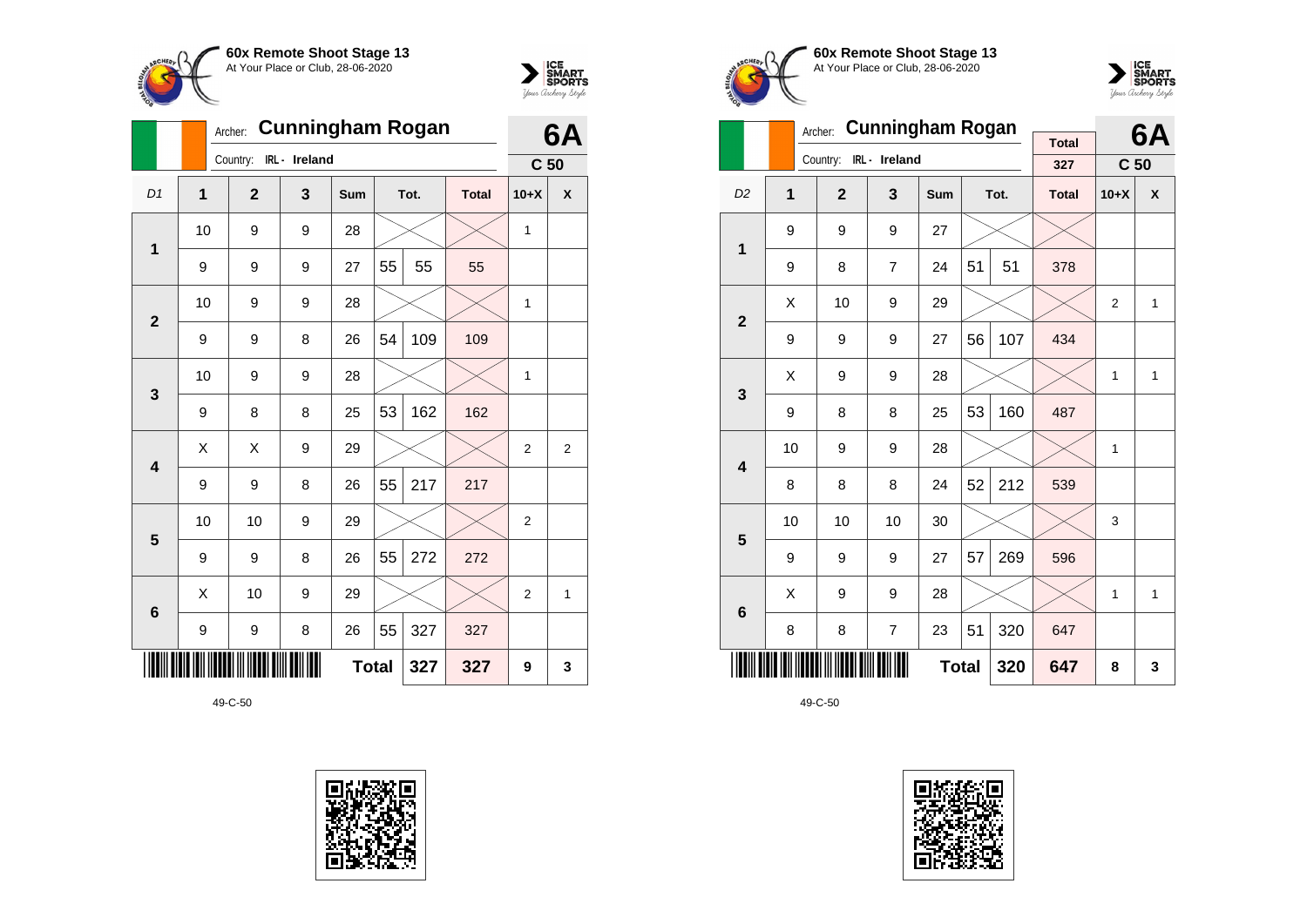



|                         | Archer: Hall Robert |                              |              | <b>7A</b>    |      |              |                 |                    |
|-------------------------|---------------------|------------------------------|--------------|--------------|------|--------------|-----------------|--------------------|
|                         |                     | Country: GBR - Great Britain |              |              |      |              | C <sub>50</sub> |                    |
| D <sub>1</sub>          | 1                   | $\mathbf{2}$                 | $\mathbf{3}$ | Sum          | Tot. | <b>Total</b> | $10+X$          | $\pmb{\mathsf{X}}$ |
|                         |                     |                              |              |              |      |              |                 |                    |
| $\mathbf 1$             |                     |                              |              |              |      |              |                 |                    |
|                         |                     |                              |              |              |      |              |                 |                    |
| $\mathbf{2}$            |                     |                              |              |              |      |              |                 |                    |
|                         |                     |                              |              |              |      |              |                 |                    |
| $\mathbf 3$             |                     |                              |              |              |      |              |                 |                    |
|                         |                     |                              |              |              |      |              |                 |                    |
| $\overline{\mathbf{4}}$ |                     |                              |              |              |      |              |                 |                    |
|                         |                     |                              |              |              |      |              |                 |                    |
| $\overline{\mathbf{5}}$ |                     |                              |              |              |      |              |                 |                    |
|                         |                     |                              |              |              |      |              |                 |                    |
| $\bf 6$                 |                     |                              |              |              |      |              |                 |                    |
|                         |                     |                              |              | <b>Total</b> |      |              |                 |                    |





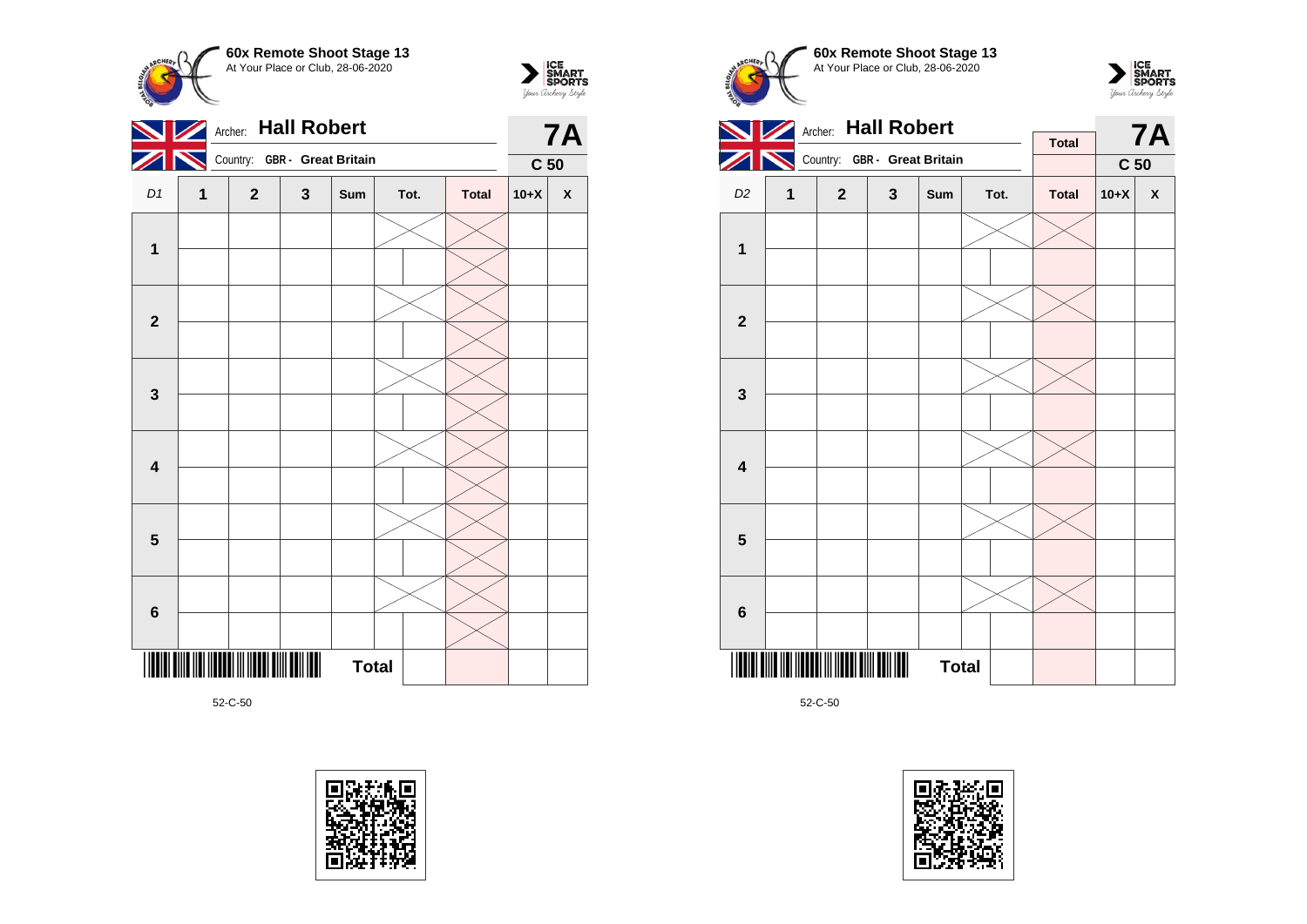



|                |                | <b>Demey Julie</b><br>Archer: |                |              |    |      |              |                 |             |  |  |
|----------------|----------------|-------------------------------|----------------|--------------|----|------|--------------|-----------------|-------------|--|--|
|                |                | Country:                      | BEL - Belgium  |              |    |      |              | C <sub>30</sub> |             |  |  |
| D <sub>1</sub> | $\overline{1}$ | $\mathbf{2}$                  | 3              | Sum          |    | Tot. | <b>Total</b> | $10+X$          | X           |  |  |
| $\mathbf 1$    | 10             | 8                             | 8              | 26           |    |      |              | 1               |             |  |  |
|                | 7              | 7                             | 5              | 19           | 45 | 45   | 45           |                 |             |  |  |
| $\overline{2}$ | 10             | 10                            | 9              | 29           |    |      |              | 2               |             |  |  |
|                | 9              | 8                             | $\overline{7}$ | 24           | 53 | 98   | 98           |                 |             |  |  |
| 3              | X              | 10                            | 9              | 29           |    |      |              | $\overline{2}$  | 1           |  |  |
|                | 9              | 9                             | 9              | 27           | 56 | 154  | 154          |                 |             |  |  |
| 4              | 10             | 10                            | 9              | 29           |    |      |              | $\overline{2}$  |             |  |  |
|                | 9              | 9                             | 9              | 27           | 56 | 210  | 210          |                 |             |  |  |
| 5              | X              | 10                            | 9              | 29           |    |      |              | $\overline{2}$  | 1           |  |  |
|                | 9              | 9                             | 8              | 26           | 55 | 265  | 265          |                 |             |  |  |
| 6              | 9              | 9                             | 9              | 27           |    |      |              |                 |             |  |  |
|                | 9              | 8                             | $\overline{7}$ | 24           | 51 | 316  | 316          |                 |             |  |  |
|                |                |                               |                | <b>Total</b> |    | 316  | 316          | 9               | $\mathbf 2$ |  |  |









|                         |                                | <b>Demey Julie</b><br>Archer: |                | <b>Total</b> |    | <b>8A</b> |              |                 |              |
|-------------------------|--------------------------------|-------------------------------|----------------|--------------|----|-----------|--------------|-----------------|--------------|
|                         |                                | Country:                      | BEL - Belgium  |              |    |           | 316          | C <sub>30</sub> |              |
| D <sub>2</sub>          | 1                              | $\overline{2}$                | 3              | <b>Sum</b>   |    | Tot.      | <b>Total</b> | $10+X$          | X            |
| 1                       | X                              | 10                            | 10             | 30           |    |           |              | 3               | 1            |
|                         | 10                             | 10                            | 8              | 28           | 58 | 58        | 374          | $\overline{2}$  |              |
| $\overline{2}$          | X                              | 10                            | 9              | 29           |    |           |              | $\overline{2}$  | $\mathbf{1}$ |
|                         | 9                              | 8                             | $\overline{7}$ | 24           | 53 | 111       | 427          |                 |              |
| 3                       | X                              | X                             | Χ              | 30           |    |           |              | 3               | 3            |
|                         | 9                              | 9                             | 8              | 26           | 56 | 167       | 483          |                 |              |
| $\overline{\mathbf{4}}$ | 10                             | 10                            | 9              | 29           |    |           |              | $\overline{2}$  |              |
|                         | 9                              | 9                             | 6              | 24           | 53 | 220       | 536          |                 |              |
| 5                       | X                              | 10                            | 10             | 30           |    |           |              | 3               | $\mathbf{1}$ |
|                         | 9                              | 9                             | 9              | 27           | 57 | 277       | 593          |                 |              |
| 6                       | 10                             | 9                             | 9              | 28           |    |           |              | 1               |              |
|                         | 55<br>332<br>9<br>27<br>9<br>9 |                               |                |              |    |           |              |                 |              |
|                         |                                |                               |                | <b>Total</b> |    | 332       | 648          | 16              | 6            |

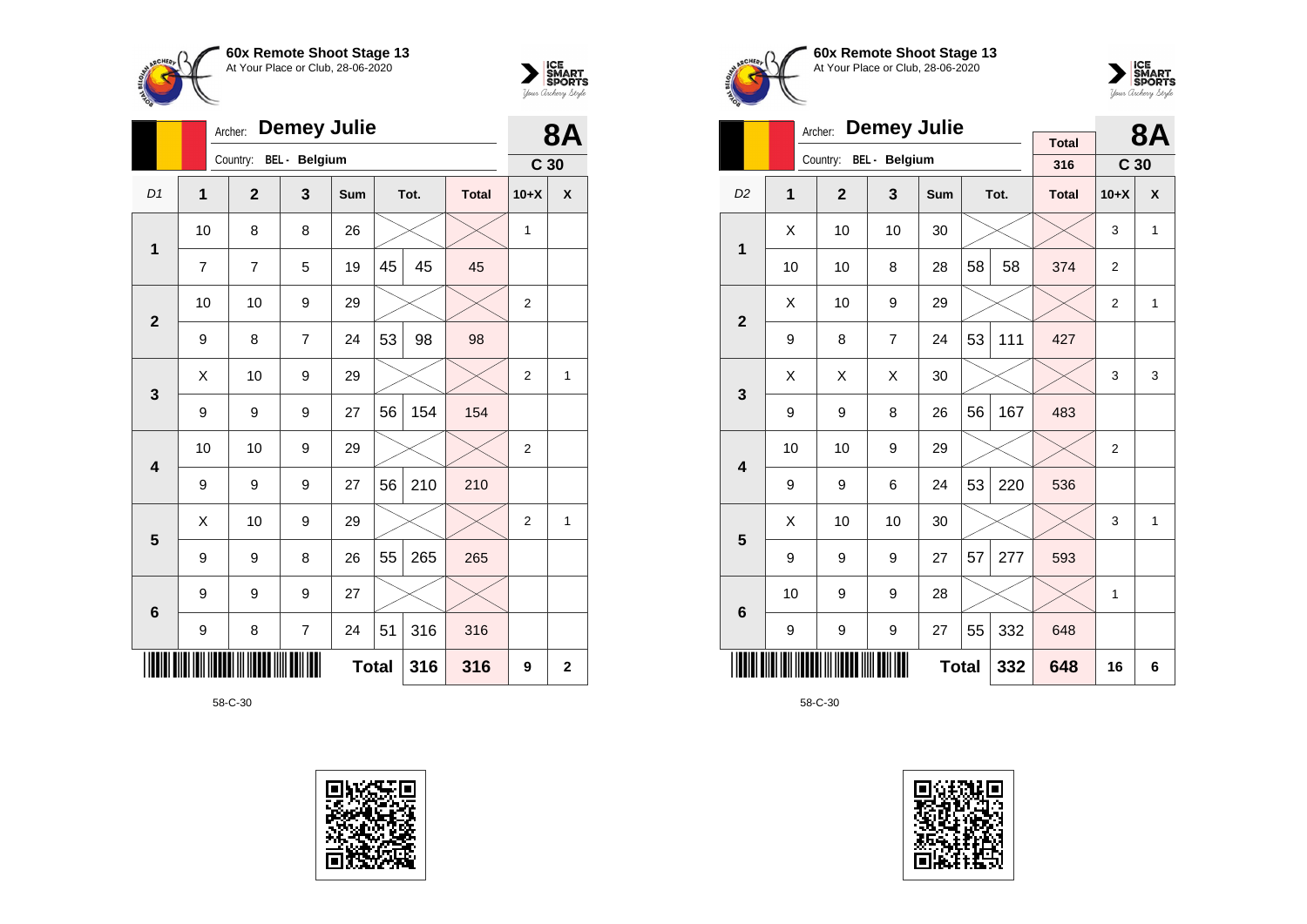



|                         |                | <b>Demey Henri</b><br>Archer: |                |              |    |      |              |                 |   |  |  |
|-------------------------|----------------|-------------------------------|----------------|--------------|----|------|--------------|-----------------|---|--|--|
|                         |                | Country:                      | BEL - Belgium  |              |    |      |              | C <sub>30</sub> |   |  |  |
| D <sub>1</sub>          | $\overline{1}$ | $\overline{2}$                | 3              | <b>Sum</b>   |    | Tot. | <b>Total</b> | $10+X$          | X |  |  |
| $\mathbf 1$             | X              | 10                            | 9              | 29           |    |      |              | 2               | 1 |  |  |
|                         | 8              | 8                             | $\overline{7}$ | 23           | 52 | 52   | 52           |                 |   |  |  |
| $\overline{2}$          | X              | 10                            | 9              | 29           |    |      |              | $\overline{2}$  | 1 |  |  |
|                         | 8              | 8                             | M              | 16           | 45 | 97   | 97           |                 |   |  |  |
| 3                       | 10             | 9                             | 9              | 28           |    |      |              | $\mathbf{1}$    |   |  |  |
|                         | 8              | 8                             | 5              | 21           | 49 | 146  | 146          |                 |   |  |  |
| $\overline{\mathbf{4}}$ | 10             | 10                            | 9              | 29           |    |      |              | $\overline{2}$  |   |  |  |
|                         | 9              | 9                             | $\overline{7}$ | 25           | 54 | 200  | 200          |                 |   |  |  |
| 5                       | 10             | 9                             | 9              | 28           |    |      |              | 1               |   |  |  |
|                         | 9              | 9                             | 8              | 26           | 54 | 254  | 254          |                 |   |  |  |
| $6\phantom{1}6$         | Χ              | Χ                             | Χ              | 30           |    |      |              | 3               | 3 |  |  |
|                         | 9              | 9                             | 8              | 26           | 56 | 310  | 310          |                 |   |  |  |
|                         |                |                               |                | <b>Total</b> |    | 310  | 310          | 11              | 5 |  |  |







|                         |    | Archer:        | <b>Demey Henri</b> |     |    |      | <b>8B</b>           |                 |   |
|-------------------------|----|----------------|--------------------|-----|----|------|---------------------|-----------------|---|
|                         |    | Country:       | BEL - Belgium      |     |    |      | <b>Total</b><br>310 | C <sub>30</sub> |   |
| D <sub>2</sub>          | 1  | $\overline{2}$ | 3                  | Sum |    | Tot. | <b>Total</b>        | $10+X$          | X |
|                         |    |                |                    |     |    |      |                     |                 |   |
| 1                       | X  | 10             | 9                  | 29  |    |      |                     | 2               | 1 |
|                         | 9  | 9              | 9                  | 27  | 56 | 56   | 366                 |                 |   |
|                         | 10 | 9              | 9                  | 28  |    |      |                     | 1               |   |
| $\overline{2}$          | 9  | 8              | $\overline{7}$     | 24  | 52 | 108  | 418                 |                 |   |
|                         | 10 | 10             | 9                  | 29  |    |      |                     | 2               |   |
| 3                       | 8  | 8              | 6                  | 22  | 51 | 159  | 469                 |                 |   |
| $\overline{\mathbf{4}}$ | 10 | 10             | 10                 | 30  |    |      |                     | 3               |   |
|                         | 9  | 8              | $\overline{7}$     | 24  | 54 | 213  | 523                 |                 |   |
| 5                       | 9  | 9              | 9                  | 27  |    |      |                     |                 |   |
|                         | 9  | 8              | 6                  | 23  | 50 | 263  | 573                 |                 |   |
| $6\phantom{1}6$         | 10 | 10             | 9                  | 29  |    |      |                     | $\overline{2}$  |   |
|                         | 9  | 8              | 8                  | 25  | 54 | 317  | 627                 |                 |   |
|                         |    |                | 317                | 627 | 10 | 1    |                     |                 |   |

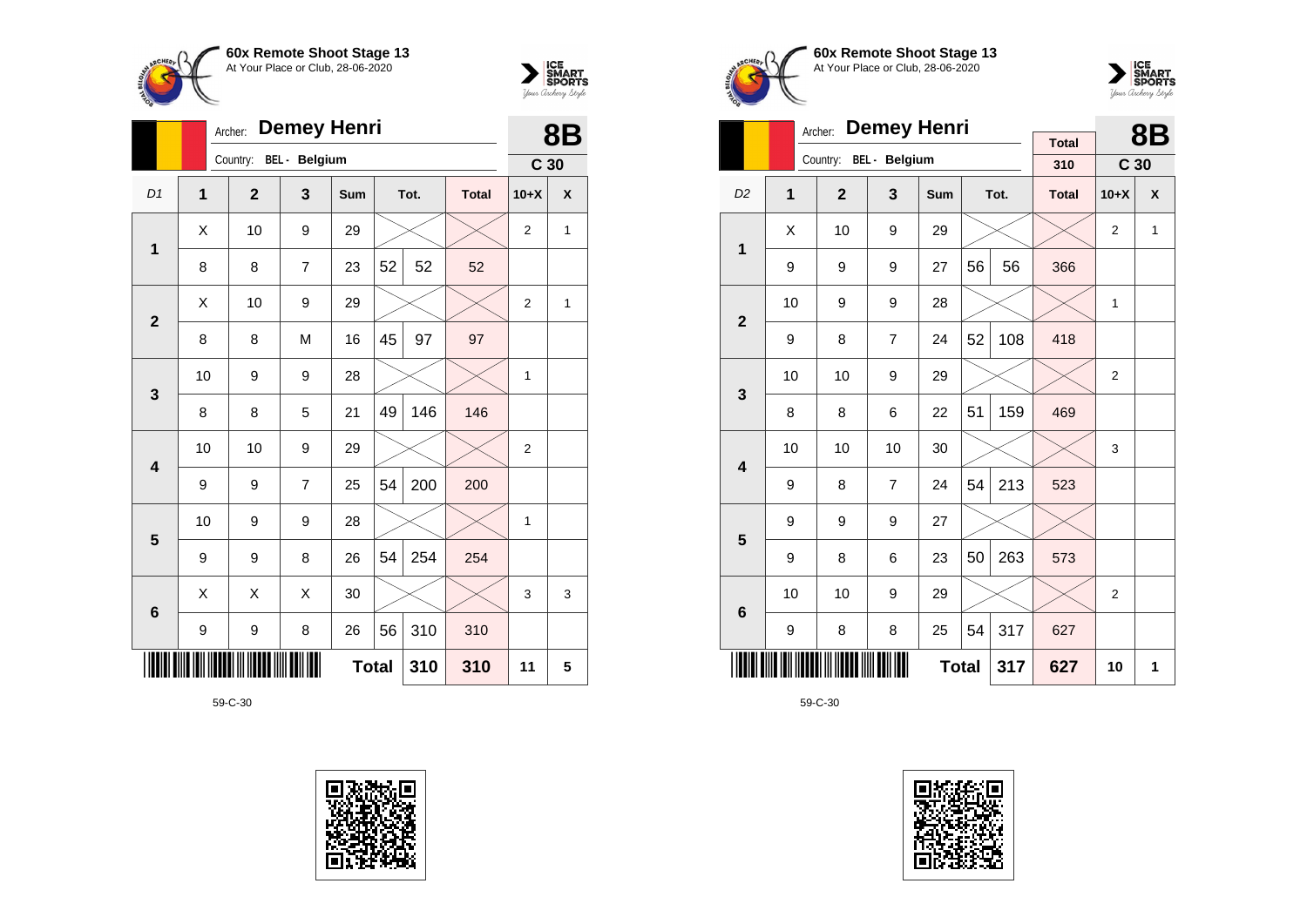



|                         |                | <b>Madray Umasankar</b><br>Archer: |                |     |              |      |              |        | <b>9A</b>          |
|-------------------------|----------------|------------------------------------|----------------|-----|--------------|------|--------------|--------|--------------------|
|                         |                | Country:                           | GUY - Guyana   |     |              |      |              | R 30   |                    |
| D1                      | $\mathbf{1}$   | $\mathbf{2}$                       | 3              | Sum |              | Tot. | <b>Total</b> | $10+X$ | $\pmb{\mathsf{X}}$ |
| $\mathbf 1$             | 9              | 8                                  | 8              | 25  |              |      |              |        |                    |
|                         | 5              | 4                                  | 3              | 12  | 37           | 37   | 37           |        |                    |
| $\mathbf{2}$            | 8              | $\overline{7}$                     | $\overline{7}$ | 22  |              |      |              |        |                    |
|                         | 6              | 6                                  | 3              | 15  | 37           | 74   | 74           |        |                    |
| $\mathbf{3}$            | 8              | $\overline{7}$                     | $\overline{7}$ | 22  |              |      |              |        |                    |
|                         | 6              | 6                                  | 6              | 18  | 40           | 114  | 114          |        |                    |
| $\overline{\mathbf{4}}$ | 9              | 8                                  | 8              | 25  |              |      |              |        |                    |
|                         | 8              | 8                                  | 5              | 21  | 46           | 160  | 160          |        |                    |
| $5\phantom{1}$          | 8              | 8                                  | 8              | 24  |              |      |              |        |                    |
|                         | $\overline{7}$ | 3                                  | 3              | 13  | 37           | 197  | 197          |        |                    |
| 6                       | 9              | 9                                  | 8              | 26  |              |      |              |        |                    |
|                         | 8              | 7                                  | 3              | 18  | 44           | 241  | 241          |        |                    |
|                         |                |                                    |                |     | <b>Total</b> | 241  | 241          | 0      | $\mathbf 0$        |









|                         |                | Archer:        | <b>Madray Umasankar</b> |              |    | <b>9A</b> |              |                |   |
|-------------------------|----------------|----------------|-------------------------|--------------|----|-----------|--------------|----------------|---|
|                         |                |                | Country: GUY - Guyana   |              |    |           | <b>Total</b> |                |   |
|                         |                |                |                         |              |    |           | 241          | R 30           |   |
| D <sub>2</sub>          | 1              | $\mathbf{2}$   | 3                       | Sum          |    | Tot.      | <b>Total</b> | $10+X$         | X |
| $\mathbf 1$             | 10             | 8              | 8                       | 26           |    |           |              | 1              |   |
|                         | 8              | $\overline{7}$ | $\overline{7}$          | 22           | 48 | 48        | 289          |                |   |
| $\overline{2}$          | 9              | 9              | 9                       | 27           |    |           |              |                |   |
|                         | $\overline{7}$ | $\overline{7}$ | $\overline{7}$          | 21           | 48 | 96        | 337          |                |   |
| 3                       | 10             | 10             | 9                       | 29           |    |           |              | $\overline{2}$ |   |
|                         | 8              | 8              | $\overline{7}$          | 23           | 52 | 148       | 389          |                |   |
| $\overline{\mathbf{4}}$ | 9              | 9              | 8                       | 26           |    |           |              |                |   |
|                         | 7              | 6              | 6                       | 19           | 45 | 193       | 434          |                |   |
| 5                       | 8              | 8              | 8                       | 24           |    |           |              |                |   |
|                         | 8              | 6              | 5                       | 19           | 43 | 236       | 477          |                |   |
| 6                       | 9              | 8              | 8                       | 25           |    |           |              |                |   |
|                         | 7              | $\overline{7}$ | 6                       | 20           | 45 | 281       | 522          |                |   |
|                         |                |                |                         | <b>Total</b> |    | 281       | 522          | 3              | 0 |

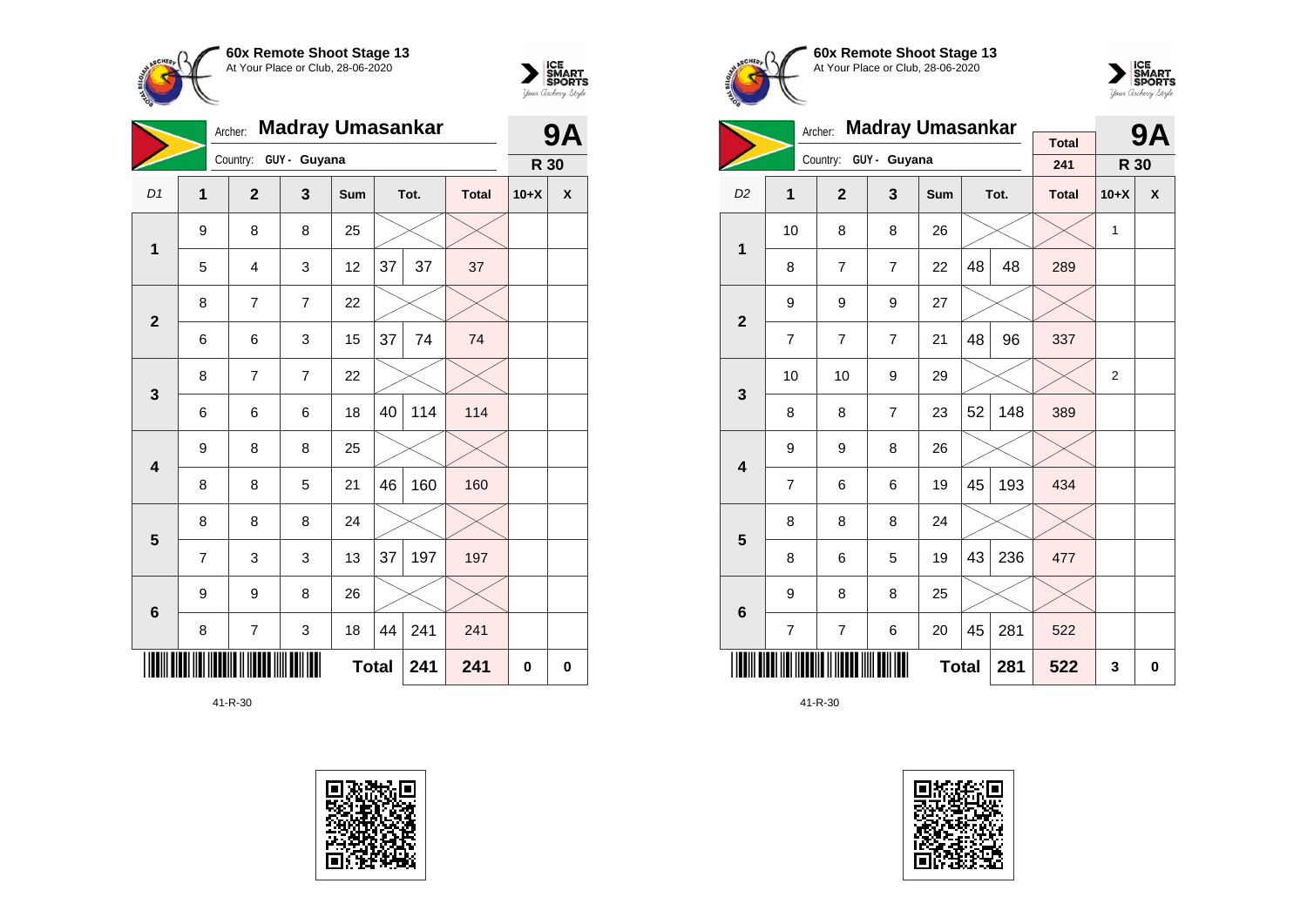



|                         | <b>Hing Nicholas</b><br>Archer: |                       |                         |              |    |      |              |        | 9Β           |
|-------------------------|---------------------------------|-----------------------|-------------------------|--------------|----|------|--------------|--------|--------------|
|                         |                                 | Country: GUY - Guyana |                         |              |    |      |              | R 30   |              |
| D <sub>1</sub>          | 1                               | $\overline{2}$        | 3                       | Sum          |    | Tot. | <b>Total</b> | $10+X$ | X            |
| $\mathbf{1}$            | 10                              | 8                     | 8                       | 26           |    |      |              | 1      |              |
|                         | 7                               | 6                     | 5                       | 18           | 44 | 44   | 44           |        |              |
|                         | 10                              | 9                     | 8                       | 27           |    |      |              | 1      |              |
| $\overline{2}$          | 7                               | 6                     | 6                       | 19           | 46 | 90   | 90           |        |              |
| 3                       | Χ                               | 9                     | 8                       | 27           |    |      |              | 1      | $\mathbf{1}$ |
|                         | 8                               | 6                     | 5                       | 19           | 46 | 136  | 136          |        |              |
| $\overline{\mathbf{4}}$ | 8                               | 8                     | 8                       | 24           |    |      |              |        |              |
|                         | 7                               | 7                     | 3                       | 17           | 41 | 177  | 177          |        |              |
| 5                       | 10                              | 8                     | 8                       | 26           |    |      |              | 1      |              |
|                         | 8                               | $\overline{7}$        | 6                       | 21           | 47 | 224  | 224          |        |              |
| $6\phantom{1}6$         | 8                               | 8                     | 8                       | 24           |    |      |              |        |              |
|                         | $\overline{7}$                  | 4                     | $\overline{\mathbf{4}}$ | 15           | 39 | 263  | 263          |        |              |
|                         |                                 |                       |                         | <b>Total</b> |    | 263  | 263          | 4      | 1            |







|                         |                | <b>Hing Nicholas</b><br>Archer: |                         |              |    | 9Β   |                     |              |              |
|-------------------------|----------------|---------------------------------|-------------------------|--------------|----|------|---------------------|--------------|--------------|
|                         |                | Country:                        | GUY - Guyana            |              |    |      | <b>Total</b><br>263 | R 30         |              |
| D <sub>2</sub>          | $\overline{1}$ | $\overline{2}$                  | $\overline{\mathbf{3}}$ | <b>Sum</b>   |    | Tot. | <b>Total</b>        | $10+X$       | X            |
| $\mathbf 1$             | Χ              | 9                               | 9                       | 28           |    |      |                     | $\mathbf{1}$ | $\mathbf{1}$ |
|                         | 7              | 6                               | 6                       | 19           | 47 | 47   | 310                 |              |              |
| $\overline{2}$          | 10             | $\overline{7}$                  | $\overline{7}$          | 24           |    |      |                     | 1            |              |
|                         | 6              | 6                               | 6                       | 18           | 42 | 89   | 352                 |              |              |
| 3                       | 8              | $\overline{7}$                  | 5                       | 20           |    |      |                     |              |              |
|                         | 5              | 5                               | 4                       | 14           | 34 | 123  | 386                 |              |              |
| $\overline{\mathbf{4}}$ | 9              | 9                               | 9                       | 27           |    |      |                     |              |              |
|                         | 8              | $\overline{7}$                  | 6                       | 21           | 48 | 171  | 434                 |              |              |
| 5                       | 10             | 9                               | $\overline{7}$          | 26           |    |      |                     | 1            |              |
|                         | 6              | 5                               | 3                       | 14           | 40 | 211  | 474                 |              |              |
| $6\phantom{1}$          | 9              | 8                               | 8                       | 25           |    |      |                     |              |              |
|                         | 8              | 6                               | 5                       | 19           | 44 | 255  | 518                 |              |              |
|                         |                |                                 |                         | <b>Total</b> |    | 255  | 518                 | 3            | 1            |

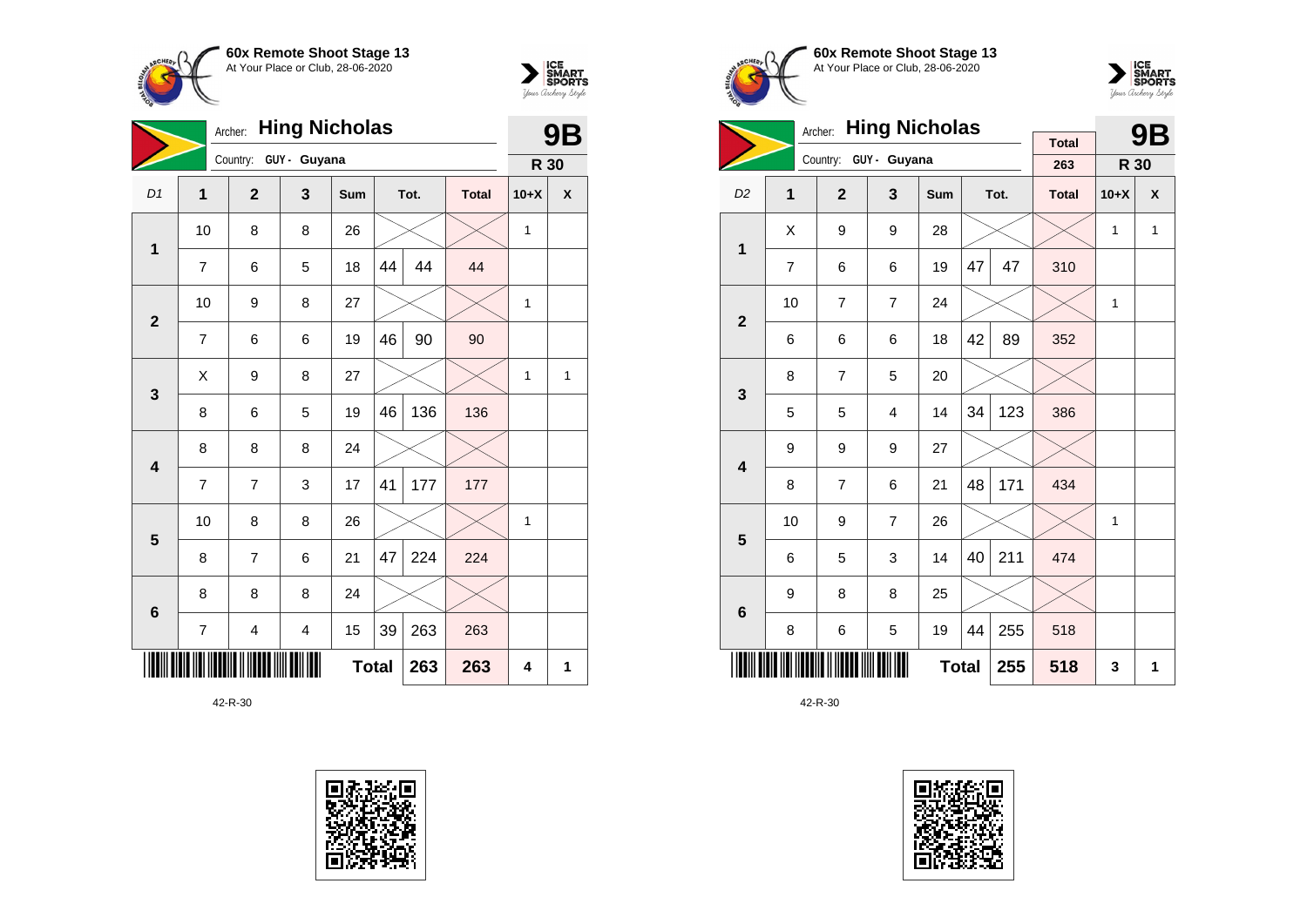



|                         |   | Archer:        | <b>Walth Courtney</b> |              |    |      |              |                | <b>10A</b> |
|-------------------------|---|----------------|-----------------------|--------------|----|------|--------------|----------------|------------|
|                         |   | Country:       | USA- USA              |              |    |      |              | R ST           |            |
| D1                      | 1 | $\overline{2}$ | 3                     | Sum          |    | Tot. | <b>Total</b> | $10+X$         | X          |
| 1                       | Χ | 9              | 9                     | 28           |    |      |              | 1              | 1          |
|                         | 9 | 8              | 8                     | 25           | 53 | 53   | 53           |                |            |
| $\mathbf{2}$            | 9 | 9              | 9                     | 27           |    |      |              |                |            |
|                         | 9 | 8              | 6                     | 23           | 50 | 103  | 103          |                |            |
| $\mathbf{3}$            | X | 9              | 9                     | 28           |    |      |              | 1              | 1          |
|                         | 9 | 9              | 6                     | 24           | 52 | 155  | 155          |                |            |
| $\overline{\mathbf{4}}$ | Χ | 10             | 9                     | 29           |    |      |              | $\overline{2}$ | 1          |
|                         | 9 | 7              | $\overline{7}$        | 23           | 52 | 207  | 207          |                |            |
| $5\phantom{1}$          | 9 | 9              | 9                     | 27           |    |      |              |                |            |
|                         | 9 | 9              | 5                     | 23           | 50 | 257  | 257          |                |            |
| $\bf 6$                 | X | 9              | 8                     | 27           |    |      |              | 1              | 1          |
|                         | 8 | 8              | $\overline{7}$        | 23           | 50 | 307  | 307          |                |            |
|                         |   |                |                       | <b>Total</b> |    | 307  | 307          | 5              | 4          |

15-R-ST







|                         | <b>Walth Courtney</b><br>Archer: |                |                |              |    |      |                     |                | <b>10A</b>   |
|-------------------------|----------------------------------|----------------|----------------|--------------|----|------|---------------------|----------------|--------------|
|                         |                                  | Country:       | USA- USA       |              |    |      | <b>Total</b><br>307 | R ST           |              |
| D <sub>2</sub>          | 1                                | $\overline{2}$ | 3              | <b>Sum</b>   |    | Tot. | <b>Total</b>        | $10+X$         | X            |
| 1                       | 9                                | 9              | 9              | 27           |    |      |                     |                |              |
|                         | 8                                | $\overline{7}$ | 6              | 21           | 48 | 48   | 355                 |                |              |
| $\overline{2}$          | X                                | 10             | 9              | 29           |    |      |                     | $\overline{2}$ | $\mathbf{1}$ |
|                         | 9                                | 8              | $\overline{7}$ | 24           | 53 | 101  | 408                 |                |              |
| 3                       | 10                               | 9              | 9              | 28           |    |      |                     | 1              |              |
|                         | 9                                | 8              | 8              | 25           | 53 | 154  | 461                 |                |              |
| $\overline{\mathbf{4}}$ | 10                               | 9              | 8              | 27           |    |      |                     | $\mathbf{1}$   |              |
|                         | 7                                | 7              | $\overline{7}$ | 21           | 48 | 202  | 509                 |                |              |
| 5                       | X                                | 9              | 9              | 28           |    |      |                     | $\mathbf{1}$   | $\mathbf{1}$ |
|                         | 8                                | $\overline{7}$ | $\overline{7}$ | 22           | 50 | 252  | 559                 |                |              |
| $6\phantom{1}6$         | X                                | 9              | 9              | 28           |    |      |                     | $\mathbf{1}$   | 1            |
|                         | 8                                | 8              | 3              | 19           | 47 | 299  | 606                 |                |              |
|                         |                                  |                |                | <b>Total</b> |    | 299  | 606                 | 6              | 3            |

15-R-ST

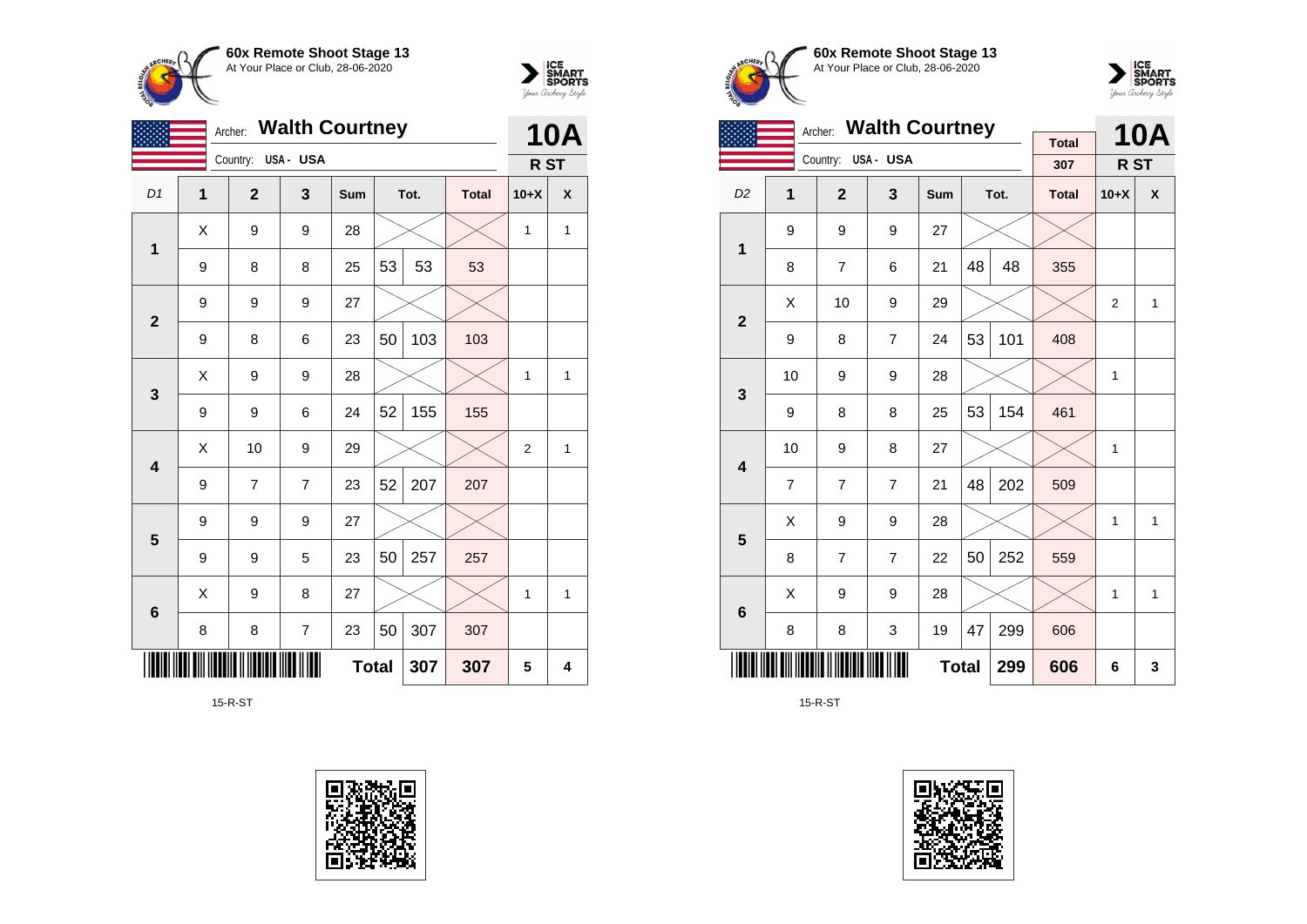



|                | <b>Walth Janice</b><br>Archer:<br>Country: USA - USA<br>D1<br>1<br>$\mathbf{2}$<br>3<br>Tot.<br><b>Total</b><br>Sum<br>10<br>9<br>8<br>27<br>1<br>42<br>42<br>42<br>15<br>5<br>$\overline{4}$<br>6<br>10<br>6<br>6<br>22<br>$\mathbf{2}$<br>34<br>12<br>76<br>76<br>5<br>5<br>$\overline{c}$<br>10<br>9<br>8<br>27<br>$\mathbf{3}$<br>121<br>45<br>121<br>8<br>18<br>6<br>$\overline{4}$<br>9<br>9<br>6<br>24<br>$\overline{\mathbf{4}}$ |                |                |              |    |     |     |                |   |  |
|----------------|------------------------------------------------------------------------------------------------------------------------------------------------------------------------------------------------------------------------------------------------------------------------------------------------------------------------------------------------------------------------------------------------------------------------------------------|----------------|----------------|--------------|----|-----|-----|----------------|---|--|
|                |                                                                                                                                                                                                                                                                                                                                                                                                                                          |                |                |              |    |     |     | C P            |   |  |
|                |                                                                                                                                                                                                                                                                                                                                                                                                                                          |                |                |              |    |     |     | $10+X$         | X |  |
|                |                                                                                                                                                                                                                                                                                                                                                                                                                                          |                |                |              |    |     |     | $\mathbf{1}$   |   |  |
|                |                                                                                                                                                                                                                                                                                                                                                                                                                                          |                |                |              |    |     |     |                |   |  |
|                |                                                                                                                                                                                                                                                                                                                                                                                                                                          |                |                |              |    |     |     | $\mathbf{1}$   |   |  |
|                |                                                                                                                                                                                                                                                                                                                                                                                                                                          |                |                |              |    |     |     |                |   |  |
|                |                                                                                                                                                                                                                                                                                                                                                                                                                                          |                |                |              |    |     |     | $\mathbf{1}$   |   |  |
|                |                                                                                                                                                                                                                                                                                                                                                                                                                                          |                |                |              |    |     |     |                |   |  |
|                |                                                                                                                                                                                                                                                                                                                                                                                                                                          |                |                |              |    |     |     |                |   |  |
|                | 6                                                                                                                                                                                                                                                                                                                                                                                                                                        | 6              | 3              | 15           | 39 | 160 | 160 |                |   |  |
| $5\phantom{1}$ | Χ                                                                                                                                                                                                                                                                                                                                                                                                                                        | 10             | 8              | 28           |    |     |     | $\overline{2}$ | 1 |  |
|                | $\overline{7}$                                                                                                                                                                                                                                                                                                                                                                                                                           | 6              | M              | 13           | 41 | 201 | 201 |                |   |  |
| $\bf 6$        | 9                                                                                                                                                                                                                                                                                                                                                                                                                                        | 8              | $\overline{7}$ | 24           |    |     |     |                |   |  |
|                | 7                                                                                                                                                                                                                                                                                                                                                                                                                                        | $\overline{7}$ | 5              | 19           | 43 | 244 | 244 |                |   |  |
|                |                                                                                                                                                                                                                                                                                                                                                                                                                                          |                |                | <b>Total</b> |    | 244 | 244 | 5              | 1 |  |

16-C-P







|                         |                | Archer:            | <b>Walth Janice</b> |              |    |      | <b>Total</b> |              | <b>10B</b> |
|-------------------------|----------------|--------------------|---------------------|--------------|----|------|--------------|--------------|------------|
|                         |                | Country: USA - USA |                     |              |    |      | 244          | C P          |            |
| D <sub>2</sub>          | 1              | $\overline{2}$     | 3                   | Sum          |    | Tot. | <b>Total</b> | $10+X$       | X          |
| 1                       | 9              | 8                  | $\overline{7}$      | 24           |    |      |              |              |            |
|                         | 5              | 5                  | 5                   | 15           | 39 | 39   | 283          |              |            |
| $\mathbf{2}$            | 10             | 9                  | 8                   | 27           |    |      |              | $\mathbf{1}$ |            |
|                         | 8              | 5                  | 5                   | 18           | 45 | 84   | 328          |              |            |
| 3                       | 10             | 9                  | 9                   | 28           |    |      |              | $\mathbf{1}$ |            |
|                         | 9              | 9                  | 6                   | 24           | 52 | 136  | 380          |              |            |
| $\overline{\mathbf{4}}$ | 10             | 9                  | $\overline{7}$      | 26           |    |      |              | $\mathbf{1}$ |            |
|                         | $\overline{7}$ | 6                  | 5                   | 18           | 44 | 180  | 424          |              |            |
| 5                       | 9              | 9                  | 8                   | 26           |    |      |              |              |            |
|                         | $\overline{7}$ | 6                  | 3                   | 16           | 42 | 222  | 466          |              |            |
| $6\phantom{1}$          | X              | 9                  | 9                   | 28           |    |      |              | 1            | 1          |
|                         | 8              | 5                  | 4                   | 17           | 45 | 267  | 511          |              |            |
|                         |                |                    |                     | <b>Total</b> |    | 267  | 511          | 4            | 1          |

16-C-P

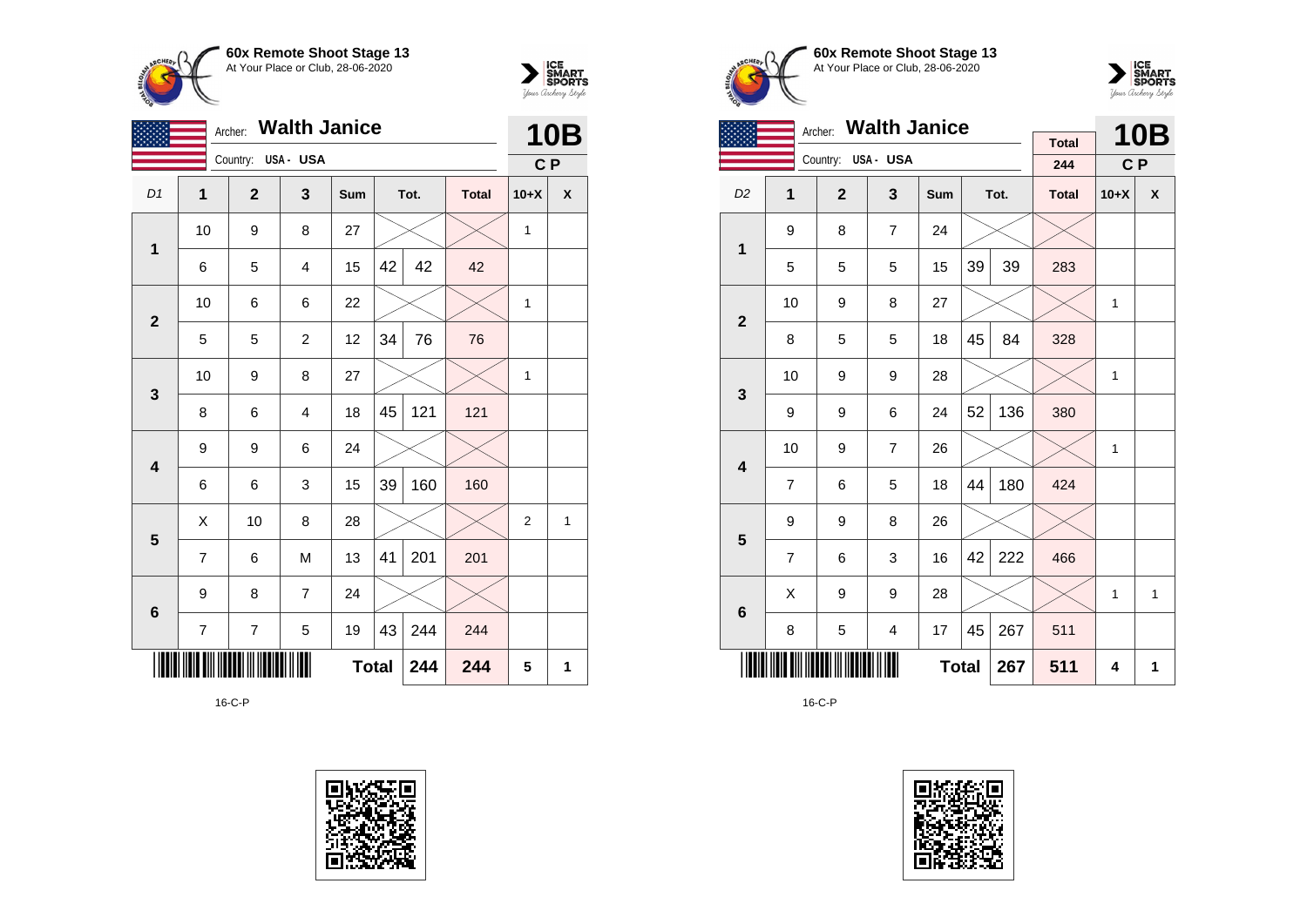



|                 |                | <b>Allaert Nick</b><br>Archer: |    |              |    |      |              |                 |                  |  |  |
|-----------------|----------------|--------------------------------|----|--------------|----|------|--------------|-----------------|------------------|--|--|
|                 |                | Country: BEL - Belgium         |    |              |    |      |              | C <sub>50</sub> |                  |  |  |
| D <sub>1</sub>  | $\overline{1}$ | $\mathbf{2}$                   | 3  | <b>Sum</b>   |    | Tot. | <b>Total</b> | $10+X$          | $\boldsymbol{x}$ |  |  |
| 1               | X              | 10                             | 10 | 30           |    |      |              | 3               | 1                |  |  |
|                 | 10             | 10                             | 9  | 29           | 59 | 59   | 59           | $\overline{2}$  |                  |  |  |
| $\overline{2}$  | 10             | 10                             | 10 | 30           |    |      |              | 3               |                  |  |  |
|                 | 10             | 9                              | 9  | 28           | 58 | 117  | 117          | 1               |                  |  |  |
| 3               | X              | Χ                              | X  | 30           |    |      |              | 3               | 3                |  |  |
|                 | 10             | 10                             | 9  | 29           | 59 | 176  | 176          | $\overline{2}$  |                  |  |  |
| 4               | Χ              | X                              | Χ  | 30           |    |      |              | 3               | 3                |  |  |
|                 | 9              | 9                              | 9  | 27           | 57 | 233  | 233          |                 |                  |  |  |
| 5               | Χ              | X                              | 10 | 30           |    |      |              | 3               | 2                |  |  |
|                 | 10             | 9                              | 9  | 28           | 58 | 291  | 291          | $\mathbf{1}$    |                  |  |  |
| $6\phantom{1}6$ | X              | 10                             | 10 | 30           |    |      |              | 3               | 1                |  |  |
|                 | 10             | 9                              | 9  | 28           | 58 | 349  | 349          | 1               |                  |  |  |
|                 |                |                                |    | <b>Total</b> |    | 349  | 349          | 25              | 10               |  |  |







 $\sum_{\text{Jour }\text{Cuchery }\text{StyR}}\begin{matrix}\n\text{ICE} \\
\text{SDORTS} \\
\text{Jour }\text{Cuchery }\text{Sty}/\text{C}\n\end{matrix}$ 

|                         |    | <b>Allaert Nick</b><br>Archer: |    |              |    | 11A  |              |                 |                |
|-------------------------|----|--------------------------------|----|--------------|----|------|--------------|-----------------|----------------|
|                         |    | Country: BEL - Belgium         |    |              |    |      | <b>Total</b> |                 |                |
|                         |    |                                |    |              |    |      | 349          | C <sub>50</sub> |                |
| D <sub>2</sub>          | 1  | $\overline{2}$                 | 3  | <b>Sum</b>   |    | Tot. | <b>Total</b> | $10+X$          | X              |
| 1                       | X  | X                              | 10 | 30           |    |      |              | 3               | 2              |
|                         | 9  | 9                              | 9  | 27           | 57 | 57   | 406          |                 |                |
| $\overline{2}$          | X  | X                              | 10 | 30           |    |      |              | 3               | $\overline{2}$ |
|                         | 10 | 10                             | 9  | 29           | 59 | 116  | 465          | $\overline{2}$  |                |
| 3                       | X  | 10                             | 10 | 30           |    |      |              | 3               | 1              |
|                         | 9  | 9                              | 9  | 27           | 57 | 173  | 522          |                 |                |
| $\overline{\mathbf{A}}$ | Χ  | Χ                              | 10 | 30           |    |      |              | 3               | $\overline{2}$ |
|                         | 10 | 9                              | 9  | 28           | 58 | 231  | 580          | 1               |                |
| 5                       | X  | Χ                              | 10 | 30           |    |      |              | 3               | $\overline{2}$ |
|                         | 10 | 10                             | 9  | 29           | 59 | 290  | 639          | $\overline{2}$  |                |
| 6                       | X  | X                              | 10 | 30           |    |      |              | 3               | $\overline{2}$ |
|                         | 10 | 10                             | 9  | 29           | 59 | 349  | 698          | 2               |                |
|                         |    |                                |    | <b>Total</b> |    | 349  | 698          | 25              | 11             |

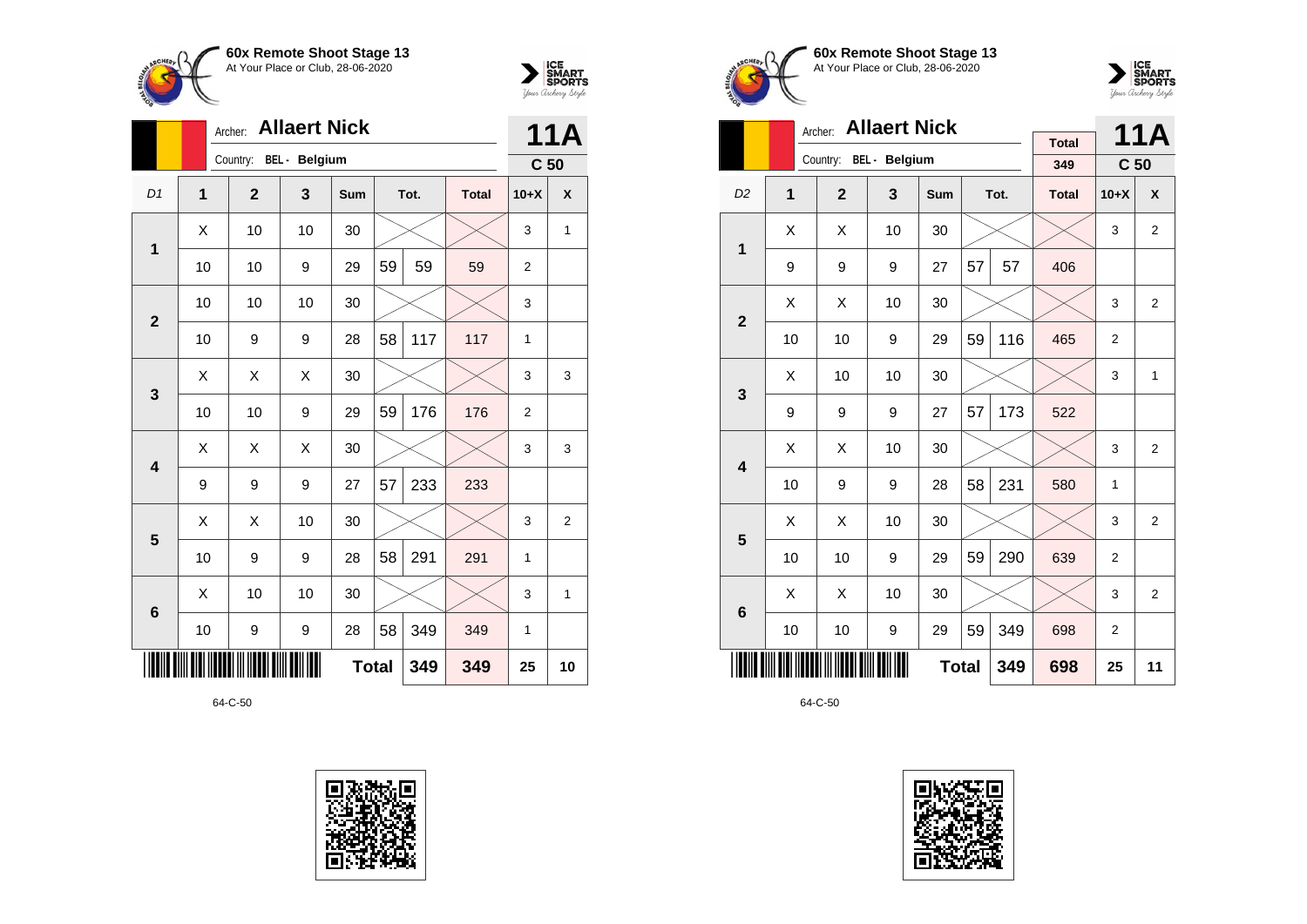



|                         |                | <b>Janssens Niels</b><br>Archer: |                         |              | 1Α   |              |        |   |
|-------------------------|----------------|----------------------------------|-------------------------|--------------|------|--------------|--------|---|
|                         |                | Country: BEL - Belgium           |                         |              |      |              | C F    |   |
| D1                      | $\overline{1}$ | $\overline{2}$                   | $\mathbf{3}$            | Sum          | Tot. | <b>Total</b> | $10+X$ | X |
| 1                       | 6              | 5                                | $\overline{4}$          | 15           | 15   | 15           |        |   |
| $\mathbf 2$             | 5              | $\overline{4}$                   | 4                       | 13           | 28   | 28           |        |   |
| 3                       | 6              | $\overline{4}$                   | $\overline{\mathbf{4}}$ | 14           | 42   | 42           |        |   |
| 4                       | 6              | 5                                | $\overline{4}$          | 15           | 57   | 57           |        |   |
| $\overline{\mathbf{5}}$ | 6              | 6                                | 6                       | 18           | 75   | 75           |        |   |
| 6                       | 5              | $\overline{4}$                   | $\overline{4}$          | 13           | 88   | 88           |        |   |
| $\overline{7}$          | 6              | $\overline{4}$                   | 4                       | 14           | 102  | 102          |        |   |
| 8                       | 4              | 4                                | $\overline{4}$          | 12           | 114  | 114          |        |   |
| $\boldsymbol{9}$        | 6              | 6                                | $\overline{4}$          | 16           | 130  | 130          |        |   |
| 10                      | 6              | 5                                | 4                       | 15           | 145  | 145          |        |   |
| 11                      | 6              | $\overline{\mathbf{4}}$          | 3                       | 13           | 158  | 158          |        |   |
| 12                      | 6              | 6                                | 6                       | 18           | 176  | 176          |        |   |
|                         |                |                                  |                         | <b>Total</b> | 176  | 176          | 0      | 0 |









|                |   | <b>Janssens Niels</b><br>Archer: |                         |              |      | <b>1A</b>           |        |   |
|----------------|---|----------------------------------|-------------------------|--------------|------|---------------------|--------|---|
|                |   | Country: BEL - Belgium           |                         |              |      | <b>Total</b><br>176 | $C$ F  |   |
| D <sub>2</sub> | 1 | $\mathbf{2}$                     | 3                       | <b>Sum</b>   | Tot. | <b>Total</b>        | $10+X$ | X |
|                |   |                                  |                         |              |      |                     |        |   |
| 1              | 6 | 6                                | 5                       | 17           | 17   | 193                 |        |   |
| $\overline{2}$ | 6 | 5                                | 5                       | 16           | 33   | 209                 |        |   |
| 3              | 5 | 5                                | 5                       | 15           | 48   | 224                 |        |   |
| 4              | 6 | 5                                | 4                       | 15           | 63   | 239                 |        |   |
| 5              | 5 | 5                                | 4                       | 14           | 77   | 253                 |        |   |
| 6              | 5 | 5                                | 4                       | 14           | 91   | 267                 |        |   |
| $\overline{7}$ | 4 | $\overline{\mathbf{4}}$          | $\overline{\mathbf{4}}$ | 12           | 103  | 279                 |        |   |
| 8              | 6 | 5                                | 4                       | 15           | 118  | 294                 |        |   |
| 9              | 5 | 5                                | 4                       | 14           | 132  | 308                 |        |   |
| 10             | 6 | 6                                | 5                       | 17           | 149  | 325                 |        |   |
| 11             | 6 | 4                                | $\overline{2}$          | 12           | 161  | 337                 |        |   |
| 12             | 5 | 4                                | 3                       | 12           | 173  | 349                 |        |   |
|                |   |                                  |                         | <b>Total</b> | 173  | 349                 | 0      | 0 |

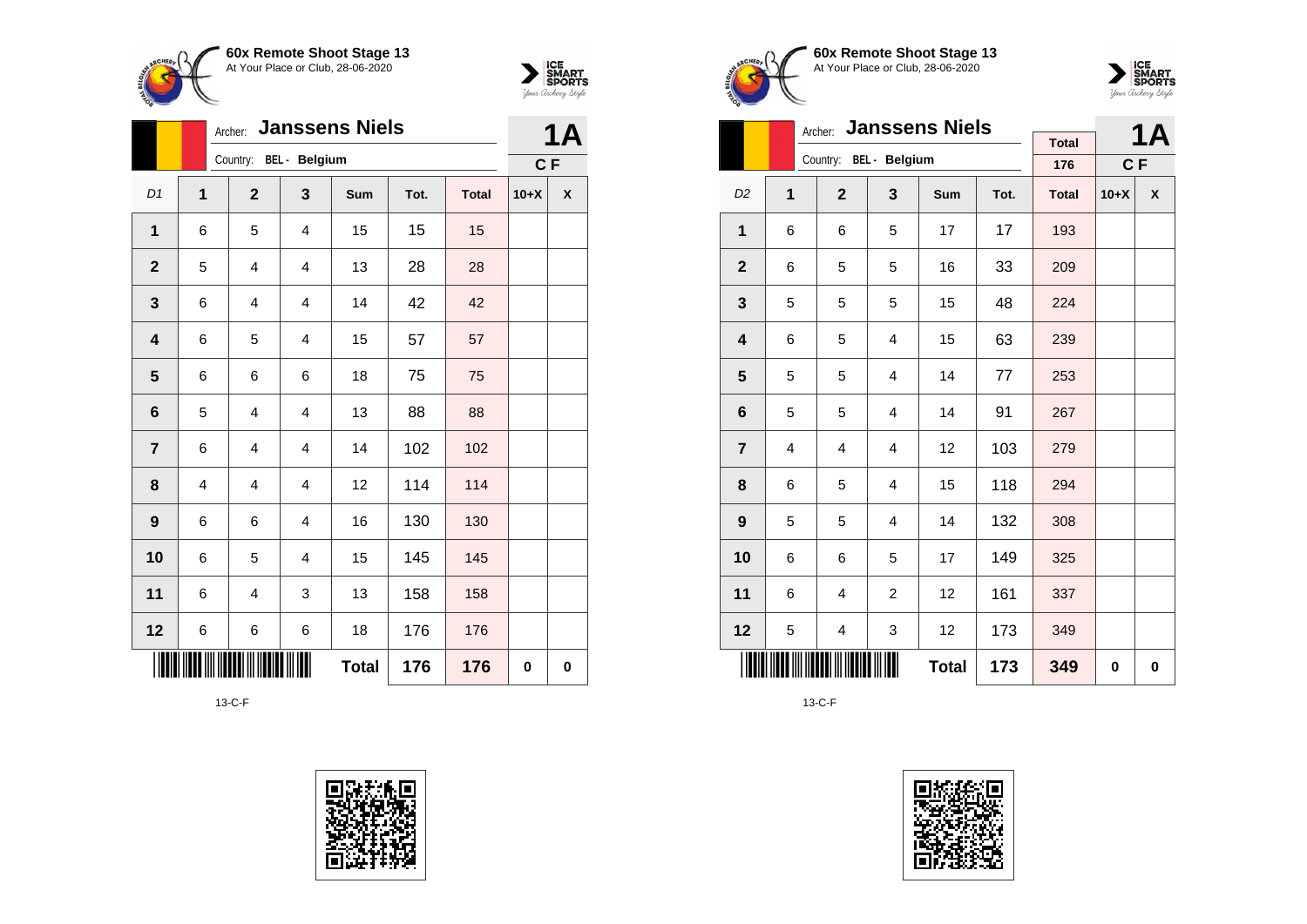



|                         |                | Archer:                 | <b>Gauthe Christine</b> |              |      |              |           |                  |  |  |  |  |
|-------------------------|----------------|-------------------------|-------------------------|--------------|------|--------------|-----------|------------------|--|--|--|--|
|                         |                | Country: FRA - France   |                         |              |      |              | <b>BF</b> |                  |  |  |  |  |
| D1                      | $\overline{1}$ | $\overline{2}$          | $\mathbf{3}$            | Sum          | Tot. | <b>Total</b> | $10+X$    | $\boldsymbol{x}$ |  |  |  |  |
| $\mathbf{1}$            | 5              | $\overline{4}$          | $\overline{4}$          | 13           | 13   | 13           |           |                  |  |  |  |  |
| $\mathbf 2$             | 6              | 6                       | $\overline{4}$          | 16           | 29   | 29           |           |                  |  |  |  |  |
| 3                       | 6              | 6                       | 3                       | 15           | 44   | 44           |           |                  |  |  |  |  |
| 4                       | 6              | 6                       | 6                       | 18           | 62   | 62           |           |                  |  |  |  |  |
| $\overline{\mathbf{5}}$ | 6              | $\overline{\mathbf{4}}$ | $\overline{\mathbf{4}}$ | 14           | 76   | 76           |           |                  |  |  |  |  |
| 6                       | 6              | 6                       | 5                       | 17           | 93   | 93           |           |                  |  |  |  |  |
| $\overline{7}$          | 4              | $\overline{4}$          | $\overline{4}$          | 12           | 105  | 105          |           |                  |  |  |  |  |
| 8                       | 5              | 5                       | 5                       | 15           | 120  | 120          |           |                  |  |  |  |  |
| $\boldsymbol{9}$        | 5              | 3                       | 3                       | 11           | 131  | 131          |           |                  |  |  |  |  |
| 10                      | 6              | 6                       | 6                       | 18           | 149  | 149          |           |                  |  |  |  |  |
| 11                      | 5              | $\overline{4}$          | $\overline{4}$          | 13           | 162  | 162          |           |                  |  |  |  |  |
| 12                      | 6              | 6                       | 4                       | 16           | 178  | 178          |           |                  |  |  |  |  |
|                         |                |                         |                         | <b>Total</b> | 178  | 178          | 0         | 0                |  |  |  |  |









|                  |   | Archer:                 | <b>Gauthe Christine</b> |              |      |                     | 2A        |   |
|------------------|---|-------------------------|-------------------------|--------------|------|---------------------|-----------|---|
|                  |   | Country: FRA - France   |                         |              |      | <b>Total</b><br>178 | <b>BF</b> |   |
|                  |   |                         |                         |              |      |                     |           |   |
| D <sub>2</sub>   | 1 | $\mathbf{2}$            | 3                       | Sum          | Tot. | <b>Total</b>        | $10+X$    | X |
| $\mathbf{1}$     | 5 | 4                       | $\overline{4}$          | 13           | 13   | 191                 |           |   |
| $\mathbf{2}$     | 6 | 4                       | 4                       | 14           | 27   | 205                 |           |   |
| 3                | 6 | 4                       | 4                       | 14           | 41   | 219                 |           |   |
| 4                | 5 | 5                       | 3                       | 13           | 54   | 232                 |           |   |
| 5                | 6 | 5                       | 5                       | 16           | 70   | 248                 |           |   |
| 6                | 6 | 5                       | 5                       | 16           | 86   | 264                 |           |   |
| $\overline{7}$   | 5 | $\overline{\mathbf{4}}$ | $\overline{\mathbf{4}}$ | 13           | 99   | 277                 |           |   |
| 8                | 6 | 5                       | 3                       | 14           | 113  | 291                 |           |   |
| $\boldsymbol{9}$ | 6 | 6                       | 4                       | 16           | 129  | 307                 |           |   |
| 10               | 5 | 5                       | 4                       | 14           | 143  | 321                 |           |   |
| 11               | 4 | 4                       | 3                       | 11           | 154  | 332                 |           |   |
| 12               | 4 | 4                       | 4                       | 12           | 166  | 344                 |           |   |
|                  |   |                         |                         | <b>Total</b> | 166  | 344                 | 0         | 0 |

19-B-F

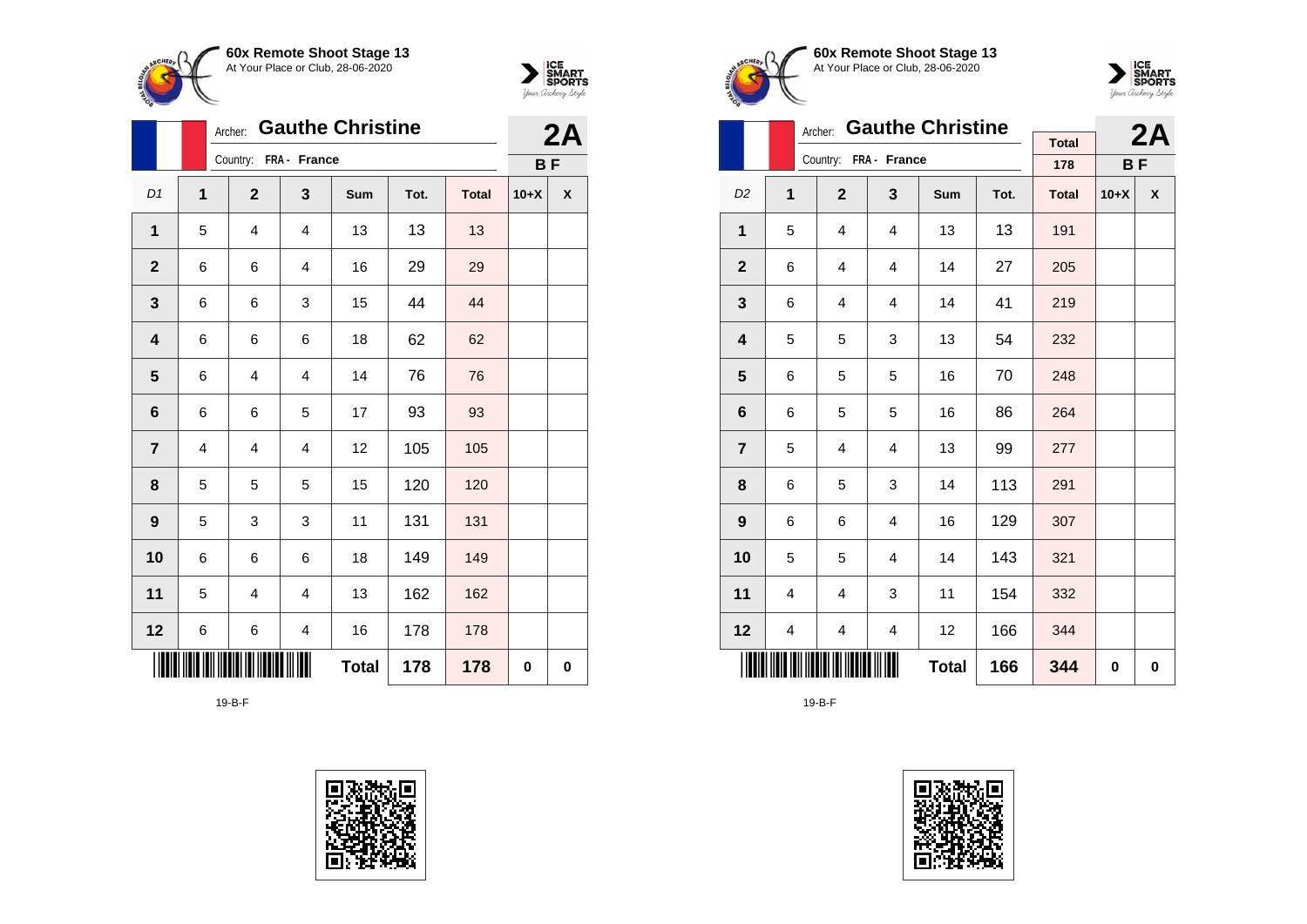



|                         |   | Archer:                 |                         | <b>Collado Vivaz Eric</b> |      |              |        | 3A |
|-------------------------|---|-------------------------|-------------------------|---------------------------|------|--------------|--------|----|
|                         |   | Country: FRA - France   |                         |                           |      |              | C F    |    |
| D1                      | 1 | $\mathbf{2}$            | 3                       | Sum                       | Tot. | <b>Total</b> | $10+X$ | X  |
| $\mathbf{1}$            | 5 | $\overline{4}$          | $\overline{4}$          | 13                        | 13   | 13           |        |    |
| $\mathbf 2$             | 4 | 4                       | 4                       | 12                        | 25   | 25           |        |    |
| $\mathbf{3}$            | 5 | 5                       | 5                       | 15                        | 40   | 40           |        |    |
| 4                       | 5 | 5                       | $\overline{\mathbf{4}}$ | 14                        | 54   | 54           |        |    |
| $\overline{\mathbf{5}}$ | 6 | 4                       | 4                       | 14                        | 68   | 68           |        |    |
| 6                       | 6 | 5                       | 3                       | 14                        | 82   | 82           |        |    |
| $\overline{7}$          | 5 | 4                       | 3                       | 12                        | 94   | 94           |        |    |
| 8                       | 6 | 5                       | $\overline{4}$          | 15                        | 109  | 109          |        |    |
| $\boldsymbol{9}$        | 5 | 5                       | 4                       | 14                        | 123  | 123          |        |    |
| 10                      | 6 | $\overline{\mathbf{4}}$ | $\overline{\mathbf{4}}$ | 14                        | 137  | 137          |        |    |
| 11                      | 5 | 4                       | 3                       | 12                        | 149  | 149          |        |    |
| 12                      | 6 | 4                       | 3                       | 13                        | 162  | 162          |        |    |
|                         |   |                         |                         | <b>Total</b>              | 162  | 162          | 0      | 0  |







|                | Archer:        |                       |                | 3A           |      |              |        |                    |
|----------------|----------------|-----------------------|----------------|--------------|------|--------------|--------|--------------------|
|                |                | Country: FRA - France | <b>Total</b>   |              |      |              |        |                    |
|                |                |                       |                |              |      | 162          | $C$ F  |                    |
| D <sub>2</sub> | 1              | $\overline{2}$        | 3              | <b>Sum</b>   | Tot. | <b>Total</b> | $10+X$ | $\pmb{\mathsf{X}}$ |
| $\mathbf{1}$   | 4              | 4                     | 4              | 12           | 12   | 174          |        |                    |
| $\mathbf{2}$   | 5              | 5                     | 4              | 14           | 26   | 188          |        |                    |
| 3              | 6              | 5                     | 3              | 14           | 40   | 202          |        |                    |
| 4              | 6              | 5                     | 5              | 16           | 56   | 218          |        |                    |
| 5              | 5              | 4                     | $\overline{4}$ | 13           | 69   | 231          |        |                    |
| 6              | 6              | 6                     | $\overline{4}$ | 16           | 85   | 247          |        |                    |
| $\overline{7}$ | 6              | 5                     | 4              | 15           | 100  | 262          |        |                    |
| 8              | 6              | 5                     | 4              | 15           | 115  | 277          |        |                    |
| 9              | $\overline{4}$ | 4                     | $\overline{4}$ | 12           | 127  | 289          |        |                    |
| 10             | 6              | 5                     | $\overline{4}$ | 15           | 142  | 304          |        |                    |
| 11             | 6              | 5                     | 4              | 15           | 157  | 319          |        |                    |
| 12             | 6              | 5                     | 4              | 15           | 172  | 334          |        |                    |
|                |                |                       |                | <b>Total</b> | 172  | 334          | 0      | 0                  |

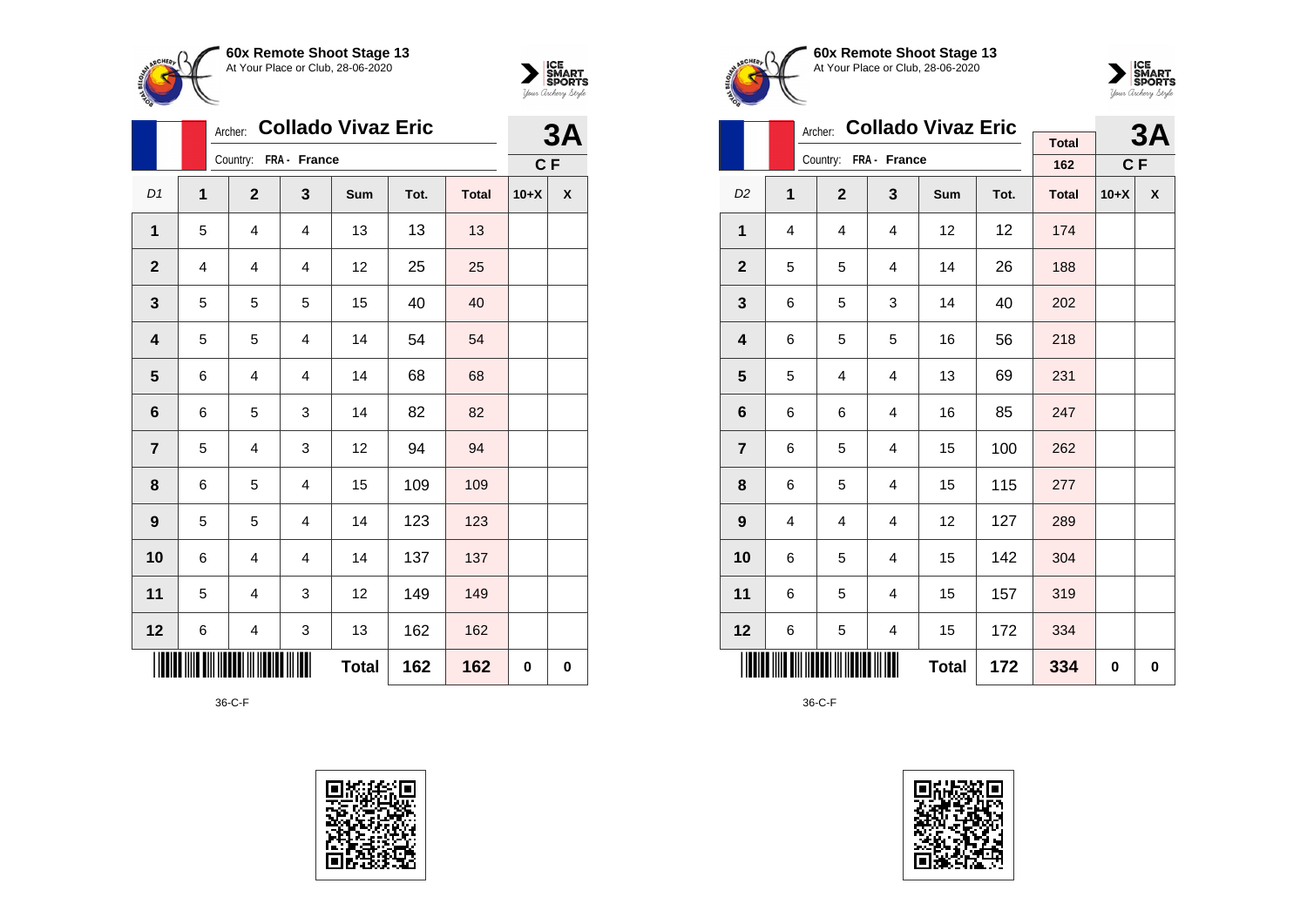



|                         |             | Archer: Collado Christine | 4,                    |              |      |              |        |   |  |
|-------------------------|-------------|---------------------------|-----------------------|--------------|------|--------------|--------|---|--|
|                         |             |                           | Country: FRA - France |              |      |              |        |   |  |
| D1                      | $\mathbf 1$ | $\mathbf{2}$              | 3                     | Sum          | Tot. | <b>Total</b> | $10+X$ | X |  |
| 1                       | 5           | 4                         | 3                     | 12           | 12   | 12           |        |   |  |
| $\mathbf{2}$            | 3           | 3                         | $\overline{c}$        | 8            | 20   | 20           |        |   |  |
| $\mathbf{3}$            | 4           | 4                         | 3                     | 11           | 31   | 31           |        |   |  |
| $\overline{\mathbf{4}}$ | 5           | 4                         | 3                     | 12           | 43   | 43           |        |   |  |
| $\overline{\mathbf{5}}$ | 5           | 4                         | 3                     | 12           | 55   | 55           |        |   |  |
| $6\phantom{1}6$         | 5           | 4                         | $\overline{c}$        | 11           | 66   | 66           |        |   |  |
| $\overline{7}$          | 6           | 5                         | 3                     | 14           | 80   | 80           |        |   |  |
| 8                       | 6           | 5                         | 4                     | 15           | 95   | 95           |        |   |  |
| $\boldsymbol{9}$        | 6           | 5                         | 5                     | 16           | 111  | 111          |        |   |  |
| 10                      | 6           | 5                         | 3                     | 14           | 125  | 125          |        |   |  |
| 11                      | 5           | 5                         | $\overline{c}$        | 12           | 137  | 137          |        |   |  |
| 12                      | 5           | 5                         | 4                     | 14           | 151  | 151          |        |   |  |
|                         |             |                           |                       | <b>Total</b> | 151  | 151          | 0      | 0 |  |







|                         |   | Archer:               |                | <b>Collado Christine</b> |      | <b>Total</b>        |        | 4Α                 |
|-------------------------|---|-----------------------|----------------|--------------------------|------|---------------------|--------|--------------------|
|                         |   | Country: FRA - France |                |                          |      |                     | C F    |                    |
| D <sub>2</sub>          | 1 | $\overline{2}$        | 3              | Sum                      | Tot. | 151<br><b>Total</b> | $10+X$ | $\pmb{\mathsf{X}}$ |
| 1                       | 5 | 4                     | 3              | 12                       | 12   | 163                 |        |                    |
| $\mathbf 2$             | 6 | 4                     | 4              | 14                       | 26   | 177                 |        |                    |
| 3                       | 5 | 5                     | 4              | 14                       | 40   | 191                 |        |                    |
| $\overline{\mathbf{4}}$ | 4 | 3                     | $\overline{2}$ | 9                        | 49   | 200                 |        |                    |
| 5                       | 5 | 4                     | 4              | 13                       | 62   | 213                 |        |                    |
| 6                       | 6 | 6                     | 5              | 17                       | 79   | 230                 |        |                    |
| $\overline{7}$          | 5 | 4                     | 3              | 12                       | 91   | 242                 |        |                    |
| 8                       | 4 | $\overline{4}$        | $\overline{4}$ | 12                       | 103  | 254                 |        |                    |
| 9                       | 4 | 3                     | $\overline{c}$ | 9                        | 112  | 263                 |        |                    |
| 10                      | 5 | $\overline{4}$        | 3              | 12                       | 124  | 275                 |        |                    |
| 11                      | 5 | 5                     | $\overline{4}$ | 14                       | 138  | 289                 |        |                    |
| 12                      | 4 | 4                     | 4              | 12                       | 150  | 301                 |        |                    |
|                         |   |                       |                | <b>Total</b>             | 150  | 301                 | 0      | 0                  |

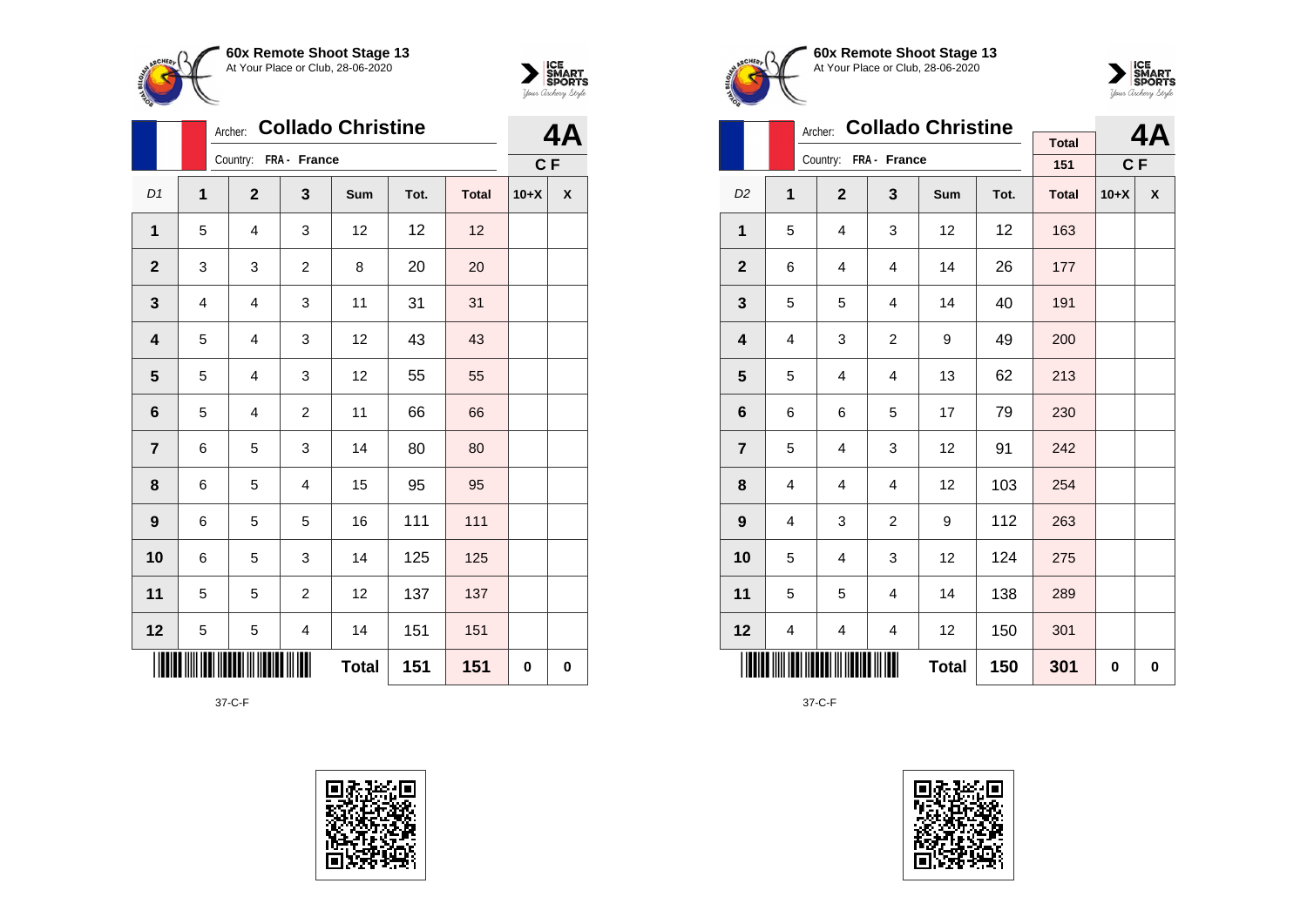



|                         | Archer: Lopes Antonio |                         |                         |              |      |              |        | <b>5A</b> |  |
|-------------------------|-----------------------|-------------------------|-------------------------|--------------|------|--------------|--------|-----------|--|
|                         |                       | Country: FRA - France   |                         |              |      |              |        |           |  |
| D1                      | $\mathbf{1}$          | $\mathbf{2}$            | 3                       | Sum          | Tot. | <b>Total</b> | $10+X$ | χ         |  |
| 1                       | 6                     | 5                       | 3                       | 14           | 14   | 14           |        |           |  |
| $\mathbf{2}$            | M                     | $\overline{4}$          | 1                       | 5            | 19   | 19           |        |           |  |
| $\mathbf{3}$            | 6                     | $\overline{\mathbf{4}}$ | $\overline{\mathbf{4}}$ | 14           | 33   | 33           |        |           |  |
| $\overline{\mathbf{4}}$ | 6                     | 5                       | 5                       | 16           | 49   | 49           |        |           |  |
| 5                       | 5                     | 5                       | $\overline{\mathbf{4}}$ | 14           | 63   | 63           |        |           |  |
| 6                       | 5                     | 5                       | $\overline{4}$          | 14           | 77   | $77 \,$      |        |           |  |
| $\overline{\mathbf{7}}$ | 3                     | 3                       | 3                       | 9            | 86   | 86           |        |           |  |
| 8                       | 6                     | $\overline{4}$          | 3                       | 13           | 99   | 99           |        |           |  |
| $\boldsymbol{9}$        | 6                     | 5                       | 5                       | 16           | 115  | 115          |        |           |  |
| 10                      | 5                     | 5                       | $\overline{\mathbf{4}}$ | 14           | 129  | 129          |        |           |  |
| 11                      | 5                     | 3                       | 1                       | 9            | 138  | 138          |        |           |  |
| 12                      | 6                     | 6                       | $\overline{\mathbf{4}}$ | 16           | 154  | 154          |        |           |  |
|                         |                       |                         |                         | <b>Total</b> | 154  | 154          | 0      | 0         |  |







|                         | Archer:        |                       |                         | <b>5A</b>      |      |                     |        |   |
|-------------------------|----------------|-----------------------|-------------------------|----------------|------|---------------------|--------|---|
|                         |                | Country: FRA - France |                         |                |      | <b>Total</b><br>154 | C F    |   |
| D <sub>2</sub>          | 1              | $\overline{2}$        | 3                       | Sum            | Tot. | <b>Total</b>        | $10+X$ | X |
| 1                       | 4              | 3                     | 3                       | 10             | 10   | 164                 |        |   |
| $\mathbf{2}$            | 6              | 6                     | 6                       | 18             | 28   | 182                 |        |   |
| 3                       | 4              | 3                     | 3                       | 10             | 38   | 192                 |        |   |
| $\overline{\mathbf{4}}$ | 5              | 4                     | 1                       | 10             | 48   | 202                 |        |   |
| 5                       | $\overline{2}$ | M                     | M                       | $\overline{2}$ | 50   | 204                 |        |   |
| 6                       | 5              | 5                     | 4                       | 14             | 64   | 218                 |        |   |
| $\overline{7}$          | 6              | 4                     | 1                       | 11             | 75   | 229                 |        |   |
| 8                       | 6              | 5                     | 4                       | 15             | 90   | 244                 |        |   |
| 9                       | 6              | 4                     | $\overline{\mathbf{4}}$ | 14             | 104  | 258                 |        |   |
| 10                      | 6              | 6                     | 5                       | 17             | 121  | 275                 |        |   |
| 11                      | 4              | 4                     | 3                       | 11             | 132  | 286                 |        |   |
| 12                      | 5              | 5                     | 4                       | 14             | 146  | 300                 |        |   |
|                         |                |                       |                         | <b>Total</b>   | 146  | 300                 | 0      | 0 |